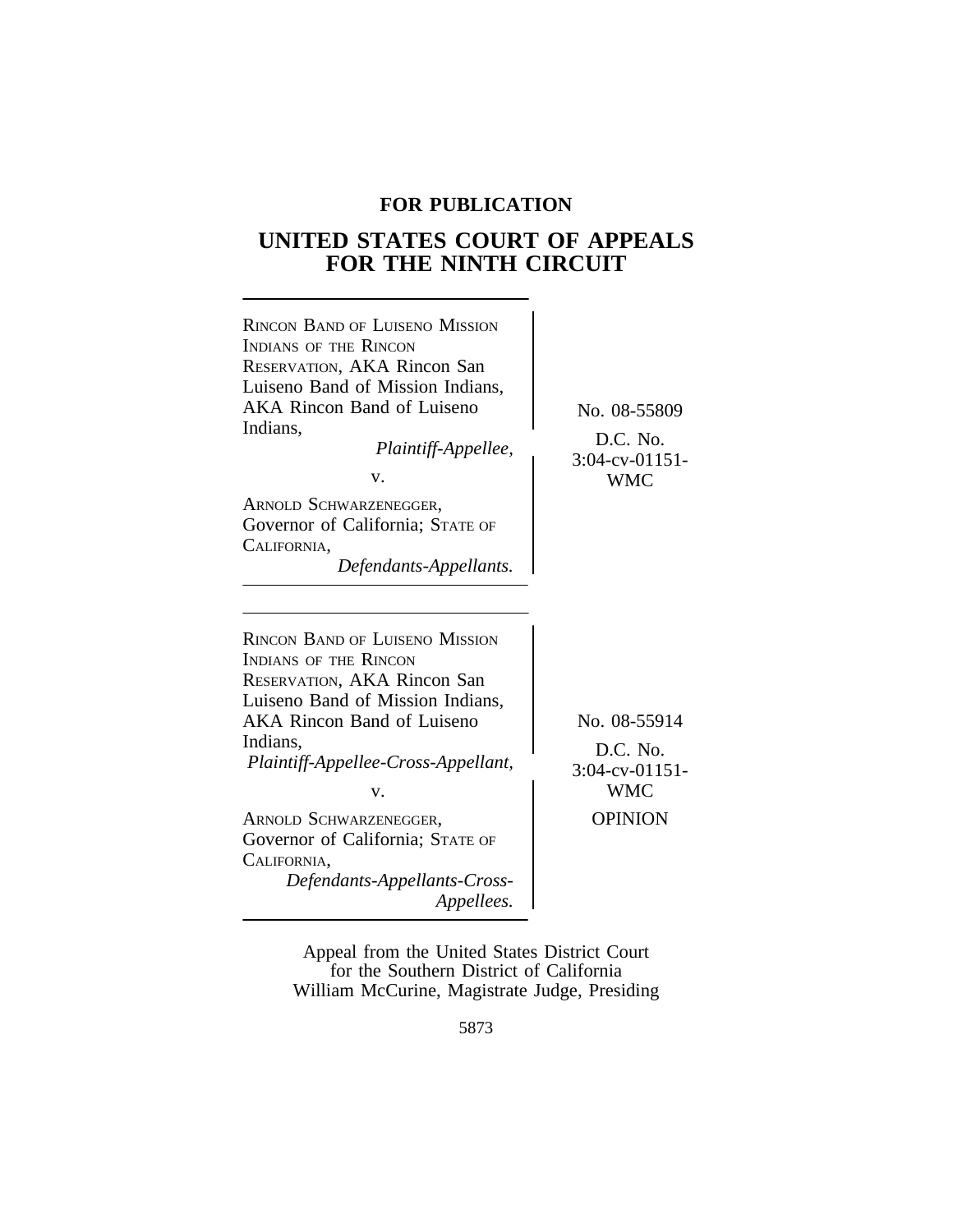Argued and Submitted November 4, 2009—Pasadena, California

Filed April 20, 2010

Before: Thomas G. Nelson, Jay S. Bybee and Milan D. Smith, Jr., Circuit Judges.

Opinion by Judge Milan D. Smith, Jr.; Dissent by Judge Bybee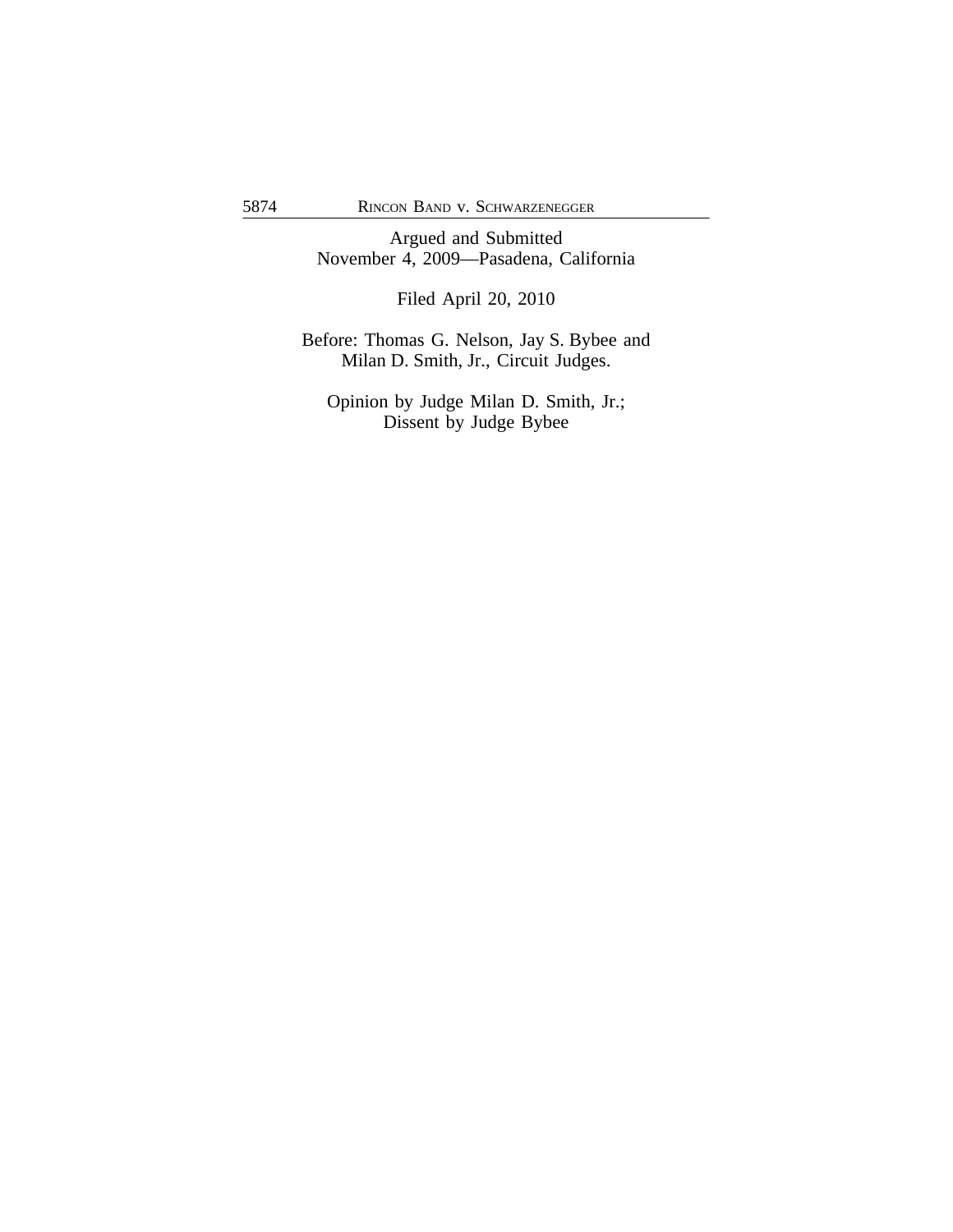## **COUNSEL**

Peter H. Kaufman, Deputy Attorney General of the State of California, San Diego, California; Marc Le Forestier, Deputy Attorney General of the State of California, Sacramento, California, for the defendants-appellants/cross-appellees.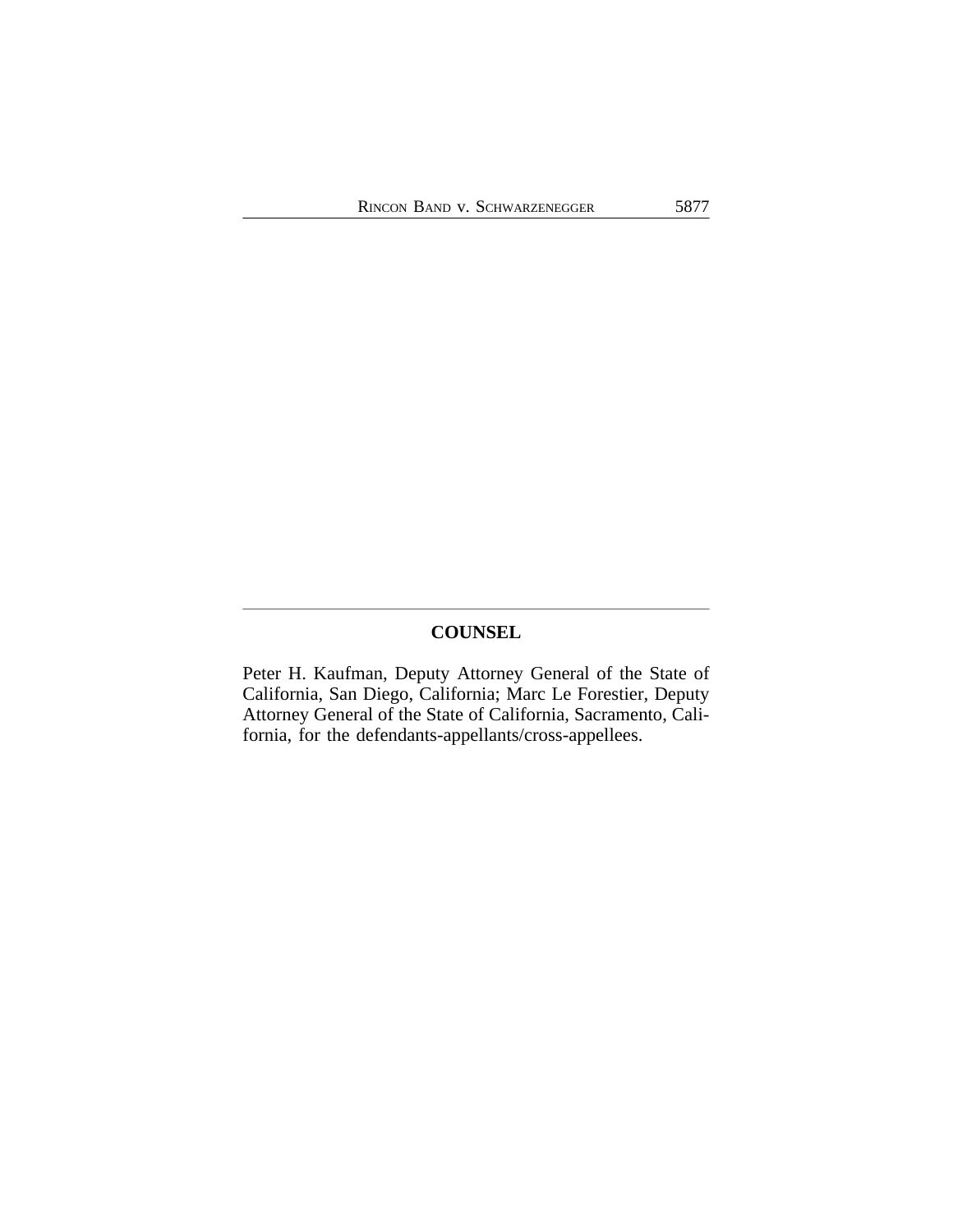Kimberly A. Demarchi, Lewis & Roca LLP, Phoenix, Arizona; Scott D. Crowell, Crowell Law Offices, Kirkland, Washington, for the plaintiffs-appellees/cross-appellants.

Steven J. Bloxham, Fredericks Peebles & Morgan LLP, Sacramento, California, for the amicus.

### **OPINION**

MILAN D. SMITH, JR., Circuit Judge:

The Indian Gaming Regulatory Act (IGRA), 25 U.S.C. § 2701 *et seq.*, provides that a state must negotiate in good faith with its resident Native American tribes to reach compacts concerning casino-style gaming on Native American lands. Defendants-Appellants/Cross-Appellees the State of California (the State) and Governor Arnold Schwarzenegger (Governor Schwarzenegger) (collectively as parties to this litigation, the State) appeal the district court's finding that, in violation of IGRA, 25 U.S.C.  $\S 2710(d)(3)(A)$ , the State negotiated in bad faith with Plaintiff-Appellee/Cross-Appellant the Rincon Band of Luiseno Mission Indians (Rincon) concerning amendments to the parties' existing tribal-state gaming compact.

The district court based its bad faith finding on the State's repeated insistence that Rincon pay a portion of its net revenues into the State's general fund, which the district court determined to be an attempt by the State to impose a tax on the tribe in violation of  $25$  U.S.C.  $\S 2710(d)(4)$ .

The State challenges the district court's characterization of its requests as an attempt to impose a tax, and argues that even if it was attempting to impose a tax, that alone is insufficient to support the finding of bad faith. We affirm.**<sup>1</sup>**

**<sup>1</sup>**Because we affirm the district court's finding of bad faith on the issue of the State's demands for revenue sharing, we do not reach any of the alternative grounds for a finding of bad faith asserted by Rincon on crossappeal.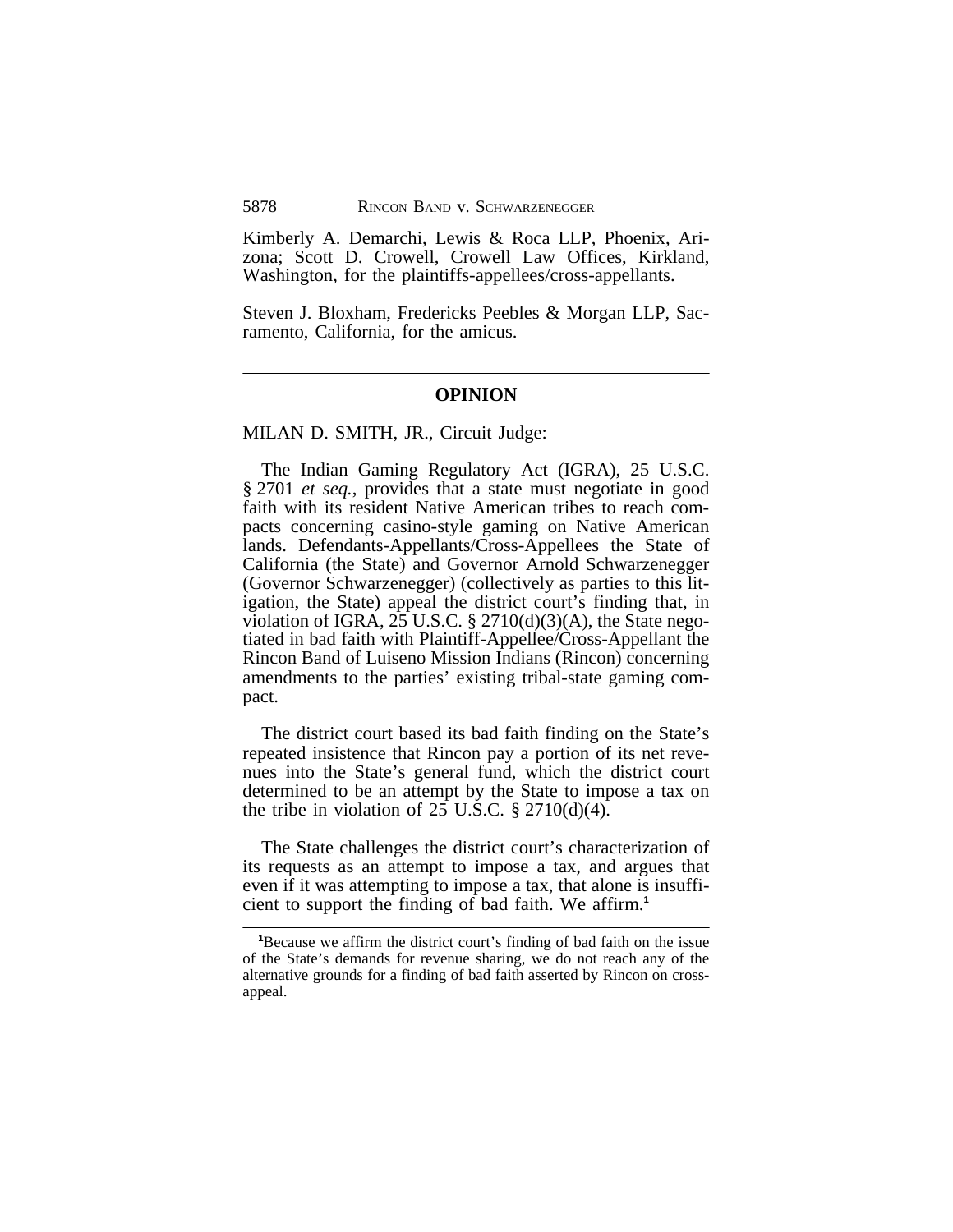## **FACTUAL AND PROCEDURAL BACKGROUND**

## *The 1999 Compacts*

In the fall of 1999, the State (through then-governor Gray Davis) and Rincon negotiated a compact granting Rincon the right to operate casino-style (class III**<sup>2</sup>** ) gaming on its lands located near San Diego, California, subject to certain limitations.**<sup>3</sup>** Simultaneously, the State's negotiations also resulted in similar compacts with dozens of other tribes across California. Although some of the 1999 compacts have since been renegotiated, the 1999 compact between Rincon and the State remains operative.

While negotiations over the 1999 compacts were pending, the California Supreme Court handed down its decision in *Hotel Employees & Restaurant Employees International Union v. Davis*, 981 P.2d 990 (Cal. 1999). In that case, the California Supreme Court determined that the California constitution prohibited everyone in the state, including Indian tribes, from operating Las Vegas-style casinos. As a major consideration, and in order to make the proposed 1999 compacts legally enforceable, the State sponsored a constitutional amendment—Proposition 1A—that would authorize tribal gaming in California.**<sup>4</sup>**

**<sup>4</sup>**For a more detailed history of Proposition 1A and related state/tribe negotiations concerning the 1999 compacts, *see In re Indian Gaming Related Cases*, 331 F.3d 1094 (9th Cir. 2003) and *Artichoke Joe's Cal. Grand Casino v. Norton*, 353 F.3d 712 (9th Cir. 2003).

**<sup>2</sup>** IGRA divides gaming into three classes. Class I involves traditional tribal gaming; class II involves bingo and non-banked card games; class III involves gambling not covered in class I or class II (such as casinostyle gaming, including slot machines and banked card games). 25 U.S.C. § 2703.

**<sup>3</sup>**The compact included several terms that are irrelevant to the issues addressed in this opinion. For context, however, we note that under the 1999 compact, Rincon was permitted to operate a certain number of devices, plus draw additional device licenses from a limited statewide pool. The 1999 compact thus reflected a system of limited gaming.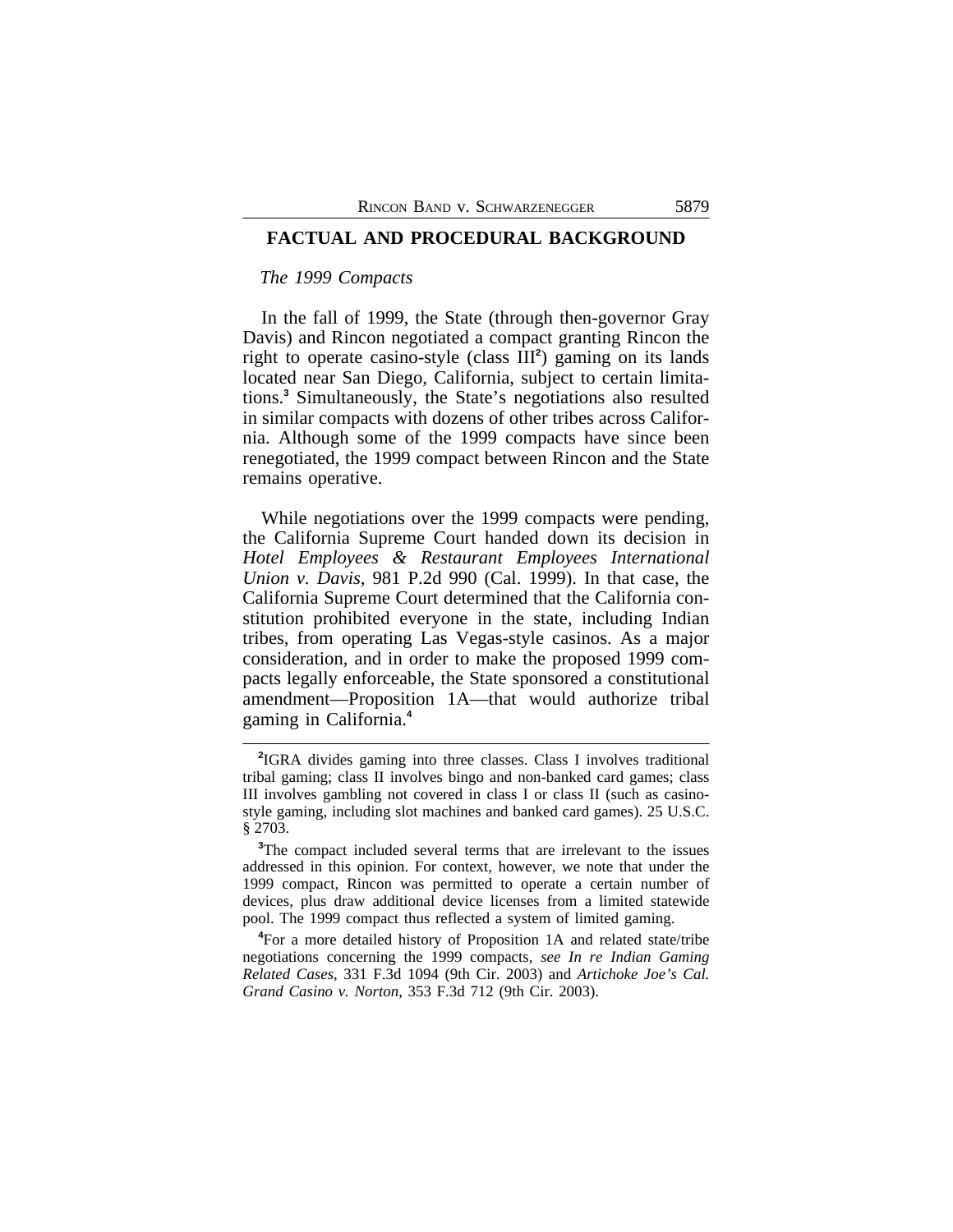In March 2000, California voters approved Proposition 1A, thereby vivifying the 1999 compacts. Not only did Proposition 1A permit tribes to conduct class III gaming lawfully, it effectively gave tribes a state constitutional monopoly over casino gaming in California. *In re Indian Gaming Related Cases*, 331 F.3d 1094, 1103 (9th Cir. 2003) (*Coyote Valley II*).

### *Revenue Sharing Under the 1999 Compacts*

In consideration for the State's efforts in securing the passage of Proposition 1A (without which the tribes would have been barred from conducting class III gaming in the State of California), the tribes agreed to share a portion of their expected revenues. *Flynt v. Cal. Gambling Control Comm'n*, 129 Cal. Rptr. 2d 167, 175-77 (Ct. App. 2002). The State originally took the position that the revenue should be for general use, but abandoned that position during the negotiations in favor of tribal proposals. *See Coyote Valley II*, 331 F.3d at 1102-03, 1113. The tribes agreed to pay a portion of their revenues into two funds: the Revenue Sharing Trust Fund (RSTF) and the Special Distribution Fund (SDF). *See id.* at 1104-05. Monies paid into the RSTF are redistributed to tribes who choose not to, or are unable to, conduct their own gaming activities. *Id.* at 1105. Monies paid into the SDF, on the other hand, are used to fund:

(a) grants for programs designed to address gambling addiction; (b) grants for the support of state and local government agencies impacted by tribal gaming; (c) compensation for regulatory costs incurred by the State Gaming Agency and the state Department of Justice in connection with the implementation and administration of the compact; (d) payment of shortfalls that may occur in the RSTF;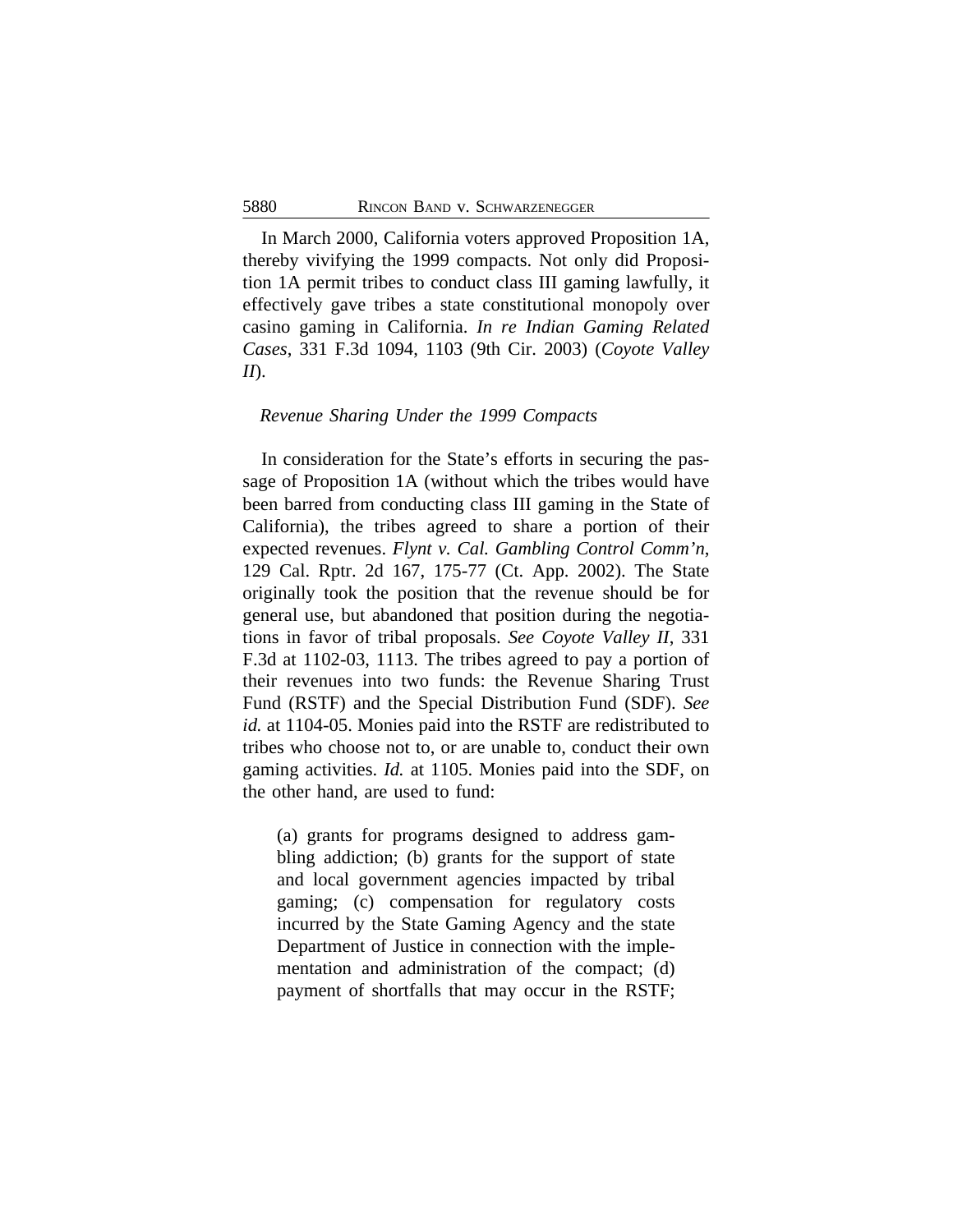and (e) "any other purposes specified by the legislature."**<sup>5</sup>**

#### *Id.* at 1106.

In *Coyote Valley II*, appellants questioned whether the RSTF and SDF provisions of the 1999 compacts were lawful since IGRA, 25 U.S.C.  $\S 2710(d)(4)$ , precludes states from imposing taxes on Indian gaming. 331 F.3d 1094. We held that the RSTF and SDF were permissible notwithstanding § 2710(d)(4) because, as more fully explained *infra*, the nature of the revenue sharing and the constitutional exclusivity obtained in consideration for it were primarily motivated by a desire to promote *tribal* interests. *Id.* at 1110-15. We further concluded that by virtue of the 1999 compacts and Proposition 1A, the State gave all tribes in California significant opportunities to benefit from gaming without taking anything significant for itself, beyond what was required to protect its citizens from the adverse consequences of gaming, and to fulfill other regulatory and police functions contemplated by IGRA. *Id.* 

## *The 2003-2006 Compact Renegotiations*

Operating under its 1999 compact, Rincon began to generate significant revenue that enabled it to improve tribal governmental functions and become economically self-sufficient. By 2003, Rincon desired to expand its operations beyond what the 1999 compact permitted. Accordingly, in March of that year, Rincon notified the State of its interest in renegotiating certain provisions of the 1999 compact.

**<sup>5</sup>** In this opinion, we focus only on subsections (a), (b) and (e) of the SDF. Subsection (c) is expressly authorized by  $\S 2710(d)(3)(C)(iii)$ , and the State does not rely upon it in its quest because it seeks to deposit funds into its general fund, not one with earmarked uses. Subsection (d) is effectively part of the RSTF so it need not be analyzed separately. We have previously construed subsection (e) to cover only those purposes *directly* related to gaming. *Coyote Valley II*, 331 F.3d at 1113-14.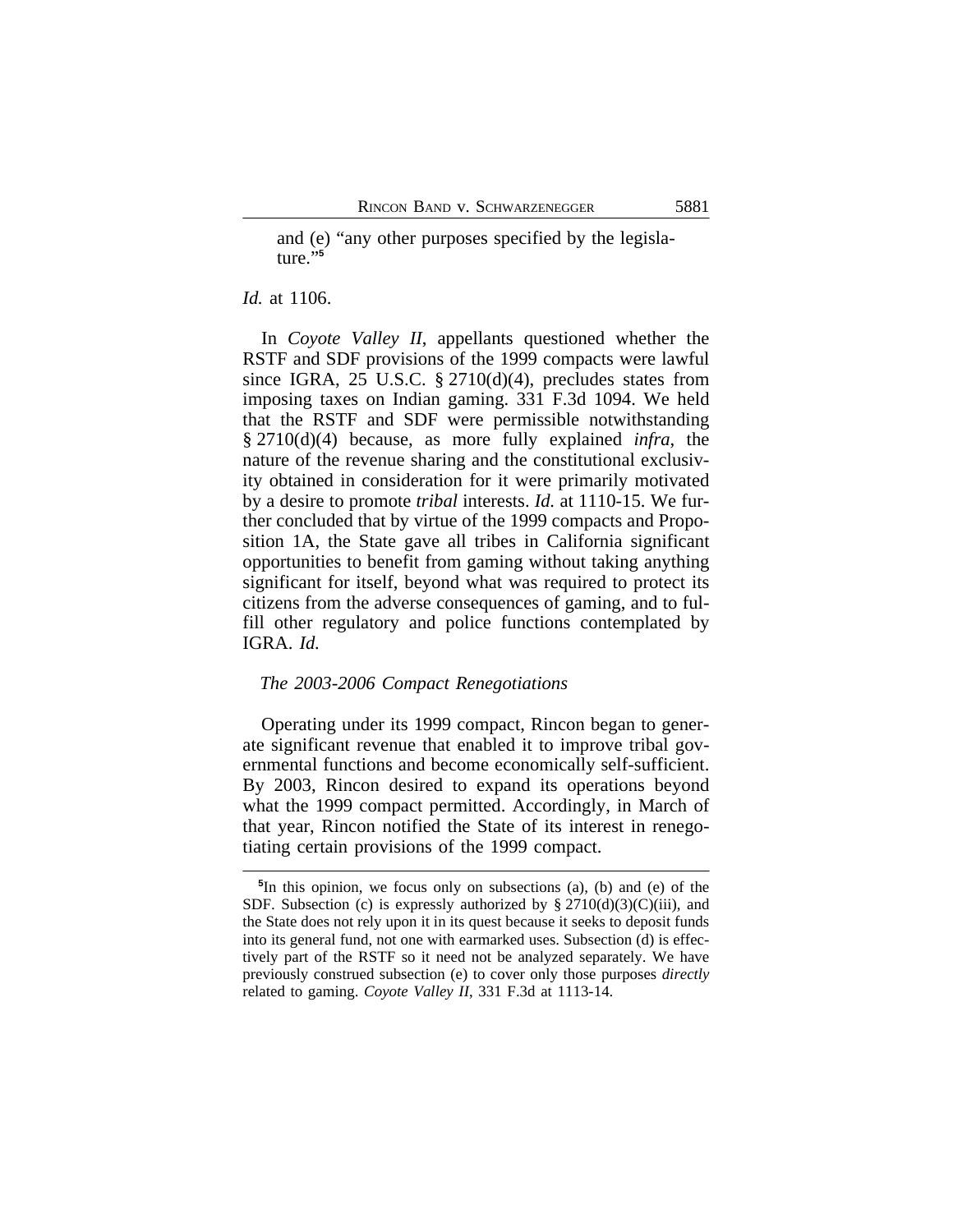Negotiations began in 2003 in response to Rincon's request, but in October of that year, California voters recalled Governor Davis and elected Governor Schwarzenegger in his stead. Although negotiations eventually reconvened, they quickly assumed a decidedly different tone. Instead of requesting funds to help defray the costs of gaming, or to benefit Indian tribes, the State demanded that Rincon pay a significant portion of its gaming revenues into the State's general fund.

The State made its first offer to Rincon on November 10, 2005.**<sup>6</sup>** The State offered Rincon the opportunity to operate 900 additional devices plus the 1600 devices Rincon already operated, but only if Rincon would agree to pay the State 15% of the net win on the new devices, along with an additional 15% annual fee based on Rincon's total 2004 net revenue. In exchange for the 15% revenue share demanded, the State offered Rincon an "exclusivity provision." **7**

**<sup>7</sup>**Specifically, the State offered:

1. The State would agree to allow the Tribe to operate an additional 900 Gaming Devices outside of the licensing pool established by the Tribe's existing compact as long as the total number of Gaming Devices in operation by the Tribe do [sic] not exceed 2500 Gaming Devices[;]

2. The Tribe would be required to maintain its existing Gaming Device licenses, but the parties would negotiate over the amount of the contributions made by the Tribe to the [RSTF] in connection therewith;

3. The Tribe would pay annually to the State 15% of the average net win for each of the additional Gaming Devices outside of the licensing system that it operates pursuant to the compact amendment, provided that the average net win is calculated on the basis of all Gaming Devices operated by the Tribe;

4. The Tribe would pay to the State, for the duration of the compact term, an annual fee equal to 15% of the net win in Fiscal

**<sup>6</sup>** In June 2004, Rincon filed the present suit in order to force the State to expedite negotiations. The offers described herein were both IGRA negotiations and on-the-record settlement negotiations.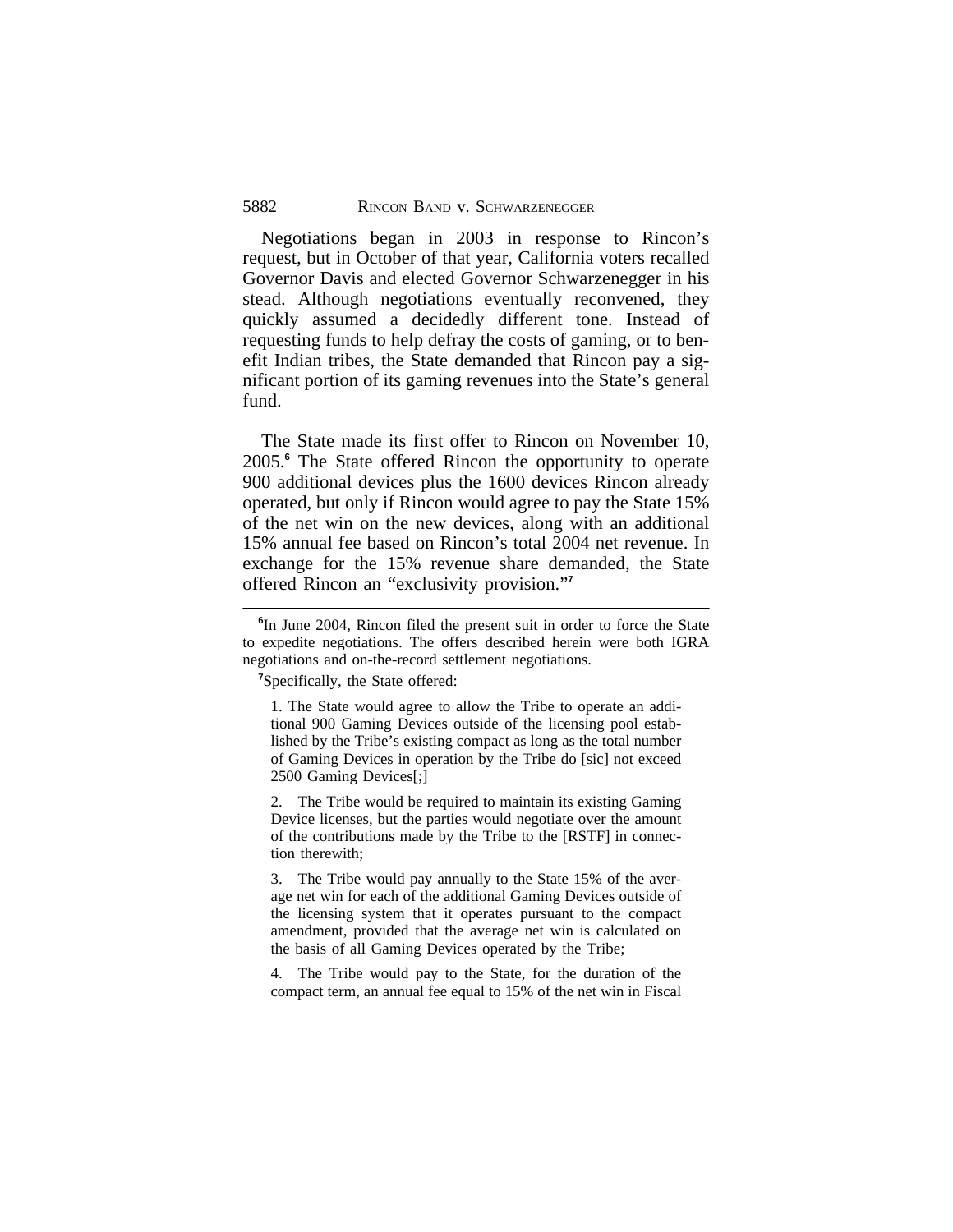Rincon countered that, in order to obtain additional devices, it would agree to some per device fees. Rincon emphasized, however, that the use of any fees it paid had to be limited to paying for the costs of regulating gaming, building infrastructure needed to support gaming operations, and mitigating adverse impacts caused by gaming operations. Rincon further stated that "with all due respect, we are not asking for exclusivity and the State's analysis does not hold water as it relates to Rincon in its current circumstance."

Rincon also noted that Proposition 1A already provided for tribal gaming exclusivity, so it was not seeking whatever further exclusivity might provide. Rincon's lands are located in the middle of a saturated tribal gaming market. Accordingly, no form of tribal exclusivity could shelter Rincon from substantial competition. As long as the proposed exclusivity provision related only to freedom from *non*-tribal competition, "exclusivity" would not provide Rincon with any meaningful economic advantages that would warrant the tribe making the requested payments.

The State interpreted Rincon's counterproposal for limiteduse, per device fees and its rejection of exclusivity to be a

6. A portion of the Tribe's payment to the State could be designed for San Diego County and CalTrans, which amount would be negotiated between the Tribe and the State . . . [;]

7. Except as set forth in paragraphs 5 and 8, the amendment would contain the same non-economic provisions as the Pala Compact Amendment;

8. The Tribe [would] be afforded an exclusivity provision, the terms of which [would] be subject to further negotiation . . . the exclusivity provisions would be "similar" to the Pala compact amendment. . . .

Year 2004 from the Gaming Devices in operation at the Tribe's casino;

<sup>5.</sup> The term of the amended compact would be the same as that of theexisting compact;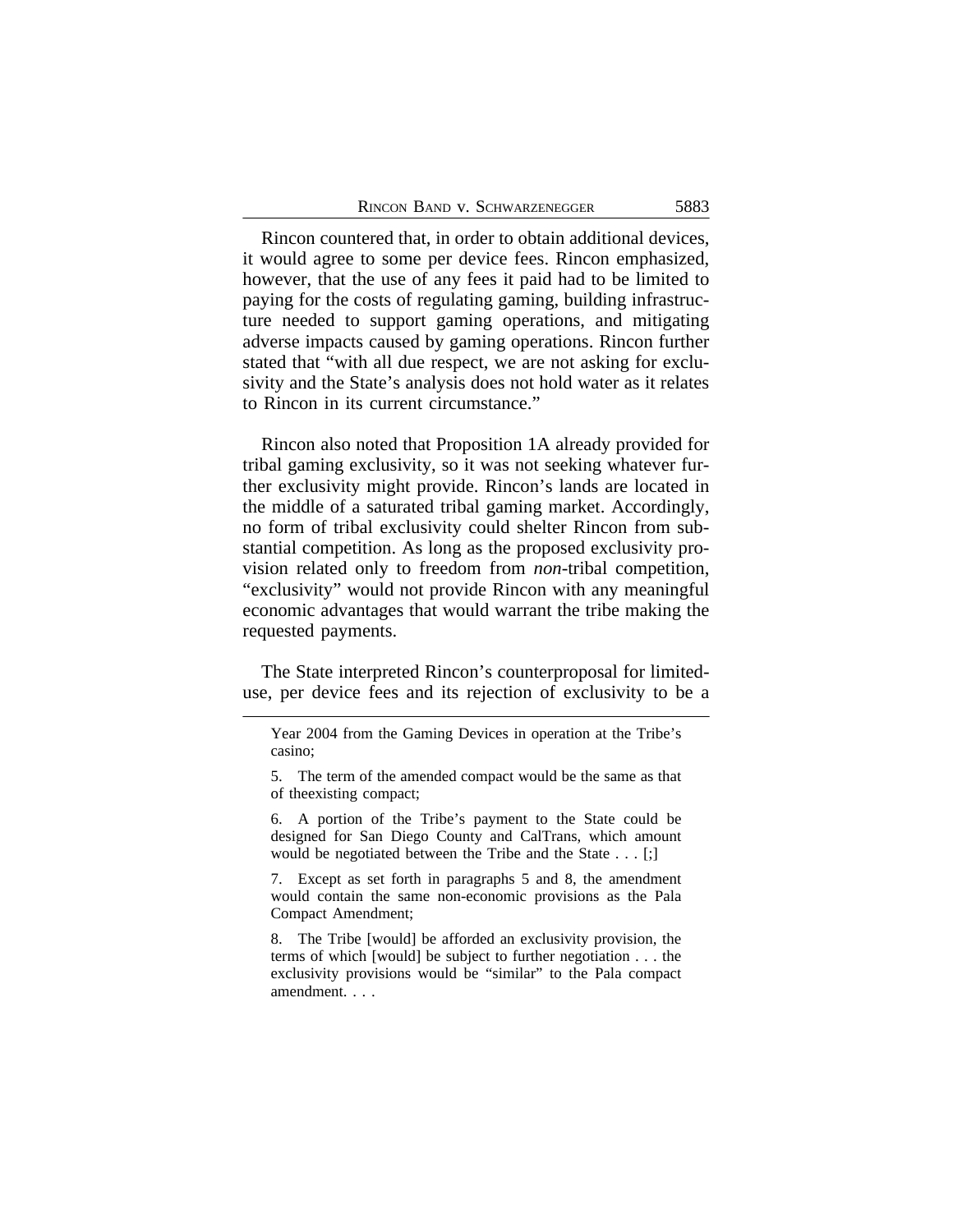request that the State agree to allow Rincon to operate additional devices beyond the 1999 compact limits "without offering the State anything meaningful in return." The State held firm in its demand that a portion of tribal gaming revenues be paid into the State's general fund, rather than into an earmarked fund.

Rincon re-countered with an offer substantially mirroring its previous offer, but offering slightly increased per device fees. Rincon also presented several expert reports on the financial impact the State's offer would have on Rincon. By Rincon's calculations,

the State's offer . . . would require Rincon to pay an additional \$23 million in fees for the machines currently in play at Rincon's gaming operation pursuant to the 1999 Compact. . . . By imposing the 15% fee on the Tribe's net win as of Fiscal year 2004, the Tribe would be required to pay 15 to 20 times what it is paying now without adding a single machine onto the gaming floor! The State's proposal is a poorly disguised tax, which is impermissible under IGRA.

The State made its next counteroffer on October 23, 2006. That offer included substantially the same terms as its November 10, 2005 offer, but offered that the compact term would be extended for five years, and that Rincon would pay an annual fee equal to 10% (instead of 15%) of its net win based on fiscal year 2005 (instead of 2004). The State noted that the terms it was offering Rincon were similar to those already accepted by a handful of other tribes and approved by the Department of the Interior. At Rincon's request, on October 31, 2006, the State made an alternative offer to allow Rincon to operate 400 additional devices with no other changes to the existing compact. In exchange for the 400 additional devices, Rincon would have to pay \$2 million annually to the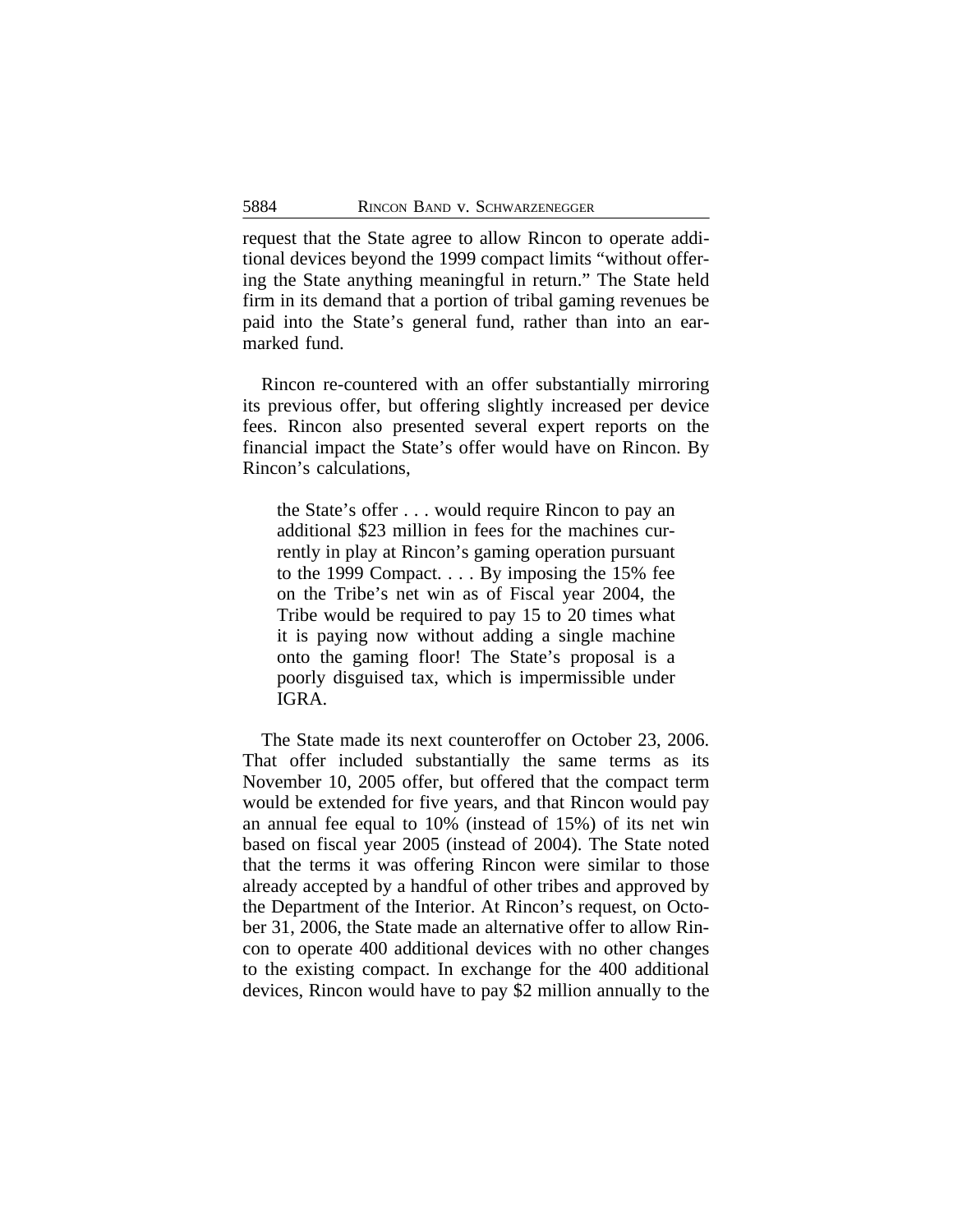RSTF, plus 25% of Rincon's net win on those additional 400 devices to the State's general fund.

The State accompanied this last counteroffer with its own expert analysis comparing the value to Rincon of continuing to operate its current 1600 devices under the 1999 compact to the value to Rincon of accepting the State's counteroffer of 2500 devices with a 10% annual fee. The State's expert concluded that if Rincon accepted the State's offer, it would pay California \$38 million and retain \$61 million in net revenue. If Rincon maintained its operations under the 1999 compact, it would pay the State nothing and retain \$59 million in net revenue. Hence, according to the State's expert, Rincon stood to gain \$2 million in additional revenues if it accepted the amendment. In contrast, the State stood to gain \$38 million. Rincon rejected the State's counteroffer, and the record of negotiations then closed.

Having reached an impasse, the parties filed cross-motions for summary judgment in the district court. The district court granted summary judgment in favor of Rincon, and this timely appeal followed.

## **JURISDICTION AND STANDARD OF REVIEW**

IGRA grants district courts original federal jurisdiction over tribal claims that a state has failed to negotiate in good faith concerning class III gaming rights. 25 U.S.C.  $§$  2710(d)(7)(A)(i). California has waived its Eleventh Amendment immunity from such suits.**<sup>8</sup>** Cal. Gov't Code

**<sup>8</sup>**Many states have not waived their Eleventh Amendment immunity under IGRA as California has. The dissent's reliance on the prevalence of compacts containing revenue sharing provisions is therefore suspect because that reliance ignores the fact that many of the states involved in those compacts would not permit tribes to challenge state demands as made in bad faith. *See, e.g., Seminole Tribe of Florida v. Florida*, 517 U.S. 44 (1996) (holding that IGRA did not abrogate state Eleventh Amendment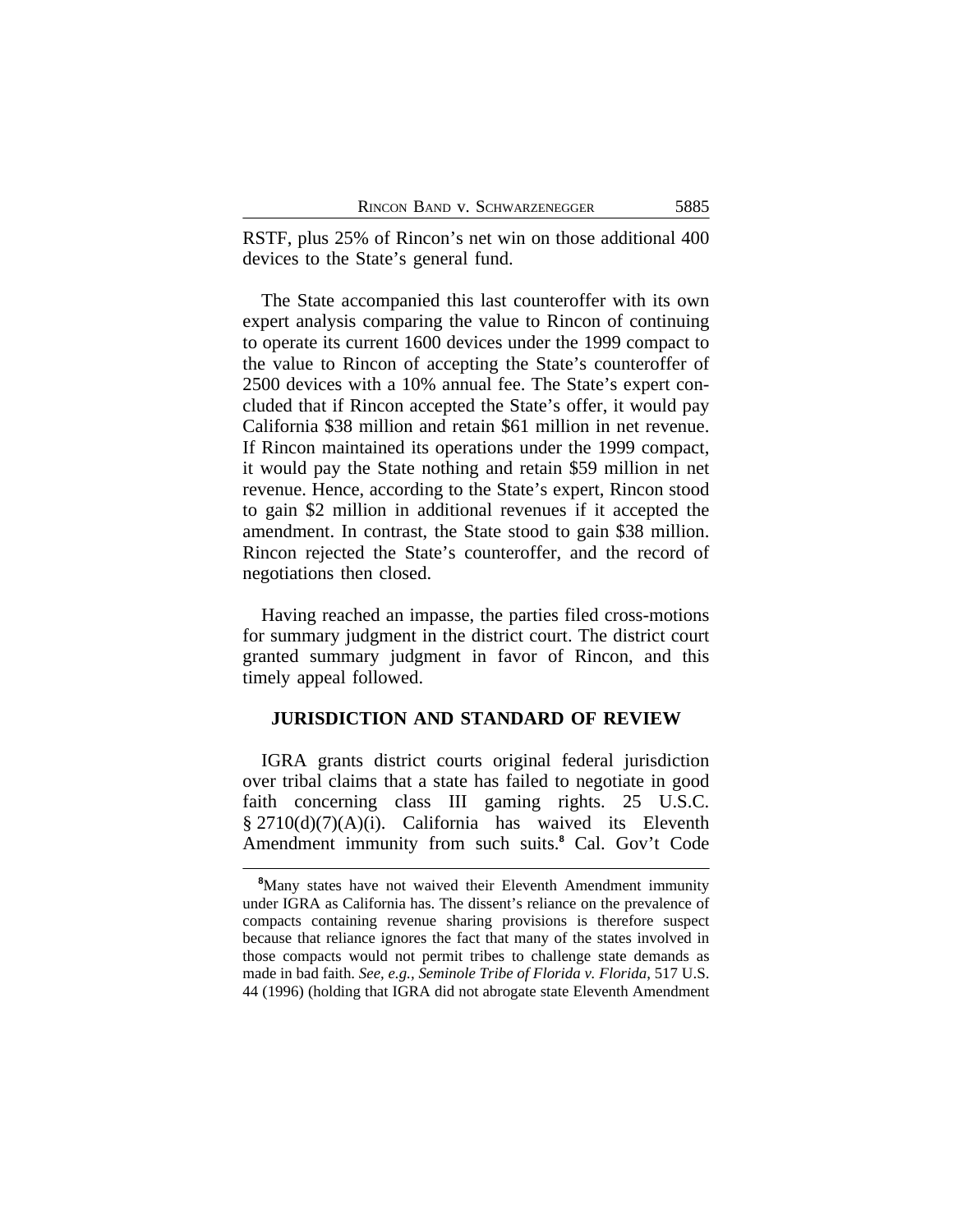§ 98005; *Hotel Employees*, 981 P.2d at 1011. We have jurisdiction under 28 U.S.C. §§ 1291 and 1292(a)(1).

Summary judgment is appropriate if there is no genuine issue of material fact and, even making all reasonable inferences in favor of the nonmoving party, the moving party is entitled to judgment as a matter of law. Fed. R. Civ. P. 56(c); *Bodett v. CoxCom, Inc.*, 366 F.3d 736, 742 (9th Cir. 2004). The State argues that the district court erred in granting summary judgment against it on the issue of whether it negotiated in good faith. *See* 25 U.S.C. § 2710(d)(7)(B)(iii-iv). Whether the negotiations were conducted in good faith is a mixed question of law and fact that we review de novo. *Coyote Valley II*, 331 F.3d at 1107 (citing *Diamond v. City of Taft*, 215 F.3d 1052, 1055 (9th Cir. 2000)).

immunity, so Florida state actors could not be sued by tribe to force good faith negotiations); *Mescalero Apache Tribe v. New Mexico*, 131 F.3d 1379, 1384-85 (10th Cir. 1997) (holding that New Mexico has not waived its Eleventh Amendment immunity to IGRA suits); *Ponca Tribe of Ok. v. Oklahoma*, 89 F.3d 690 (10th Cir. 1996) (same for Oklahoma); *Santee Sioux Tribe of Ne. v. Nebraska*, 121 F.3d 427, 431 (8th Cir. 1997) (same for Nebraska); *Sault Ste. Marie Tribe of Chippewa Indians v. Michigan*, 800 F. Supp. 1484 (W.D. Mich. 1992) (same for Michigan). Tribes in states that have not waived their Eleventh Amendment immunity for IGRA suits have no recourse to challenge the validity of revenue sharing, and some therefore choose to accept revenue sharing rather than go without a compact. *See Pueblo of Sandia v. Babbitt*, 47 F. Supp. 2d 49, 51, 56- 57 & n.7 (D.D.C. 1999) (explaining that the Department of the Interior believed the revenue sharing provision was illegal, but also believed that it had no choice but to allow the compact to go into effect because the tribe would have no recourse against the state to obtain a legal compact). Moreover, this reality—for better or worse—will prevent the proliferation of lawsuits feared by our dissenting colleague. The dissent suggests that 25 C.F.R. §§ 291.1 *et seq.* is a potential vehicle for tribes to challenge state demands, Dissent at 5971. n.27, but the only circuit court to consider the question has held the regulations invalid. *Texas v. United States*, 497 F.3d 491 (5th Cir. 2007), *cert. denied sub nom. Kickapoo Traditional Tribe of Tex. v. Texas*, 129 S. Ct. 32 (2008). The validity of the regulations is not before us, and we therefore do not find it appropriate to rely on them, or express any opinion as to their validity.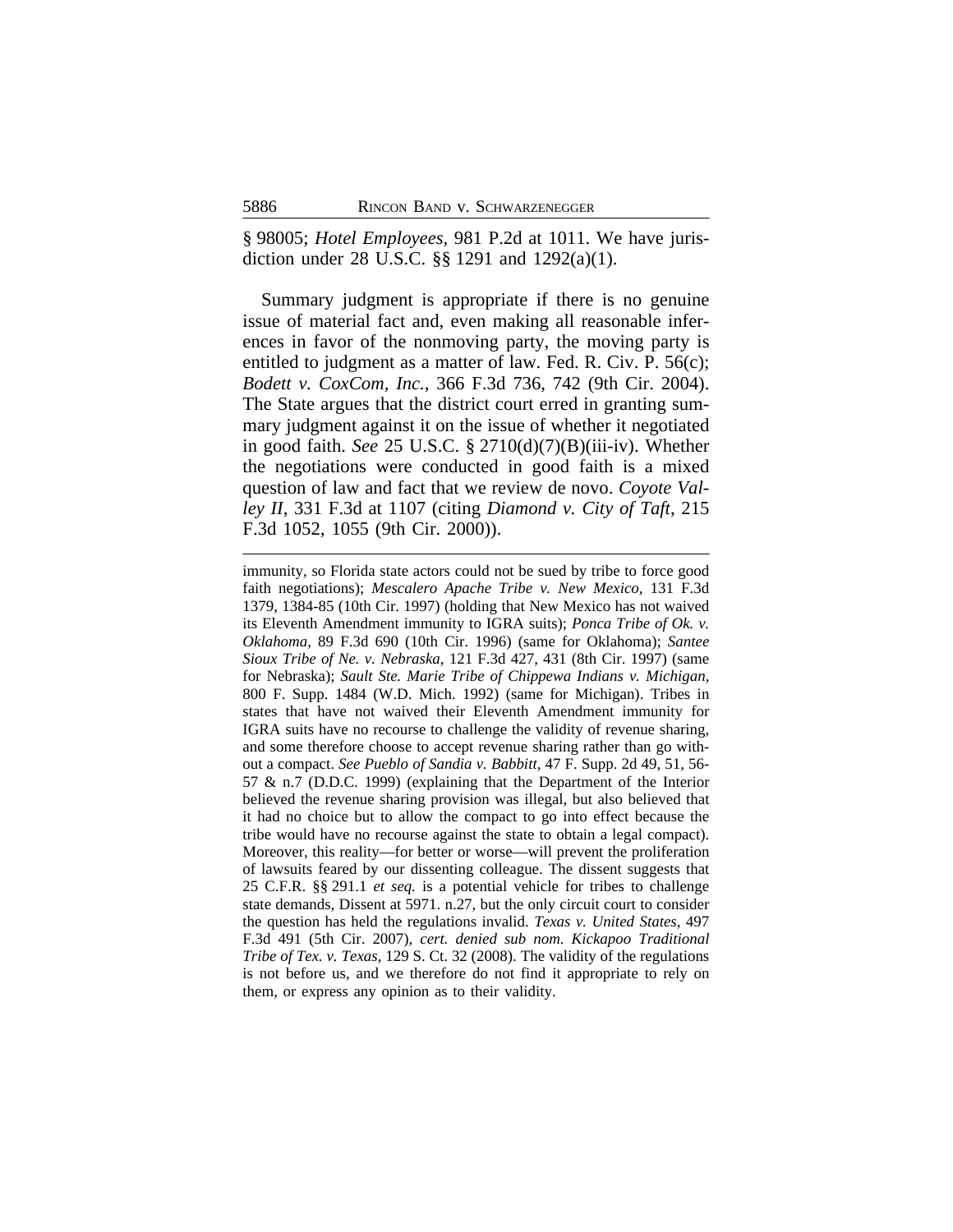#### **DISCUSSION**

From the advent of colonists in North America, the new arrivals promptly began encroaching on Indian lands, and frequently treating Indians unfairly. To protect against further "great Frauds and Abuses" perpetrated by the colonists against the Indians, and to avoid war, the British Crown assumed ultimate authority over Indian affairs. 1-1 Cohen's Handbook on Fed. Indian Law § 1.02 (Matthew Bender 2009). When our nation was formed, the federal government essentially took the place of the Crown, with Congress being granted the power to "regulate Commerce . . . with the Indian tribes," U.S. Const. art. I, § 8, cl. 3, and the President being given the power to make treaties (including with Indian tribes) with the consent of the Senate. U.S. Const. art. II, § 2, cl. 2. According to the Supreme Court, the federal government's relationship to the tribes was that of a "ward to his guardian." *Cherokee Nation v. Georgia*, 30 U.S. (5 Pet.) 1, 17 (1831). Nevertheless, promises and treaties were repeatedly broken or ignored as Indians were swept from their lands and homes by states, hoards of settlers, and sometimes even by the "guardian" federal government itself, when they wanted the lands or resources possessed by those Indians. *See* Cohen's, *supra*, at §§ 1.02-1.03. Recounting one such instance, the Supreme Court in *United States v. Sioux Nation of Indians*, detailed the history of how, first by military force, then by Congressional act, the government deprived the Sioux tribe in South Dakota of much of its land because gold was discovered in the Black Hills. 448 U.S. 371 (1980). Today, many tribes have struck figurative gold with casino gaming and, again, some state governments, just like their predecessors, are maneuvering to take, or at least share in, some of that figurative gold.

Mindful of this ignominious legacy, Congress enacted IGRA to provide a legal framework within which tribes could engage in gaming—an enterprise that holds out the hope of providing tribes with the economic prosperity that has so long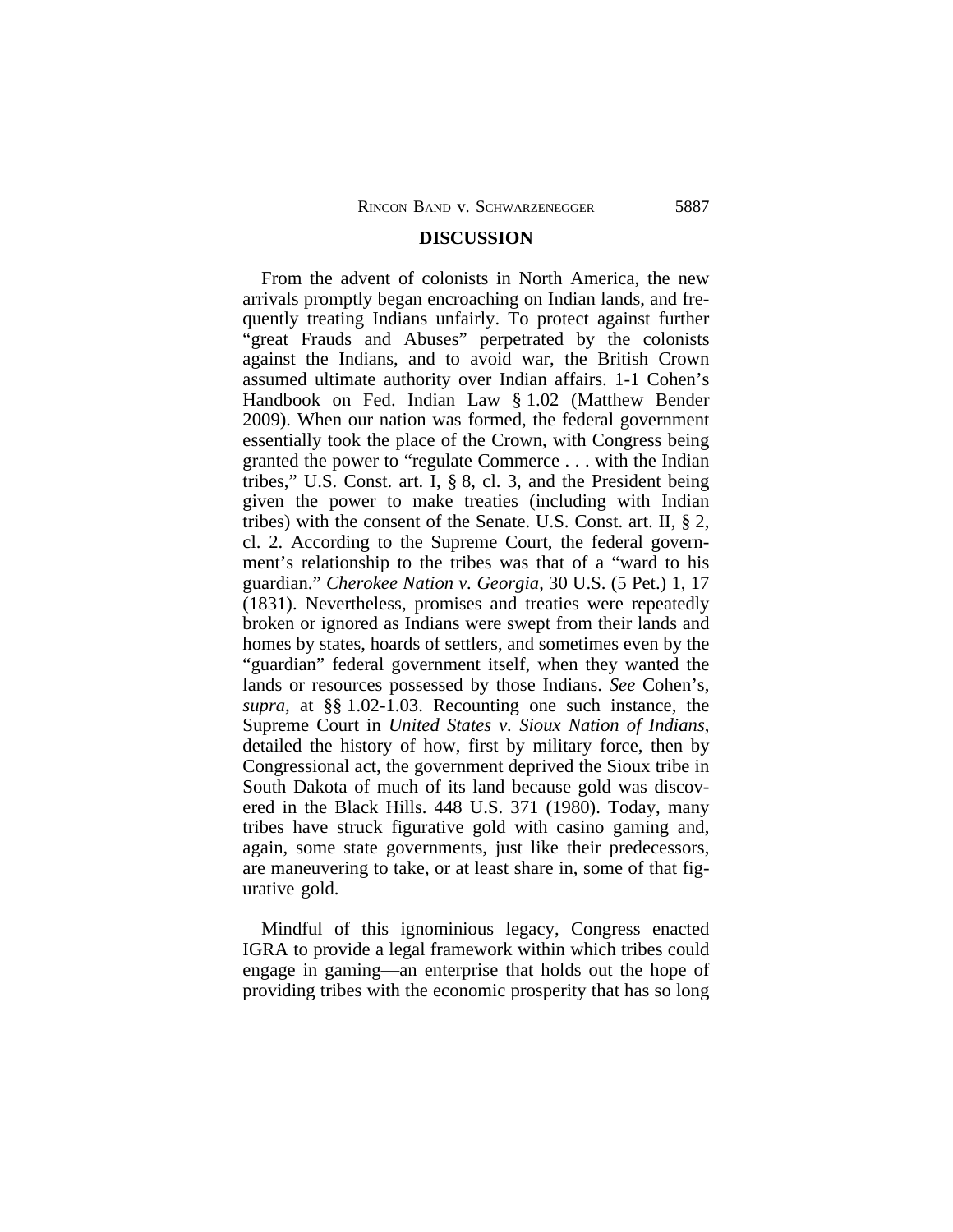eluded their grasp—while setting boundaries to restrain aggression by powerful states. *See* S. Rep. No. 100-446, at 33 (1988) (statement of Sen. John McCain), *reprinted in* 1988 U.S.C.C.A.N. 3071, 3103; 134 Cong. Rec. at S12654 (statement of Sen. Evans). In passing IGRA, Congress assured tribes that the statute would always be construed in their best interests. *See, e.g.,* S. Rep. No. 100-446, at 13-14, *as reprinted in* 1988 U.S.C.C.A.N. at 3083-84.

**[1]** Under IGRA, a tribe may conduct class III gaming only once a compact with its home state is in effect. Because the compact requirement skews the balance of power over gaming rights in favor of states by making tribes dependent on state cooperation, IGRA imposes on states the concomitant obligation to participate in the negotiations in good faith. 25 U.S.C. § 2710(d)(3)(A). If a court finds that a state has failed to negotiate in good faith, IGRA empowers the court to order additional negotiations and, if necessary, to order the parties into mediation in which a compact will be imposed.  $§$  2710(d)(7).

In evaluating a State's good faith, the district court:

(I) *may* take into account the public interest, public safety, criminality, financial integrity, and adverse economic impacts on existing gaming activities, and

(II) *shall* consider any demand by the State for direct taxation of the Indian tribe or of any Indian lands as evidence that the State has not negotiated in good faith.

§ 2710(d)(7)(B)(iii) (emphasis added); *see Coyote Valley II*, 331 F.3d at 1108-09 (quoting at length S. Rep. No. 100-446, at 13-14, *as reprinted in* 1988 U.S.C.C.A.N. at 3083-84, which provides guidance on how Congress intended  $\S 2710(d)(7)(B)(iii)(I)$  to be interpreted).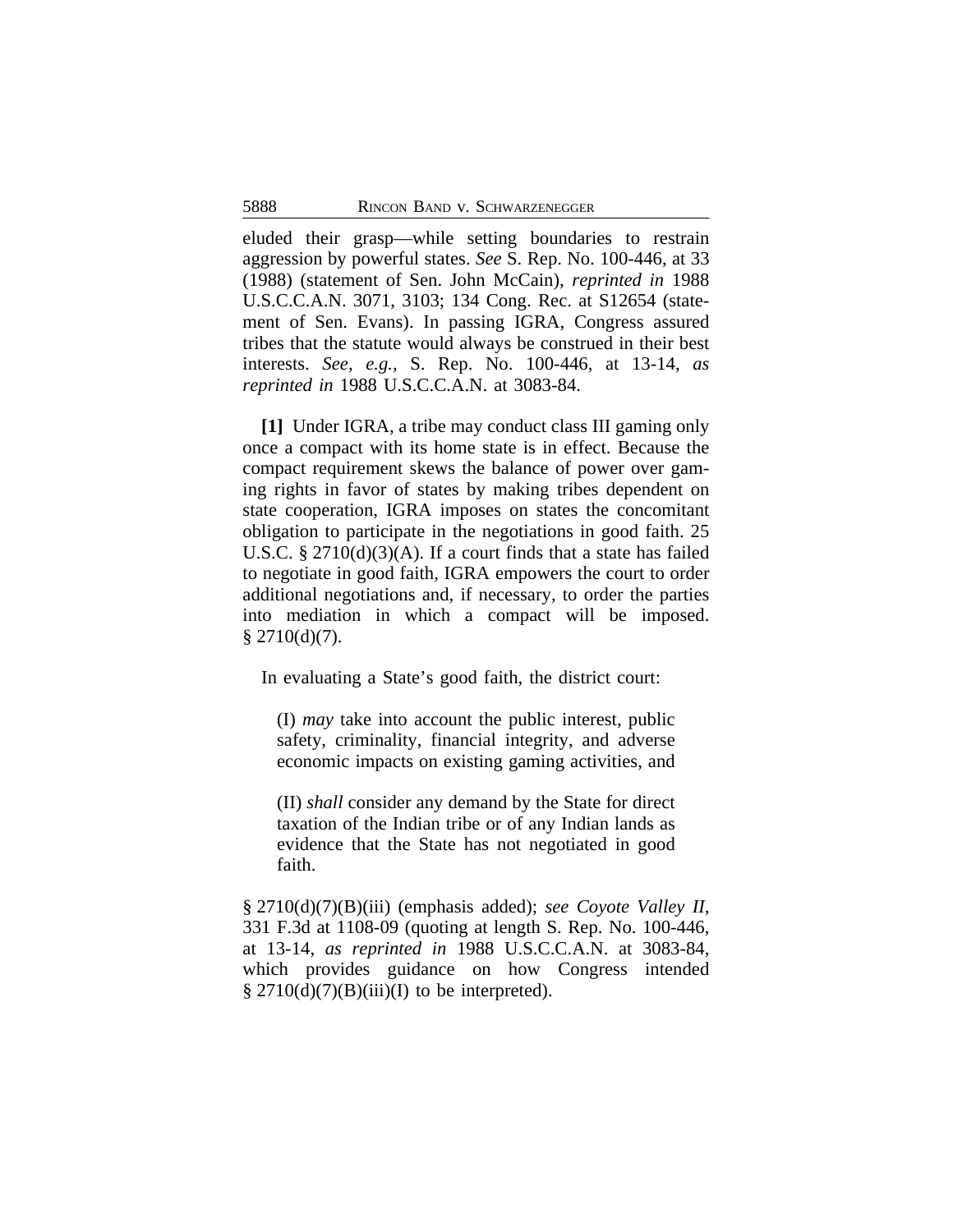**[2]** In addition to specifying criteria for evaluating a state's good faith, IGRA outlines permissible tribe-state negotiation topics.

(C) Any Tribal-State compact . . . may include provisions relating to—

(i) the application of the criminal and civil laws and regulations of the Indian tribe or the State that are directly related to, and necessary for, the licensing and regulation of such activity;

(ii) the allocation of criminal and civil jurisdiction between the State and the Indian tribe necessary for the enforcement of such laws and regulations;

(iii) the assessment by the State of such activities in such amounts as are necessary to defray the costs of regulating such activity;

(iv) taxation by the Indian tribe of such activity in amounts comparable to amounts assessed by the State for comparable activities;

(v) remedies for breach of contract;

(vi) standards for the operation of such activity and maintenance of the gaming facility, including licensing; and

(vii) any other subjects that are directly related to the operation of gaming activities.

§ 2710(d)(3)(C). However, the list of permissible negotiation topics is circumscribed by one key limitation on state negotiating authority:

Except for any assessments that may be agreed to under  $[\S 2710(d)(3)(C(iii))]$ , nothing in this section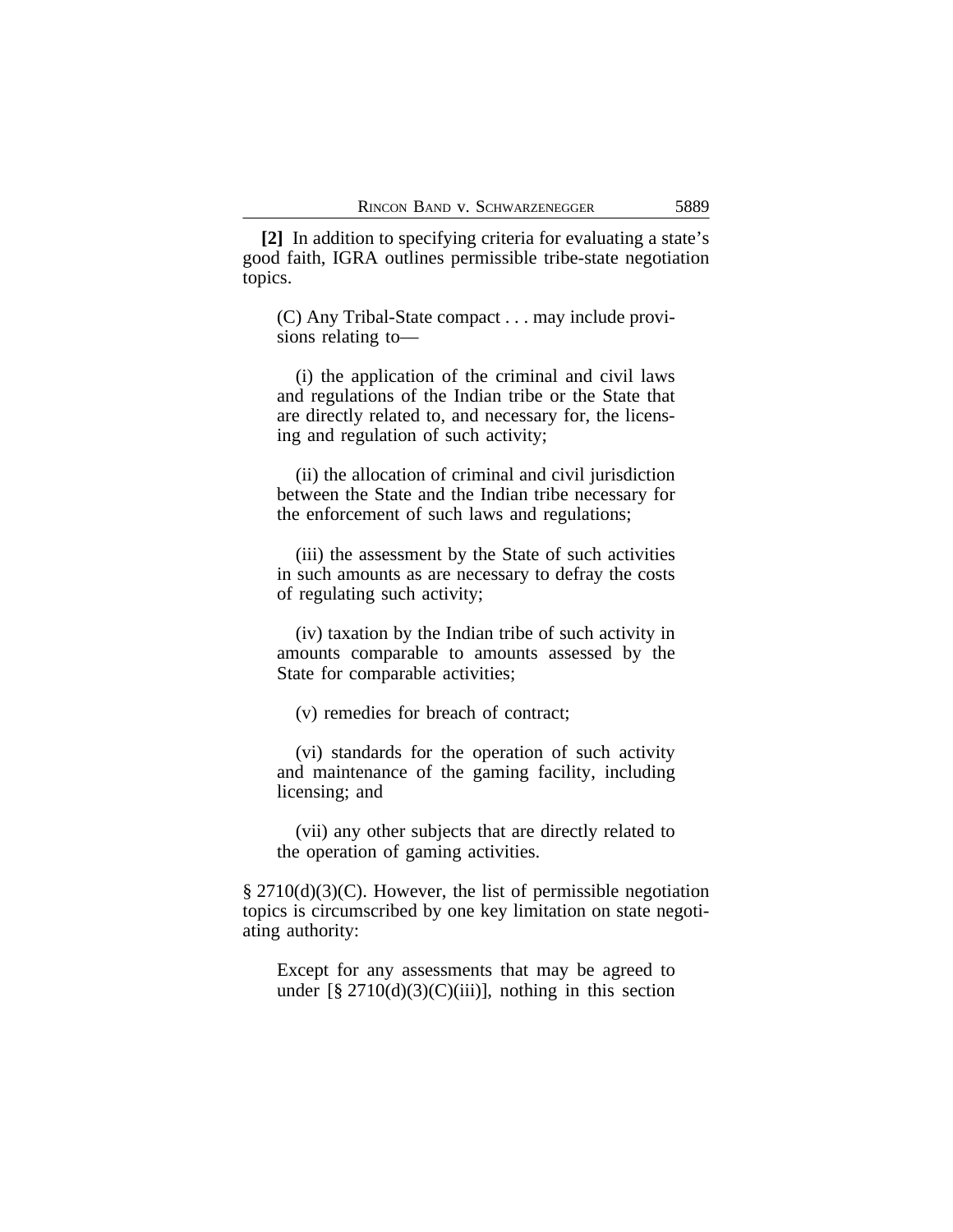shall be interpreted as conferring upon a State . . . authority to impose any tax, fee, charge, or other assessment upon an Indian tribe . . . . No State may refuse to enter into the negotiations . . . based upon the lack of authority in such State . . . to impose such a tax, fee, charge, or other assessment.

25 U.S.C. § 2710(d)(4). IGRA limits permissible subjects of negotiation**<sup>9</sup>** in order to ensure that tribal-state compacts cover

<sup>&</sup>lt;sup>9</sup>Our dissenting colleague suggests that § 2710(d)(3)(C) is not exhaustive, and then goes on to say that even if it is, reading the "catch-all" provision, § 2710(d)(3)(C)(vii), restrictively conflicts with *Coyote Valley II*. Dissent at 5947-51. The language and structure of  $\S 2710(d)(3)(C)$  suggests it is exhaustive. There are seven categories of what "may" be negotiated. Although "may" indicates permissiveness as the dissent explains, to grant permission is not necessarily to grant carte blanche. What is "permitted" is limited. Section  $2710(d)(\dot{C})(\dot{v}i\dot{v})$  explicitly addresses unenumerated topics, but limits them to those "directly related" to gaming. *See Wisconsin v. Ho-Chunk Nation*, 512 F.3d 921, 933-34 (7th Cir. 2008) (reading § 2710(d)(3)(C) as exhaustive for jurisdictional purposes); *see also Coyote Valley II*, 331 F.3d at 111 (noting that Congress "*limit[ed]* the proper topics for compact negotiations to those that bear a direct relationship to the operation of gaming activities" (emphasis added)). Significantly, what compels a limited reading of the permitted topics is the canon of construction obligating us to construe a statute abrogating tribal rights narrowly and most favorably towards tribal interests. *See United States v. Winans*, 198 U.S. 371, 381 (1905) (stating that "the treaty was not a grant of rights to the Indians, but a grant of right from them,—a reservation of those [rights] not granted")*; Bryan v. Itasca County*, 426 U.S. 373, 392 (1976) ("[I]n construing this admittedly ambiguous statute, we must be guided by that eminently sound and vital canon that statutes passed for the benefit of dependent Indian tribes are to be liberally construed, doubtful expressions being resolved in favor of the Indians." (internal quotation marks, citations, and ellipsis omitted)). The dissent is correct that *Coyote Valley II* held that §  $2710(d)(3)(C)(vii)$  is not ambiguous, and we do not hold otherwise. Whether revenue sharing fits into the unambiguous phrase "directly related to gaming" however is a subject of significant dispute between the parties. To help resolve the dispute, we, like the *Coyote Valley II* court, consider relevant the Congressional directive to construe ambiguities related to the issues covered by IGRA most favorably to tribal interests. *Coyote Valley II,* 331 F.3d at 1111 (quoting S. Rep. No. 100- 446, at 15, reprinted in 1988 U.S.C.C.A.N. at 3085). Even if the dissent is correct that resolution of this issue features a clash of "dueling canons," Congress' specific invocation of the tribal canon persuades us which canon must triumph here.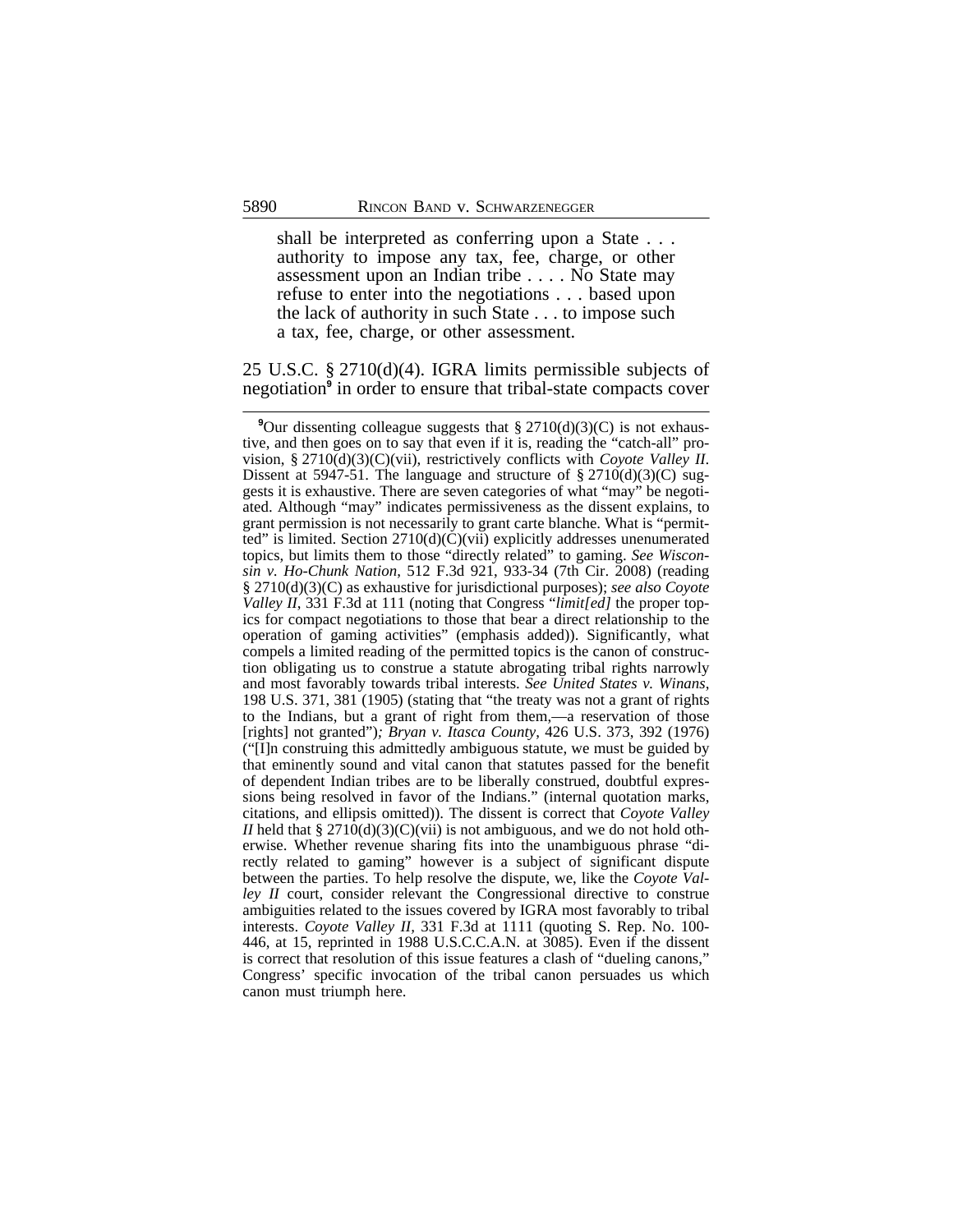only those topics that are related to gaming**10** and are consistent with IGRA's stated purposes, *see Coyote Valley II*, 331 F.3d at 1111, which are:

(1) to provide a statutory basis for the operation of gaming by Indian tribes *as a means of promoting tribal economic development, self-sufficiency, and strong tribal governments*;

(2) to provide a statutory basis for the regulation of gaming by an Indian tribe adequate to shield it from organized crime and other corrupting influences, *to ensure that the Indian tribe is the primary beneficiary of the gaming operation*, and to assure that gaming is conducted fairly and honestly by both the operator and players; and

(3) to declare that the establishment of independent Federal regulatory authority for gaming on Indian lands, the establishment of Federal standards for gaming on Indian lands, and the establishment of a National Indian Gaming Commission are necessary to meet congressional concerns regarding gaming and *to protect such gaming as a means of generating tribal revenue*.

**<sup>10</sup>**"Gaming by its very nature is a unique form of economic enterprise and the Committee is strongly opposed to the application of the jurisdictional elections authorized by this bill to any other economic or regulatory issue that may arise between tribes and States in the future." S. Rep. No. 100-446, at 14, *as reprinted in* 1988 U.S.C.C.A.N. 3071, 3084. *See also* 134 Cong. Rec. S12643-01, at S12651 (1988) ("There is no intent on the part of Congress that the compacting methodology be used in such areas such as taxation, water rights, environmental regulation, and land use. . .

<sup>.</sup> The exigencies caused by the rapid growth of gaming in Indian country and the threat of corruption and infiltration by criminal elements in class III gaming warranted the utilization of existing State regulatory capabilities in this one *narrow* area.") (statement of Sen. Inouye) (emphasis added).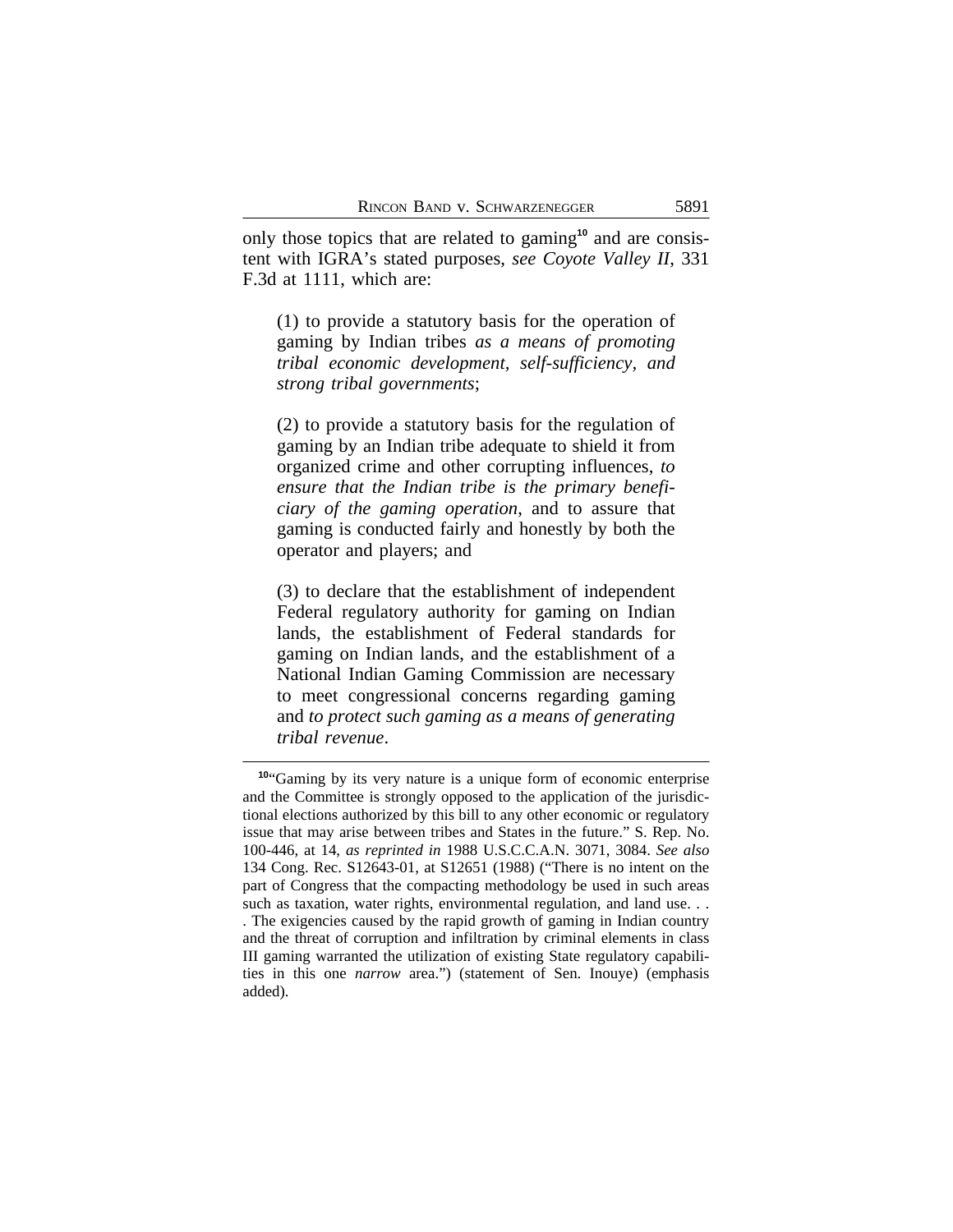§ 2702 (emphasis added); *see also Artichoke Joe's*, 353 F.3d at 715.

Here, the State repeatedly demanded that Rincon agree to pay into the State's general fund 10-15% of Rincon's annual net win, and up to 25% of Rincon's revenue from any new devices Rincon would operate under an amended compact. Once Rincon proffered evidence suggesting that the State had acted in bad faith by attempting to impose taxation, "the burden of proof [shifted to] the State to prove that the State has negotiated with the Indian tribe in good faith to conclude a Tribal-State compact governing the conduct of gaming activities." §  $2710(d)(7)(B)(ii)$ . We conclude that the State failed to meet its burden.

## **I. Taxation Demands "Shall" Be Considered Evidence of Bad Faith**

**[3]** Under § 2710(d)(7)(B)(iii)(II), a court *must* consider a "demand" for a tax to be made in bad faith.**<sup>11</sup>** A tax is "a *charge*, usu[ally] *monetary*, *imposed* by the government on persons, *entities, transactions*, or property *to yield public rev*enue." Black's Law Dictionary 1594 (9th ed. 2009) (emphasis added). The State insisted that Rincon pay at least 10% of its net profits into the State's general fund. According to California Government Code § 16300, "[t]he General Fund consists of money received into the treasury and not required by law to be credited to any other fund." No amount of semantic sophistry can undermine the obvious: a non-negotiable, mandatory payment of 10% of net profits into the State treasury for unrestricted use yields public revenue, and is a "tax." Moreover, unlike what occurred in the 1999 negotiations,

**<sup>11</sup>**In *Coyote Valley II* we were convinced that any inference of bad faith had been rebutted, so we did not need to address this threshold inquiry into whether the RSTF and SDF were taxes demanded by the State. Because the bad faith question is more difficult in this case, we commence with the threshold inquiry.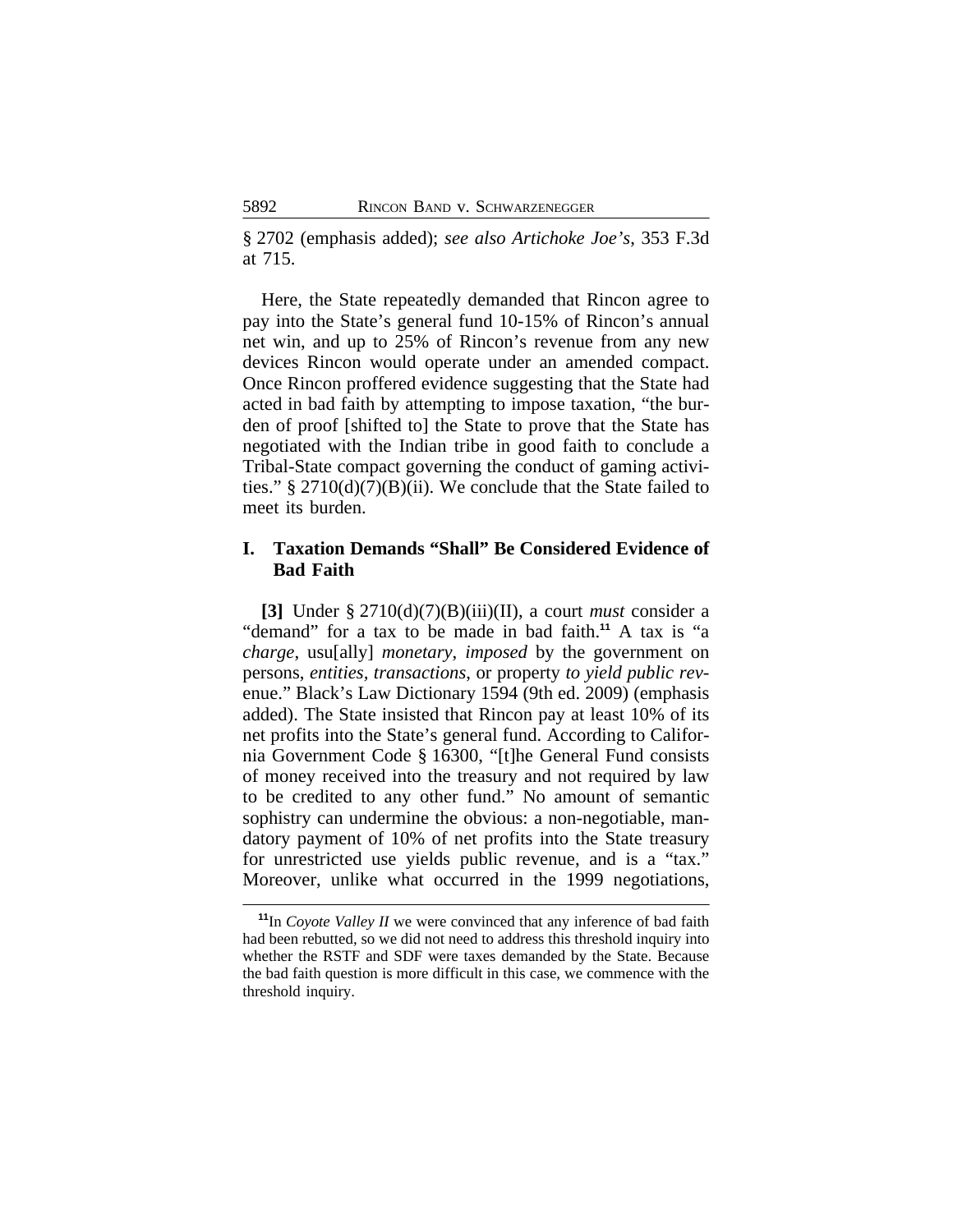none of the State's communications during the renegotiations that occurred after the change in administration in 2003 reflected a willingness to take its *general fund* revenue sharing demand off the table. The State repeatedly emphasized its position that it would not give Rincon more devices or time without a reciprocal benefit to the State, and the record reveals that no other "benefit" was demanded besides monetary payments into the general fund. Webster's Third New International Dictionary 598 (2002) defines "demand" as "to call for as useful, necessary, or requisite: make imperative." The State's repeated and forceful insistence on monetary payments to the general fund undoubtedly constitutes a "demand." Under the plain language of  $\S 2710(d)(7)(B)(ii)(II)$ , the State's demand for the payment of a tax is evidence of the State's bad faith.

Our dissenting colleague faults us for our characterization of the 10-15% revenue share as a "tax," primarily because he contends we fail to appreciate the import of the word "imposed" in the definition of a "tax." Dissent at 5934-37, 5943-45. He argues that IGRA merely creates a context for "voluntary" negotiations, and that no matter how "hard line" the State's position is, it still has not attempted to exercise authority to "impose" a tax.

The flaw in this argument—related to a faulty assumption made throughout the dissent—is that it ignores the plain fact that neither tribes nor states enter IGRA negotiations "voluntarily" in the way parties do in all the examples cited by the dissent. IGRA negotiations are therefore distinguishable from regular contract negotiations. When private parties, or independent sovereign entities, commence contract negotiations, they generally do so because each has something of value the other wants, and each side has the right to accept or reject an offer made, based on the desirability of the terms. If negotiations fail, neither party has a right to complain. Not so in IGRA negotiations. In IGRA, Congress took from the tribes collectively whatever sovereign rights they might have had to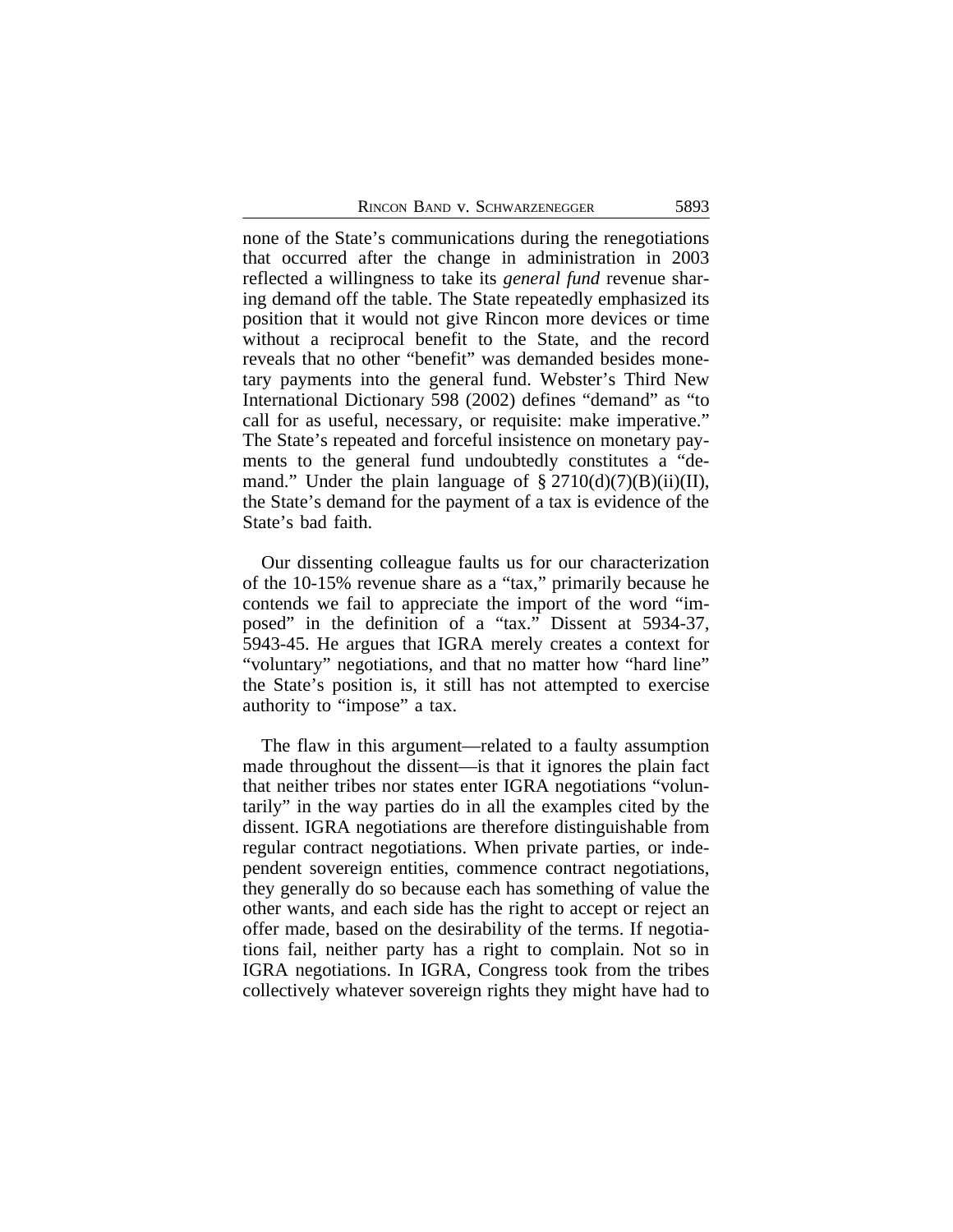engage in unregulated gaming activities, but imposed on the states the obligation to work with tribes to reach an agreement under the terms of IGRA permitting the tribes to engage in lawful class III gaming activities. If IGRA negotiations break down between a state and a tribe because the state does not come to the bargaining table in good faith, IGRA specifically provides that courts, and the Secretary of the Interior, can intervene to impose a gaming arrangement without the affected state's approval. *See* § 2710(d)(7)(B)(iii-vii). Thus, while IGRA was designed to give states a voice in Indian gaming, it was not designed to give states complete power over tribal gaming such that each state can put the opportunity to operate casinos up for sale to the tribe willing to pay the highest price. *See* § 2702; *see also Cheyenne River Sioux Tribe v. South Dakota*, 3 F.3d 273, 281 (8th Cir. 1993) (noting that IGRA imposes mandatory duties upon states and gives them incentives to negotiate, but that it also provides tribes with alternative routes to a compact if the states choose not to cooperate); *Dalton v. Pataki*, 835 N.E.2d 1180, 1189 (N.Y. 2005) ("IGRA confers a benefit on the state by allowing it to negotiate and to have some input into how class III gaming will be conducted.").

The dissent claims that  $\S 2710(d)(4)$  means only that IGRA should not be interpreted as "*conferring*" upon states the "*authority to impose*" taxes and fees. Dissent at 5925-26. But nothing in IGRA can reasonably be construed as conferring on states the power to impose anything; all the states are empowered to do is negotiate. The logic underlying the dissent is that there is no "imposition" when there is "negotiation." But by that logic, not only may states demand revenue sharing like California has done here, they could take any "hard-line" stance, such as demanding that a tribe agree to waive its sovereign immunity from taxation, as a condition of obtaining more gaming devices. No one disputes that requiring a tribe to waive its sovereign immunity from state taxation in order to obtain a compact is clearly contrary to IGRA. And yet, if a tribe "agreed" to do so, the wavier of taxation immu-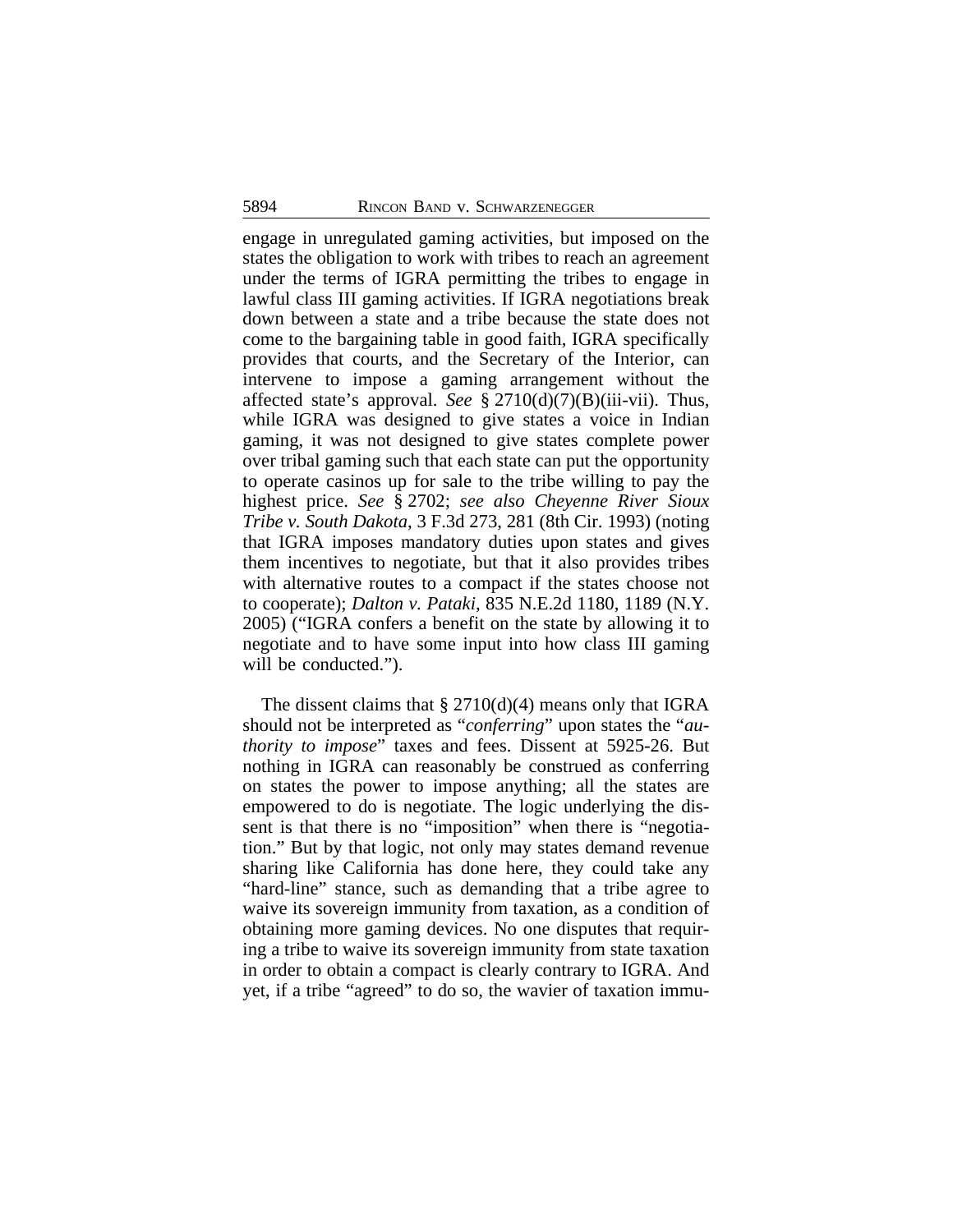nity would be no less "negotiated" than the revenue sharing the dissent advocates here.

Exercising an authority to "impose" in the context of IGRA must therefore relate to something the state does during the negotiations process to extract an improper concession. In other words, the only conceivable way a state could "impose" something during negotiations is by insisting, over tribal objections, that the tribe make a given concession—a concession beyond those specially authorized by  $\S 2710(d)(3)(C)^{12}$ and contrary to the tribe's sovereign interests—in order to obtain a compact.**<sup>13</sup>**

The dissent acknowledges that in this case "California has insisted that the Band share its gaming revenues as a condition to receiving authorization for additional gaming devices," but then concludes that this is simply "hard-line" negotiating for revenue sharing, not imposing a tax. Dissent at 5933. If there is a distinction between insisting on obtaining a share of Rincon's income as a non-negotiable condition of granting it a compact, and demanding a tax or "refus[ing] to enter into

<sup>&</sup>lt;sup>12</sup>Indeed, the dissent overlooks the significance of  $\S 2710(d)(4)$ 's introductory phrase: "Except for any assessments that may be agreed to under  $[\S 2710(d)(3)(C)(iii)$ ." Thus,  $\S 2710(d)(4)$  clearly contemplates which fees may be "agreed to," and subsequently imposed by the state, in exchange for basic gaming rights: only those described in  $\S 2710(d)(3)(C)(iii)$ .

**<sup>13</sup>**Under § 2710(d)(4), it is not only "taxes" that are precluded, it is *any* "tax, fee, charge, or other assessment." Even if the dissent were correct that the fees are not "taxes," we fail to see how the State's demands, which the State itself described as "annual fees," do not run afoul of this provision. The importance of the fact that the "demand" was for a "direct tax" only matters as to the question of whether the court is *required* to take the demand as evidence of bad faith under  $\S 2710(d)(7)(B)(iii)(II)$ , which refers to direct taxation but not the other sorts of extracted payments named in § 2710(d)(4). But under § 2710(d)(7)(B)(iii)(II), the language is clear that what matters is the State's "demand" for the tax. This shows that the analysis must focus on what states "demand," not what they may think they have the authority to "impose" in the way the dissent interprets that term.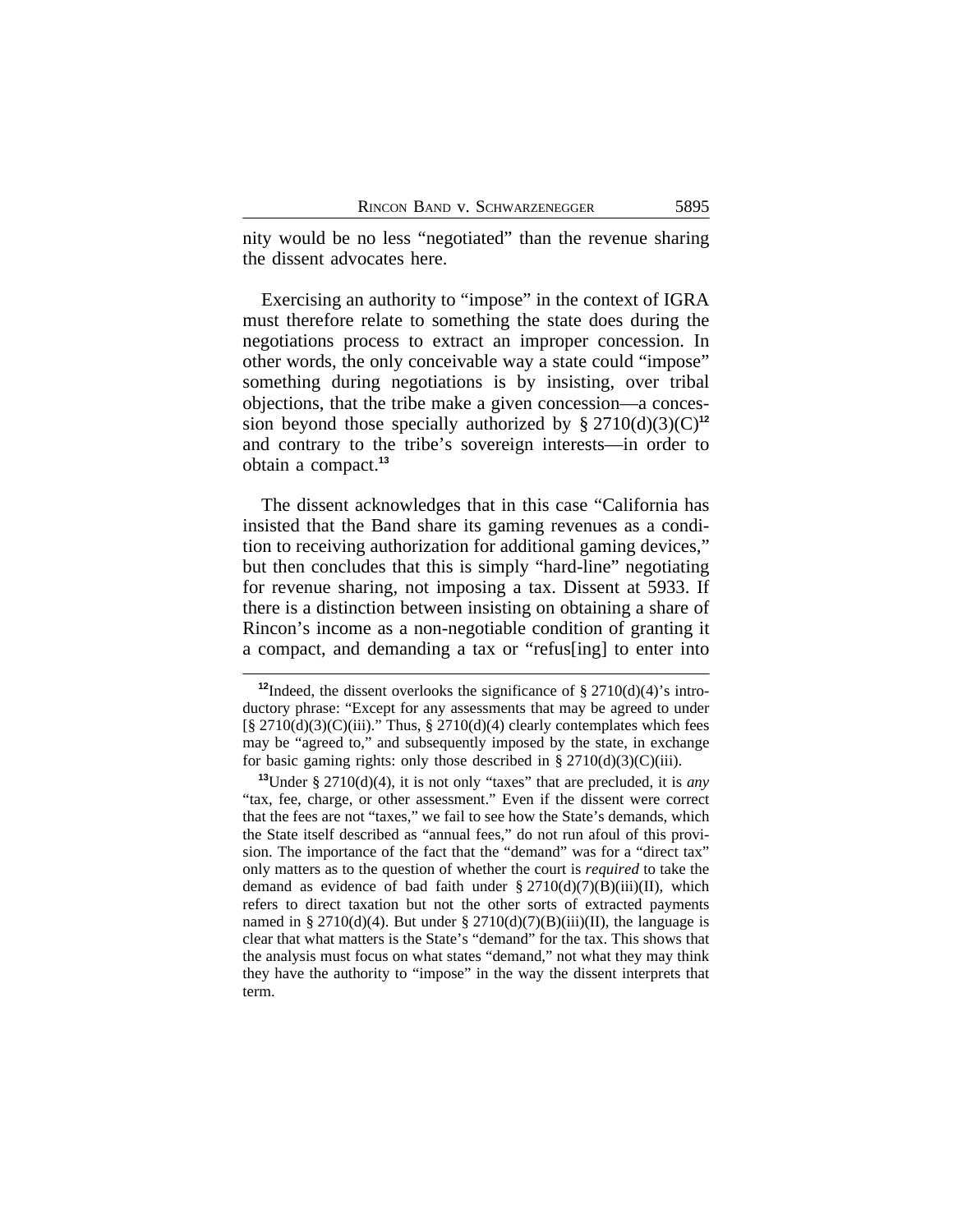the negotiations . . . based upon the lack of authority . . . to impose such a tax, fee, charge, or other assessment," § 2170(d)(4), it is a distinction without a difference. In either case, the state is using its power over negotiations to force Rincon to pay the State a portion of its income into the State's general fund (and not for any use for the benefit of Rincon or other tribes) in order to engage in class III gaming. If § 2710(d)(4) means anything, it means that California cannot do that—whatever one calls it.**<sup>14</sup>**

**[4]** In *Coyote Valley II,* we explained that IGRA requires courts to consider a state's demand for taxation as evidence of bad faith, not conclusive proof. 331 F.3d at 1112-13 (citing  $\S 2710(d)(7)(B)(iii)(II)$ . However, "[d]epending on the nature of both the fees demanded and the concessions offered in return, such demands might, of course, amount to an attempt to impose a fee, and therefore amount to bad faith on the part of a State." *Coyote Valley II*, 331 F.3d at 1112 (internal quotation marks omitted). For the reasons described in greater detail *infra*, when the "nature of the fees" is *general fund* revenue sharing—a bald demand for payment of a tax— the State faces a very difficult task to rebut the evidence of bad faith necessarily arising from that demand. *See*  $§ 2710(d)(3)(B)(iii)(II).$ 

Under IGRA, the State may attempt to rebut bad faith by demonstrating that the revenue demanded was to be used for "the public interest, public safety, criminality, financial integrity, and adverse economic impacts on existing gaming activities." § 2710(d)(3)(B)(ii). *See* S. Rep. No. 100-446, at 13-14,

**<sup>14</sup>**Even if we were to accept the dissent's interpretation of the meaning of §§ 2710(d)(3)(C) and 2710(d)(4), that would only mean that IGRA is silent on the issue of revenue sharing. The dissent takes silence as authorization, but in doing so forgets that this is a statute affecting Indian tribes. As such, we are obligated to construe ambiguities in the statute most favorably towards tribal interests, which means that we are obligated to construe the silence as a withholding of state authority to negotiate for that term. *See Bryan*, 426 U.S. at 392.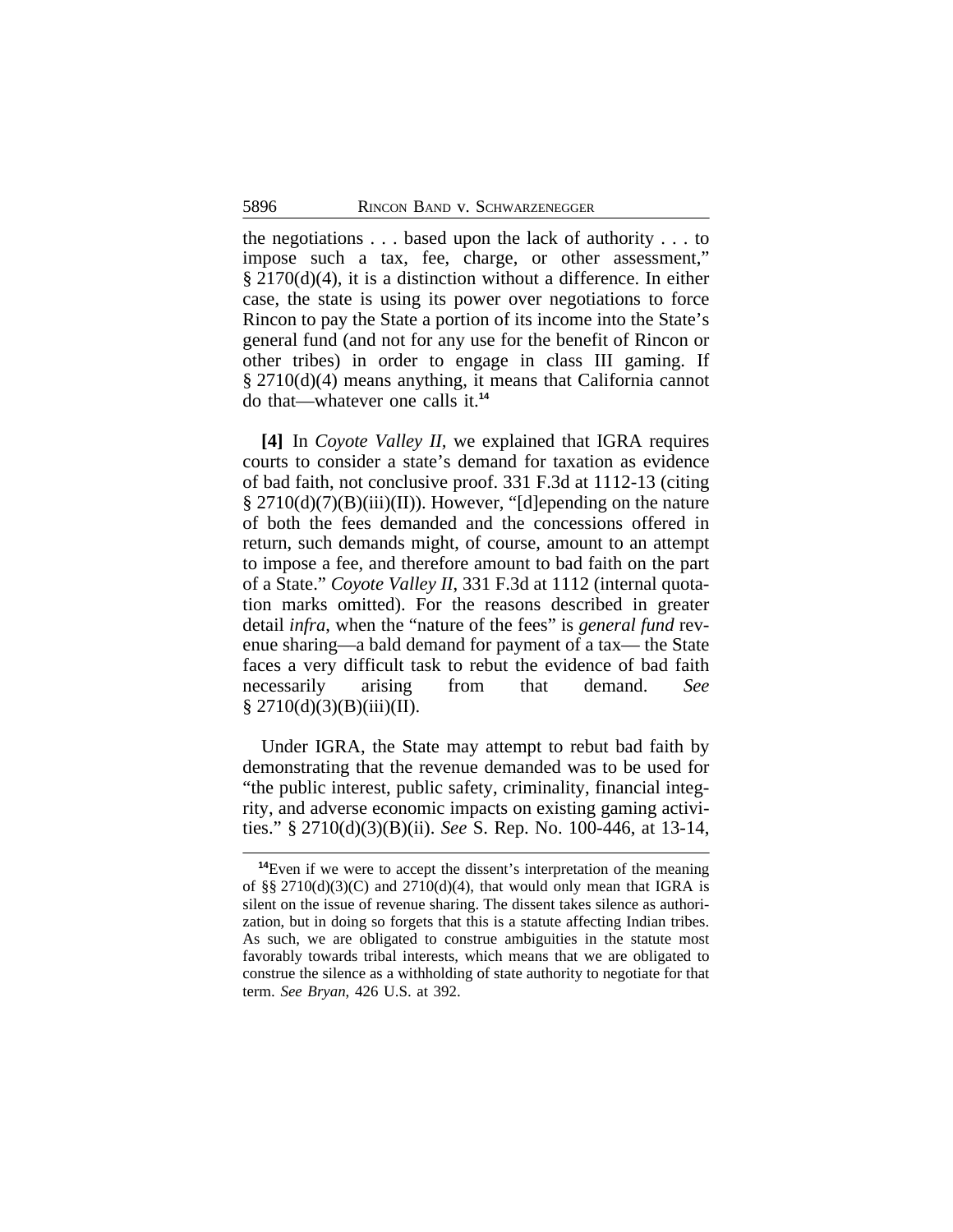*as reprinted in* 1988 U.S.C.C.A.N. at 3083-84. The State's need for general tax revenues is not in the list. Even if "the public interest" or "financial integrity" could conceivably be construed to implicate the State's need for general funds, IGRA's purposes do not permit such a construction. Instead, those terms clearly apply to protecting the State against the adverse consequences of gaming activities. *See* § 2702; S. Rep. No. 100-446, at 13-14, *as reprinted in* 1988 U.S.C.C.A.N. at 3083-84. Moreover, construing those terms broadly in favor of the State's interests would be inconsistent with our obligation to construe IGRA most favorably towards tribal interests. *See Artichoke Joe's*, 353 F.3d at 728-30 (discussing *Montana v. Blackfeet Tribes of Indians*, 471 U.S. 759 (1985)); *see also* S. Rep. No. 100-446, at 15, *as reprinted in* 1988 U.S.C.C.A.N. at 3085 (stating Congressional intent that courts interpret any ambiguities regarding  $\S 2710(d)(3)(B)(ii)(I)$  in the way most favorable to tribal interests).

Critically, the State does not even seek to justify its general fund revenue sharing demands directly under any of the factors in §  $2710(d)(7)(B)(ii)(I).$ <sup>15</sup> Rather, the State relies on its interpretation of our decision in *Coyote Valley II*. The State's reliance is misplaced. *Coyote Valley II* is an exceptional case whose facts are readily distinguishable from those in this case.

## **II.** *Coyote Valley II*

*Coyote Valley II* considered objections to, among other things, the RSTF and SDF provisions of the 1999 compacts.

**<sup>15</sup>**The State's offers include reference to its desire to limit the number of gaming devices operating in the State. Although a desire to prevent excessive proliferation of casinos and gambling devices would likely be a legitimate interest justifying State refusal to permit a tribe to expand its gaming operations, such an interest is not at issue here. The State does not rely on that interest in this case, *but cf. supra* n. 3, nor could the State credibly do so since it has shown its willingness to permit nearly unlimited gaming *if the price is right*.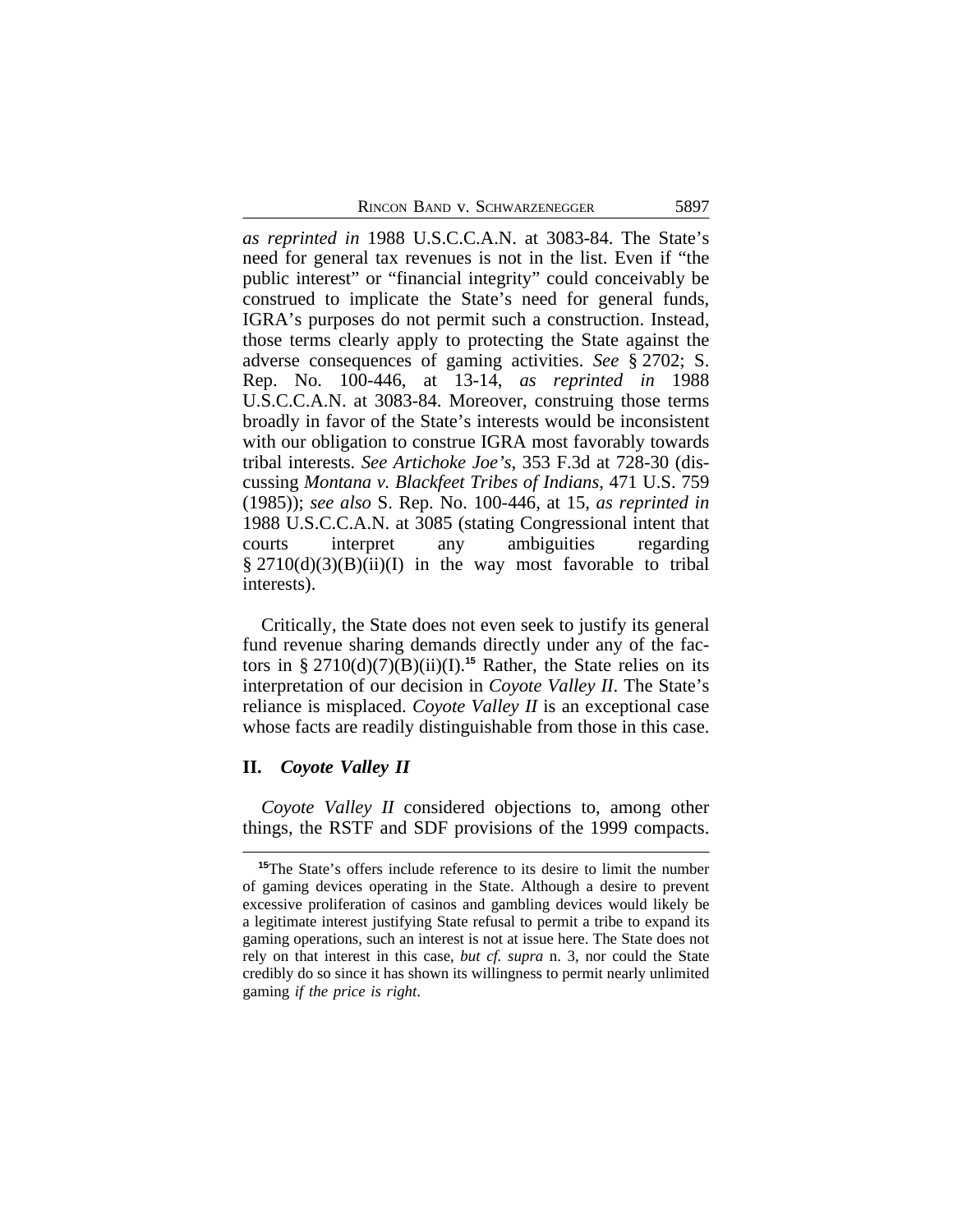We held those funds to be authorized subjects of negotiation under 25 U.S.C.  $\S 2710(d)(3)(C)(vii)$  (subjects "directly related to the operation of gaming"). The SDF was clearly "directly related" to gaming because all uses of SDF funds were earmarked for gaming-related purposes. *Coyote Valley II*, 331 F.3d at 1114. The RSTF funds similarly were related to gaming because, by redistributing gaming funds from gaming to non-gaming tribes, they are entirely consistent with the IGRA goal of using gaming to foster tribal economic development. *Id.* at 1111. Notably, we expressly declined to decide if the RSTF or SDF were "taxes," because they were decidedly not "imposed" in bad faith. Rather, the tribes themselves suggested them, and were willing to pay into them in exchange for the "meaningful concession" of constitutional exclusivity. *Id.* at 1112-15.

**[5]** *Coyote Valley II* thus stands for the proposition that a state may, without acting in bad faith, request revenue sharing *if* the revenue sharing provision is (a) for uses "directly related to the operation of gaming activities" in  $\S 2710(d)(3)(C)(vii)$ , (b) consistent with the purposes of IGRA, and (c) not "imposed" because it is bargained for in exchange for a "meaningful concession." The State's offers in this case fail on all three prongs of that proposition.

## **A. "Directly Related to the Operation of Gaming Activities"**

The State asserts that, like the RSTF and SDF, its revenue sharing demands were authorized under  $\S 2710(d)(3)(C)(vii)$ because they involve a subject directly related to gaming. The State misunderstands.

The State's argument that general fund revenue sharing is "directly related to the operation of gaming activities" because the money is paid out of the income from gaming activities is circular. Moreover, the very next section of the statute precludes us from interpreting  $\S 2710(d)(3)(C)(vi)$  in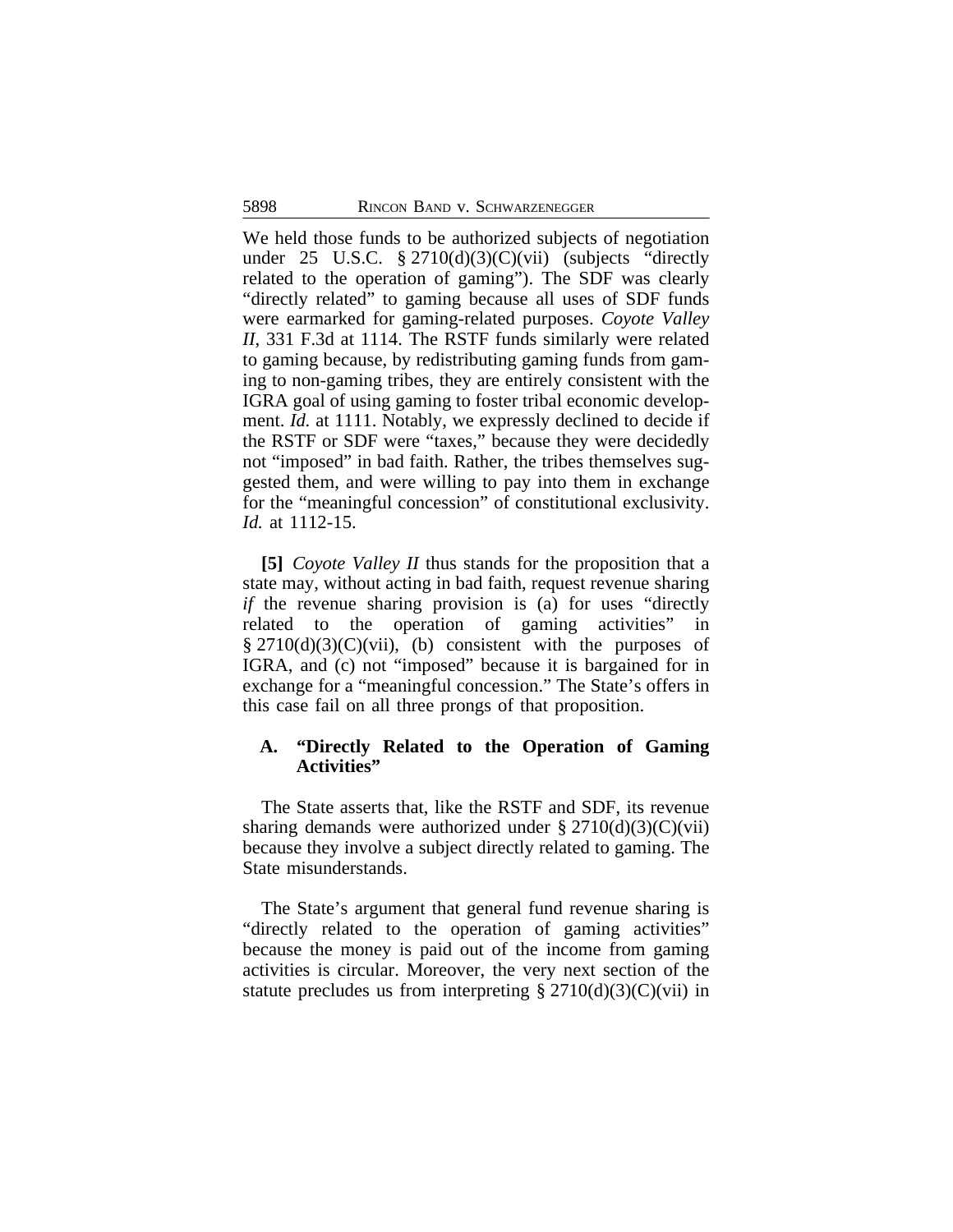the way the State suggests. *See* § 2710(d)(4) (stating explicitly that states are not authorized to use negotiations to impose assessments on tribes *other than those "agreed to under paragraph (3)(C)(iii)*" (emphasis added)); *see also Wisconsin v. Ho-Chunk Nation*, 512 F.3d 921, 932 (7th Cir. 2008) (describing revenue sharing agreements as being in tension with  $§$  2710(d)(4)).

Crucially, in *Coyote Valley II* we did not conclude that § 2710(d)(3)(C)(vii) authorized the RSTF and SDF because "revenue sharing" is a subject directly related to gaming. Rather, we held that fair distribution of gaming opportunities and compensation for the negative externalities caused by gaming are subjects directly related to gaming, and the RSTF and SDF were the means chosen by the parties to the 1999 compacts to deal with those issues. *See Coyote Valley II*, 331 F.3d at 1111, 1114.

**[6]** Whether revenue sharing is an authorized negotiation topic under § 2710(d)(3)(C)(vii) thus depends on the *use* to which the revenue will be put, not on the mere fact that the revenue derives from gaming activities. General fund revenue sharing, unlike funds paid into the RSTF and SDF, has undefined potential uses. *See* Cal. Gov. Code § 16300 (providing that the "General Fund consists of money received into the treasury and not required by law to be credited to any other fund."). Therefore, payments into the general fund cannot be said to be directly related to gaming. Indeed, in *Coyote Valley II* we expressly recognized the distinction between *general fund* revenue sharing and the RSTF and SDF.**<sup>16</sup>** We noted that

**<sup>16</sup>**This distinction also gave the Seventh Circuit pause in *Ho-Chunk Nation*.

While we decline to use the case before us to weigh in on [the contentious issue of revenue sharing], we do note that the terms of the revenue-sharing agreements at issue in *In re Indian Gaming* are distinct from the one contained in the Compact between the Nation and the State. In *In re Indian Gaming*, the state's use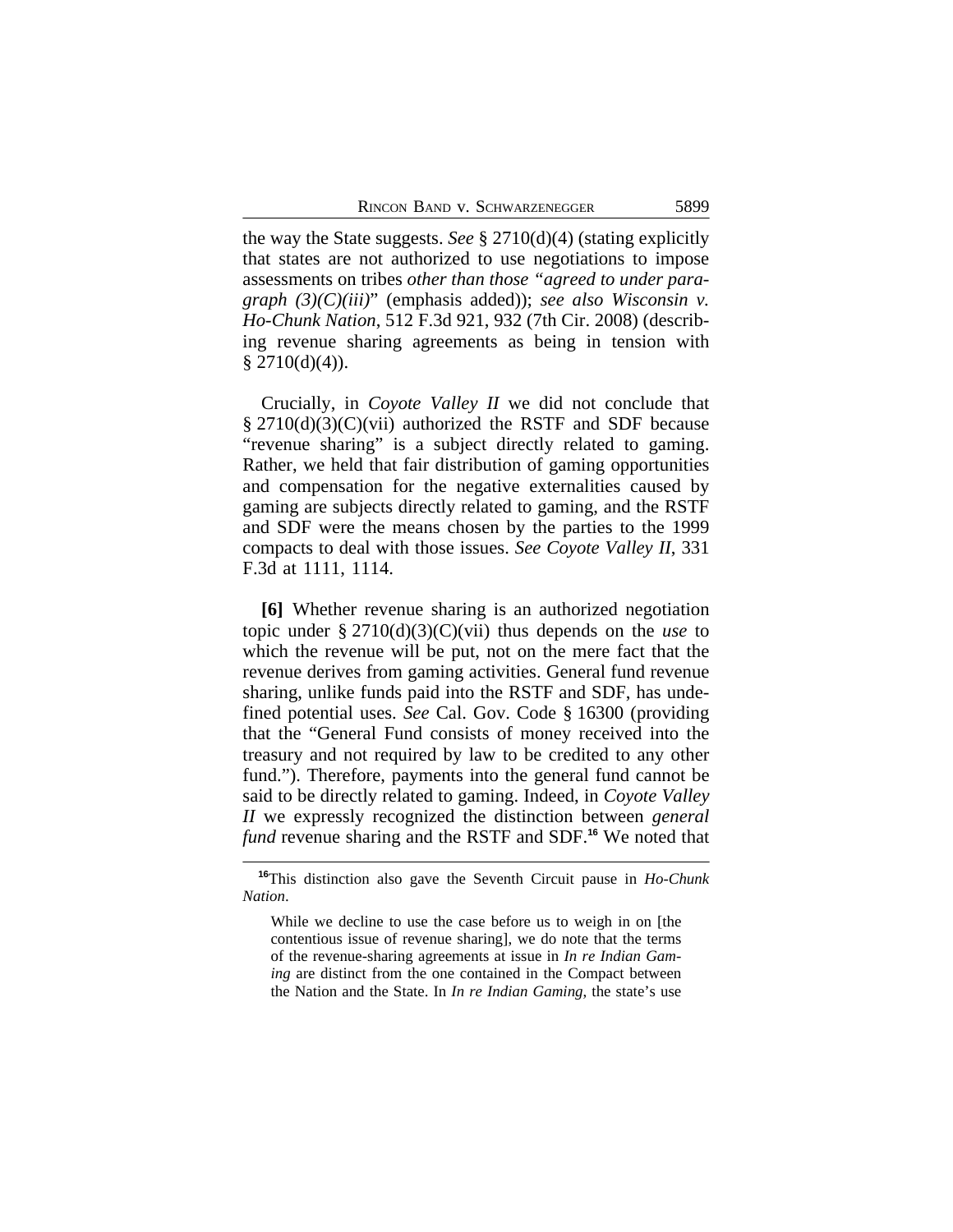the RSTF "provision does not put tribal money into the pocket of the State," *id.* at 1113, and reserved the question of whether the SDF would be lawful if the funds were deposited straight into the State's general fund, *id.* at 1114 n.17. Consequently, we hold that general fund revenue sharing is not "directly related to the operation of gaming activities" and is thus not an authorized subject of negotiation under § 2710(d)(3)(C)(vii). *See Cabazon Band of Mission Indians v. Wilson*, 37 F.3d 430, 435 (9th Cir. 1994) (holding that where fees go to the state's general fund, the relationship between the revenue payments and the costs incurred in regulating gaming activities is attenuated).

**[7]** Ruling out § 2710(d)(3)(C)(vii) (authorizing negotiations over subjects directly related to gaming not otherwise listed in § 2710(d)(3)(C)) makes the applicability of § 2710(d)(4) (withholding authority to impose taxes or fees other than those permitted under  $\S 2710(d)(3)(C(iii))$  even more apparent. The State was admittedly seeking "annual fees" and objected to Rincon's suggestion that any fees be limited to  $\S 2710(d)(3)(C)(iii)$  uses. That, combined with the general notion that IGRA negotiations are supposed to be limited to gaming regulation, convinces us that there is no statutory basis for authorizing tribe-state negotiations over general fund revenue sharing. *See Ho-Chunk Nation*, 512 F.3d at 932- 33 (declining to decide whether general fund revenue sharing is invalid, but noting that it was apparently not a subject "con-

512 F.3d at 932 (internal citations omitted).

of the payments made by the tribes was heavily restricted, with all payments placed in two funds, one of which distributed gaming revenue amongst non-gaming tribes, with the other designed to fund programs to treat gambling addiction, support local agencies impacted by Indian gaming, and finance other costs directly related to gaming operations. Here, however, the Nation's payments to the State are made without any restrictions or limits on the manner in which the State may use those funds.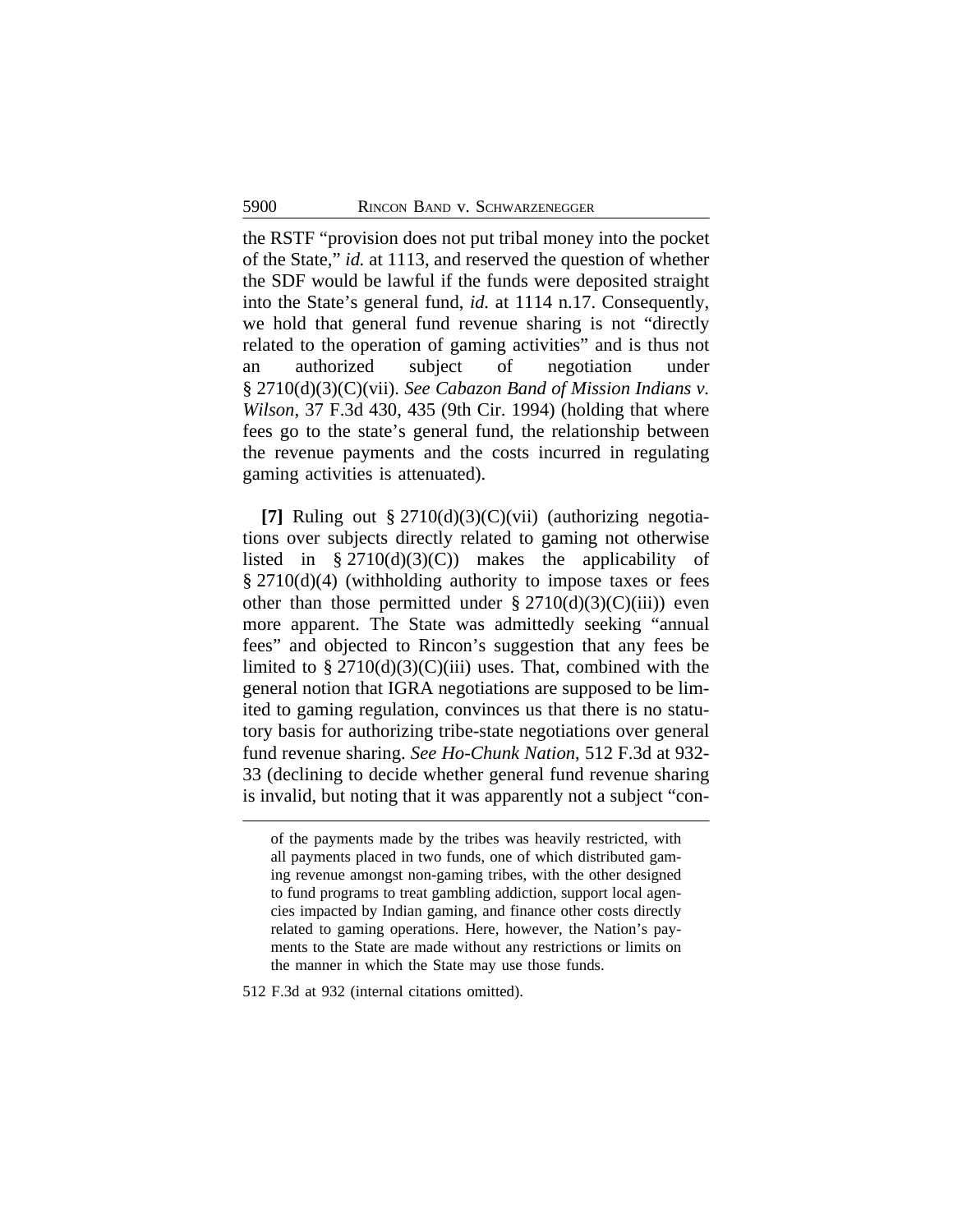templated by Congress as being one of the matters tribes and the states may negotiate over under the IGRA").

#### **B. Consistent with the Purposes of IGRA**

**[8]** According to § 2702, IGRA is intended to promote tribal development, prevent criminal activity related to gaming, and ensure that gaming activities are conducted fairly. In *Coyote Valley II* we construed the meaning of subjects "directly related to the operation of gaming" in  $§$  2710(d)(3)(C)(vii) broadly to include revenue sharing because the RSTF is consistent with the plain language of § 2702 (listing tribal economic self-sufficiency as one of IGRA's purposes). *See Coyote Valley II*, 331 F.3d at 1111. By contrast, we cannot read  $\S 2710(d)(3)(C)(vii)$  broadly here to include general fund revenue sharing because none of the purposes outlined in § 2702 includes the State's general economic interests. The only *state* interests mentioned in § 2702 are protecting against organized crime and ensuring that gaming is conducted fairly and honestly. § 2702(2); *see also* S. Rep. No. 100-446, at 2, 4, *as reprinted in* 1988 U.S.C.C.A.N. at 3072-73, 3075.

Because the plain language of § 2702 does not support the State's position, the State misconstrues certain statements in *Coyote Valley II* to say that the State's pursuit of its economic interests is at least *not inconsistent* with IGRA. As an initial matter, we are reluctant to inject into the statute a purpose not codified within it. *See Exxon Mobile Corp. v. Allapattah Servs., Inc.*, 545 U.S. 546, 568 (2005). But we need not digress into that potentially complicated statutory analysis because the State clearly misinterprets *Coyote Valley II*.

The State first points to our recognition in *Coyote Valley II* that Congress acknowledged as legitimate the State's "economic interest in raising revenue for its citizens." 331 F.3d at 1115 (quoting S. REP. NO. 100-446, at 13, *as reprinted in*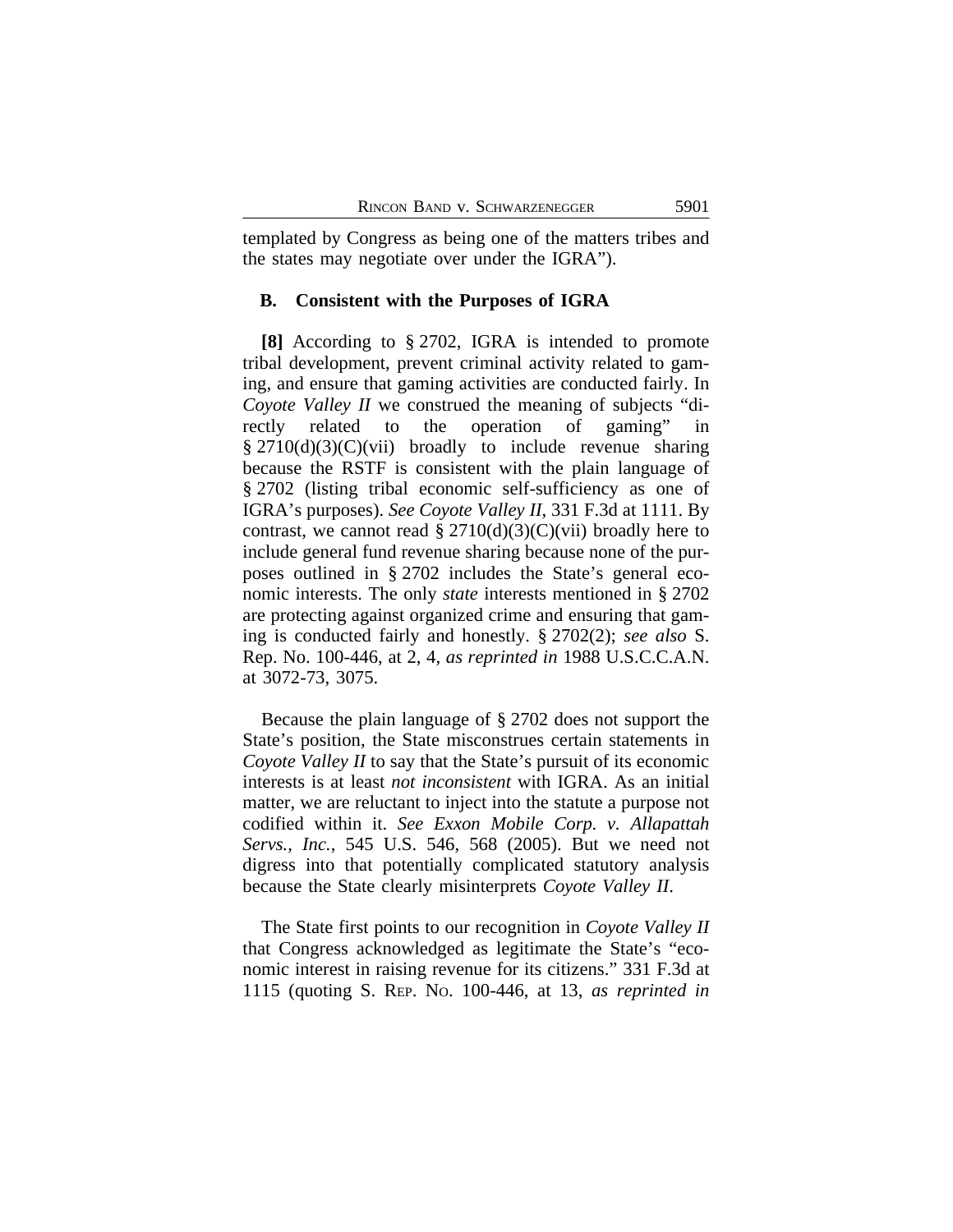1988 U.S.C.C.A.N. at 3083). The State takes this quotation out of context. The full quotation is:

A State's governmental interests with respect to class III gaming on Indian lands include the interplay of such gaming with the State's public policy, safety, law and other interests, as well as impacts on the State's regulatory system, including its economic interest in raising revenue for its citizens. It is the Committee's intent that the compact requirement for class III not be used as a justification by a State for excluding Indian tribes from such gaming or for the protection of other State-licensed gaming enterprises from free market competition with Indian tribes.

*Coyote Valley II*, 331 F.3d at 1115 (quoting S. Rep. No. 100- 446, at 13, *as reprinted in* 1988 U.S.C.C.A.N. at 3083).

**[9]** Although a grammatical analysis of the sentence could conceivably suggest that a state's "economic interests in raising revenue for its citizens" is one of the "impacts on the State's regulatory system," such a construction would represent a distortion of the text. A more common sense approach to interpreting Congress's meaning here, as taken in *Coyote Valley II*, is to read a state's "interest in raising revenue" as being "included" as one of the "State's other interests." 331 F.3d at 1115. And in context, the "other interests" are the states's own gaming systems like the California Lottery that would, after IGRA, have to compete with Indian gaming. IGRA itself, as well as clearer statements in the legislative history, support this interpretation. *See* § 2710(d)(7)(B)(iii)(I) (listing the state's interest concerning "adverse economic impacts on existing gaming activities" among the factors relevant to a state's good faith); *see also, e.g.,* S. Rep. No. 100- 446, at 1-2, 14, *as reprinted in* 1988 U.S.C.C.A.N. at 3071-72 (acknowledging the problem that States and the gaming industry may attempt to use the compact requirement to impede tribal competition). Thus, neither the statute nor the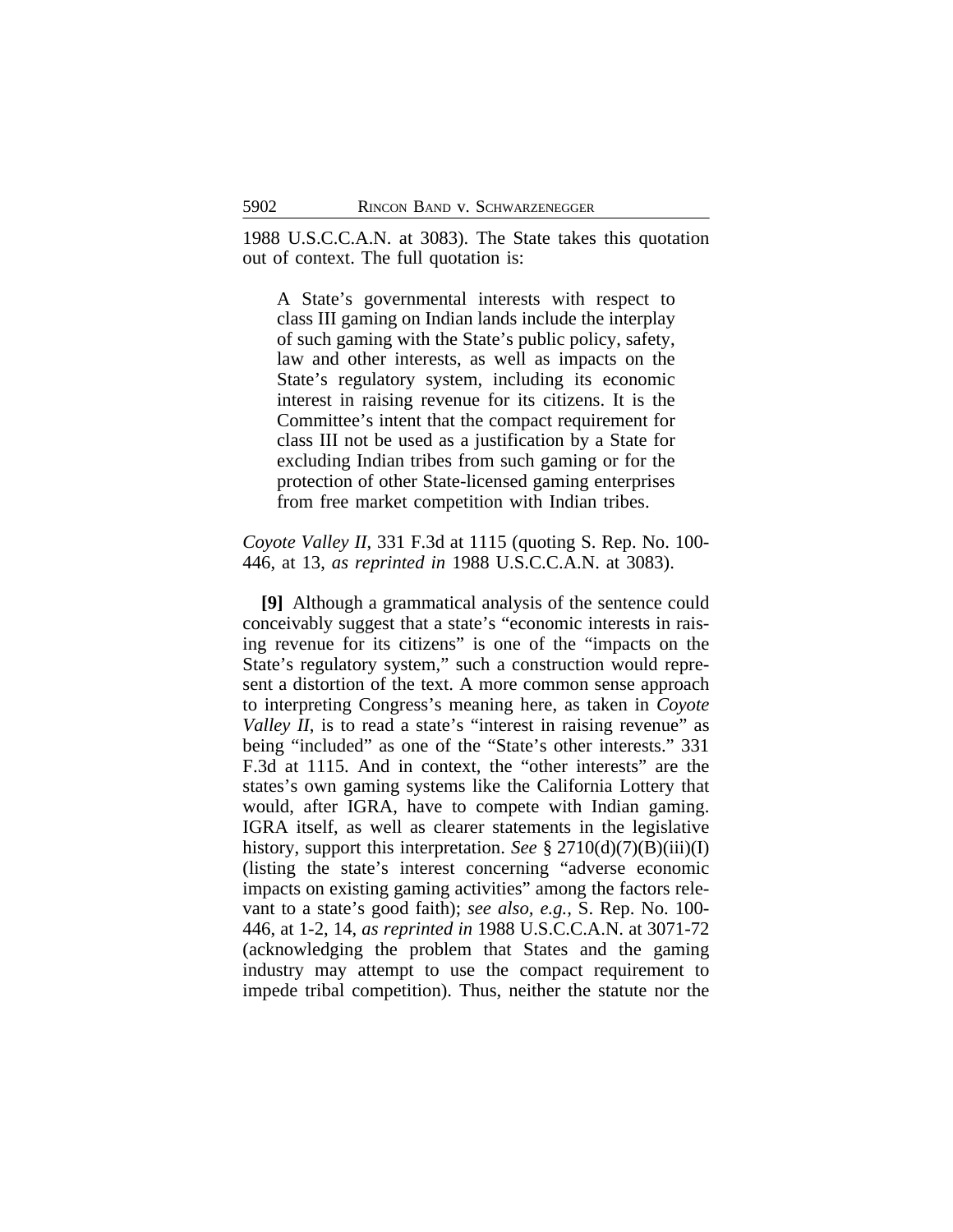legislative history support interpreting the phrase "other interests . . . including its economic interest in raising revenue for its citizens" to mean that states may tax tribes. In fact, all indications are to the contrary. *See* § 2710(d)(4); *supra* n.10.

The State next directs us to a similar statement from *Coyote Valley II* that "Congress . . . did not intend to require that States ignore their economic interests when engaged in compact negotiations." *Coyote Valley II*, 331 F.3d at 1115. The State's reliance on this statement is likewise misplaced. When we said that Congress did not intend for states to ignore their economic interests, we were not deciding whether states were allowed to pursue their own economic objectives affirmatively through compact negotiations. Rather, we decided only whether the State could require the tribes to pay into the SDF to cover the government's costs of dealing with the fallout of gaming. It is one thing to ask the tribes to contribute funds so the State is not left bearing the costs for gaming-related expenses; it is quite another to ask the tribes to help fix the State's budget crisis. The State is therefore incorrect that pursuit of state general economic interests is consistent with IGRA's purposes.

**[10]** As already explained, IGRA's stated purposes include ensuring that *tribes* are the *primary beneficiaries* of gaming and ensuring that gaming is protected as a means of generating *tribal revenue*. § 2702. We therefore find particularly persuasive the fact that the revenue sharing demanded in this case would result in \$38 million in additional net revenue to the State compared to \$2 million for the tribe. In such case, it is the State, not the tribe, that would be the "primary beneficiary" of the gaming rights under negotiation. *See Cabazon Band of Mission Indians,* 37 F.3d at 433 (explaining that where the state benefits "from the tribal gaming operation to a considerably greater extent than the [tribe, the tribe would not] be described as a 'primary beneficiary[,' and s]uch an outcome contravenes the purposes of IGRA").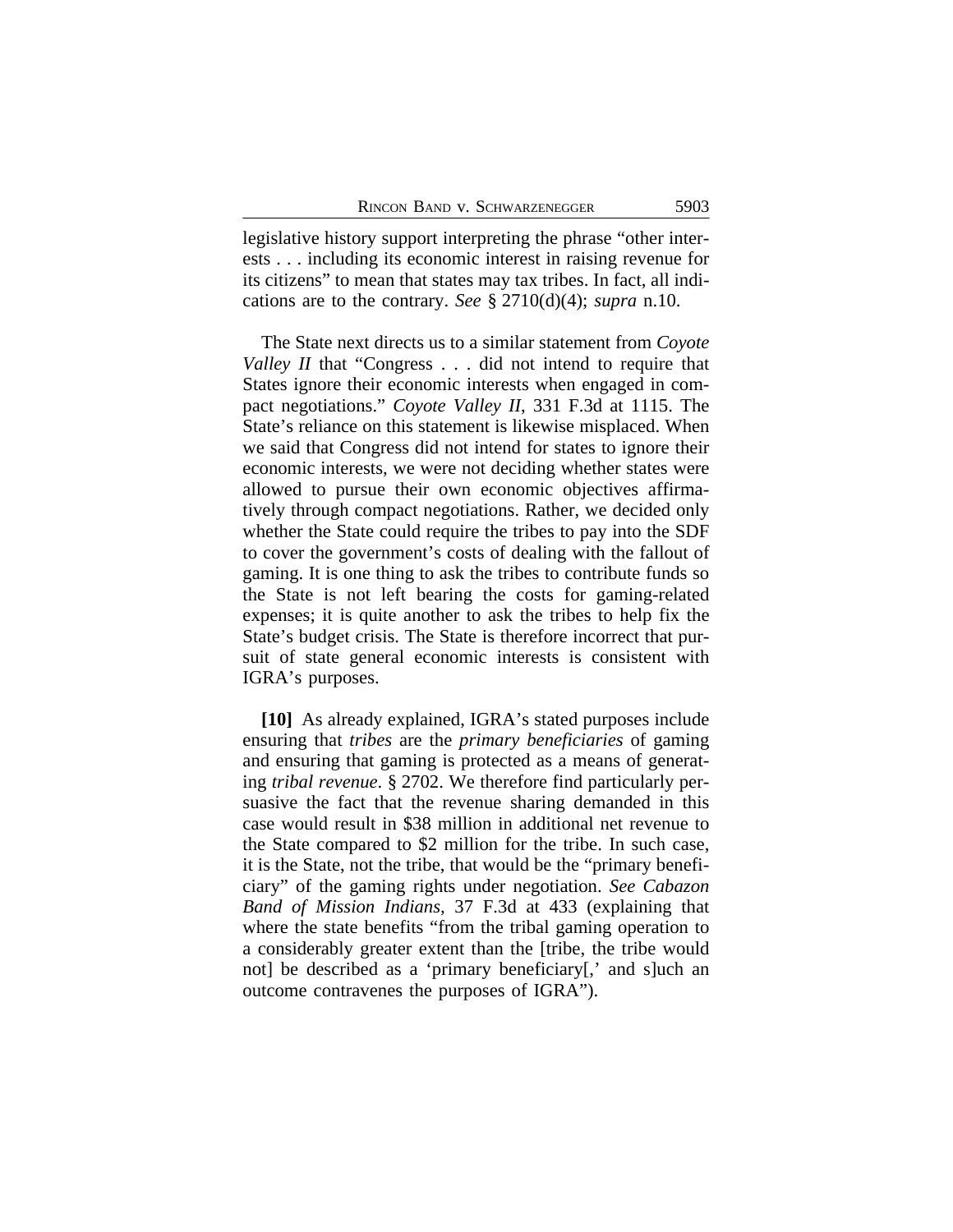### **C. "Meaningful Concessions"**

Because we hold above that general fund revenue sharing is neither authorized by IGRA nor reconcilable with its purposes, it is difficult to imagine what concessions the State could offer to rebut the strong suggestion of bad faith arising from such demands. But even if it were possible to conjure up an exceptional circumstance where such would be the case, where, as here, the State demands significant taxes *and fails to offer any "meaningful concessions" in return*, a finding of bad faith is the only reasonable conclusion.

**[11]** The relevance of "meaningful concessions" arises from § 2710(d)(4). We have interpreted § 2710(d)(4) as precluding state authority to *impose* taxes, fees, or assessments, but not prohibiting states from *negotiating* for such payments where "meaningful concessions" are offered in return. *See Coyote Valley II*, 331 F.3d at 1112; *see also Idaho v. Shoshone-Bannock Tribes*, 465 F.3d 1095, 1101 (9th Cir. 2006). In other words:

[t]he theory on which [revenue sharing] payments were allowed [in *Coyote Valley II*] . . . was that the parties *negotiated* a bargain permitting such payments in return for meaningful concessions from the state (such as a conferred monopoly or other benefits). Although the state did not have *authority* to exact such payments, it could bargain to receive them in exchange for a quid pro quo conferred in the compact.

*Shoshone-Bannock*, 465 F.3d at 1101 (internal citation omitted).

Importantly, we emphasized in *Coyote Valley II* that we were not holding that "the State could have, *without offering anything in return*, taken the position that it would conclude a Tribal-State compact with [the tribe] only if the tribe agreed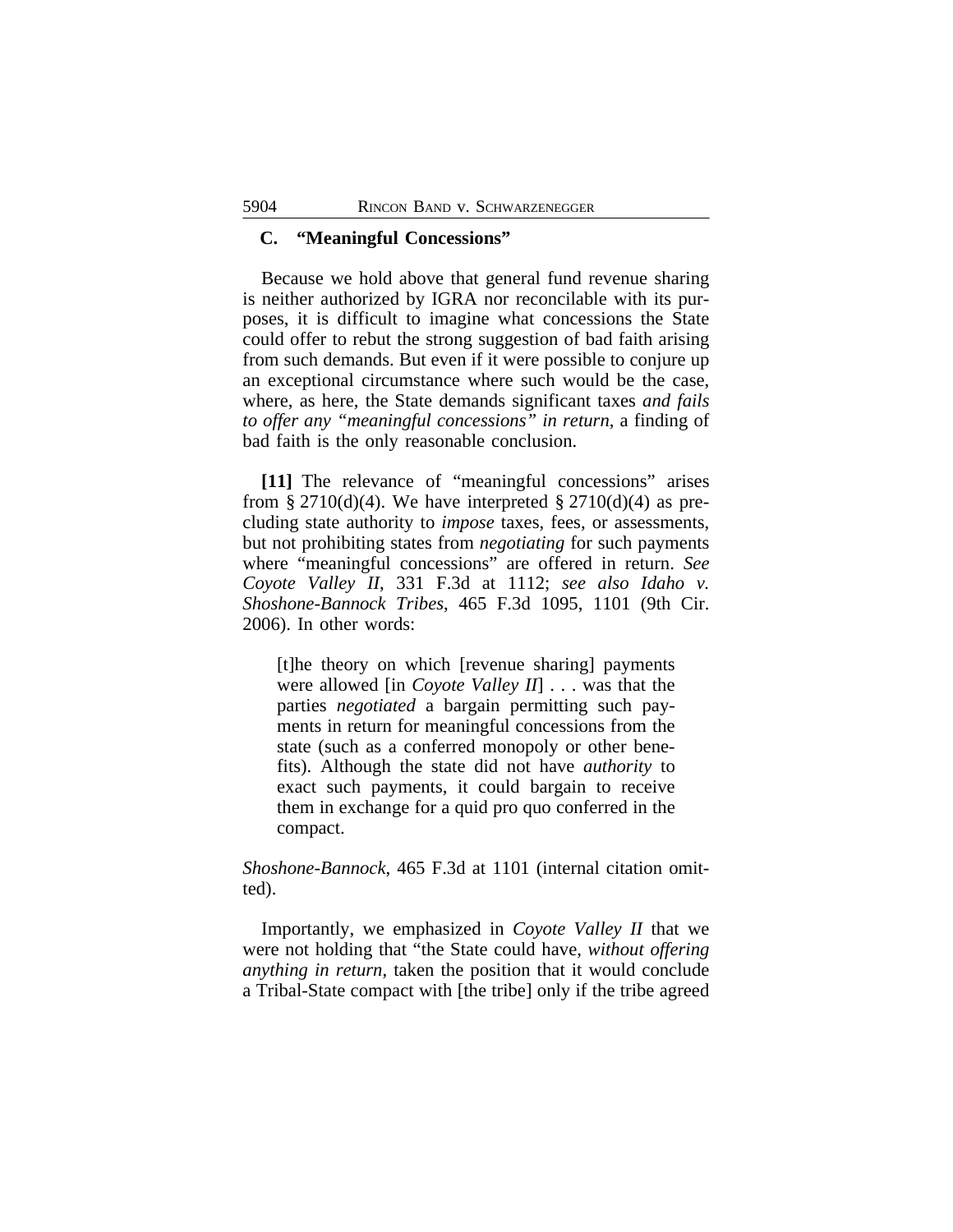to pay into the RSTF." 331 F.3d at 1112. But, "[w]here . . . a State offers meaningful concessions in return for fee demands, it does not exercise 'authority to impose' anything. Instead, it exercises its authority to negotiate, which IGRA clearly permits." *Id.* With this concept in mind, the State argues that it offered "meaningful concessions" and therefore merely exercised its authority to negotiate within the permissible bounds of IGRA.

The State's analogy fails. Unlike in *Coyote Valley II,* in which the tribes proposed the revenue sharing provisions, *see* 331 F.3d at 1113, Rincon did not suggest revenue sharing; indeed, Rincon has consistently objected to it. Additionally, the State has not offered any "meaningful concessions."

Just how "meaningful" the exclusivity provision at issue in *Coyote Valley II* was at the time of the 1999 compacts cannot be overstated. In 1999, the California constitution prohibited casino-style gaming, and the State was therefore under no obligation to allow tribes to conduct it, or even negotiate concerning it. *Rumsey Indian Rancheria of Wintun Indians v. Wilson*, 64 F.3d 1250 (9th Cir. 1994). The State nonetheless negotiated the 1999 compacts with dozens of tribes, and to make the 1999 compacts fully operable, the State promoted a constitutional amendment exempting tribes, and tribes alone, from the constitutional prohibition. *Flynt*, 129 Cal. Rptr. 2d at 175-77; *see also Artichoke Joe's*, 353 F.3d at 718.

The value of a monopoly is obvious, and the value of a monopoly that cannot be altered except by the extraordinary act of further constitutional amendment is even greater. Such a benefit was well beyond anything IGRA *required* the State to offer. *See Coyote Valley II*, 331 F.3d at 1111, 1115. Specifically, IGRA provides that tribes can engage in class III gaming to the same extent as others in the state.  $\S 2710(d)(1)$ . Thus, IGRA only requires that states treat tribes equally. However, with the strong encouragement of the then governor, California voters gave the tribes an economic opportunity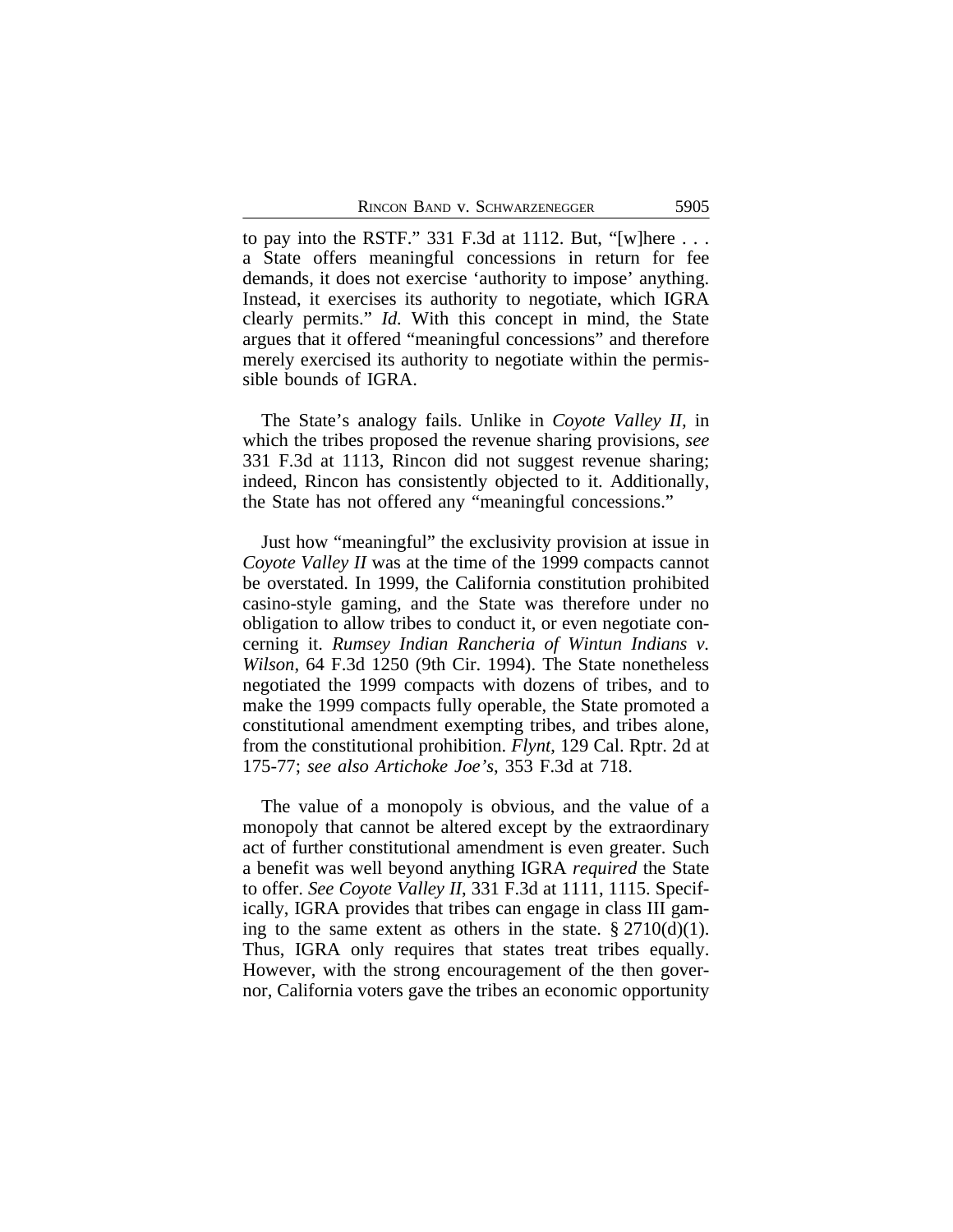denied to everyone else. The State's agreement (with the consent of the voters) to confer such a substantial benefit on the tribes proved that its request that more successful tribes financially assist the less fortunate ones (and that the tribes agree to cover the costs of adverse impacts) was freely negotiated. Indeed, in a rare example of generosity to tribes, the State conferred a valuable economic right on the tribes in exchange for a program under which all of the significant *benefits* of the compact were to be enjoyed by the *tribes* themselves.

**[12]** In short, we approved exclusivity as a "meaningful concession" in *Coyote Valley II* because it was *exceptionally valuable* and *bargained for*. By contrast, in the current legal landscape, "exclusivity" is not a new consideration the State can offer in negotiations because the tribe already fully enjoys that right as a matter of state constitutional law. Moreover, the benefits conferred by Proposition 1A have already been used as consideration for the establishment of the RSTF and SDF in the 1999 compact. *See Flynt*, 129 Cal. Rptr. 2d at 177. "It is elementary law that giving a party something to which he already has an absolute right is not consideration to support that party's contractual promise." *Salmeron v. United States*, 724 F.2d 1357, 1362 (9th Cir. 1983). The State asserts that it would be unfair to permit Rincon to keep the benefit of exclusivity conferred by Proposition 1A without holding the tribe to an ongoing obligation to periodically acquiesce in some new revenue sharing demand. While we do not hold that no future revenue sharing is permissible, it is clear that the State cannot use exclusivity as new consideration for new types of revenue sharing since it and the collective tribes already struck a bargain in 1999, wherein the tribes were exempted from the prohibition on gaming in exchange for their contributions to the RSTF and SDF. *Flynt*, 129 Cal. Rptr. 2d at 177.**<sup>17</sup>**

<sup>&</sup>lt;sup>17</sup>We are aware that a few tribes have renegotiated their compacts with the State and accepted general fund revenue sharing in exchange for revised exclusivity. We express no opinion concerning the validity of those compacts. Those tribes agreed that the revised exclusivity offered,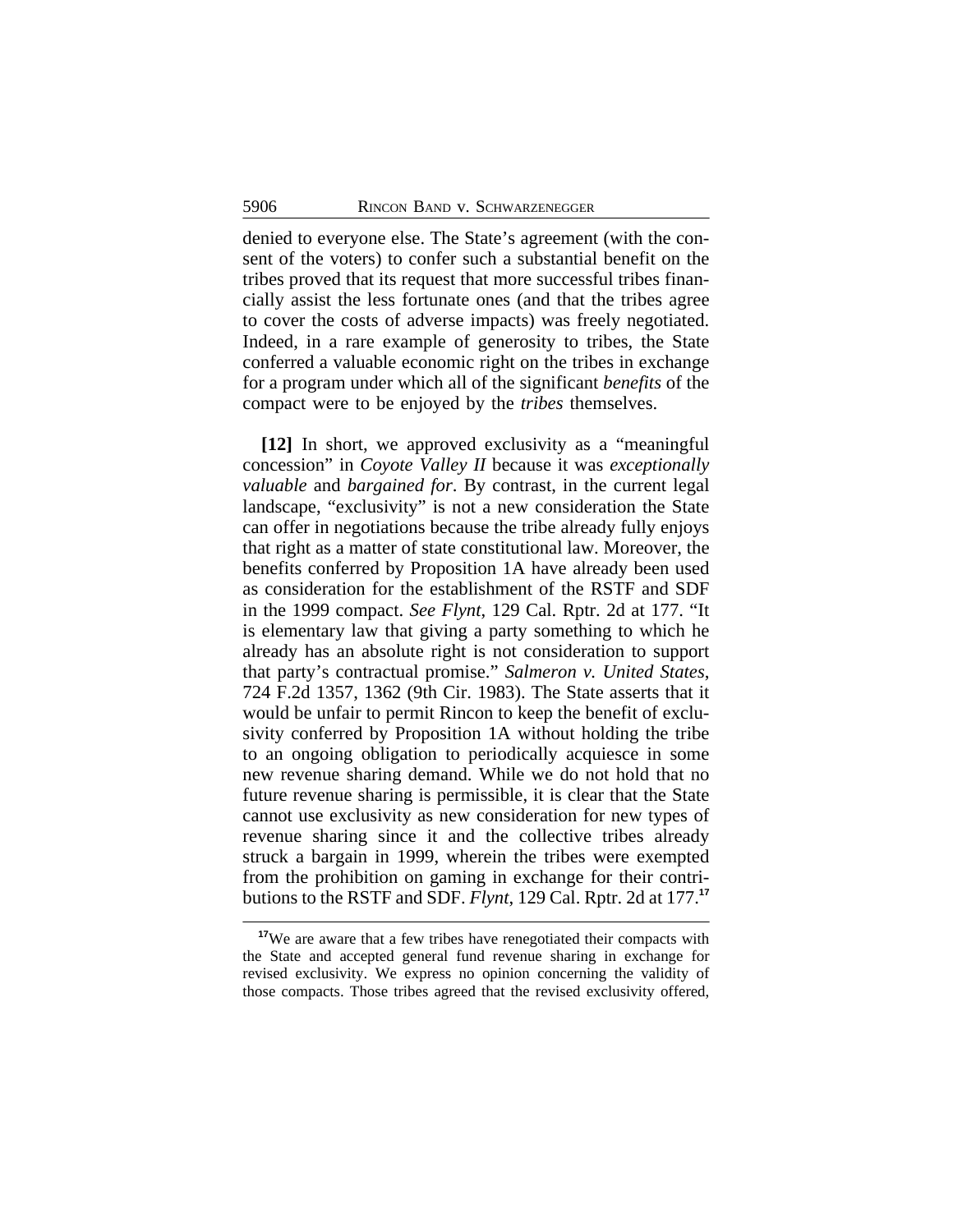The State offers various alternative arguments to support its claim that it offered more than illusory consideration. We find all of the State's arguments unpersuasive.

### 1. *Revised and Expanded Exclusivity*

The State first claims that it offered Rincon *revised and expanded* exclusivity, which had even greater economic value than the exclusivity originally granted by Proposition 1A.

We first note that the State never defined the precise contours of the exclusivity provision it proposed, giving us very little upon which to base a finding that the State has met its burden to show it offered a real, meaningful concession in the form of a new and improved exclusivity provision. However, we assume, as apparently the parties have done, that the revised exclusivity provision would have been similar to the one recently accepted by several other tribes, including the Pala Band of Mission Indians. The Pala Band's exclusivity provision provides that (1) "the State shall not authorize any person or entity other than an Indian tribe . . . to engage in any Gaming Activities . . . within the Tribe's core geographic market" (San Diego, Riverside, Orange, and Los Angeles Counties); and (2) if the State were to breach its obligation to ensure geographic exclusivity, "the Tribe shall have the right to enjoin such gaming" and "the right to cease the payments" due to the State. Such a revised and expanded exclusivity would be practically worthless to Rincon.

Since the passage of a constitutional amendment eliminating tribal gaming exclusivity is extremely unlikely, neither the

and the financial benefits they would receive from amending their 1999 compacts, were satisfactory to them. In this case, to the contrary, the general fund revenue sharing demanded by the State in exchange for a revised exclusivity was not freely accepted by Rincon, and was demonstrably not of significant value to Rincon.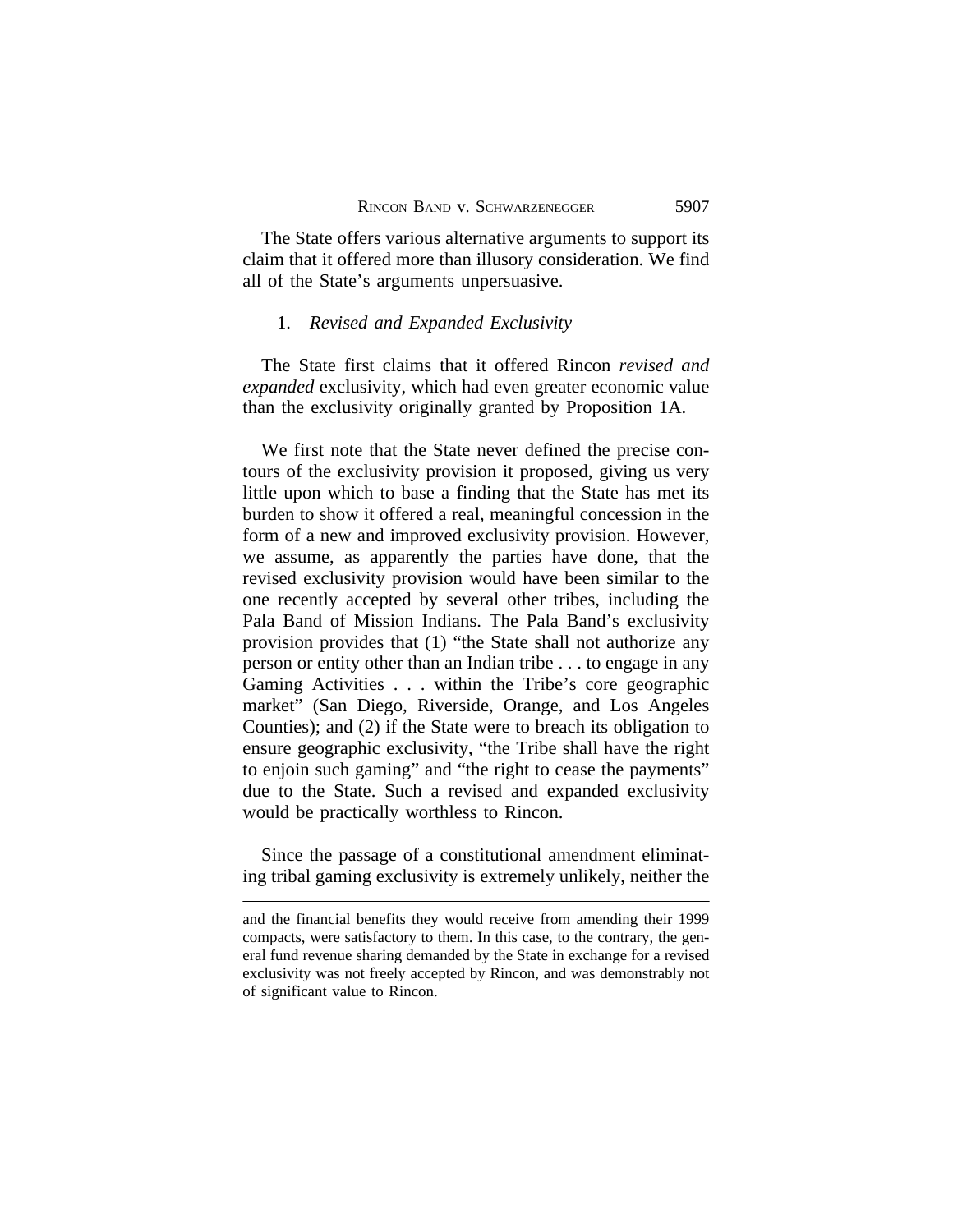injunctive relief**<sup>18</sup>** nor the monetary**<sup>19</sup>** remedies contingent upon that event have anything more than speculative value to Rincon. In addition, Rincon did not request or desire a revised local tribal gaming exclusivity provision because such a provision— which would not apply to other tribes—would not protect Rincon against the high degree of *tribal* competition it experiences in its core geographic market. Freedom from *nontribal* competition in its core geographic market therefore provides Rincon with no significant additional economic advantages over whatever value Rincon receives from the statewide exclusivity it already enjoys.

**[13]** More importantly, even if there were some enhanced value in the proposed revised and expanded exclusivity provision, the calculations presented by the State's *own* expert reveal that the financial benefit to Rincon from the amendments proposed would be negligible: Rincon stood to gain only about \$2 million in additional revenues compared to the State's expected \$38 million. Thus, in stark contrast to *Coyote*

**<sup>18</sup>**Even if a constitutional amendment eliminating the nontribal casino ban were imminent, the value of the proposed injunctive remedy is questionable. We are unaware of any authority that would permit a court to enjoin a *constitutional amendment* on the grounds that it violated Rincon's *contract*.

**<sup>19</sup>**The State suggests the amended monetary remedy is superior to the monetary remedy provided under the 1999 compact because, although both compacts provide for the end of revenue sharing in the event exclusivity is lost, the Pala compact amendment permits continued gaming, whereas the 1999 compact requires termination. We are unconvinced that the continuation of gaming regime is better for Rincon than the termination regime. The Pala compact amendment would permit termination of revenue sharing if tribal exclusivity is lost in Rincon's core geographic market (which is a benefit Rincon would not enjoy in any event, *see supra* pp. 5883, 5907). The 1999 compact provides for termination whenever tribal exclusivity is lost anywhere statewide. Also, because IGRA requires the State to negotiate with Rincon in good faith, termination may not actually result in a loss of gaming—Rincon could obtain a new compact. Thus, under the 1999 termination option, Rincon has greater opportunities for essentially the same monetary relief.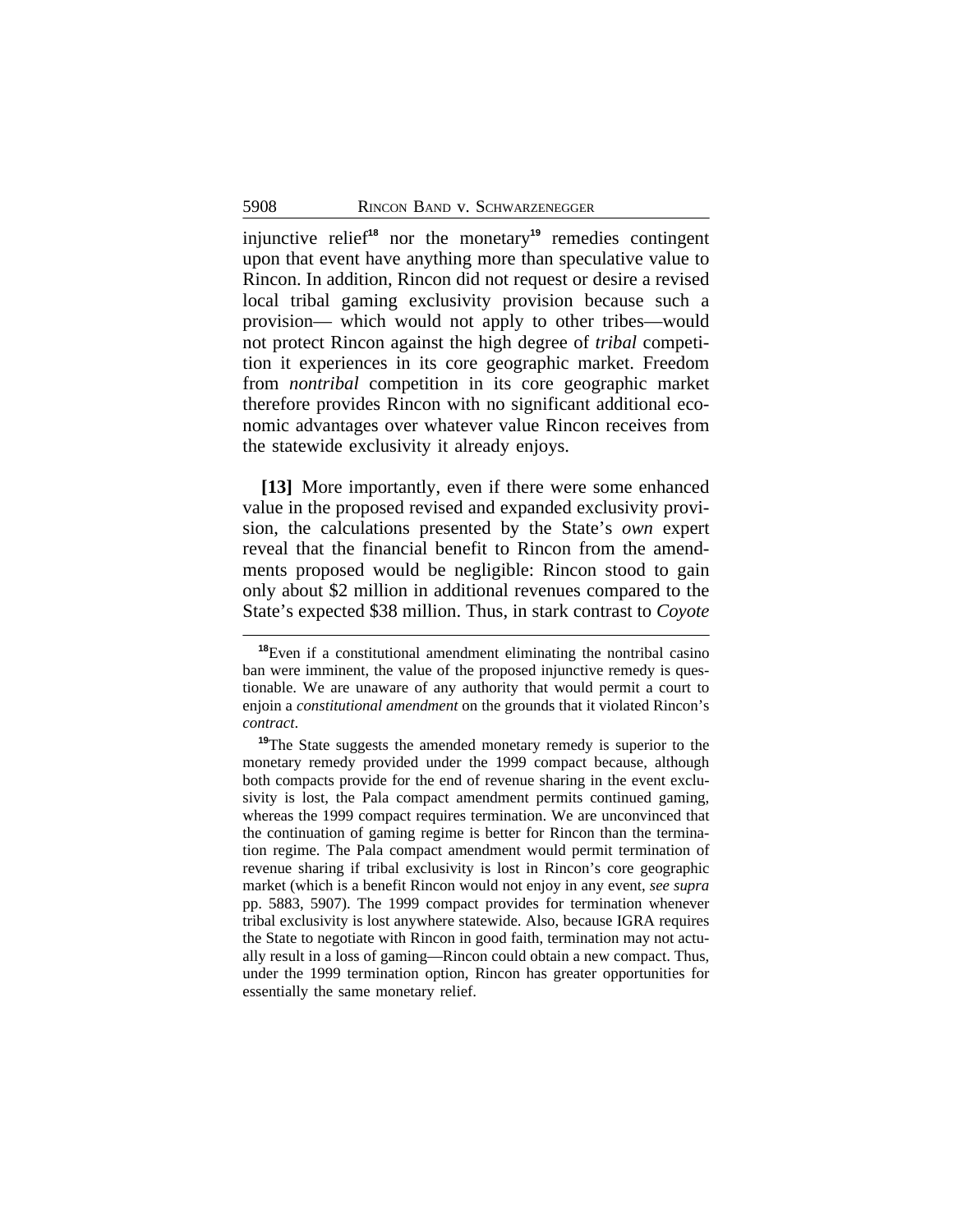*Valley II*, the relative value of the demand versus the concession here strongly suggests the State was improperly using its authority over compact negotiations to impose, rather than negotiate for, a fee. *See Coyote Valley II*, 331 F.3d at 1112. Under IGRA and *Coyote Valley II*, that is bad faith.

**[14]** Our conclusion is buttressed by the fact that the State never wavered from its general fund revenue sharing demands. We do not mean to suggest that the State is guilty of bad faith whenever it takes a "hard line" negotiating position. Indeed, in *Coyote Valley II* we upheld the State's ability to insist on certain provisions. *See Coyote Valley*, 331 F.3d at 1116 (finding that it was not bad faith for the State to insist on a particular labor standards provision). As already suggested *supra*, a "hard line" stance is not inappropriate *so long as* the conditions insisted upon are related to legitimate state interests regarding gaming and the purposes of IGRA. *See*  $\S 2710(d)(3)(B)(iii)(I)$ . We hold only that a state may not take a "hard line" position in IGRA negotiations when it results in a "take it or leave it offer" to the tribe to either accept nonbeneficial provisions *outside the permissible scope of §§ 2710(d)(3)(C) and 2710(d)(4)*, or go without a compact. *Cf. NLRB v. Ins. Agents' Int'l Union*, 361 U.S. 477, 485 (1960).

## 2. *More Devices and Time*

The State's next argument is that, at the very least, it is entitled to some new consideration in exchange for giving Rincon expanded gaming rights, and the increased revenue share it requested was the only possible new consideration it could seek.

The State is correct that general contract principles dictate that new or additional consideration for a compact amendment is required. However, as already explained, IGRA does not permit the State and the tribe to negotiate over any subjects they desire; rather, IGRA anticipates a very specific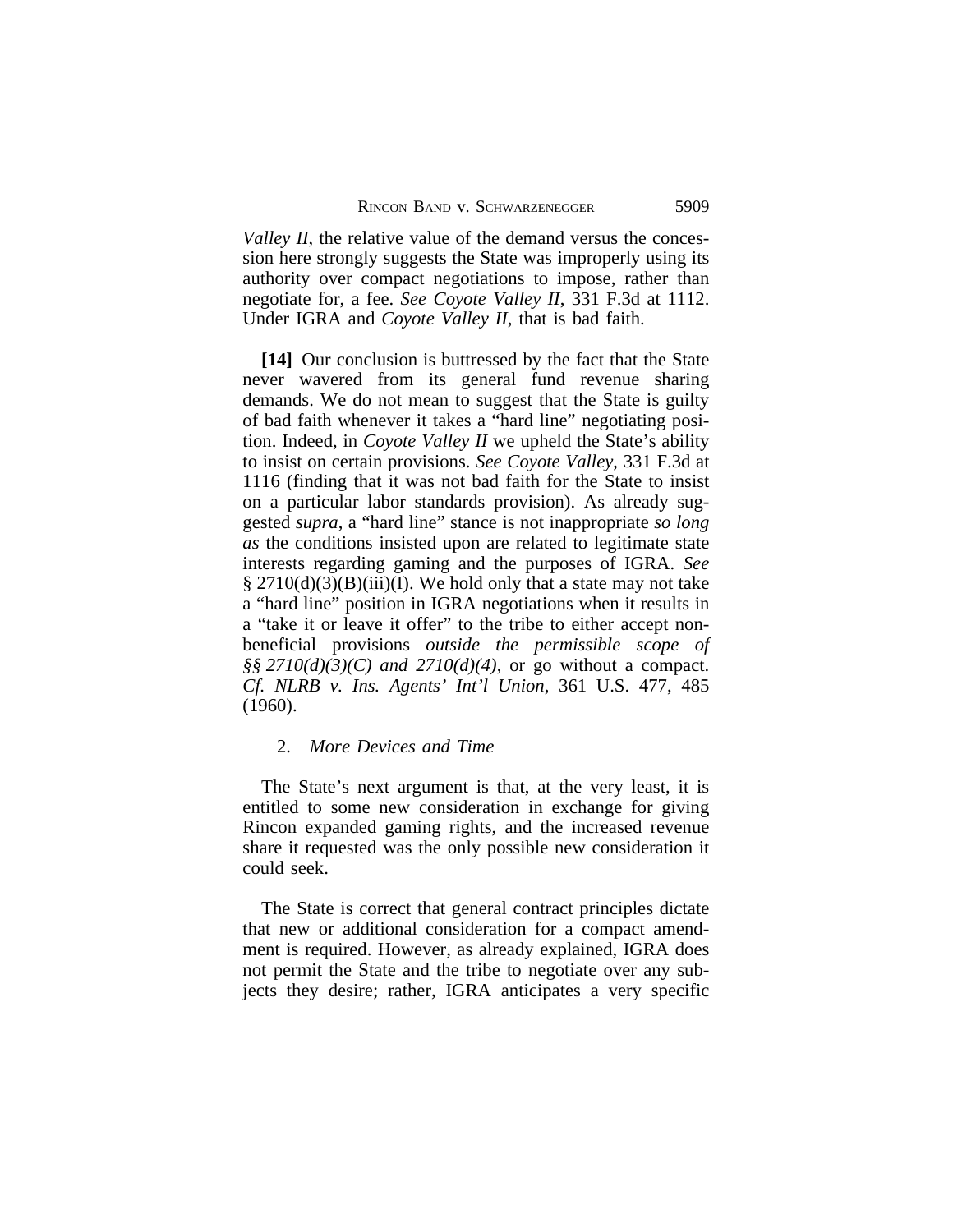exchange of rights and obligations, defined in §§ 2710(d)(3)(C) and (d)(4). *Cf.* Cal. Const., art. XV, § 1 (limiting the permissible scope of loan contract negotiations by prohibiting, subject to penalty, negotiation for usurious interest rates).

**[15]** As held above, general fund revenue sharing is not a state public policy interest directly related to gaming and is not an authorized negotiation topic under  $\S 2710(d)(3)(C)$ . Therefore, gaming rights that tribes are entitled to negotiate for under IGRA, like device licensing and time, *see* § 2701(d)(3)(C)(vi),<sup>20</sup> cannot serve as consideration for general fund revenue sharing; the consideration must be for something "separate" than basic gaming rights. *See* Dissent at 5957 (quoting Courtney J.A. DaCosta, Note, *When "Turnabout" Is Not "Fair Play": Tribal Immunity under the Indian Gaming Regulatory Act*, 97 Geo. L.J. 515, 543-44 (2009)). In order to obtain additional time and gaming devices, Rincon may have to submit, for instance, to greater State regulation of its facilities or greater payments to defray the costs the State will incur in regulating a larger facility. *See* 25 U.S.C. § 2710(d)(3)(C)(i, iii). Rincon need not, however, submit to demands that it assist the State in addressing its budget crisis.

We are further influenced by the fact that the Department of the Interior, the executive agency charged with approving gaming compacts, also interprets IGRA in this way. As stated by the Assistant Secretary of Indian Affairs,

It is the position of the Department to permit revenue-sharing payments in exchange for *quantifiable* economic benefits *over which the State is not required to negotiate under IGRA*, such as substan-

<sup>&</sup>lt;sup>20"</sup>[L]icensing issues under clause vi may include agreements on days and hours of operation, wage and pot limits, types of wagers, and size and capacity of the proposed facility." S. Rep. No. 100-446, at 13, *reprinted in* 1988 U.S.C.C.A.N. at 3084.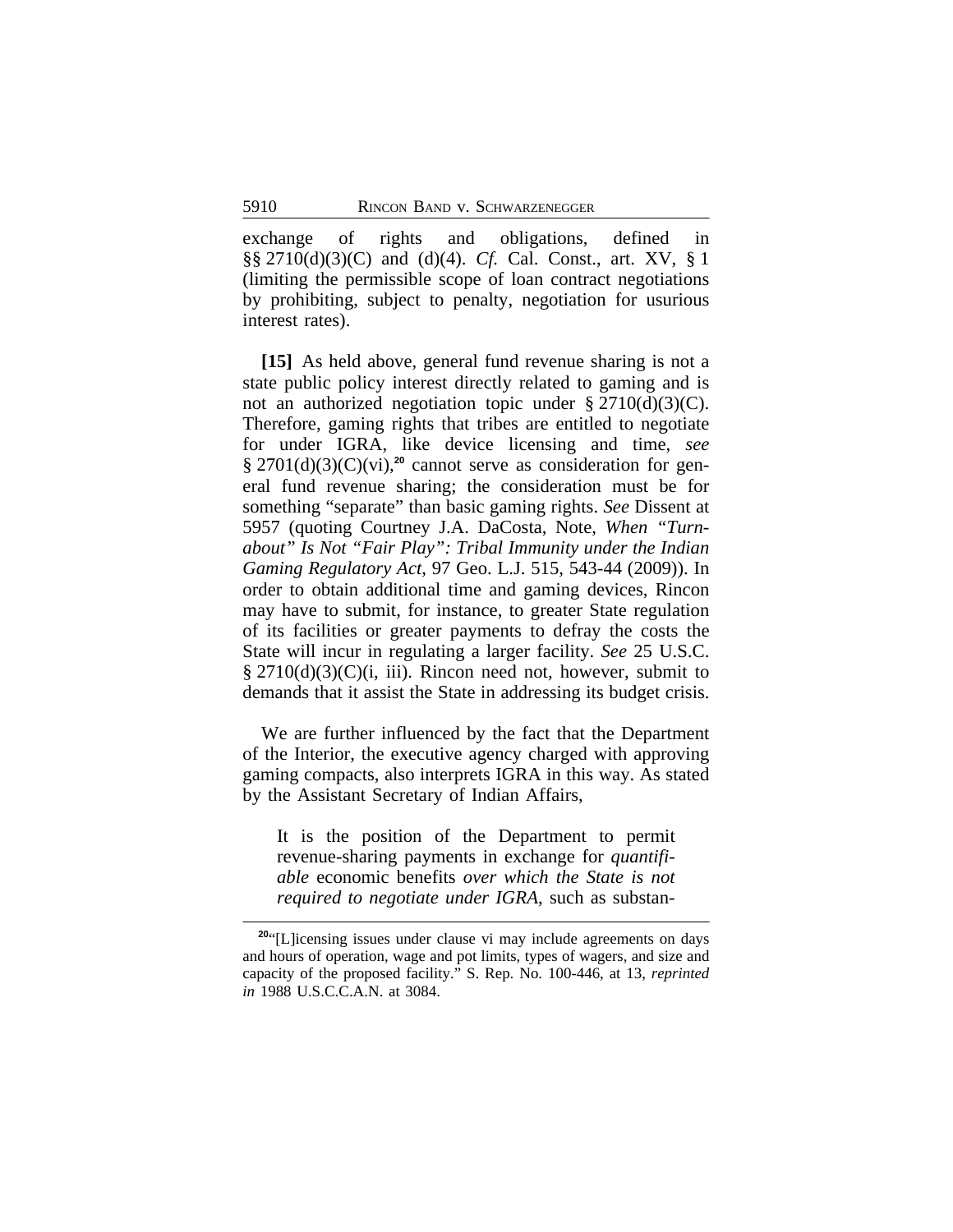tial exclusive rights to engage in Class III gaming activities. We have not, nor are we disposed to, authorize revenue-sharing payments in exchange for compact terms that are routinely negotiated by the parties as part of the regulation of gaming activities, such as duration, number of gaming devices, hour of operation, and wager limits.**<sup>21</sup>**

To hold otherwise would effectively mean that states could put gaming rights "up for sale." **<sup>22</sup>** That would be inconsistent with IGRA's spirit, and its express refusal to allow states to use their right to engage in compact negotiations as a means to extract fees.  $\S 2710(d)(4)$ .

### 3. *"Exclusive Gaming Rights"*

Next, the State argues that the value of its offers during compact negotiations should be analyzed as a whole, not piecemeal. Specifically, the State contends that we should evaluate its offer not simply by considering the value of the exclusivity provision itself, but rather the value of the entire bundle of "exclusive gaming rights" that Rincon would obtain under an amended compact. Viewing its offer in this way, the State contends it negotiated in good faith.

**<sup>21</sup>**We take judicial notice of this statement by the Assistant Secretary pursuant to Federal Rule of Evidence 201.

**<sup>22</sup>**Congress considered amending IGRA in 2003, although no definitive action has since been taken. During the discussions, a representative from the Department of the Interior stated to Congress that the Department was seriously concerned about having to make decisions about the legitimacy of revenue sharing agreements, and wanted Congress to give it clear guidance so that it could avoid seeing "more and more of these revenues going to the States under these compacts." S. HRG. 108-475, at 33-34 (statement of Acting Deputy Assistant Sec'y for Policy and Econ. Dev. for the Dep't of the Interior Skirbine). The Department representative summarized, "we do not believe it was the intent of IGRA to have all the provisions up for sale." *Id.* at 33.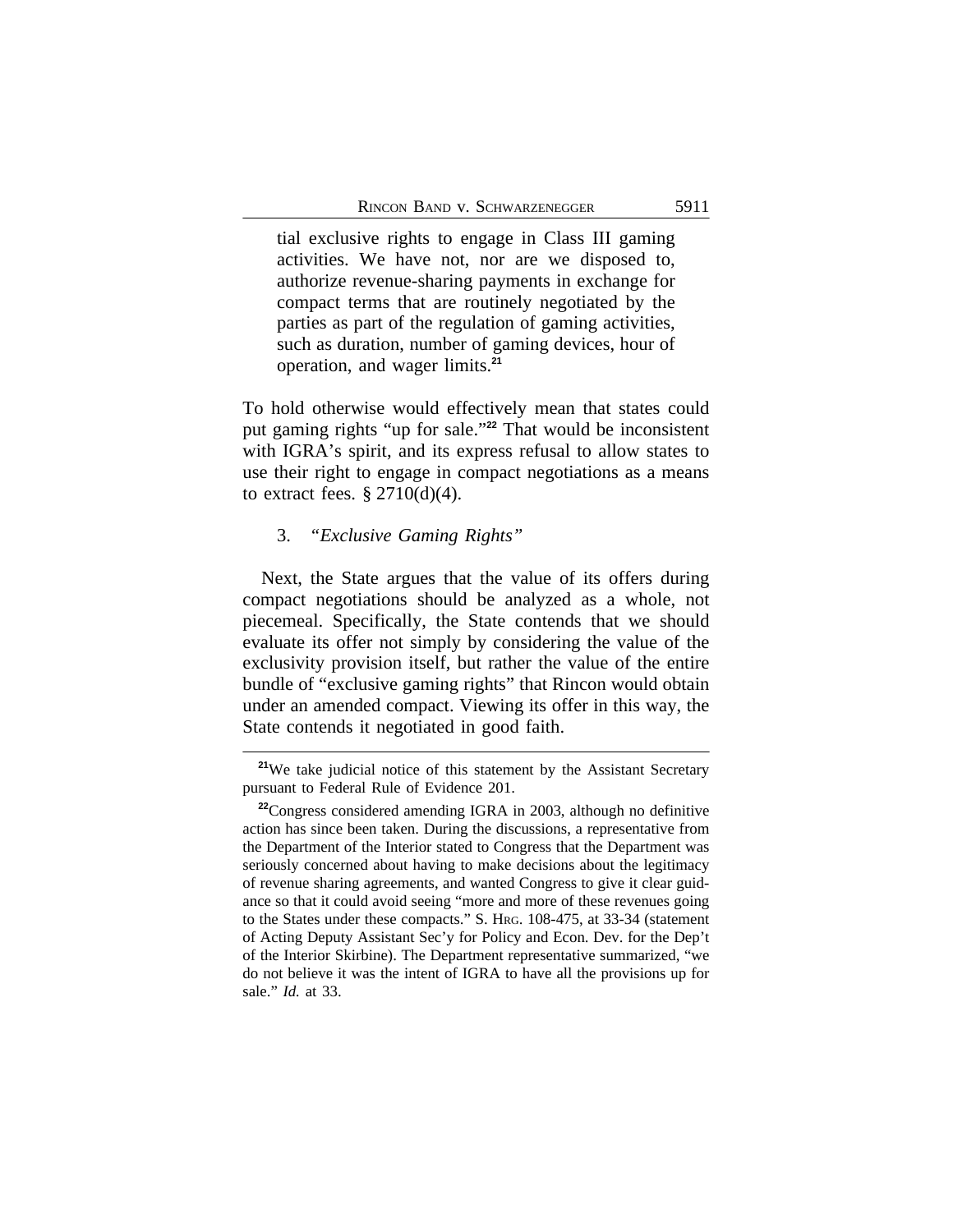If there is a meaningful distinction between "exclusivity" and "gaming rights" as stand alone terms and "exclusive gaming rights," it is too minuscule to see. Because exclusivity exists independent of the current compact negotiations, the *negotiations* concern only the extent of gaming rights, which are, by nature as a result of California constitutional law, exclusive. Were we to accept the State's view that whenever it negotiates with a tribe, it offers "meaningful concessions" because the gaming rights offered will, as a matter of law, be exclusive, we would effectively be holding that, as a matter of law, the State is entitled to insist on significant general fund revenue sharing whenever a tribe wants to renegotiate basic terms. We reject the State's view. As explained in Part II.C.2, *supra*, IGRA entitles tribes to negotiate for basic class III gaming rights without being forced to accept revenue sharing.

**[16]** Further, we disagree that the State makes "meaningful concessions" whenever it offers a bundle of rights more valuable than the status quo.**<sup>23</sup>** As previously explained, IGRA endows states with limited negotiating authority over specific items. Accepting the State's "holistic" view of negotiations would permit states to lump together proposals for taxation, land use restrictions, and other subjects along with IGRA

**<sup>23</sup>**The dissent takes this statement out of context. At oral argument, the State argued that as long as the tribe would be better off with the new compact concerning "exclusive" gaming rights than the tribe was under its old one, the State could demand revenue sharing as its reward. Although we do not inquire into the adequacy of consideration as a general rule, when the consideration must necessarily be divided into two parts—that which IGRA contemplates and that which is outside of IGRA—we cannot bundle the rights being negotiated and compare the whole to the status quo as our method for determining whether the concessions are meaningful. The consideration in exchange for the revenue sharing must be independently meaningful in comparison to the status quo, i.e. not illusory (or illegal) if standing alone.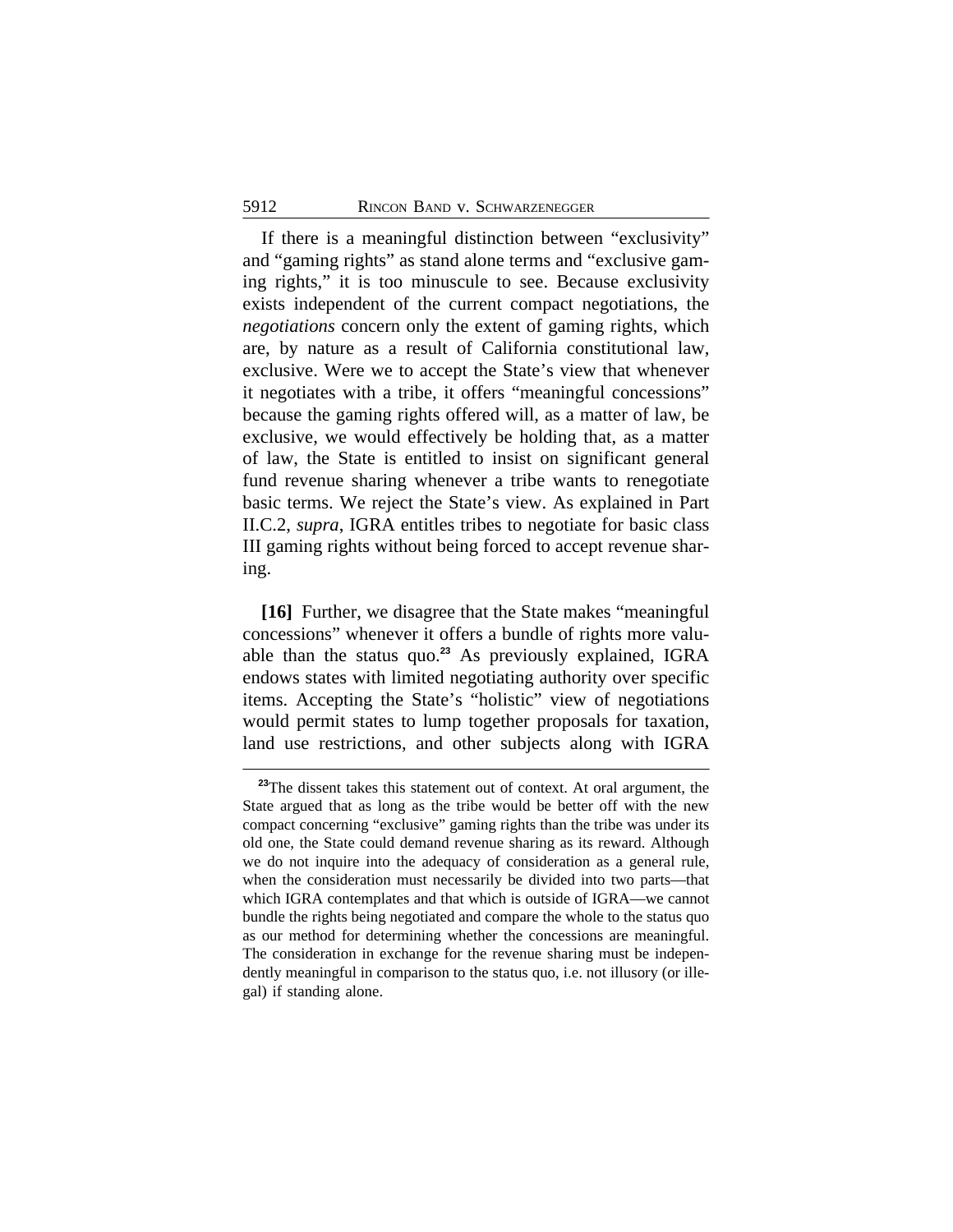class III gaming rights. Such a construction of IGRA would violate the purposes and spirit of that law.**<sup>24</sup>** *See supra*, n.10.

## **III. Other Evidence of Good Faith**

The State raises one final argument in support of its position. Specifically, the State contends that it genuinely believed its revenue sharing demands were authorized by *Coyote Valley II,* approved by the Department of the Interior, and fair because other tribes had accepted them. The State therefore urges us to find that its demands, even though herein held improper under IGRA, were nonetheless made in good faith.

**[17]** IGRA does not provide express guidance about whether good faith is to be evaluated objectively or subjectively. However, we are influenced by the factors outlined in  $\S 2710(d)(7)(B)(iii)$ , which lend themselves to objective analysis and make no mention of unreasonable beliefs. Further, the structure and content of  $\S 2710(d)$  make clear that the function of the good faith requirement and judicial remedy is to permit the tribe to process gaming arrangements on an expedited basis, not to embroil the parties in litigation over their subjective motivations. We therefore hold that good faith should be evaluated objectively based on the record of negotiations, and that a state's subjective belief in the legality of its requests is not sufficient to rebut the inference of bad faith created by objectively improper demands.**<sup>25</sup>** *See Mashantucket*

**<sup>24</sup>**"I hope the States will be fair and respectful of the authority of the tribes in negotiating these compacts and not take unnecessary advantage of the requirement for a compact." 134 Cong. Rec. at S12651 (statement of Sen. Inouye).

**<sup>25</sup>**Interestingly, on the question of the scope of discovery permissible in IGRA negotiations, the State has taken the position that good faith should be proved based on the objective course of negotiations. *See also Fort Independence Indian Cmty. v. California*, No. Civ. S-08-432, 2009 WL 1283146, at \*3 (E.D. Cal. May 7, 2009) (agreeing with the State that good faith should be based on objective factors). The State cannot have it both ways. If the State wants to avoid discovery and limit review of good faith to the official record of negotiations, the State cannot defend itself on the good faith question by claiming its objectively improper demands were made with an innocent intent.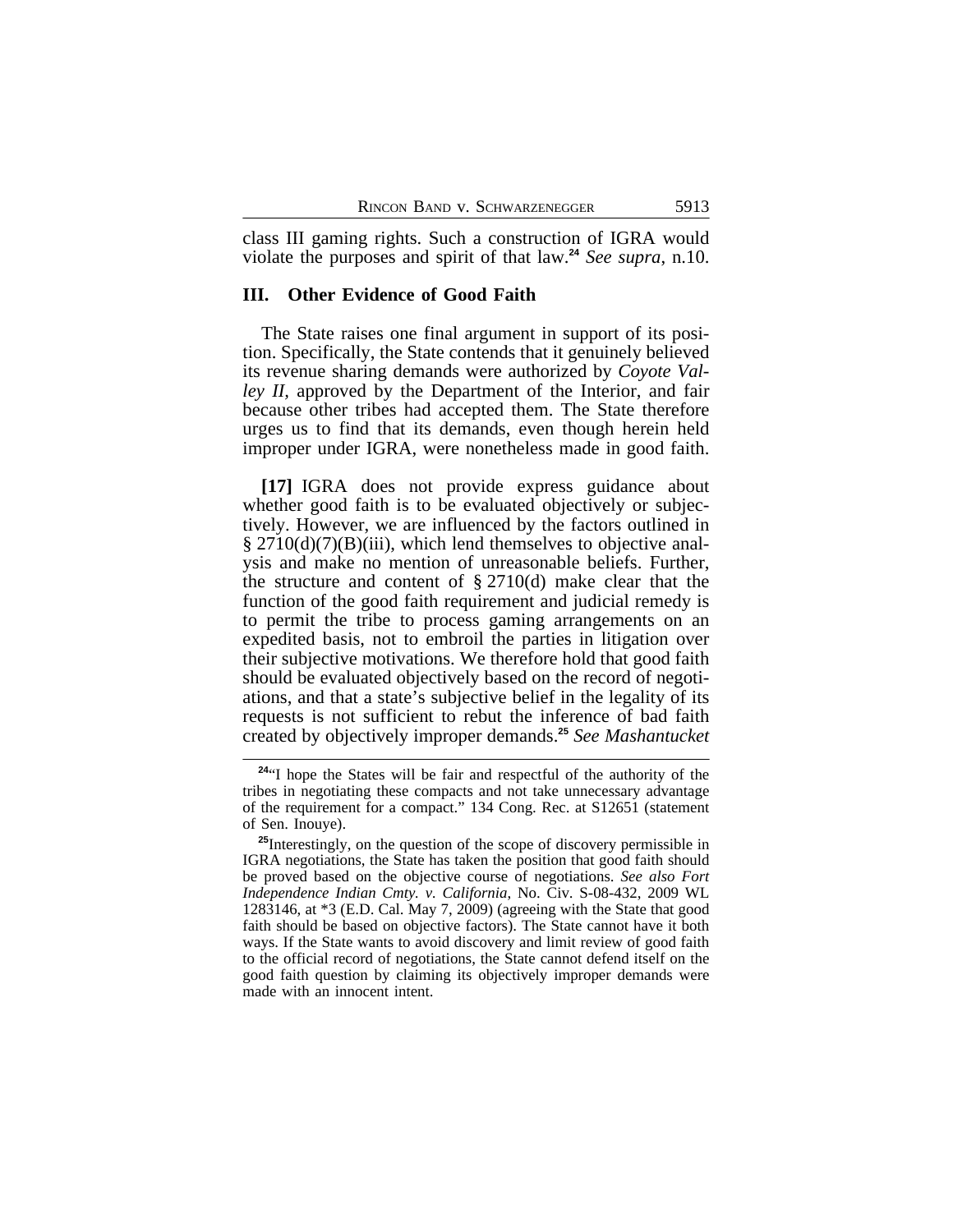*Pequot Tribe v. Connecticut*, 913 F.2d 1024, 1033 (2d Cir. 1990) ("The statutory terms are clear, and provide no exception for sincere but erroneous legal analyses.").

**[18]** Here, the State's belief that IGRA permitted the revenue sharing it sought was objectively unreasonable. IGRA expressly condemns state attempts to compel fees for purposes other than those specified in  $\S 2710(d)(3)(C)(iii)$ . The State does not even attempt to fit its general fund revenue sharing demand within § 2710(d)(3)(C)(iii). While *Coyote Valley II* held that  $\S 2710(d)(3)(C)(vi)$  might also authorize revenue sharing, that case involved exceptional circumstances and turned on the specialized, limited uses of the revenue. As explained *supra*, the rationale for permitting revenue sharing under 2710(d)(3)(C)(vii) in *Coyote Valley II* is not present in this case, and the State was unreasonable to rely on *Coyote Valley II* for propositions not decided, or expressly reserved. *See supra* pp. 5897-99. Further, the Department of the Interior has frequently noted its concerns about the legitimacy of general fund revenue sharing. *See, e.g., supra* nn. 21 & 22 and accompanying text; *New Mexico v. Pueblo of Pojoaque*, 30 F. App'x 768, 768 (10th Cir. 2002) (order); *Mescalero Apache Tribe v. New Mexico*, 131 F.3d 1379, 1382 n.2 (10th Cir. 1997); *Pueblo of Sandia v. Babbitt*, 47 F. Supp. 2d 49, 51 (D.D.C. 1999). The Department of the Interior has approved compacts with general fund revenue sharing provisions agreed to by other California tribes, but has done so reluctantly, and only after the tribes themselves confirmed the desirability of the amendments.**<sup>26</sup>** Often, the Secretary simply permits compacts with revenue sharing provisions to go into

**<sup>26</sup>**In approving the compact amendments referenced by the State, the Secretary noted that "the Department has sharply limited the circumstances under which Indian tribes can make direct payments to a State for purposes other than defraying the costs of regulating gaming activities," but agreed to approve the compacts at issue because the tribes themselves had confirmed that the exclusivity provision constituted "meaningful geographical exclusivity" and that the "amount of payment to the State [was] appropriate in light of the exclusivity right conferred."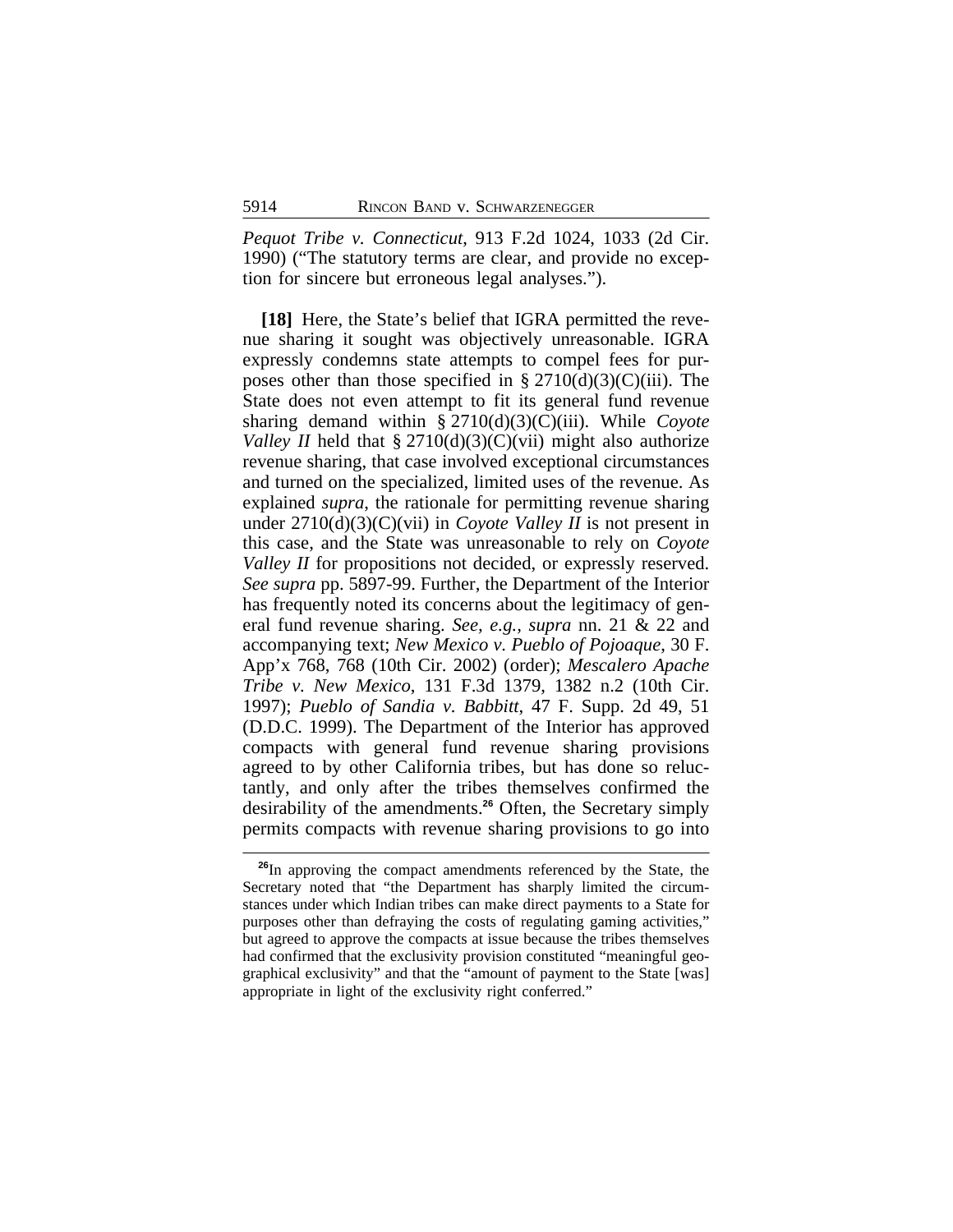effect "only to the extent they are consistent with IGRA," thus leaving open the precise question at issue. The State therefore could not reasonably have relied on the Department of the Interior's approval of certain other compacts as proof that its demands to Rincon were lawful. This is especially true since IGRA anticipates that, even if some tribes agree to a waiver of their rights not to be taxed by a state, such a waiver cannot be a basis for the State expecting the same from Rincon. *See Shoshone-Bannock*, 465 F.3d at 1101-02; S. Rep. No. 100- 446, at 5, *as reprinted in* 1988 U.S.C.C.A.N. at 3075-76 (explaining that "it is the Committee's intention that to the extent tribal governments elect to relinquish rights in a tribal-State compact that they might have otherwise reserved, the relinquishment of such rights shall be specific to the tribe so making the election, and shall not be construed to extend to other tribes").

**[19]** The State's demand for 10-15% of Rincon's net win, to be paid into the State's general fund, is simply an impermissible demand for the payment of a tax by the tribe. *See* § 2710(d)(3)(B)(iii); § 2710(d)(4). None of the State's arguments suffices to rebut the inference of bad faith such an improper demand creates.

In so holding, we are mindful that many states, and especially California, are currently writhing in the financial maw created by the clash of certain mandatory state expenditures at a time when state revenues have plummeted from historic levels. However, we are also keenly aware of our nation's too-frequent breach of its trust obligations to Native Americans when some of its politically and economically powerful citizens and states have lusted after what little the Native Americans have possessed. In developing IGRA, Congress anticipated that states might abuse their authority over compact negotiations to force tribes to accept burdens on their sovereignty in order to obtain gaming opportunities. *See, e.g.,* 134 Cong. Rec. S12643-01, at S12651 (1988) (Statement of Sen. Evans)*; see also* S. Rep. No. 100-446, at 33 (statement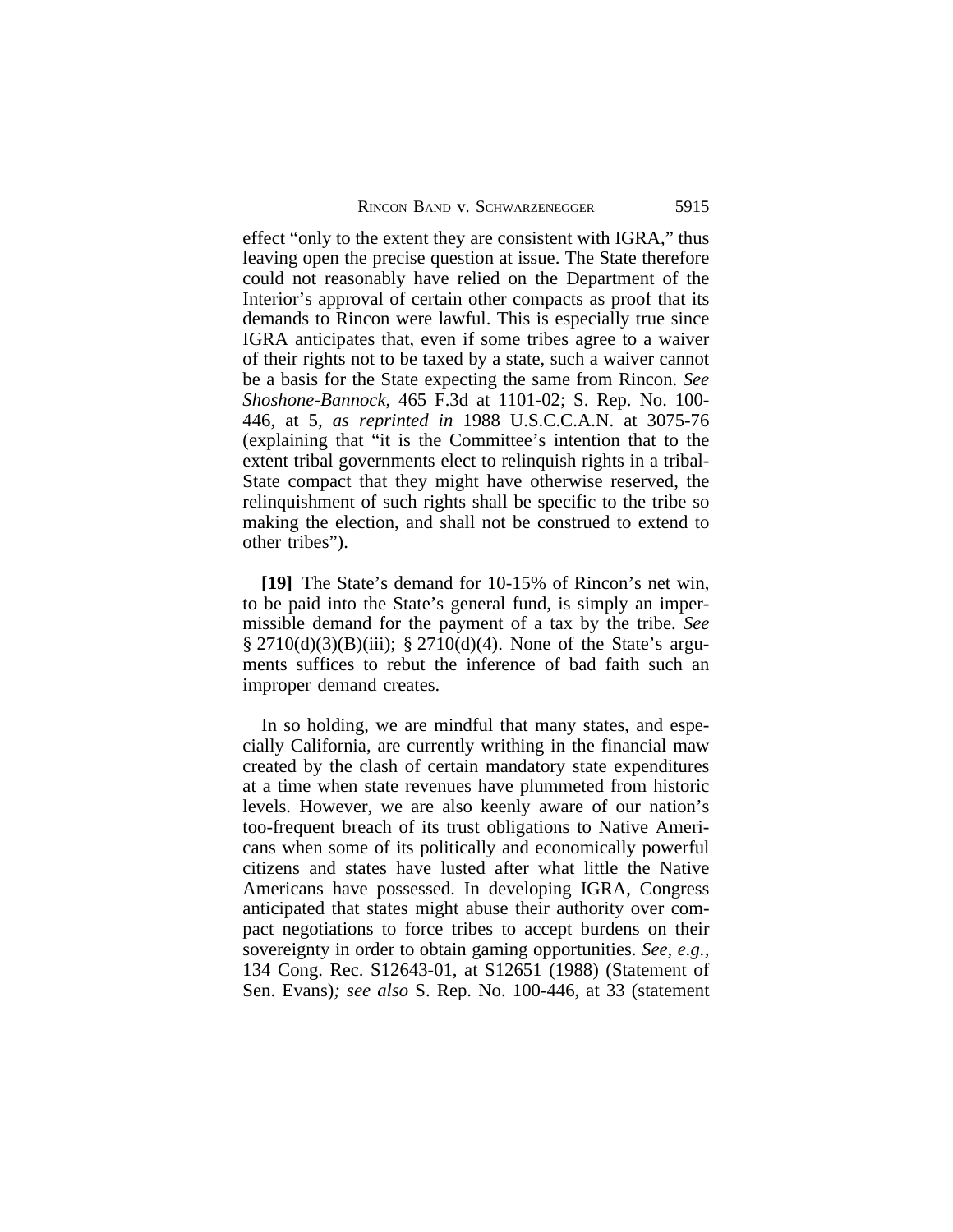of Sen. John McCain), *reprinted in* 1988 U.S.C.C.A.N. at 3103*.* That is why the good faith requirement exists, and why IGRA condemns state taxation demands.

### **CONCLUSION**

**[20]** We AFFIRM the district court's finding that the State of California negotiated with Rincon in bad faith by conditioning its agreement to expand Rincon's class III gaming rights on Rincon's agreement to pay a percentage of its revenues to the State's general fund. The district court's order compelling the parties to reach a compact or submit their best offers to a mediator pursuant to  $\S 2710(d)(7)$  is effective forthwith.

### **AFFIRMED**.

BYBEE, Circuit Judge, dissenting:

In 1999, the Rincon San Luiseno Band of Mission Indians ("the Band") negotiated a compact with the State of California to operate a casino—known as Harrah's Rincon Hotel & Casino—in San Diego County. Under the terms of that compact, the Band was authorized to operate up to 1,600 Nevadastyle gaming devices. The compact remains in effect until 2020. In 2003, the Band requested that California renegotiate the compact so that the Band could increase the number of devices from 1,600 to 2,500. Throughout an exchange of proposals, the State demanded that the Band contribute a percentage of its gaming revenues to the State's general fund. The negotiations failed, resulting in no increase in gaming devices for the Band and no revenues for the State. Unhappy with the course of the negotiations, the Band brought suit under the Indian Gaming Regulatory Act ("IGRA"), 25 U.S.C. § 2701 *et seq*., claiming that the State had negotiated in bad faith and requesting mandatory mediation.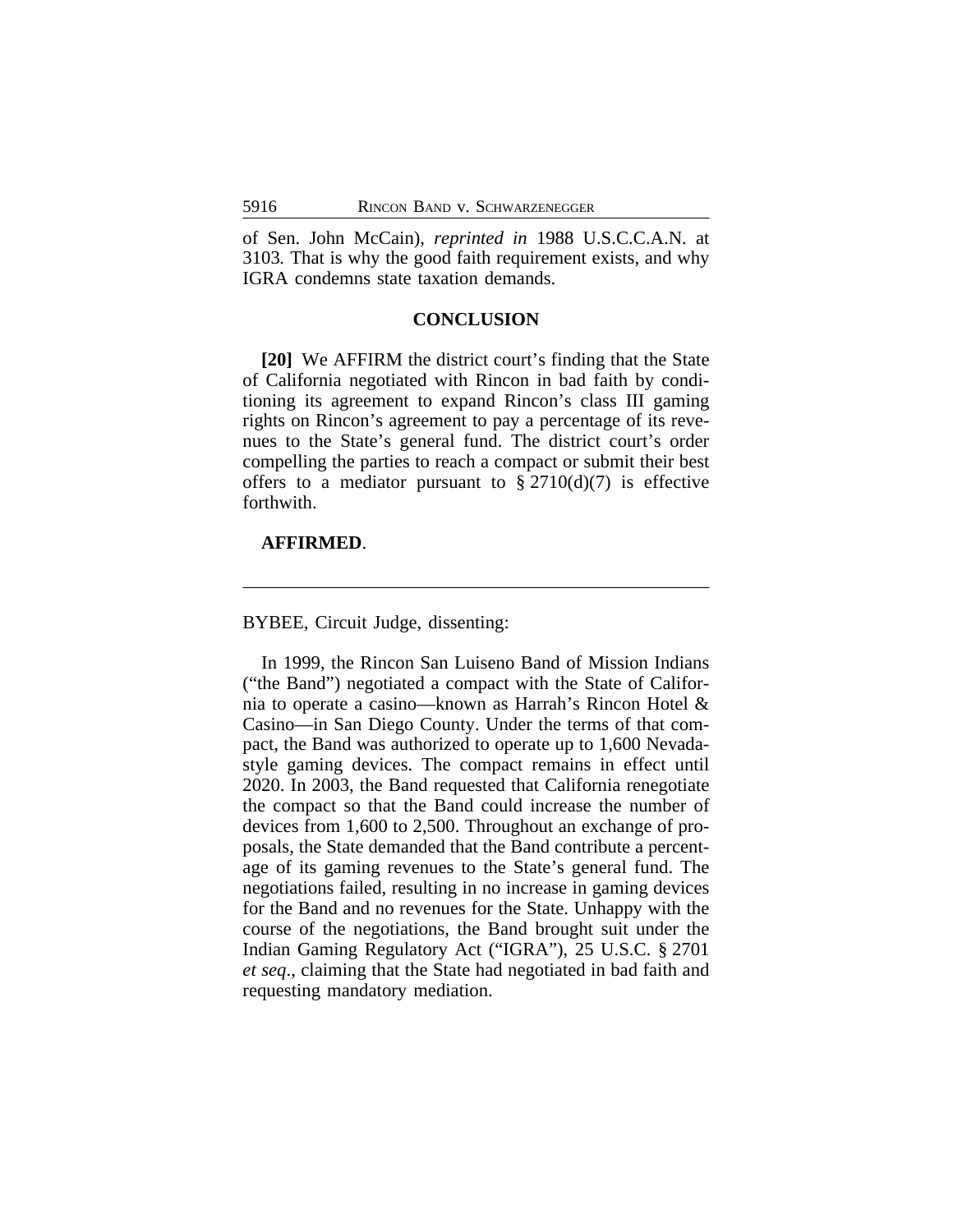In *In re Indian gaming Related Cases ("Coyote Valley II")*, we held that when "a State offers meaningful concessions in return for fee demands . . . . it exercises its authority to negotiate, which IGRA clearly permits." 331 F.3d 1094, 1112 (9th Cir. 2003). Going well beyond anything we said in *Coyote Valley II*, the majority holds (1) the State's demand for "general fund revenue sharing [is] a bald demand for payment of a tax," Maj. Op. at 5896 (emphasis omitted); (2) "general fund revenue sharing . . . is . . . not an authorized subject of negotiation" under IGRA, *id.* at 5900; and therefore (3) the State's "demand for payment of a tax [is] . . . evidence of [the State's] bad faith," *id.* at 5896. The majority concludes that the State has negotiated in bad faith and orders the parties to amend their compact or submit to mediation.

I respectfully disagree with all of these propositions. First, we have long held that the power to tax is defined by the sovereign's power to *impose* the tax. California has exercised no such power here. The majority has confused California's hardball negotiations with the taxing power. California has not claimed any authority to tax the Band and, if these negotiations fail, the Band will not have added one penny to the State's coffers. Second, IGRA is silent on the particular question whether states and tribes may include revenue sharing in their negotiations. But the Act provides that the parties "may include provisions relating to . . . any other subjects that are directly related to the operation of gaming activities," 25 U.S.C. § 2710(d)(3)(C)(vii), and we held in *Coyote Valley II* that the parties could negotiate over "fee demands." The majority now holds that such fee demands cannot include general revenue sharing *derived* from the operation of gaming activities, but are limited to fees spent on the regulation of gaming alone. This restriction takes from the State its primary incentive in negotiating gaming compacts with the tribes. Third, even if I thought California had imposed a tax on the Band, I do not believe the State has negotiated in bad faith. By its constitution, California has granted the tribes the exclusive right to offer Nevada-style gaming in the State. That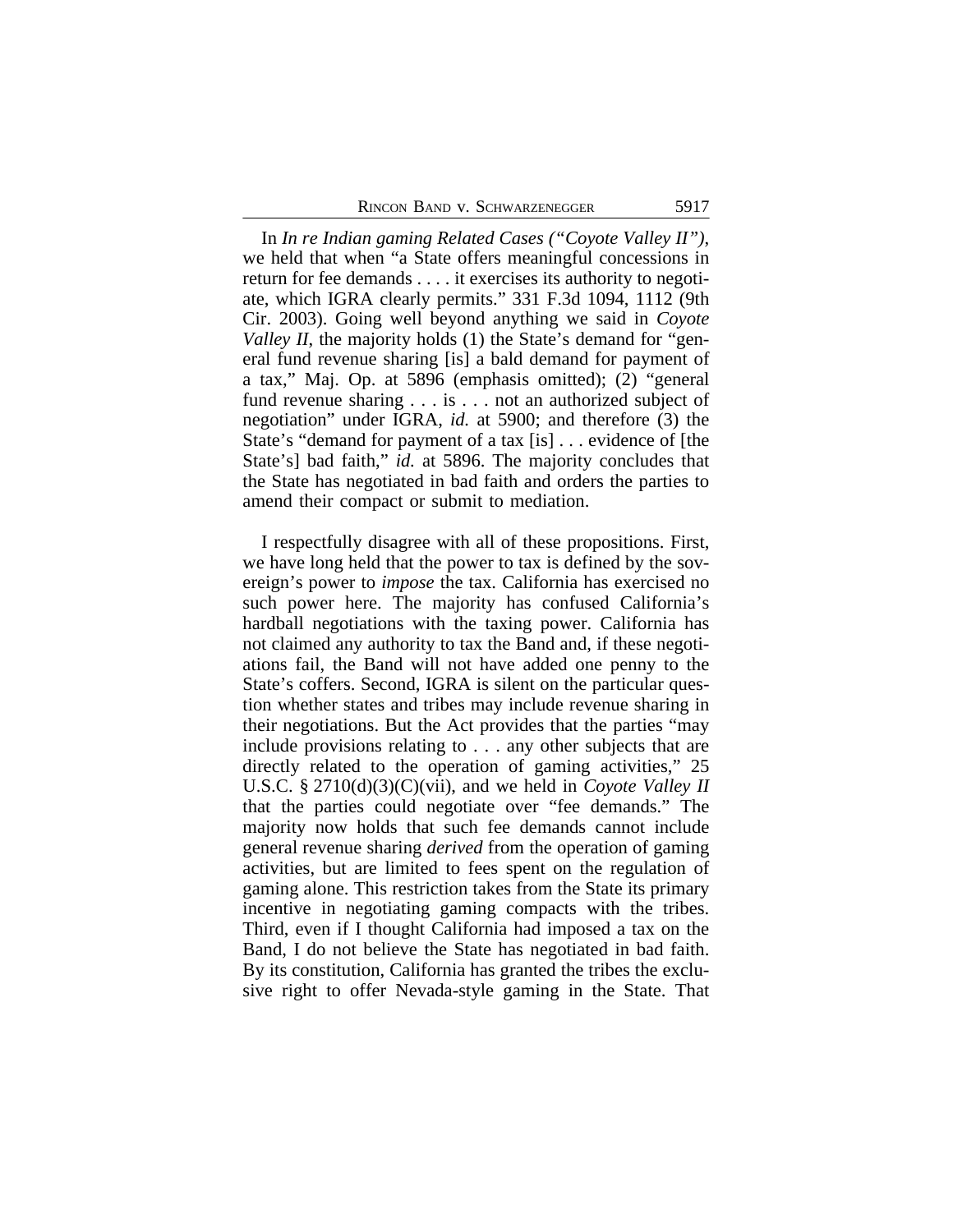structure puts the State and the Band into a bilateral monopoly situation in which each side has powerful economic incentives to negotiate at the margins. At the least, the State has offered the Band a more than fifty percent increase in the number of authorized gaming machines and a twenty-five year extension on its contract on terms comparable to other tribes with California compacts. The offered terms are well within the range of good faith negotiations. Of course, whether the Band should accept the State's offer is a very different question from whether the State has negotiated in bad faith. But absent the majority's intervention, both sides would have strong incentives to continue negotiations.

The impact of the majority's decision may not be readily apparent from its opinion, but the holding that California has negotiated in bad faith because its demand for general revenue sharing is a tax and not an authorized subject of negotiation does not just upset the apple cart—it derails the whole train. If the majority is correct, then there is nothing for California to do but to authorize whatever devices the Band wants. The Band wins. Everything.

Moreover, the damage is not confined to the Rincon Band. The revenue sharing provision that the majority strikes from the negotiations is found in fifteen other compacts that California has recently negotiated or renegotiated with tribes. All of those compacts were approved by the Secretary of the Interior. Those tribes now have a powerful argument that their compacts must be renegotiated (again) in light of the majority's decision. The damage, moreover, is not confined to our circuit. Every state that has negotiated a compact in recent years—including Connecticut, Florida, Michigan, New York, New Mexico, Oklahoma, and Wisconsin—has negotiated a similar revenue sharing provision, one that was also approved by the Secretary. The result is going to be chaos as tribe after tribe seeks to reopen negotiations concluded and duly approved. Nothing in IGRA compels our intervention in these negotiations.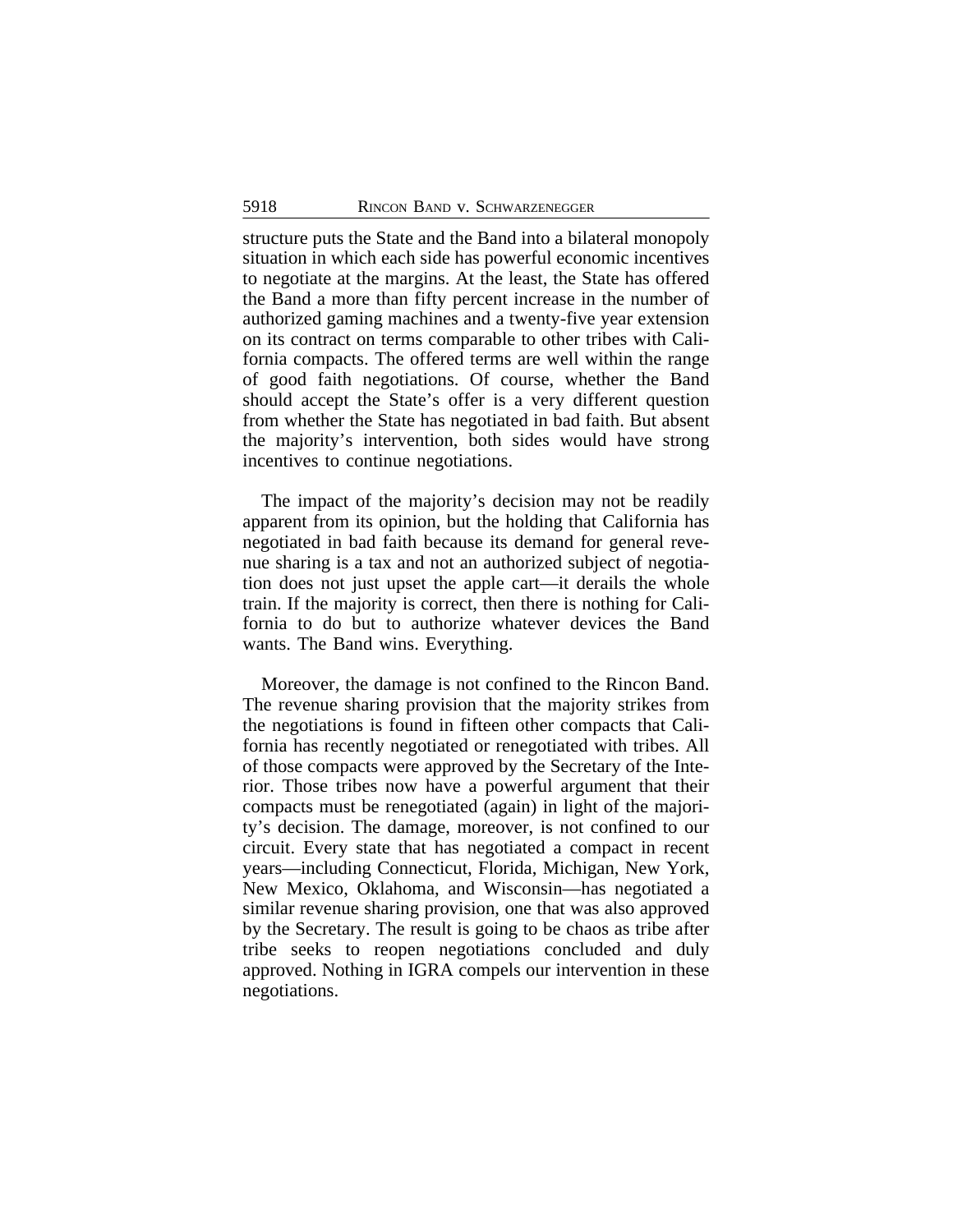I respectfully dissent.

I

Since the framing of the Constitution, Indian tribes have occupied a "unique legal posture . . . in relation to the federal government." WILLIAM C. CANBY, JR., AMERICAN INDIAN LAW 1 (5th ed. 2009). "[T]ribes are independent entities with inherent powers of self-government," but "the independence of the tribes is subject to exceptionally great powers of Congress," which "has a responsibility for the protection of the tribes and their properties . . . ." *Id.* at 1-2. The presence of fifty sovereign states complicates the relationship: "the power to deal with and regulate the tribes is wholly federal; the states are excluded unless Congress delegates power to them." *Id.* at 2. "[I]n assessing state regulation that does not involve taxation," the Supreme Court has taken a functional approach to try to "balance[ ] federal, state, and tribal interests." *Okla. Tax Comm'n v. Chickasaw Nation*, 515 U.S. 450, 458 (1995). However, state taxation of Indians or Indian tribes, where a "State attempts to levy a tax directly on an Indian tribe or its members inside Indian country," has produced, "instead of a balancing inquiry, a more categorical approach." *Id.* at 458 (quotation marks omitted).**<sup>1</sup>**

**<sup>1</sup>**Like the unique relationship between Congress and the tribes, *see* U.S. CONST. art. I, § 8, cl. 3 (giving Congress the power "[t]o regulate commerce with foreign nations, and among the several states, and with the Indian Tribes"), the special tax immunity enjoyed by Indian tribes has its roots in the Constitution, *see id.* art. I, § 2, cl. 3 ("Representatives and direct Taxes shall be apportioned among the several States which may be included within this Union, according to their respective Numbers, which shall be determined by adding to the whole Number of free Persons, including those bound to Service for a Term of Years, and *excluding Indians not taxed*, three fifths of all other Persons." (emphasis added)); *see also id.* amend. XIV, § 2 ("Representatives shall be apportioned among the several states according to their respective numbers, counting the whole number of persons in each State, excluding Indians not taxed.").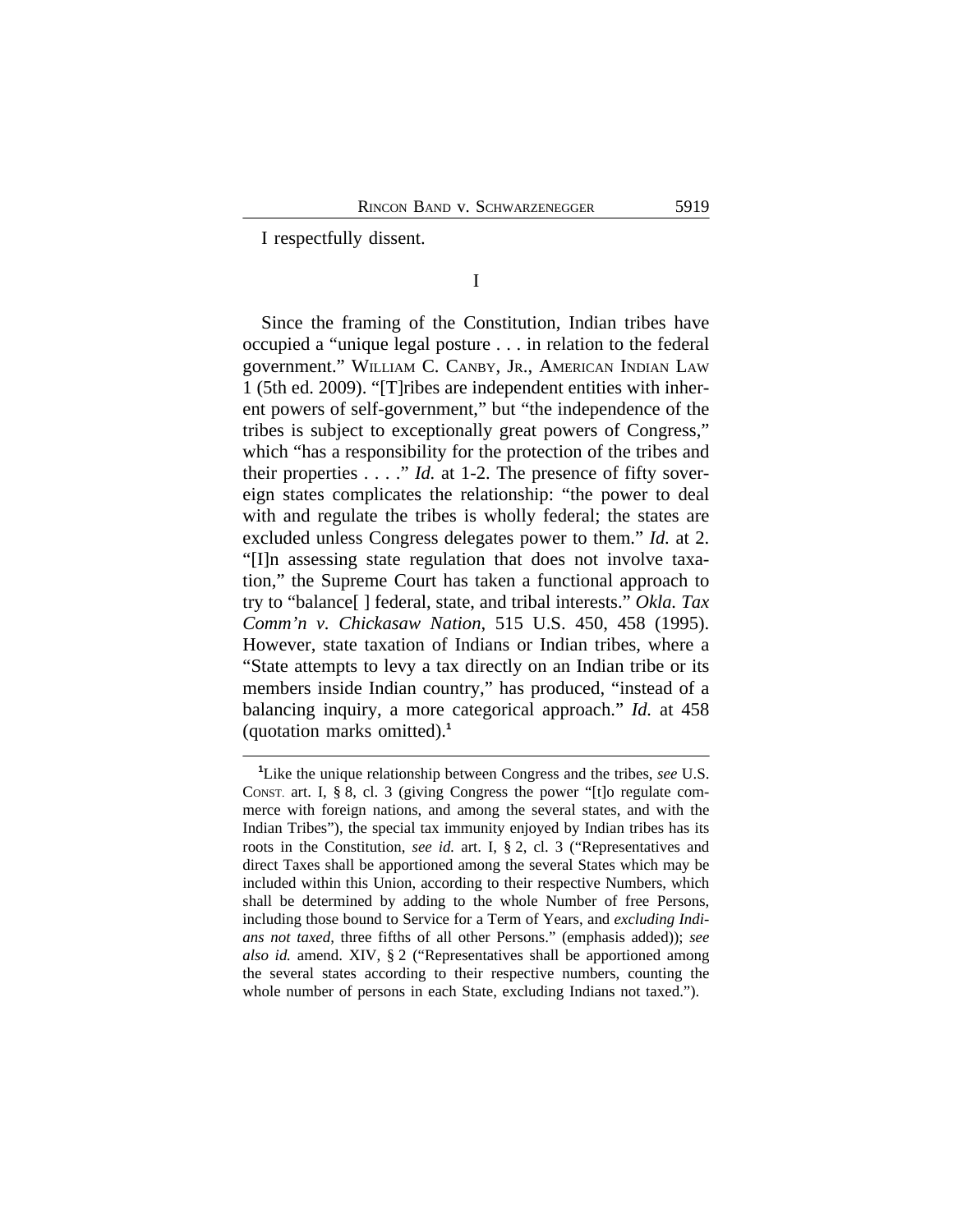The Supreme Court's approach to tribal sovereign immunity has evolved over time. As Chief Justice Marshall explained in *Worcester v. Georgia*, 31 U.S. 515 (1832), at the time of the framing there was a "universal conviction that the Indian nations possessed a full right to the lands they occupied, until that right should be extinguished by the United States, with their consent: that their territory was separated from that of any state within whose chartered limits they might reside, by a boundary line, established by treaties: that, within their boundary, they possessed rights with which no state could interfere: and that the whole power of regulating the intercourse with them, was vested in the United States." Id. at 560.<sup>2</sup> By the late twentieth century, the Supreme Court had "reject[ed] . . . the broad assertion that the Federal Government has exclusive jurisdiction over the Tribe for all purposes and that the State is therefore prohibited from enforcing its revenue laws against any tribal enterprise whether the enterprise is located on or off tribal land" in favor of "more individualized treatment of particular treaties and specific federal statutes, including statehood enabling legislation, as they, taken together, affect the respective rights of States, Indians, and the Federal Government." *Mescalero Apache Tribe v. Jones*, 411 U.S. 145, 147-48 (1973) (quotation marks omitted) (citing *McClanahan v. Ariz. State Tax Comm'n*, 411 U.S. 164 (1973). But "[e]ven so, in the special area of state taxation, absent cession of jurisdiction or other federal statutes permitting it," the Supreme Court found "no satisfactory authority for taxing Indian reservation lands or Indian income from activities carried on within the boundaries of the reservation," holding that "such taxation [wa]s not permissible absent congressional consent." *Id.* at 148.

<sup>&</sup>lt;sup>2</sup><sup>*a*</sup>The source of federal authority over Indian matters has been the subject of some confusion, but it is now generally recognized that the power derives from federal responsibility for regulating commerce with Indian tribes and for treaty making." *McClanahan v. Ariz. State Tax Comm'n*, 411 U.S. 164, 172 n.7 (1973) (citing U.S. CONST. art. I, § 8, cl. 3; *id.* art. II, § 2, cl. 2 (additional citations omitted)).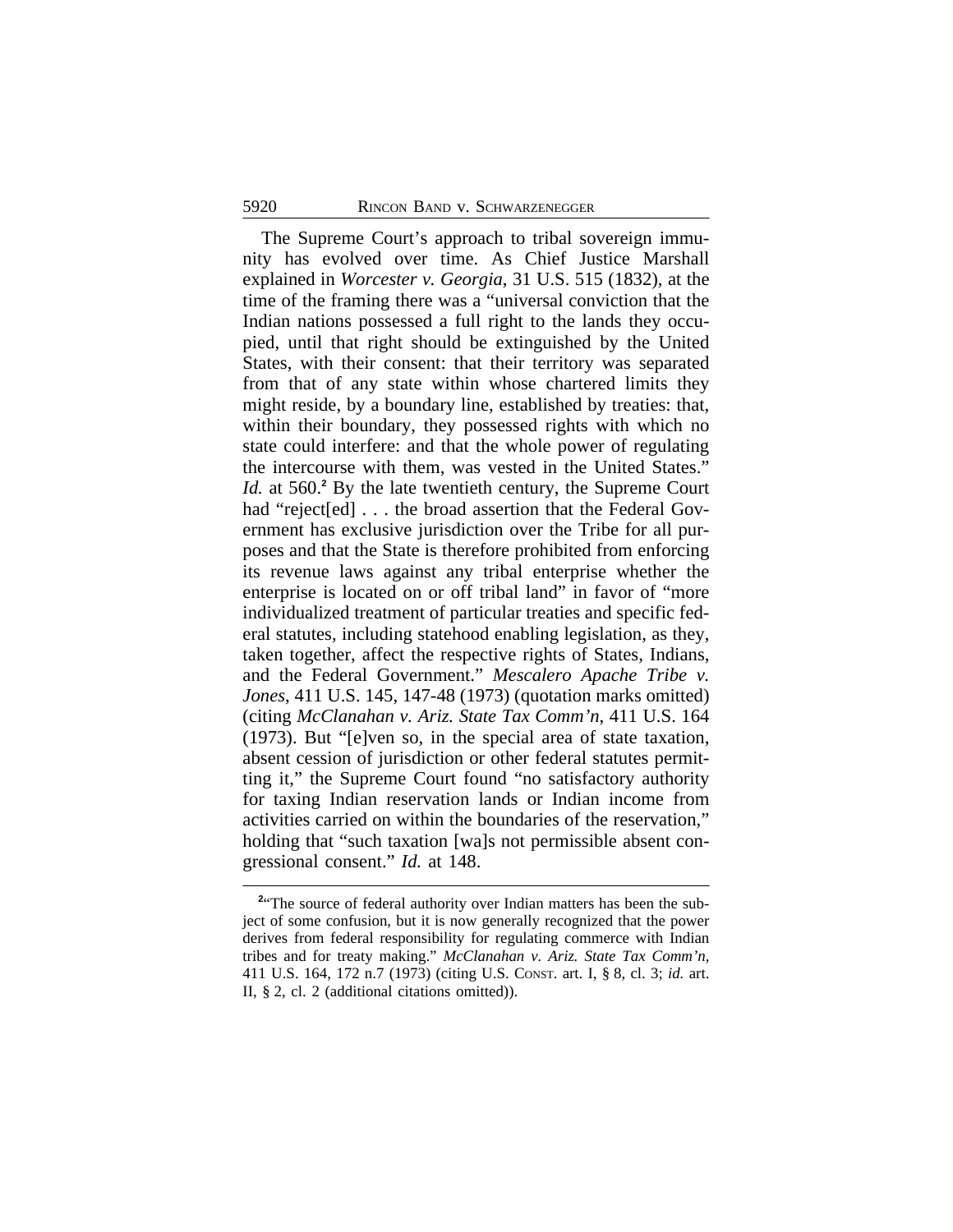In short, "[a]bsent cession of jurisdiction or other federal statutes permitting it . . . a State is without power to tax reservation lands and reservation Indians." *Okla. Tax Comm'n*, 515 U.S. at 458 (quotation marks omitted). A tax levied directly on persons or property is known as a "direct tax," and "Indian tribes, like the Federal Government itself, are exempt from direct state taxation and . . . this exemption is lifted only when Congress has made its intent to do so unmistakably clear." *Cotton Petroleum Corp. v. New Mexico*, 490 U.S. 163, 183 n.14 (1989) (quotation marks omitted).

#### II

Against this intricate backdrop of federal-state-tribal relations, tribal gaming emerged.

# A

In the 1970s, bingo halls began to open on tribal land, often in derogation of state gambling laws. *See Coyote Valley II*, 331 F.3d at 1095; *Flynt v. Cal. Gambling Control Comm'n*, 129 Cal. Rptr. 2d 167, 172-73 (Ct. App. 2002). When states attempted to regulate or shut down tribal bingo halls, the tribes argued that their sovereign status immunized them from state gambling regulation. *Id.*; *see Barona Group of Captain Grande Band of Mission Indians v. Duffy*, 694 F.2d 1185 (9th Cir. 1982); *Seminole Tribe v. Butterworth*, 658 F.2d 310, 312 (5th Cir. 1981), *cert. denied*, 455 U.S. 1020 (1982); *Oneida Tribe of Indians v. Wisconsin*, 518 F. Supp. 712 (W.D. Wis. 1981). Tribal bingo halls—and state attempts to regulate them —attracted national attention as the stakes and profit from these establishments skyrocketed. *See* James Coates, *U.S. fears big-money bingo will draw mob to Indian tribes*, CHI. TRIB., Dec. 1, 1985, at 4; Howard LaFranchi, *States vs. Indian Bingo*, CHRISTIAN SCI. MONITOR, Feb. 24, 1986, at 3; Lenore Look, *Hearing to Air Complaints on Misuse of Tribes' Bingo Revenue*, L.A. TIMES, May 24, 1985, at A1; Iver Peterson,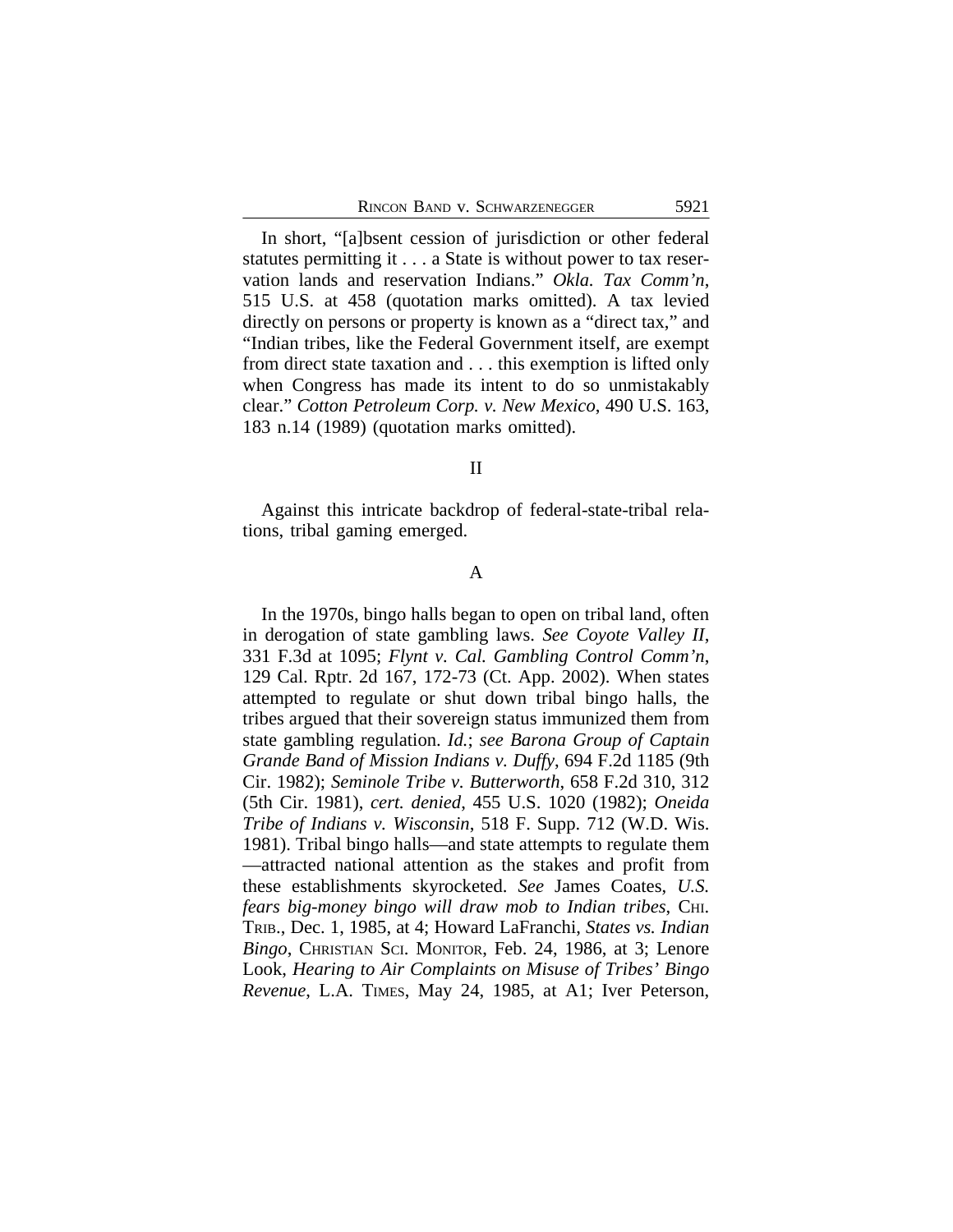*Bingo That Doesn't Get Any Bigger*, N.Y. TIMES, Nov. 3, 1985, at E4.

California was right in the middle of the bingo battles: in the mid-1980s, the State attempted to enforce its gambling statutes against tribes operating bingo halls within its borders, and the tribes responded by filing suit in federal court, arguing that the State did not have regulatory jurisdiction over tribal lands. *Coyote Valley II*, 331 F.3d at 1095. In response, the State argued that Congress had expressly consented to the State's exercise of jurisdiction over tribal gaming activities in Public Law 83-280, which granted five states, including California, jurisdiction over criminal violations on tribal land. Pub. L. 83-280 (Aug. 15, 1953), *codified as amended at* 18 U.S.C. § 1162, 28 U.S.C. § 1360, and 25 U.S.C. §§ 1321- 1326; *see Coyote Valley II*, 331 F.3d at 1095. In 1987, the Supreme Court ruled in favor of the tribes, holding that Public Law 83-280 did not expressly authorize state jurisdiction over activities on tribal land that were regulated, rather than wholly prohibited, under state law. *See California v. Cabazon Band of Mission Indians*, 480 U.S. 202, 210-12 (1987). Since "California regulate[d] rather than prohibit[ed] gambling in general and bingo in particular," the State's attempts to regulate tribal bingo were not authorized by Public Law 280, *id.* at 211, and "[s]tate regulation would impermissibly infringe on tribal government," *id.* at 222.

Legislation concerning tribal gaming had percolated in Congress for several years prior to *Cabazon*, but prior to the Court's decision in that case, it was unclear that congressional action was required to allow state regulation of tribal gaming. The *Cabazon* decision answered this question in the affirmative, and the year after *Cabazon*, Congress passed the Indian Gaming Regulatory Act, Pub. L. 100-497 (Oct. 17, 1988), *codified at* 25 U.S.C. § 2701 *et. seq.*

In IGRA, Congress created a "cooperative federalis[t]" framework that "balance[d] the competing sovereign interests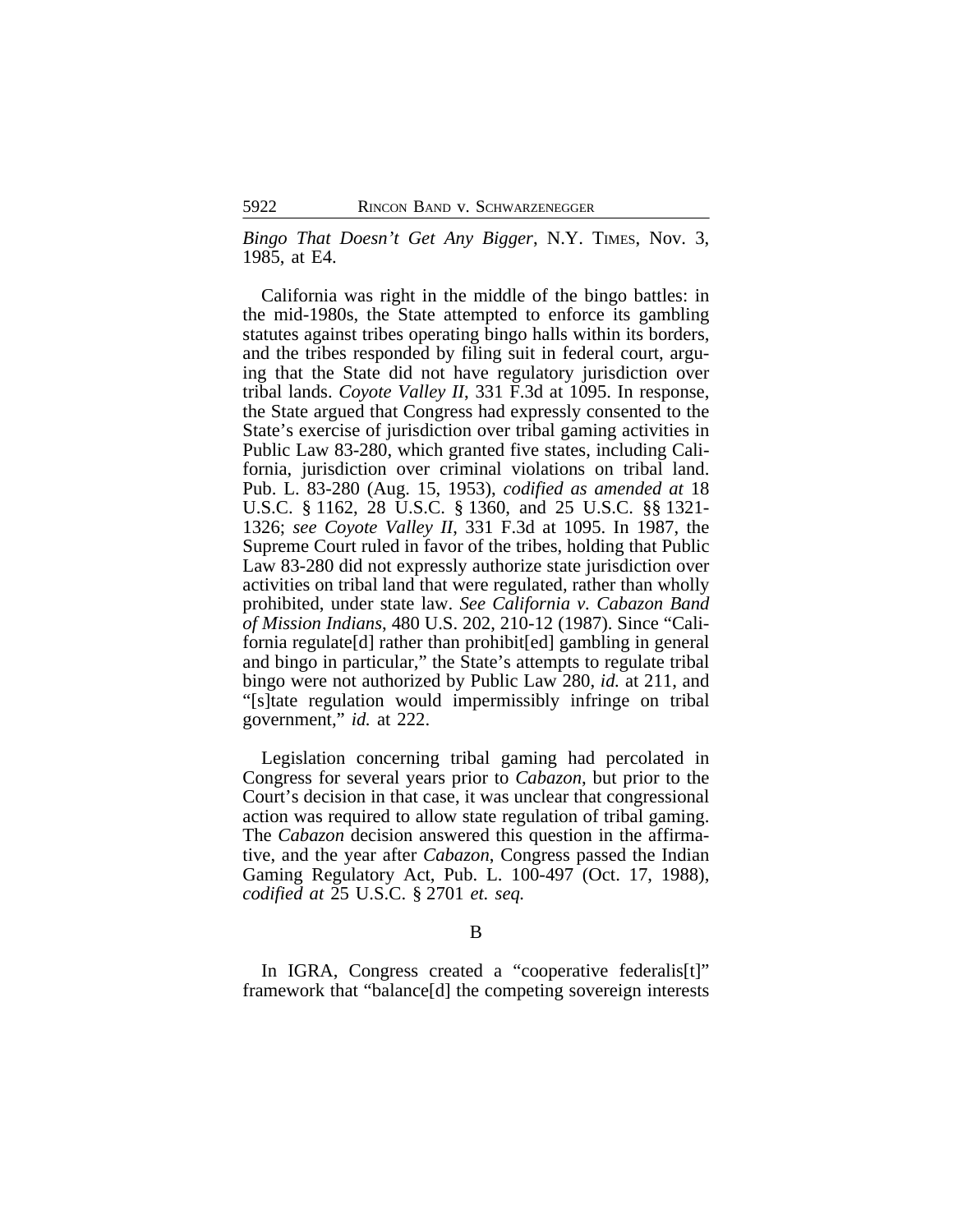RINCON BAND V. SCHWARZENEGGER 5923

of the federal government, state governments and Indian tribes, by giving each a role in the regulatory scheme." *Coyote Valley II*, 331 F.3d at 1096 (quoting *Artichoke Joe's v. Norton*, 216 F. Supp. 2d 1084, 1092 (E.D. Cal. 2002)). Recognizing that different types of gaming presented different regulatory burdens, IGRA outlined three classes of gaming and gave the respective sovereigns differing degrees of regulatory authority with respect to each gaming class. States were given very little regulatory authority over what Congress deemed class I and class II gaming—consisting of social games with prizes of minimal value, 25 U.S.C. § 2703(6), and bingo and certain non-banked card games, *id.* §§ 2703(7)(A)- (B), respectively. States could not regulate class I gaming on tribal lands at all, *id.*  $\S 2710(a)(1)$ , and if a state allowed any class II gaming within its borders, it had to allow tribes to conduct such class II gaming on tribal lands subject only to tribal and federal regulation, *id.* §§ 2710(a)(2) and  $2710(b)(1)(A)$ -(B). By contrast, class III gaming—consisting of banked card games such as blackjack and baccarat, slot machines and other electronic gaming machines, and other Nevada-style gaming activities, *id.* §§ 2710(b)(7)(B) and 2710(b)(8)—was "subject to a greater degree of federal-state regulation than either class I or class II gaming." *Coyote Valley II*, 331 F.3d at 1097. In particular, IGRA allowed class III gaming activities on tribal lands only (1) "in a State that permits such gaming for any purpose by any person, organization, or entity," 25 U.S.C.  $\S 2710(d)(1)(B)$ , and (2) "conducted in conformance with a Tribal-State compact entered into by the Indian tribe and the State under [25 U.S.C. § 2710(d)(3) *et seq.*] that is in effect," *id.* § 2710(d)(1)(C).

IGRA's compact requirement represented a unique approach to a unique situation. The prospect of class III gaming on tribal lands implicated important—and potentially divergent—interests of two sovereign parties, states and tribes. At the same time, however, Congress recognized that the respective interests of states and tribes with respect to class III gaming were neither identical nor mutually exclu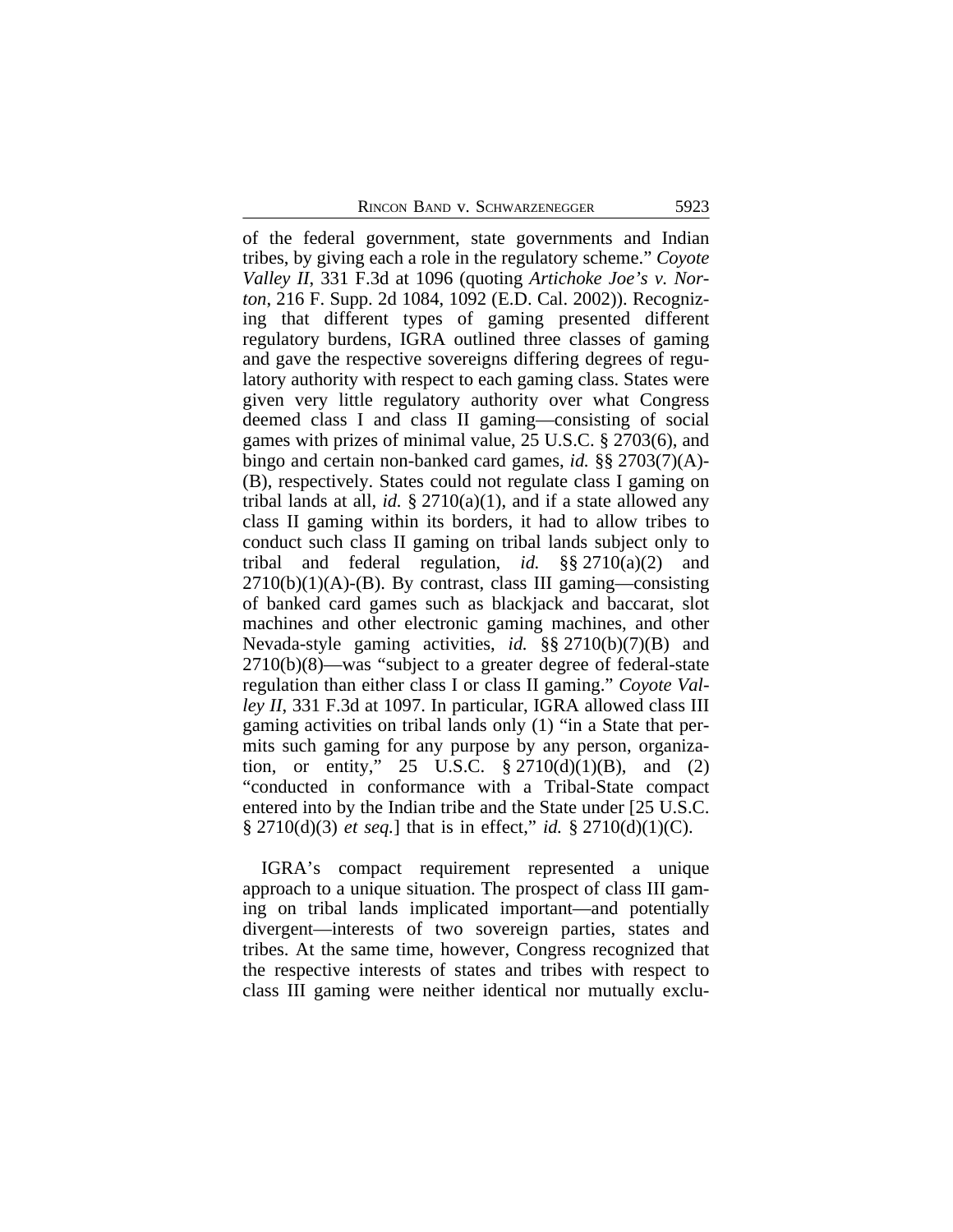sive. Faced with this situation, Congress came up with a solution as old as the free market itself: allow states and tribes to *bargain* over the terms of their class III gaming relationship. As the Senate Report for IGRA explained:

In the Committee's view, both State and tribal governments have significant governmental interests in the conduct of class III gaming. States and tribes are encouraged to conduct negotiations within the context of the mutual benefits that can flow to and from tribe *[sic]* and States. This is a strong and serious presumption that must provide the framework for negotiations. A tribe's governmental interests include raising revenues to provide governmental services for the benefit of the tribal community and reservation residents, promoting public safety as well as law and order on tribal lands, realizing the objectives of economic self-sufficiency and Indian self-determination, and regulating activities of persons within its jurisdictional borders. A State's governmental interests with respect to class III gaming on Indian lands include the interplay of such gaming with the State's public policy, safety, law and other interests, as well as impacts on the State's regulatory system, including its economic interest in raising revenue for its citizens. It is the Committee's intent that the compact requirement for class III not be used as a justification by a State for excluding Indian tribes from such gaming or for the protection of other State-licensed gaming enterprises from free market competition with Indian tribes.

# S. REP. NO. 100-446, at 13 (1988), *as reprinted in* 1988 U.S.C.C.A.N. 3071, 3083.

At the same time, Congress recognized that it was not drafting IGRA against a blank legal slate. The Senate Report acknowledged the "long [ ] and well-established principle of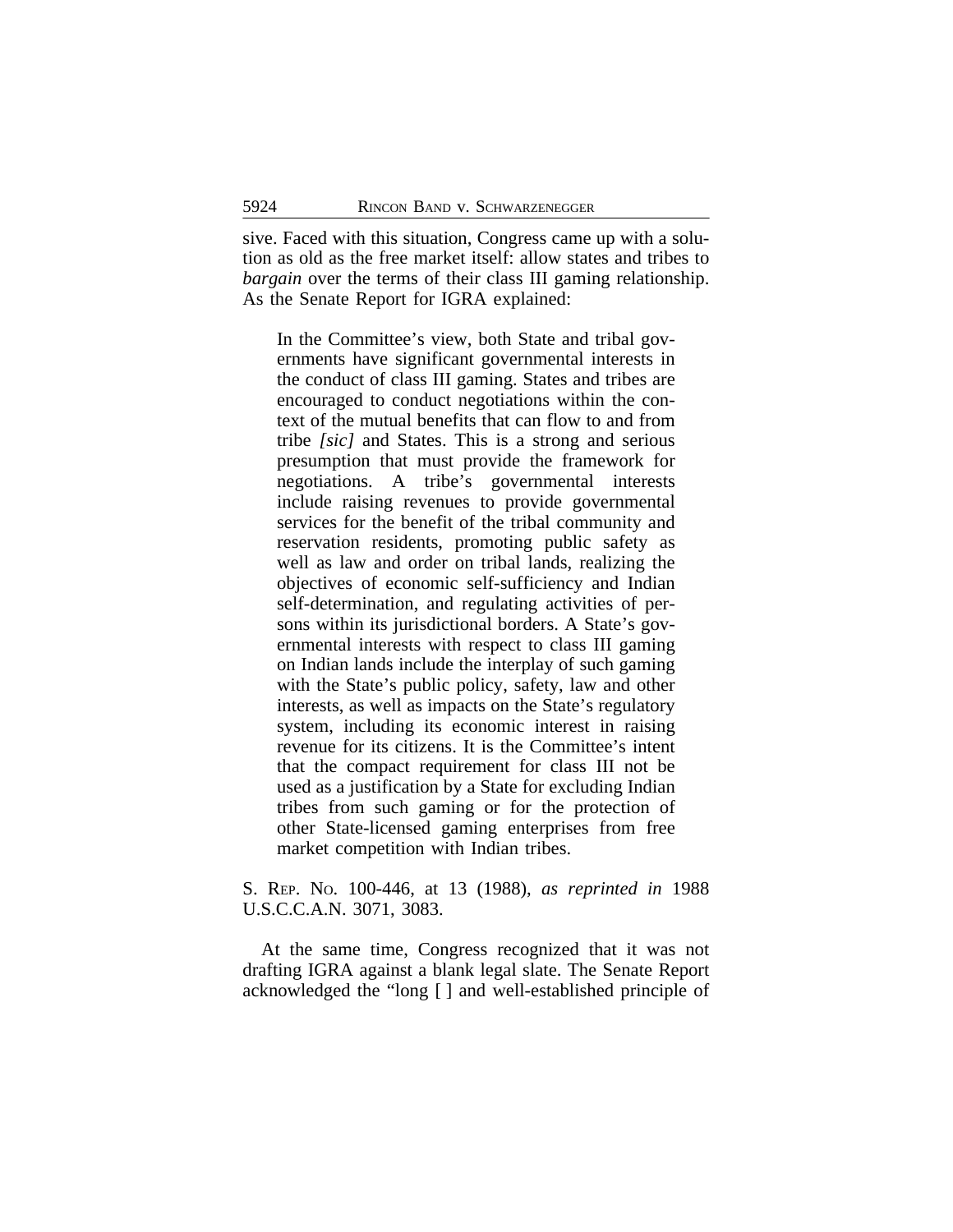Federal-Indian law as expressed in the United States Constitution, reflected in Federal statutes, and articulated in decisions of the Supreme Court, that unless authorized by an act of Congress, the jurisdiction of State governments and the application of state laws do not extend to Indian lands." *Id.* at 5, *reprinted in* 1988 U.S.C.C.A.N. at 3075. "Consistent with these principles, the Committee . . . developed a framework for the regulation of gaming activities on Indian lands which provide[d] that in the exercise of its sovereign rights, unless a tribe affirmatively elects to have State laws and State jurisdiction extend to tribal lands, the Congress w[ould] not unilaterally impose or allow State jurisdiction on Indian lands for the regulation of Indian gaming activities." *Id.* at 6, *reprinted in* 1988 U.S.C.C.A.N. at 3075. "The mechanism for facilitating the unusual relationship in which a tribe might affirmatively seek the extension of State jurisdiction and the application of state laws to activities conducted on Indian land [wa]s a tribal-State compact." *Id.* at 6, *reprinted in* 1988 U.S.C.C.A.N. at 3076.

In enacting IGRA, Congress was not only aware of the complicated legal framework governing state-tribal relations, but was legislating directly in response to a Supreme Court decision in this area *Cabazon Band*. Recognizing the special consideration given to tribal immunity against *taxation* by the states absent congressional consent, Congress took care to ensure that IGRA's compact requirement did not "[lift] the Indians' exemption from state taxes." *Cabazon Band*, 480 U.S. at 215 n.17. Congress did this in two ways: First, Congress explained that IGRA's compact provision did not constitute the "express congressional authorization" required under *Cabazon Band* and related precedents to abrogate tribal immunity to taxation, stating that "[e]xcept for any assessments that may be agreed to under paragraph  $(3)(C)(iii)$  of this subsection, nothing in this section shall be interpreted as *conferring* upon a State or any of its political subdivisions *authority to impose* any tax, fee, charge, or other assessment *upon an Indian tribe . . .* to engage in a class III activity." 25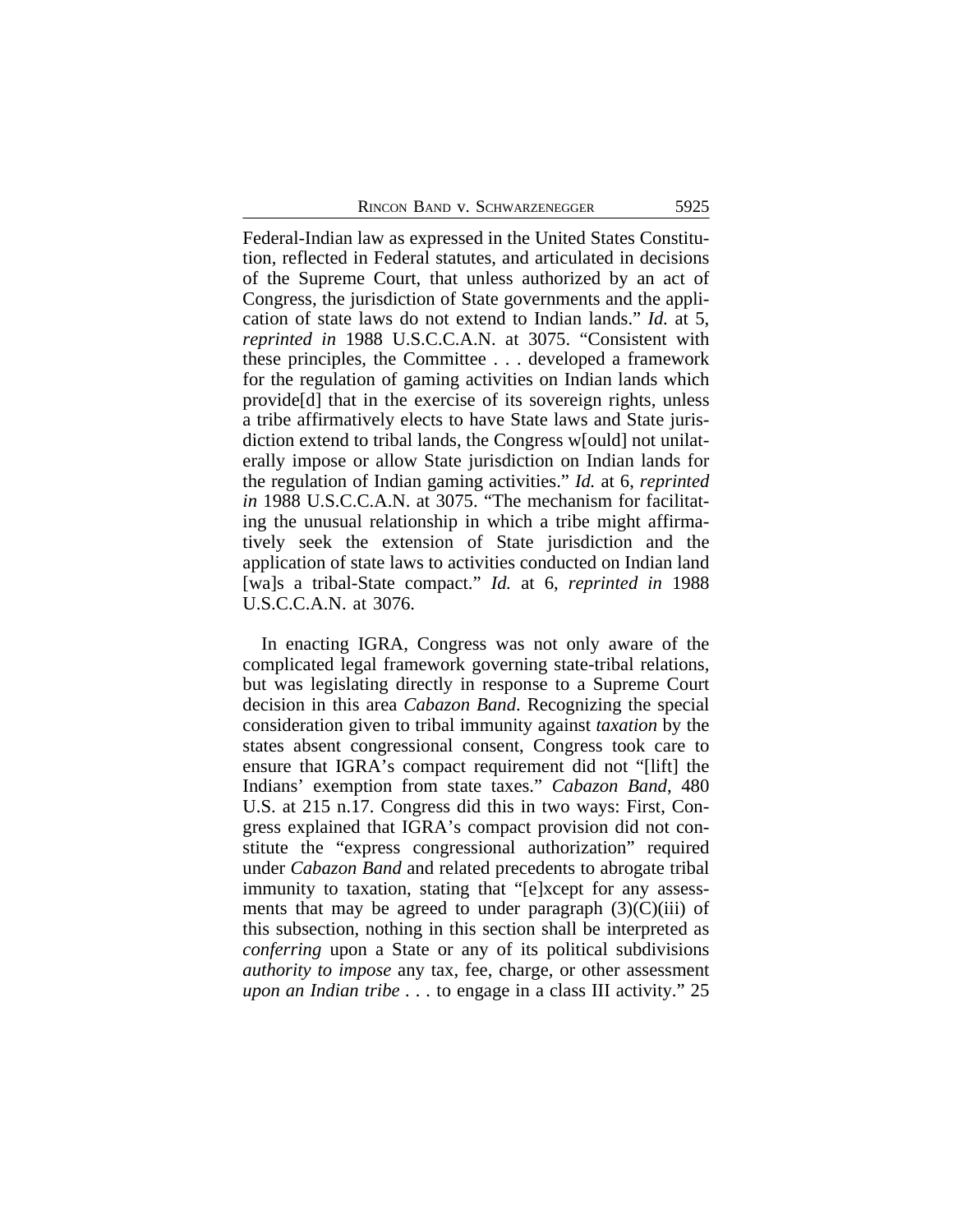U.S.C. § 2710(d)(4) (emphases added). Second, recognizing that states might demand that tribes abrogate their immunity to direct taxation as part of compact negotiations, Congress declared such a practice to be evidence of bad faith on behalf of the state making the demand. *See id.* § 2710(d)  $(7)(B)(iii)(II)$  (a court "shall consider any demand by the State for *direct taxation of the Indian tribe or of any Indian lands* as evidence that the State has not negotiated in good faith").

Providing a proper context to 25 U.S.C. §§ 2710(d)(4) and  $(d)(7)(B)(iii)(II)$  clarifies the congressional intent behind these provisions. These subsections are not concerned with States *negotiating* a "piece of the pie" with respect to class III gaming revenue: Congress expressly authorized State "assessment . . . of [class III gaming] activities," 25 U.S.C. § 2710(d)(3)(C)(iii), used deliberately narrow language in subsections (d)(4) and (d)(7)(B)(iii)(II), and, after recognizing that "[a] state's governmental interests with respect to class III gaming on Indian lands include . . . impacts on the State's regulatory system, *including its economic interest in raising revenue for its citizens*," encouraged States and tribes "to conduct negotiations within the context of the mutual benefits that can flow to and from tribe *[sic]* and states." S. REP. NO. 100-446, at 13, *reprinted in* 1988 U.S.C.C.A.N. 3071, 3083 (emphasis added). Rather, subsections (d)(4) and  $(d)(7)(B)(iii)(II)$  are concerned with the possibility that a State might use IGRA as pretext to *impose* taxes directly on an Indian tribe or its lands, where the tribe would otherwise be immune, *see* S. REP. NO. 100-446, at 14, *reprinted in* 1988 U.S.C.C.A.N. 3071, 3084 ("The Committee . . . view[s] the concession to any implicit tribal agreement to the application of State law as unique and does not consider such agreement to be precedent for any other incursion of State law onto Indian lands."), as well as the converse—using the threat of direct taxation to discriminate against tribes in favor of private gaming interests, *see id.* at 13 ("It is the Committee's intent that the compact requirement for class III gaming not be used as a justification by a State for excluding Indian tribes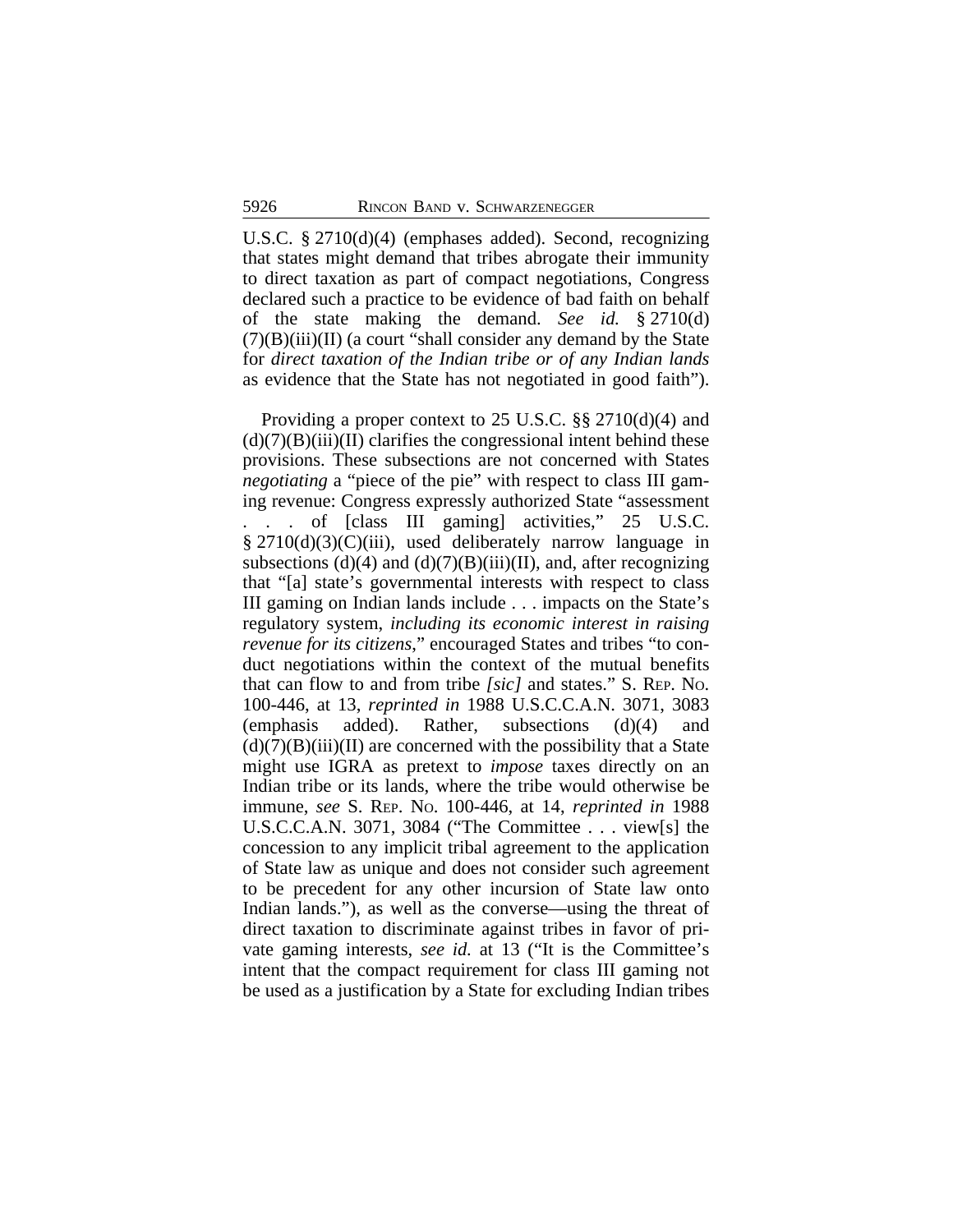from such gaming or for the protection of other State-licensed gaming enterprises from free market competition with Indian tribes.").

In sum, §§  $2710(d)(4)$  and  $(d)(7)(B)(iii)(II)$  were motivated *not* by a concern that states might generate revenue from class III gaming conducted on Indian lands—indeed, the legislative history of IGRA contemplates this very eventuality, S. REP. NO. 100-446, at 13, *reprinted in* 1988 U.S.C.C.A.N. 3071, 3083 (recognizing a State's "economic interest in raising revenue for its citizens")—but by a concern that states might use IGRA and the promise of class III gaming to *otherwise impose taxes on Indian tribes and their land*.

The majority treats §§ 2710(d)(4) and (d)(7)(B)(iii)(II) as though these sections delegate to Article III judges the responsibility of conducting a broad, standardless review of the overall "fairness" of negotiated compacts, but this is simply not the case. As explained above, §§ 2710(d)(4) and  $(d)(7)(B)(iii)(II)$  were limited, carefully-worded responses to specific issues arising from the background of tribal-state relations under the Constitution. Moreover, IGRA already assigns to the Secretary of the Interior—the government official "charg[ed by Congress] . . . with broad responsibility for the welfare of Indian tribes," *Udall v. Littell*, 366 F.2d 668, 672 (D.C. Cir. 1966) (Burger, J.), and who owes "the Indians . . . [a] duty of care and protection," *Rainbow v. Young*, 161 F. 835, 838 (8th Cir. 1908) (Van Devanter, J.); *see* 25 U.S.C. § 2 (Secretary of the Interior, through the Commissioner of Indian Affairs, "shall . . . have the management of all Indian affairs and of all matters arising out of Indian relations"); 43 U.S.C. § 1457 (charging the Secretary of the Interior "with the supervision of public business relating to . . . Indians") broad authority to approve or disapprove tribal-state compacts, and enumerates specific standards against which a tribal-state compact is to be reviewed by the Secretary. *See* 25 U.S.C.  $\S 2710(d)(3)(B)$  ("[A] Tribal-State compact . . . shall take effect only when notice of approval by the Secretary [of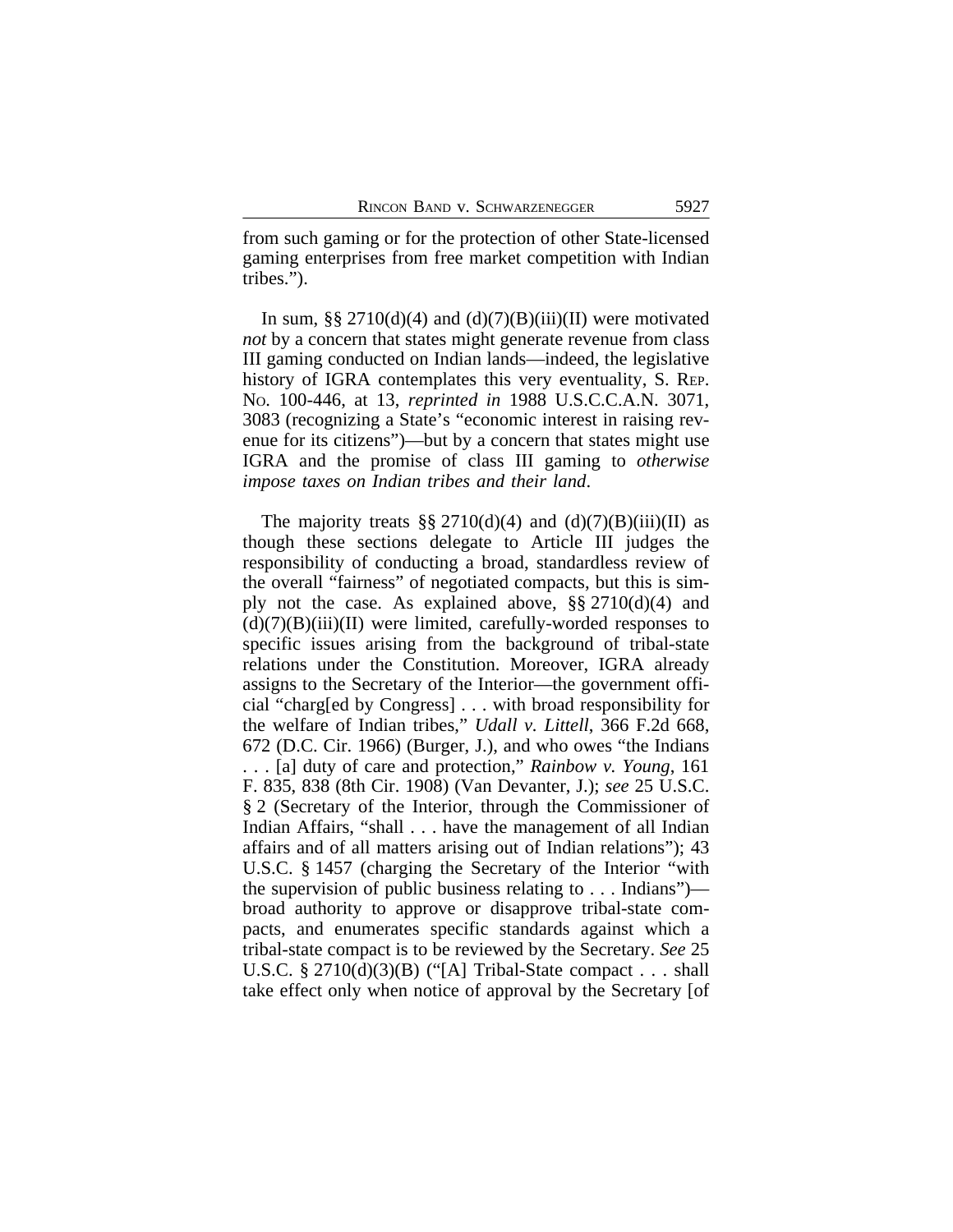the Interior] of such compact has been published by the Secretary in the Federal Register."); *id.* § 2710(d)(8) *et seq.* ("The Secretary may disapprove a [Tribal-State] compact . . . only if such compact violates—(i) any provision of this chapter, (ii) any other provision of Federal law that does not relate to jurisdiction over gaming on Indian lands, or (iii) the trust obligations of the United States to Indians.").

 $\overline{C}$ 

As we explained in *Coyote Valley II*, "[t]he passage of IGRA did not end the fight over Indian gaming in California." 331 F.3d at 1098. After IGRA's passage, numerous California tribes sought to negotiate class III gaming compacts with the State. *Id.* Among the class III games the tribes sought to offer were banked card games and slot machine-like electronic gaming machines. However, at the time these particular games were not permitted under California law, even though California permitted other forms of class III gaming such as non-electronic keno and lotto. *Id.*; *see Rumsey Indian Rancheria of Wintun Indians v. Wilson*, 64 F.3d 1250, 1257-58 (9th Cir. 1994). During the Administration of Governor Pete Wilson, the State refused to negotiate with the tribes with respect to banked card games and slot machine-like gaming machines, arguing that under  $25 \text{ U.S.C. } § 2710(d)(1)(B)$ ("class III gaming shall be lawful on Indian lands only if such activities are . . . located in a State that permits such gaming for any purpose by any person, organization, or entity"), a state need only negotiate with tribes with respect to class III games and devices otherwise allowed under state law. *Coyote Valley II*, 331 F.3d at 1098. In *Rumsey*, we agreed with the State, holding that "IGRA does not require a state to negotiate over one form of Class III gaming simply because it has legalized another, albeit similar form of gaming. . . . In other words, a state need only allow Indian tribes to operate games that others can operate, but need not give tribes what others cannot have." 64 F.3d at 1258.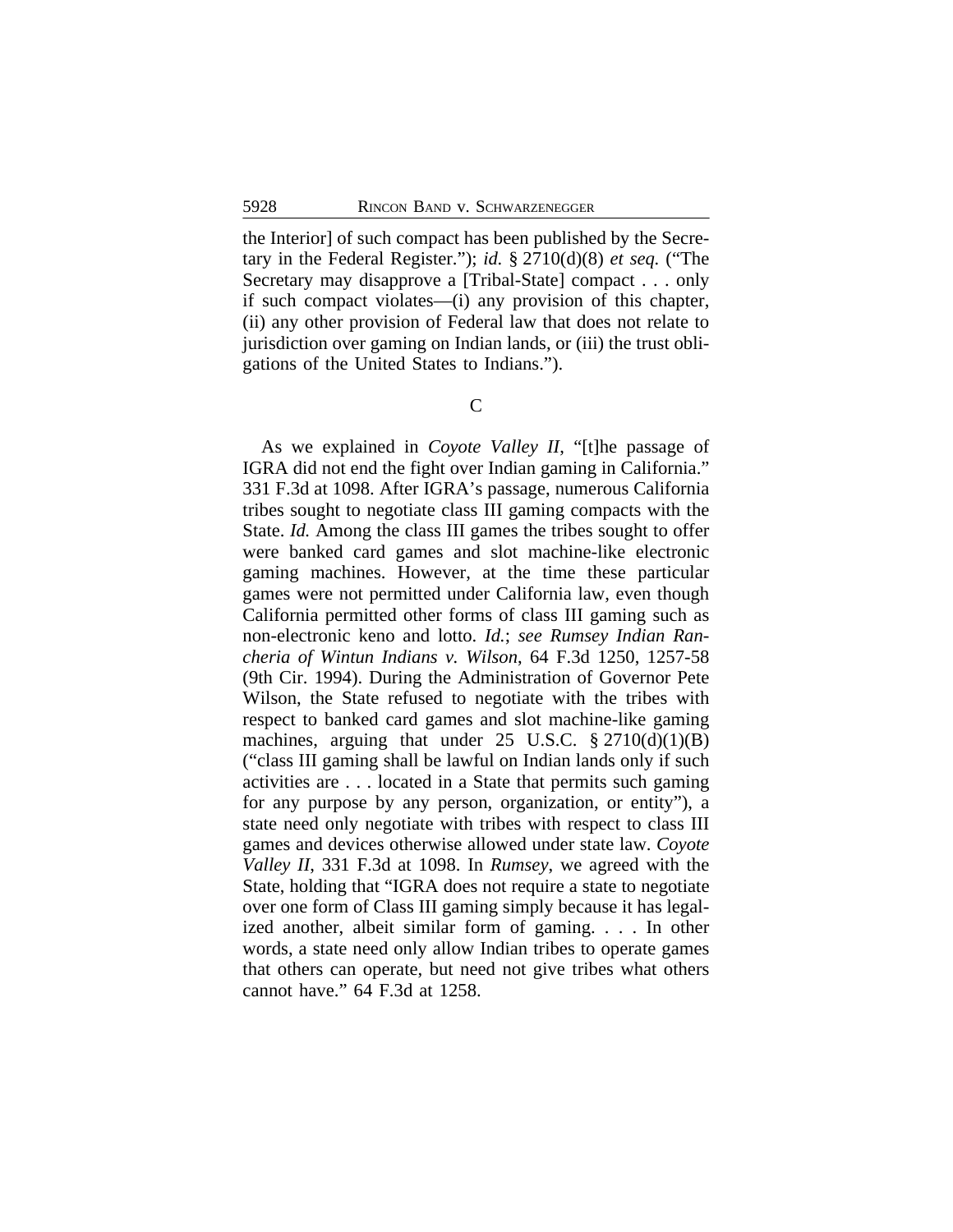For the next few years, numerous tribes continued to offer class III gaming activities that were categorically prohibited under California state law; in response, the Wilson administration refused to negotiate compacts covering class III games the State *did* permit. *Id.* at 1099. In 1998, a coalition of California tribes drafted a ballot proposition that would amend state law—but not the State Constitution—to require the State to enter into compacts with Indian tribes that allowed otherwise-illegal class III gaming activities including banked card games and slot machines. *Id.* at 1100. This ballot proposition passed by a wide margin, but was ruled unconstitutional by the California Supreme Court, as the California Constitution provided that the "Legislature has no power to authorize, and shall prohibit casinos of the type currently operating in Nevada and New Jersey." CAL. CONST. art. IV, § 19(e); *see Hotel Employees & Rest. Employees Int'l Union v. Davis*, 981 P.2d 990, 994 (Cal. 1999).

In early 1999—while *Hotel Employees* was pending before the California Supreme Court, but prior to the court's decision in that case—the administration of newly-elected Governor Gray Davis reversed the Wilson Administration's nonnegotiation policy and began compact negotiations with tribes regarding class III gaming that would include banked card games and slot machines. *Coyote Valley II*, 331 F.3d at 1102- 03. After the *Hotel Employees* decision was filed in August 1999, the Davis Administration proposed an amendment to Article IV, Section 19 of the California Constitution that would exempt tribal gaming from the prohibition on Nevadastyle casinos, subject to the requirement that class III gaming be conducted pursuant to a tribal-state compact; this proposed amendment was to be placed on the ballot in March 2000 as Proposition 1A. *Id.* at 1103 & n.11. Also in the late summer of 1999, the United States Department of Justice announced that it planned to proceed with enforcement actions against California tribes engaged in unauthorized class III gaming if those tribes did not enter into compacts with the State before October 13, 1999. *Id.* at 1103.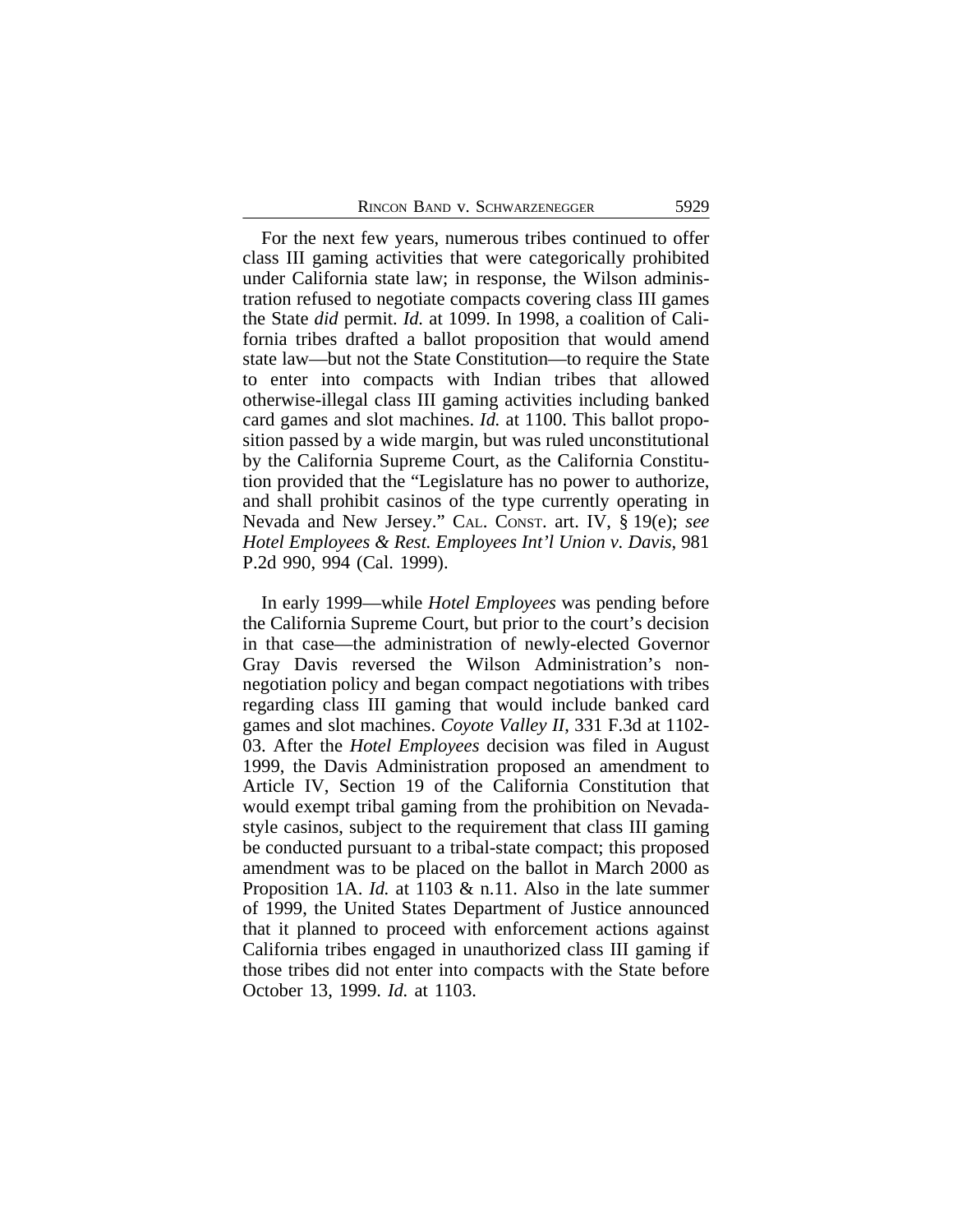The Davis Administration and the tribes engaged in compact negotiations throughout August and September of 1999. The basic quid pro quo in these 1999 negotiations was as follows: First, the State offered the tribes the exclusive right with this exclusivity embodied in a constitutional amendment, *see* CAL. CONST. art. 4, § 19(f)—to conduct Nevada-style class III gaming, including house-banked slot machines and blackjack, *see* 1999 Tribal-State Gaming Compact ("1999 Compact") § 12.4, http://www.cgcc.ca.gov/enabling/tsc.pdf (last visited Apr. 6, 2010). In exchange, the tribes offered a variety of concessions including, as relevant here, (1) limits on the number of class III gaming devices a tribe could operate, *see id.* § 4.3; and (2) "Revenue Distribution," *see id.* § 5.0-5.3, under which a gaming tribe was required to remit to the State a percentage of its average net win from class III gaming devices in operation on September 1, 1999, to be deposited in a "Special Distribution Fund" ("SDF"). *Id.* § 5.1(a).**<sup>3</sup>** Under the 1999 Compact's "Revenue Distribution" provisions,

[t]he State's share of the Gaming Device revenue [was to] be placed in the Special Distribution Fund, available for appropriation by the Legislature for the following purposes: (a) grants, including any administrative costs, for programs designed to address gambling addiction; (b) grants, including any administrative costs, for the support of state and local government agencies impacted by tribal government gaming; (c) compensation for regulatory costs incurred by the State Gaming Agency and the state Department of Justice in connection with the imple-

**<sup>3</sup>**The 1999 compact also provided for revenue sharing between gaming and non-gaming tribes through the creation of a "Revenue Sharing Trust Fund" ("RSTF"). *Id.* § 4.3.2 *et seq.* The RSTF provision required gaming tribes to pay, on a quarterly basis, a per-device annual fee into the RSTF for distribution to non-gaming tribes in California. *Id.* § 4.3.2.2(2). The RSTF provisions of the 1999 Compact were solely directed at gaming and non-gaming tribes—"[i]n no event [was] the State's General Fund [ ] obligated to make up any shortfall or pay any unpaid claims." *Id.* § 4.3.2.1(b).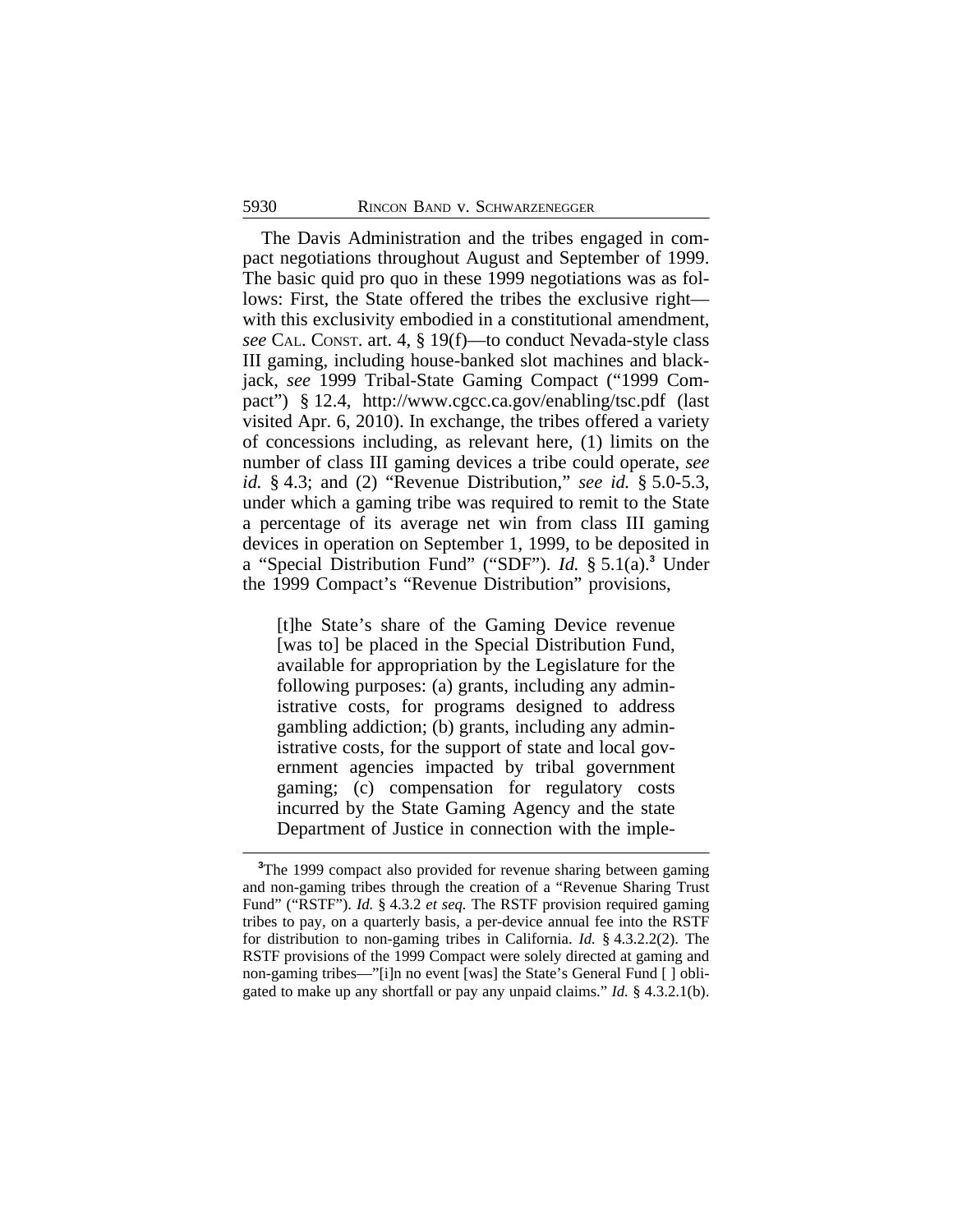mentation and administration of the Compact; (d) payment of shortfalls that may occur in the Revenue Sharing Trust Fund; and (e) any other purposes specified by the Legislature.

*Id.* § 5.2. If a tribe failed to timely pay its required share of gaming device revenues to the State, the tribe would be charged interest "in addition to any other remedies the State m[ight] have," *id.* § 5.3(b); if "more than two quarterly contributions" by the tribe were overdue, the tribe would be prohibited from conducting class III gaming, *id.* § 5.3(e).

On September 10, 1999, 57 tribes, including the Band, signed letters of intent to enter the 1999 Compact. In March 2000, Proposition 1A was ratified by California voters. Two months later, the United States Secretary of the Interior approved the Tribal-State compacts entered into between the State and 60 tribes, including the Band. *Coyote Valley II*, 331 F.3d at 1107; *see* 65 Fed. Reg. 31189 (May 16, 2000). The Band currently operates its "Harrah's Rincon" casino pursuant to the 1999 Compact. Under this compact, which does not expire until 2020, the Band is authorized to operate 1600 gaming devices. Notably, because the Band operated fewer than 200 gaming devices on September 1, 1999, it is not required to make—and never has made—revenue sharing payments to the SDF under its existing compact. *See* 1999 Compact § 5.1(a) ("The Tribe shall make contributions to the Special Distribution Fund . . . only with respect to the number of Gaming Devices operated by the Tribe on September 1, 1999.").

By 2003, California was awash in debt and faced a \$38 billion dollar budget deficit. *See generally* Mark Simon, *Recall Election set for Oct. 7: Fiscal Crisis and voter resentment led to recall*, S.F. CHRON., July 25, 2003, at A1. As Governor Davis faced recall by the California voters, the State executed three new gaming compacts in August and September of 2003. *See* http://www.cgcc.ca.gov/compacts.asp (last visited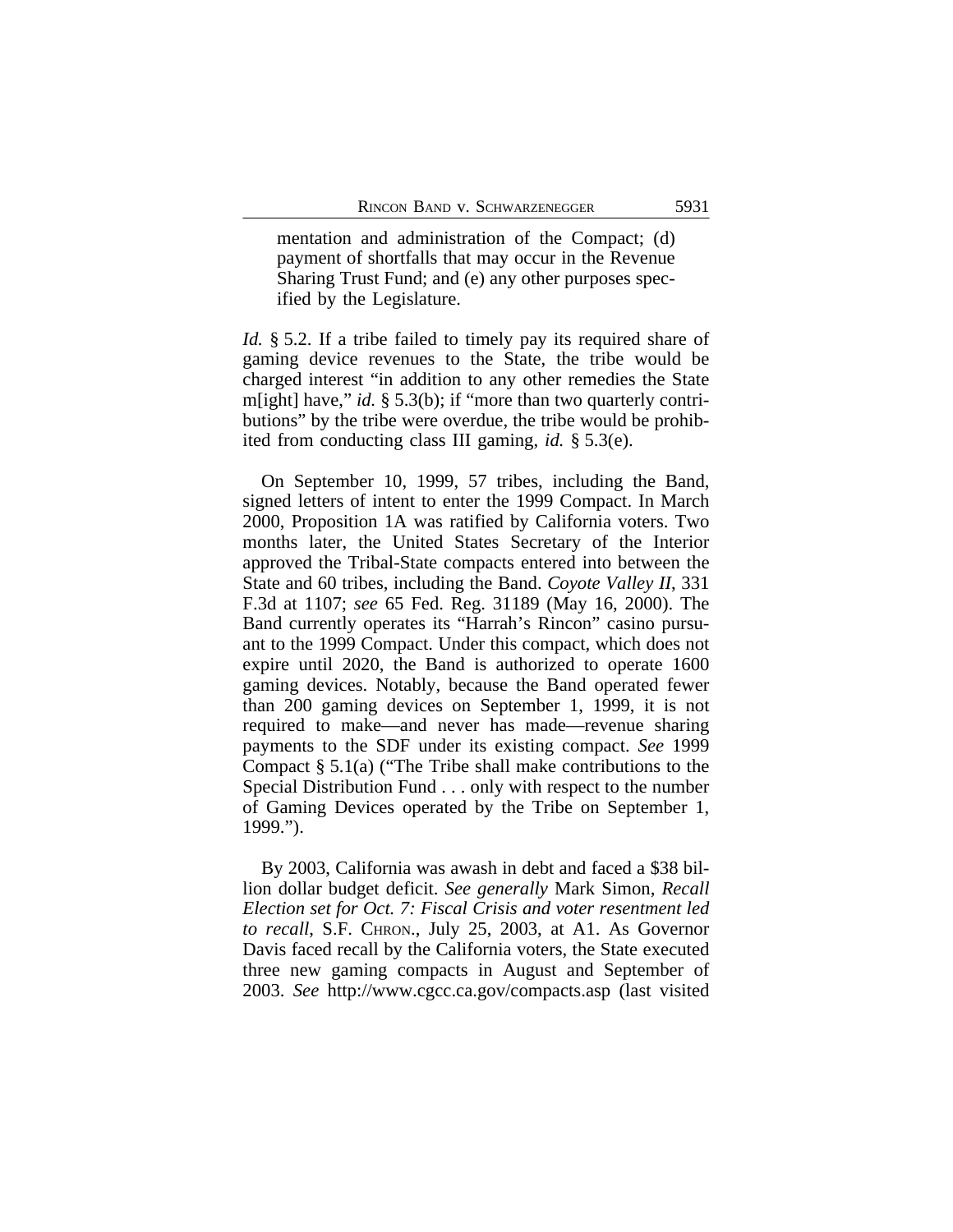Apr. 6, 2010). These compacts were nearly identical to the 1999 Compacts, although they differed in one important respect: instead of requiring the compacting tribe to remit a percentage of its gaming device net win to the Special Distribution Fund, these compacts called for the revenue sharing with the State's *general fund*. *See, e.g.,* La Posta Band of Mission Indians Tribal-State Gaming Compact § 4.3.1(a), http:// www.cgcc.ca.gov/compacts/8132009/laposta.pdf (last visited Apr. 6, 2010) ("The La Posta Tribe may operate no more than 350 Gaming Devices. From and after the first day of operation of its first Gaming Facility, the La Posta Tribe shall pay five percent (5%) of its Net Win from the operation of Gaming Devices to the California Gambling Control Commission, or such other State entity as may be designated by the Governor, for deposit into the General Fund."). All three compacts executed in 2003 calling for general fund revenue sharing were approved by the Department of the Interior. http://www.cgcc.ca.gov/compacts.asp (last visited Apr. 6, 2010).

In October 2003, Gray Davis was recalled, and Arnold Schwarzenegger was elected governor of California. The Schwarzenegger Administration has continued the late-term practice of the Davis Administration by negotiating general fund, rather than Special Distribution Fund, revenue sharing in new and amended tribal compacts. At present, fifteen Tribal-State compacts in California provide for general fund revenue sharing. *See* http://www.cgcc.ca.gov/Tribal/2009/GF%20Paying %20Tribes%20for%20Website%2003-04-09.pdf (last visited Apr. 6, 2010). Each of these compacts has been approved by the Secretary of the Interior.

# III

When Congress drafted IGRA, it did so against a welldefined legal background prohibiting states from directly taxing Indian tribes and tribal lands without express congressional authorization. With this history expressly in mind, *see* S.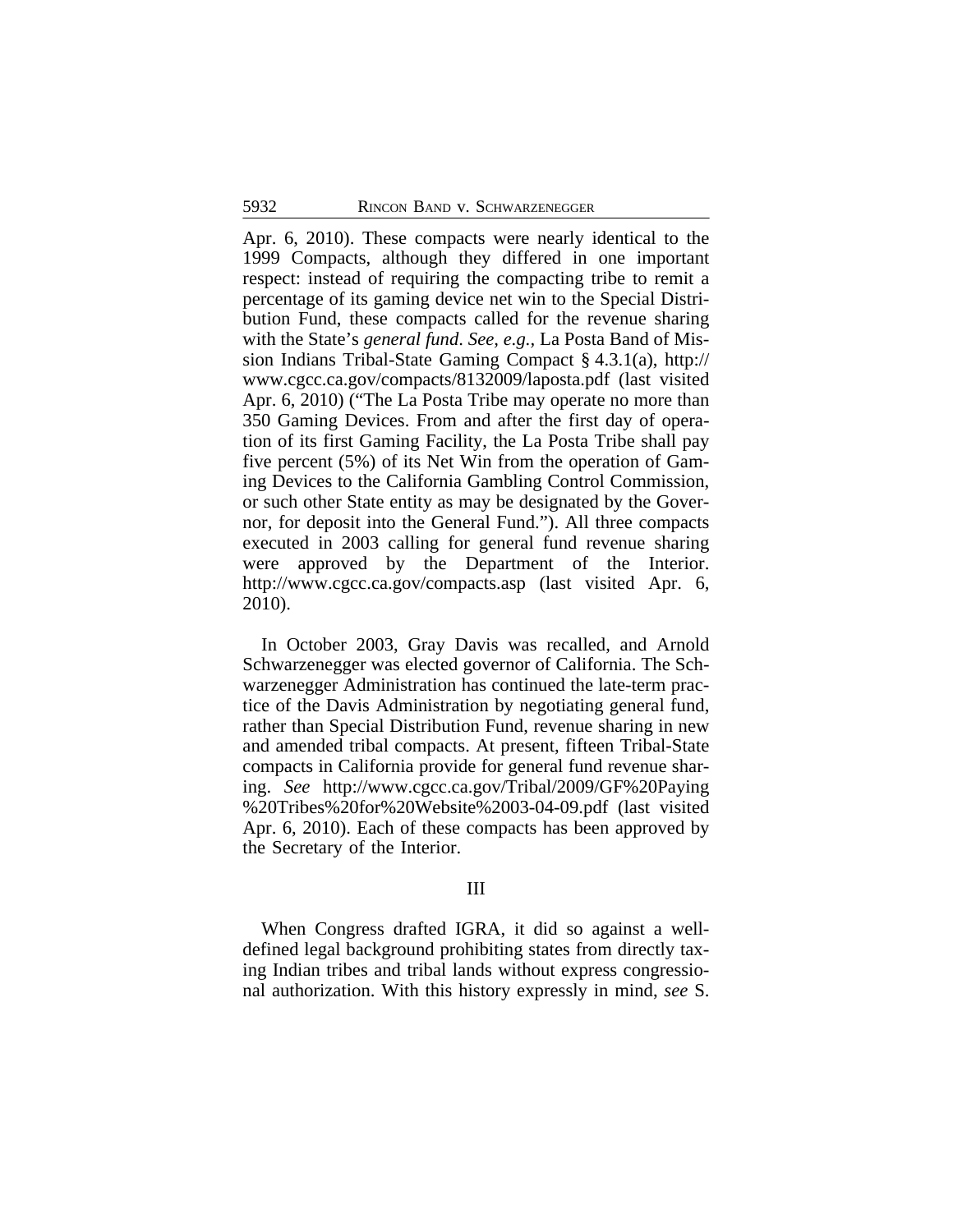REP. NO. 100-446, at 5, *reprinted in* 1988 U.S.C.C.A.N. 3071, 3075, Congress drafted two very specific provisions explaining (1) that IGRA's compact provisions, which allowed states to bargain with tribes over class III gaming regulation, did not authorize the states to impose a tax *on the tribe*, 25 U.S.C.  $\S 2710(d)(4)$ ; and (2) that in the context of compact negotiations, a state's demand for otherwise-prohibited direct taxation of a tribe or its lands would be evidence of bad faith, *id.*  $§$  2710(d)(7)(b)(iii)(II). These provisions were carefully worded to respond to a specific problem—the possibility that IGRA's class III gaming provisions might be interpreted by states as an "express congressional authorization" for direct taxation or, relatedly, that states might use compact negotiations to demand abrogation of a tribe's immunity to direct taxation.

The majority steps into these stalled negotiations with an astonishing proposition: a demand for revenue sharing by the State is "simply an impermissible demand for the payment of a tax by the tribe" prohibited by  $\S 2710(d)(4)$ , Maj. Op. at 5915, and under  $\S 2710(d)(7)(B)(iii)(II)$  "is evidence of the State's bad faith," *id.* at 5893. The majority orders the parties either to reach a compact or submit to mediation, but in either case, there is only one outcome: The Band wins. California loses.

In my view, the majority has failed to recognize the legal and historical differences between taxation and revenue sharing. A tax is imposed by the state and may be collected by the state, under penalty of law, over the objections of its citizens. Revenue sharing, by contrast, is typically negotiated by the parties and then enforced through the law of contract. If the parties fail to agree to revenue sharing in the first instance, neither side can unilaterally compel the other to share revenues; there is no contract. Here, California has insisted that the Band share its gaming revenues as a condition to receiving authorization for additional gaming devices. To date, California has nothing to show for its negotiations and, under long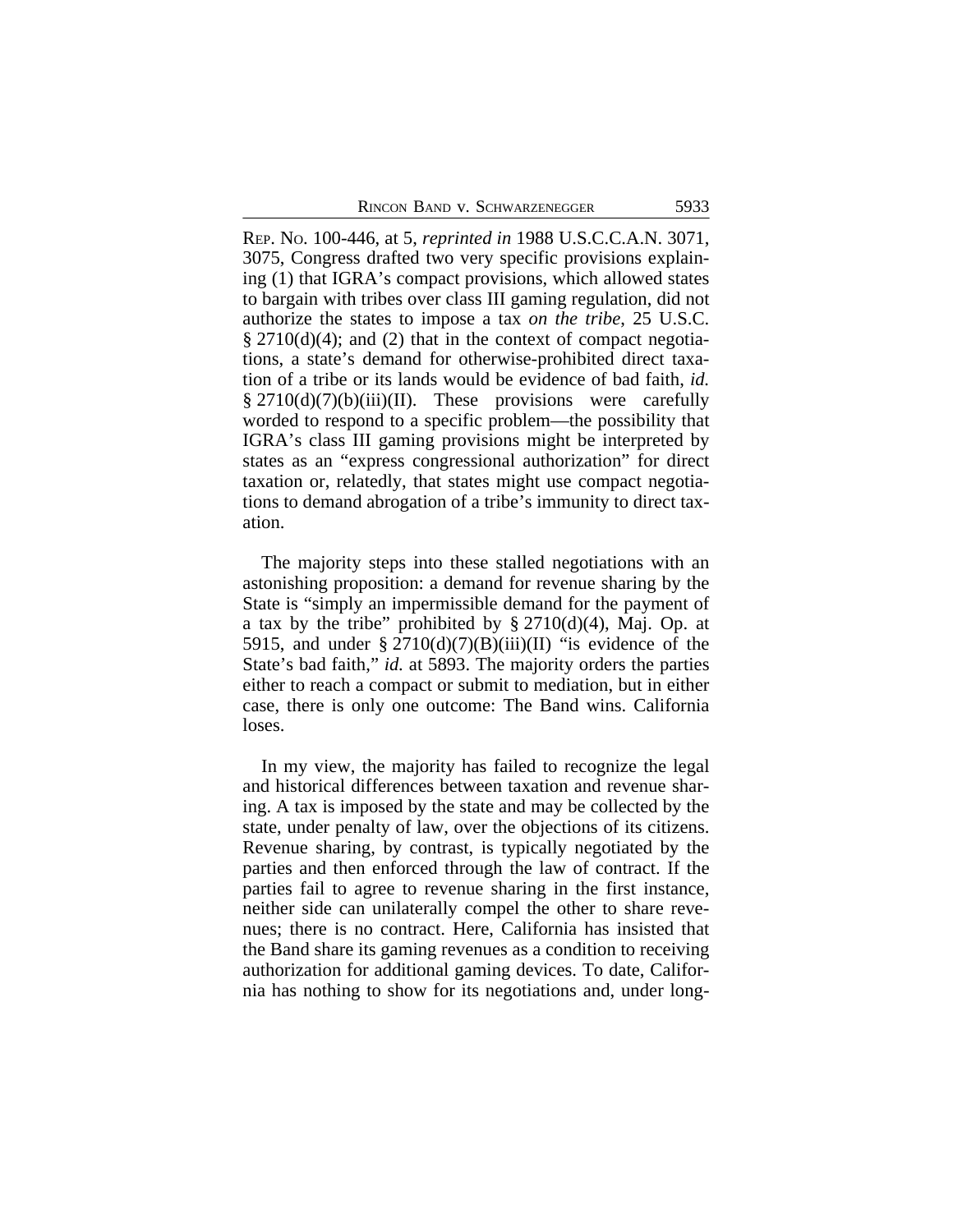established principles, no power to compel the Band to pay it a percentage of its revenues. California and the Band are independent sovereigns; they may negotiate an agreement or not, but neither has the power to tax the other. Thus, California's insistence on revenue sharing may be "a hard line stance," Maj. Op. at 5909, but it is not a tax.

### A

The majority has confounded two distinct and well-defined concepts: "taxation" and "revenue sharing." As described by the majority:

Under § 2710(d)(7)(B)(iii)(II), a court *must* consider a "demand" for a tax to be made in bad faith. A tax is "a *charge*, usu[ally] *monetary*, imposed by the government on persons, *entities, transactions*, or property *to yield public revenue*." Black's Law Dictionary 1594 (9th ed. 2009) (emphasis added). The State insisted that Rincon pay at least 10% of its net profits into the State's general fund. According to Cal. Govt. Code § 16300, "[t]he General Fund consists of money received into the treasury and not required by law to be credited to any other fund." No amount of semantic sophistry can undermine the obvious: a non-negotiable, mandatory payment of 10% of net profits into the State treasury for unrestricted use yields public revenue, and is a "tax."

Maj. Op. at 5892 (footnote omitted). Indeed, at every turn, the majority has equated revenue sharing with taxation. *See id.* at 5896 ("when the 'nature of the fees' is *general fund* revenue sharing—a bald demand for payment of a tax—the State faces a very difficult task to rebut the evidence of bad faith necessarily arising from that demand"); *id.* at 5915 ("The State's demand for 10-15% of Rincon's net win, to be paid into the State's general fund, is simply an impermissible demand for the payment of a tax by the tribe."). The majority fundamen-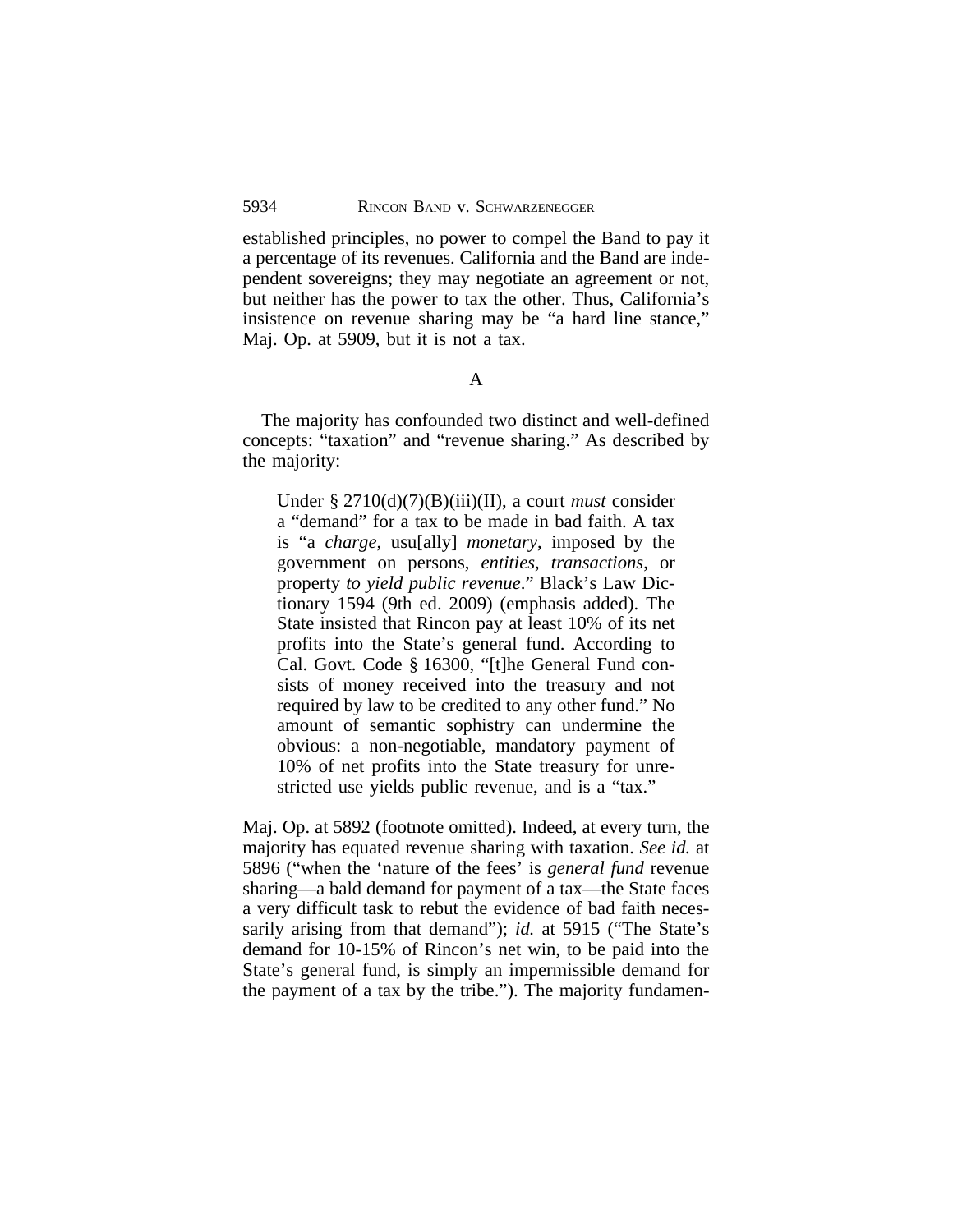tally errs when it declares that "general fund revenue sharing [is] a bald demand for payment of a tax." Maj. Op. at 5896. In a definition quoted by the majority itself, Black's Law Dictionary defines a "tax" as "[a] charge, usu[ally] monetary, *imposed by the government* on persons, entities, transactions, or property to yield public revenue." BLACK'S LAW DICTIONARY 1594 (9th ed. 2009) (emphasis added). Webster's Third New International Dictionary and The Oxford English Dictionary feature nearly identical definitions. *See* WEBSTER'S THIRD NEW INTERNATIONAL DICTIONARY 2345 (1993) (defining "tax" as "a usu[ally] pecuniary charge *imposed* by legislative or other public authority upon persons or property for public purposes: a *forced* contribution of wealth to meet the public needs of a government" (emphases added)); XVII THE OXFORD ENGLISH DICTIONARY 677 (2d ed. 1989) (defining "tax" as "[a] compulsory contribution to the support of government, *levied* on persons, property, income, commodities, transactions, etc., now at fixed rates, mostly proportional to the amount on which the contribution is *levied*" (emphases added)).**<sup>4</sup>** Whether the dictionary of record is Black's, Webster's 3d, or The Oxford English Dictionary, there are three components to the definition of "tax": (1) a monetary contribution; (2) *imposed by the government*; (3) to yield public revenue. The majority focuses on the first and third components—a monetary contribution yielding public revenue—but completely ignores the second component—the requirement that a charge be "*imposed*" or "*levied*" by the government before it can be deemed a "tax." *See* Maj. Op. at 5892-95. Yet, the fact that a monetary payment to the government is *imposed*, and not bargained-for, is *the* essential characteristic that defines a tax.

We have had occasion to consider what constitutes a tax,

**<sup>4</sup>** "Levied" is simply a tax term of art for "imposed." *See* BLACK'S LAW DICTIONARY 991 (9th ed. 2009) (defining "levy" as "[t]o impose or assess (a fine or tax) by legal authority"); WBSTER'S THIRD NEW INTERNATIONAL DICTIONARY 1301 (1993) (defining "levy" as "to impose or collect (as a tax or tribute) by legal process or by authority").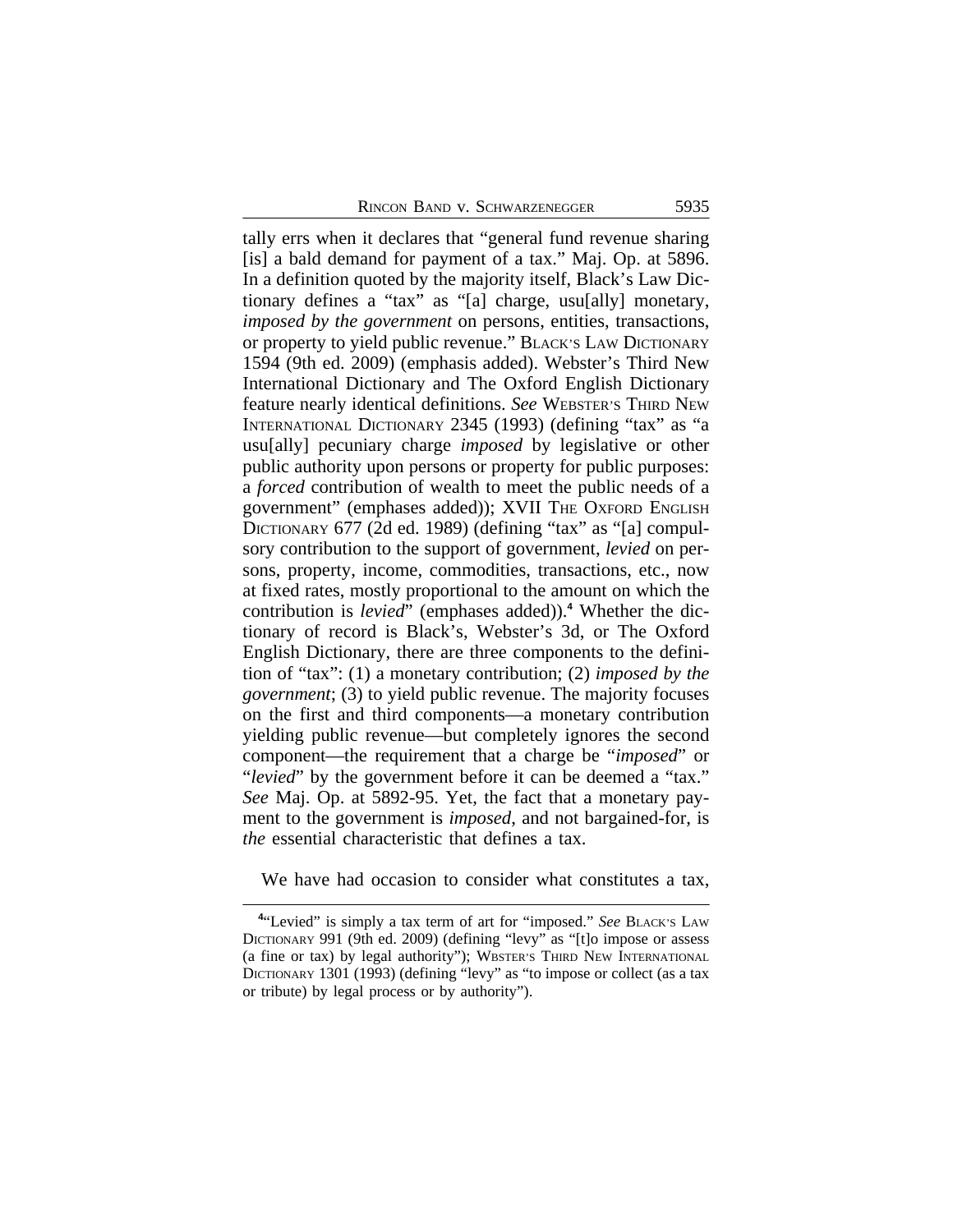and have "applied this tax definition: (1) *An involuntary* pecuniary burden (2) *imposed* by the state legislature (3) for a public purpose (4) under the state's police or taxing power. *Our point in so refining the definition of a tax was to distinguish taxes from debts for voluntarily assumed obligations* . . . ." *George v. Uninsured Employers Fund (In re George)*, 361 F.3d 1157, 1160 (9th Cir. 2006) (emphases added). As we explained in *In re Lorber Industries of California, Inc.*, "[i]n general, . . . charges can be classified as a tax only if they constitute 'a pecuniary burden laid upon individuals or property for the purpose of supporting the Government' or to support 'some special purpose authorized by it.' *Taxes are not equivalent to debts, which are voluntary obligations based on express or implied contracts. Taxes are levied without the consent or voluntary action of the taxpayer*." 675 F.2d 1062, 1066 (9th Cir. 1982) (emphasis added) (quoting *New Jersey v. Anderson*, 203 U.S. 483, 492 (1906)); *see also Nat'l Cable Television Ass'n v. United States*, 415 U.S. 336, 340-41 (1974).**<sup>5</sup>**

[a] tax that is imposed on property, as distinguished from a tax on a right or privilege. A direct tax is presumed to be borne by the person upon whom it is assessed, and not "passed on" to some other person.

BLACK'S LAW DICTIONARY 1595 (9th ed. 2009). *See also Pollock v. Farmers' Loan & Trust Co.*, 157 U.S. 429, 588 (1895) (Field, J., concurring) ("Direct taxes, in a general and large sense, may be described as taxes derived immediately from the person, or from real or personal property, without any recourse therefrom to other sources for reimbursement."), *superseded by* U.S. CONST. amend. XVI; *Quarty v. United States*, 170 F.3d 961, 970 (9th Cir. 1999) ("In contrast to an excise or indirect tax, which is levied upon the use or transfer of property even though it might be measured by the property's value, a direct tax is levied upon the property itself." (quotation marks and citations omitted); LAURENCE H. TRIBE, AMERICAN CONSTITUTIONAL LAW 843 (3d ed. 2000) ("A direct tax is one imposed upon property as such, rather than on the performance of an act.").

**<sup>5</sup>** IGRA also recognized the distinction between a tax and a direct tax. *Compare* 25 U.S.C. § 2710(d)(4) (discussing the "impos[ition] of any tax, fee, charge, or other assessment upon an Indian tribe") *with* 25 U.S.C. § 2710(d)(7)(B)(iii)(II) (discussing "any demand by the State for direct taxation of the Indian tribe or of any Indian lands"). A direct tax is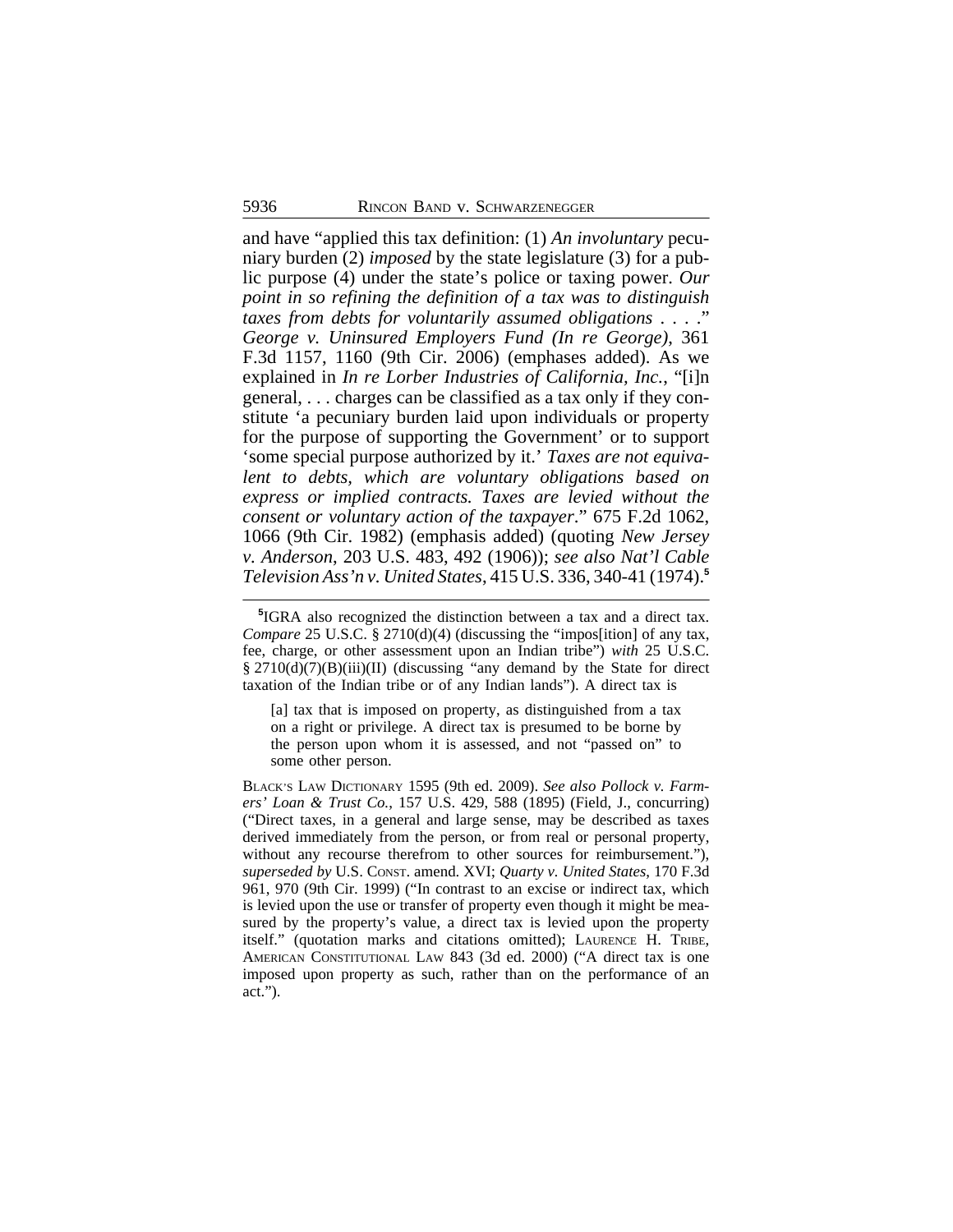The majority, however, simply sidesteps the "imposition" requirement by slapping the conclusory labels "nonnegotiable" and "mandatory" on proposed revenue sharing payments that are neither. If the "payment of 10% of net profits into the State treasury for unrestricted use[,] yield[ing] public revenue" that the majority derides as a "nonnegotiable, mandatory" tax, Maj. Op. at 5892, were either non-negotiable or mandatory, how is it that the State has not, to date, received one dime of general fund revenue from the Tribe? The answer, of course, is that the State's proposed 10% general fund revenue sharing payments are both negotiable (indeed, the 10% figure is just one of several revenue sharing proposals put forth by the State in negotiations with the Tribe) and subject to the Tribe's agreement in exchange for additional machines.

Perhaps the majority simply means that a fixed, agreed-to "payment . . . into the State treasure for unrestricted use yields public revenue, and is a tax," but this cannot be right, either. A purchaser of a bond—whether issued by a state, a municipality, or by the federal government—makes a monetary contribution that yields public revenue. But a bond is not a "tax." Indeed, a bond is not a "tax" even if its proceeds go to a State's general fund. The reason for this is simple: even though a bond purchaser pays money to the government to support its functions, this payment is not "imposed" on the purchaser; rather, the bond purchaser pays money to support the government *in exchange for something of value*, a future interest stream. Under the majority's definition, another "obvious" tax would be simply *gifting* ten percent of one's net revenue to the federal government. Such a gift would, after all, be a monetary contribution yielding public revenue. But although helpful to the public fisc, this voluntary contribution would not be a "tax."

We must contrast "taxation" with "revenue sharing," in which two parties—whether private firms or sovereign enti-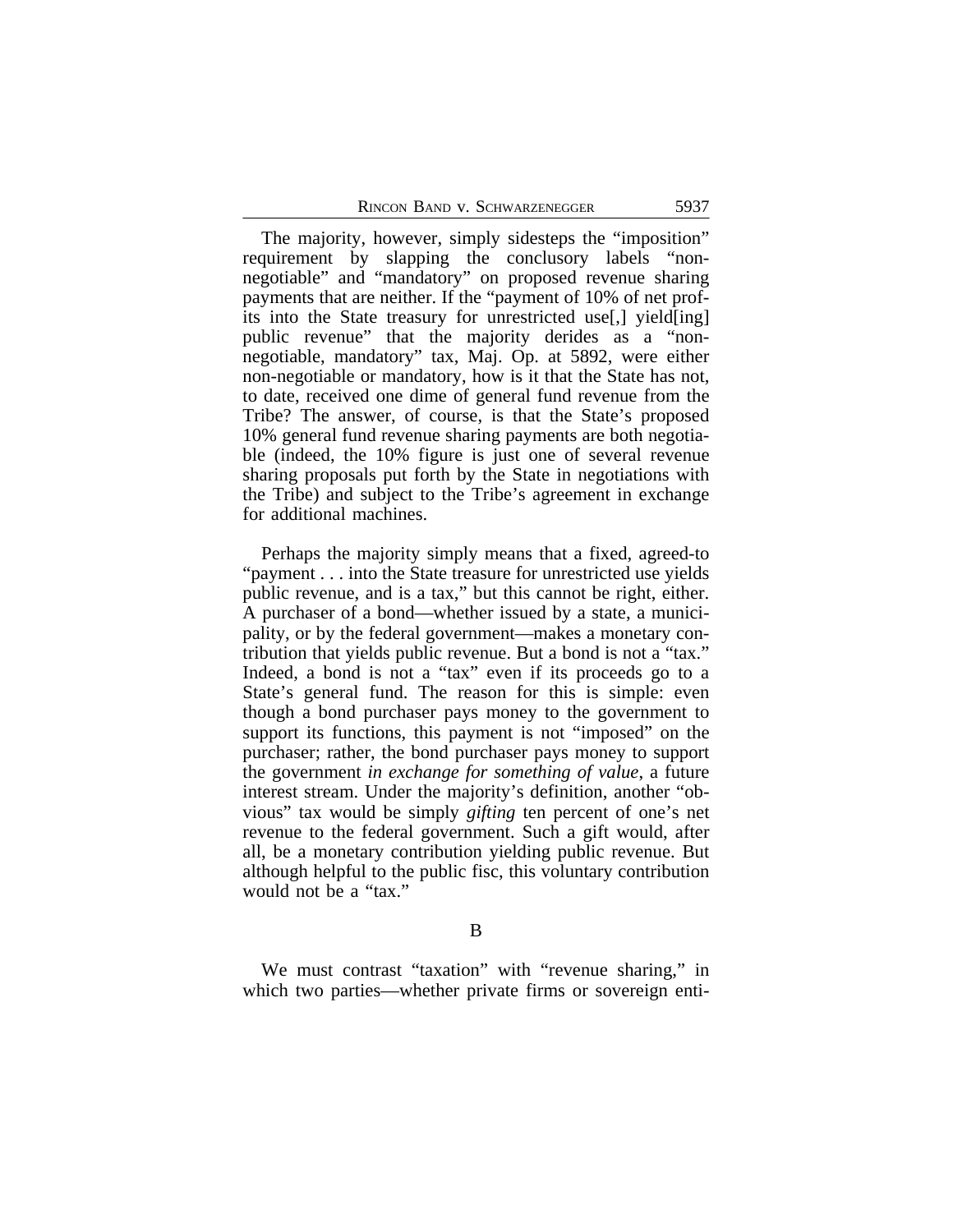ties *agree* to split a certain proportion of revenues from a specified source.

Revenue sharing is ubiquitous. Private entities engage in revenue sharing in areas as diverse as movie rentals, *see* Brooks Barnes, *Movie Studios See a Threat in Growth of Redbox*, N.Y. TIMES, Sep. 6, 2009, at B1 (Redbox and Paramount), sports arenas, *see* Ken Belson and David M. Halbfinger, *Possible Truce Between New Jersey Arenas Could Come at a Cost to Fans*, N.Y. TIMES, Dec. 12, 2009, at B16 (Izod Center and Prudential Center in northern New Jersey), newspapers and web portals, *see* Evan Hessel, *Yahoo!'s Dangerous Newspaper Deal?*, FORBES ONLINE, June 22, 2009, http://www.forbes.com/2009/06/22/advertising-newspapersinternet-business-media-yahoo.html (last visited Apr. 6, 2010) (five newspapers and Yahoo!), and, of course, casinos, *see, e.g.,* Introduction to Slots and Video Gaming 76, International Game Technology, http://media.igt.com/Marketing/ PromotionalLiterature/IntroductionToGaming.pdf (last visited Apr. 6, 2010) (slot machines and gaming venues).

Moreover, revenue sharing is hardly confined to the private realm. Since the 1880s, the federal government has contracted with private parties to operate "contract postal units" ("CPUs"), which are "postal facilities operated by private parties on private property pursuant to revenue-sharing contracts with the government." *Cooper v. United States Postal Serv.*, 577 F.3d 479, 485 (2d Cir. 2009). In exchange for the right to operate a postal facility, a CPU submits all of its revenues to the Postal Service, which then repays a portion of the revenue to the CPU. Like the federal government, state and local governments also enter into revenue-sharing contracts with private firms. For example, under a federal program administered by the U.S. Department of Transportation, a number of state and local governments contract with a private firm to collect and analyze traffic data. *See* Eric Lipton*, U.S. System for Tracking Traffic Flow is Faulted*, N.Y. TIMES, Dec. 13, 2009, at A22; *see also* Federal Highway Administration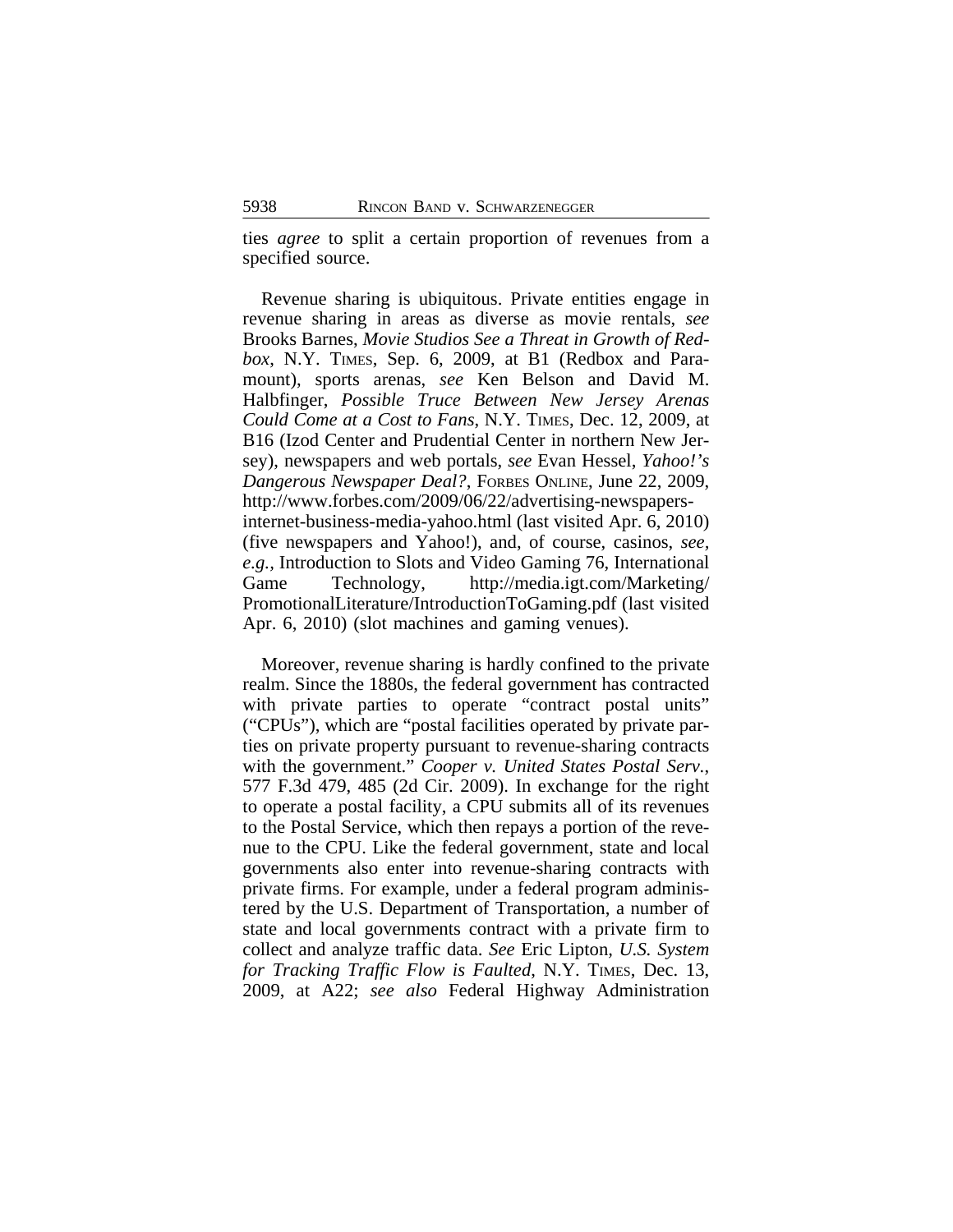Report No. MH-2010-030, *Transportation Technology Innovation and Demonstration Program* (Dec. 8, 2009), http://www.oig.dot.gov/sites/dot/files/TTID\_12\_8\_2009 .pdf (last visited Apr. 6, 2010) ("TTID Report"). The private firm is supposed to remit to these state and local governments a percentage of the money it makes from selling its traffic data, which Congress has described as revenue sharing, not a tax. *See* Pub. L. 105-178, § 5117(b)(3)(B)(iii) (June 9, 1998); *see generally* TTID Report at 6-8.

Federal, state and local governments have long entered into revenue sharing agreements with each other. "A form of general revenue sharing was actually in operation as early as 1836[,] when nearly \$28 million was deposited with State governments. In [the twentieth] century, congressional attempts to secure Federal tax sharing date back to 1949[,] when a Member of Congress from Kansas introduced a bill to transfer to State treasuries 1 percent of Federal individual and corporate income taxes raised within the State." *Council of and for the Blind of Del. County Valley, Inc. v. Regan*, 709 F.2d 1521, 1523 n.2 (D.C. Cir. 1983) (en banc) (quotation marks, ellipses, brackets, and citation omitted); *see also* 43 U.S.C. § 1608 *et seq.* (requiring the United States and the State of Alaska to pay to Native Alaskans two percent of annual gross revenue from the disposition of minerals removed from that state; Congress titled this program "revenue sharing").

Perhaps the most prominent example of broad-based intergovernmental revenue sharing was the State and Local Fiscal Assistance Act of 1972, Pub. L. 92-512, 86 Stat. 919, more commonly known as the Revenue Sharing Act. *See generally* President Richard Nixon, Statement About the General Revenue Sharing Bill (Oct. 20, 1972) (transcript available at http://www.presidency.ucsb.edu/ws/index.php?pid=3636 (last visited Apr. 6, 2010)). Under the Revenue Sharing Act, Congress "g[ave] legal effect to a concept which had been proposed intermittently for more than 20 years—that the federal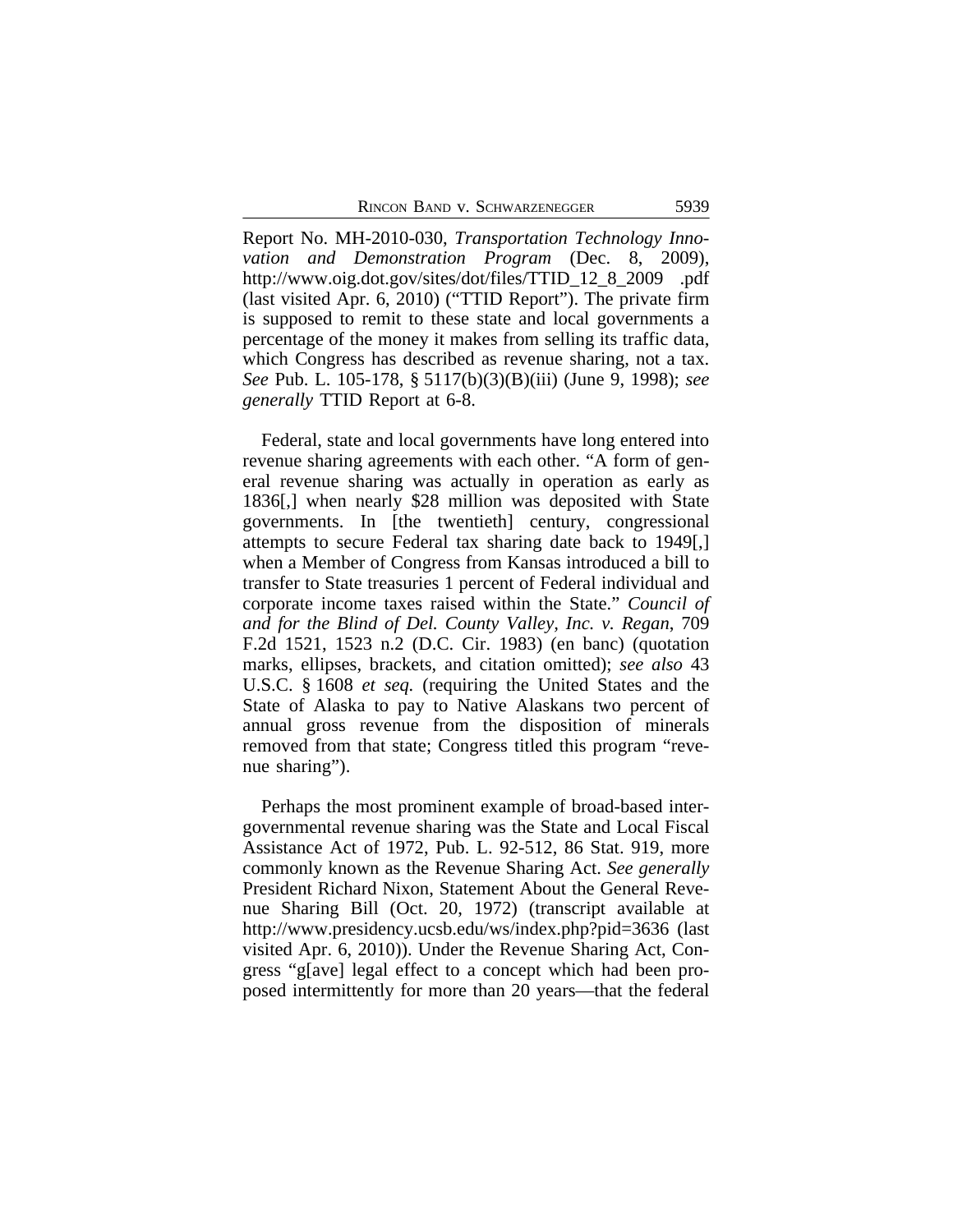government make general revenue grants to state and local governments with no strings attached." *Council of and for the Blind of Del. County Valley, Inc.*, 709 F.2d at 1523. For just over a decade (the program was allowed to expire in 1983), the federal government paid billions of dollars to state and local government *general funds* with "no strings . . . attached." *See* S. REP. NO. 92-1050, at 3876 (1972), *reprinted in* 1972 U.S.C.C.A.N. 3874, 3876; *Goolsby v. Blumenthal*, 590 F.2d 1369, 1371 (5th Cir. 1979) (en banc).**<sup>6</sup>**

As these examples demonstrate, there is a long history of revenue sharing in the United States. It has taken two forms. First, there is vertical revenue sharing, where one government decides to share its revenues with another (smaller) governmental entity. In this form of revenue sharing, the smaller entity has no continuing demand on the revenues; it appears that the decision by the larger entity to engage in revenue sharing is one of largesse and can be amended at any time. The second form is horizontal or negotiated revenue sharing, where two sovereigns, two private entities, or a sovereign and a private entity negotiate revenue sharing as a matter of contract. Horizontal revenue sharing is a voluntary matter, to be agreed upon by the parties as a part of their overall negotiations. No one has ever thought that horizontal revenue sharing is a form of taxation.

C

The ultimate question, then, is whether California's demand for a share of the Band's gaming revenues is direct taxation or a form of revenue sharing. The answer is critical to the resolution of this case. In my view, the answer is not a difficult one.

**<sup>6</sup>**States have their own forms of intergovernmental revenue sharing. For example, California has decided to share its cigarette tax revenues with its counties and cities, but not with the Indian tribes within its borders. CAL. REV. & TAX § 30462; *see Chemehuevi Indian Tribe v. Cal. State Bd. of Equalization*, 800 F.2d 1446, 1450 (9th Cir. 1986).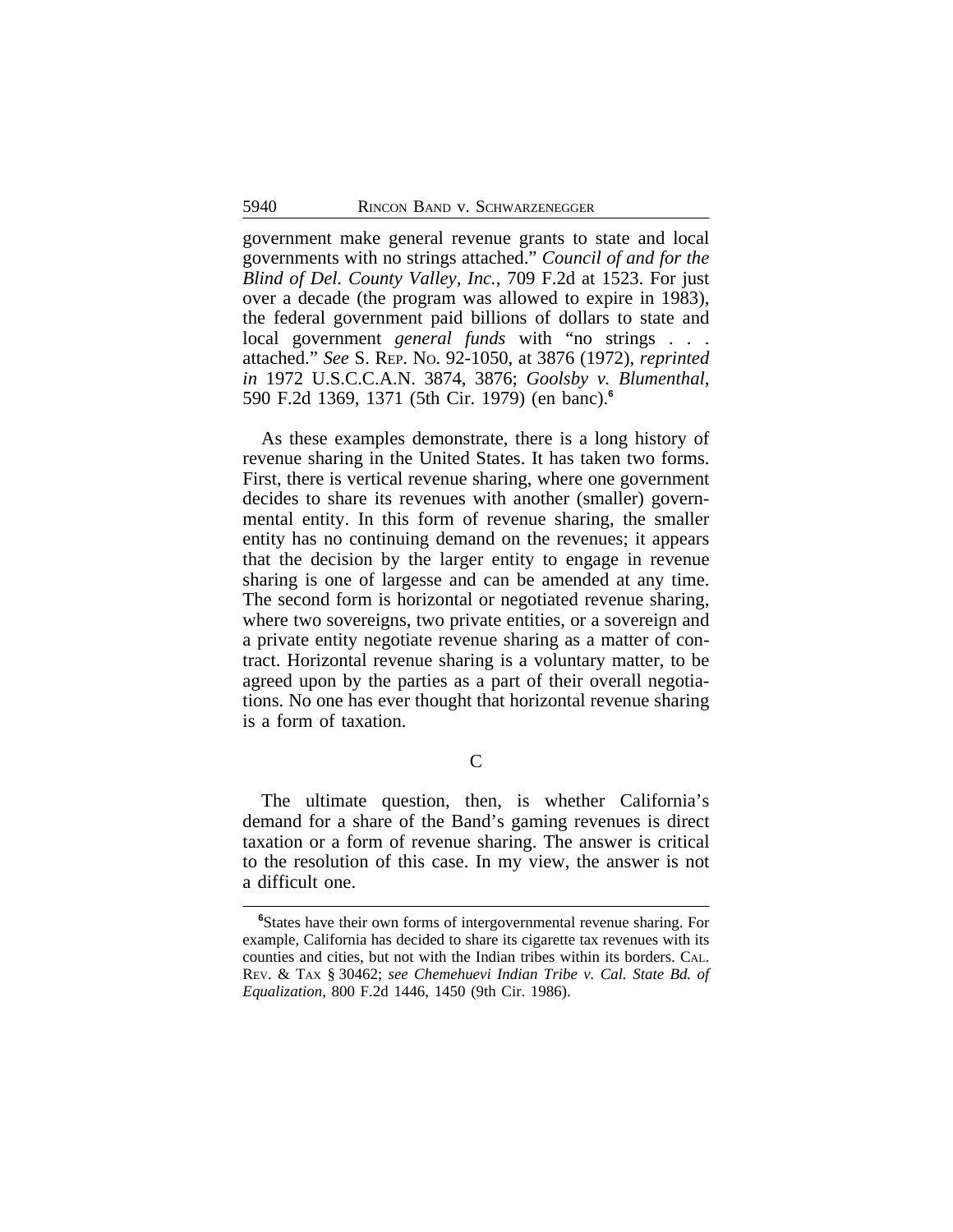IGRA requires that tribes and states "enter[ ] into a Tribal-State compact governing the conduct of gaming activities." 25 U.S.C.  $\S 2710(d)(3)(A)$ . Congress's chosen words here— " 'enter," "compact," and "governing"—are the language of treaties and other sovereign-to-sovereign agreements. Since the states are barred from entering into "any Treaty, Alliance, or Confederation," U.S. CONST. art. I, § 10, cl. 1, Congress chose an appropriate word: "compact"—the very definition of which implies negotiation between equal parties. *See* BLACK'S LAW DICTIONARY 318 (9th ed. 2009) (defining "compact" as "[a]n agreement or covenant between two or more parties, esp. between governments or states"). Notably, the tribal-state compacts in IGRA, which derive their existence from a congressional enactment and must be approved by the Secretary of the Interior, resemble very closely the interstate compacts described by the Constitution's Compact Clause. *See* U.S. CONST. art. I, § 10, cl. 3 ("No State shall, without the Consent of Congress . . . enter into any Agreement or Compact with another State . . . ."). An interstate compact, even if it involves the exchange of funds, is not interstate *taxation*, but "[a] voluntary agreement between states enacted into law in the participating states upon federal congressional approval." BLACK'S LAW DICTIONARY 318 (9th ed. 2009). Critically, "[i]nterstate compacts, like treaties, are presumed to be the subject of careful consideration before they are entered into, and are drawn by persons competent to express their meaning, and to choose apt words in which to embody the purposes of the high contracting parties." *New Jersey v. Delaware*, 552 U.S. 597, 615-16 (2008) (quotation marks omitted).

As a sovereign (a state) negotiating a compact with another sovereign (an Indian tribe), California has no "authority to impose any tax" on the Band. 25 U.S.C.  $\S 2710(d)(4)$ . It may "demand" that the Band share a portion of its gaming revenues with the State, but "demands" are part and parcel of negotiations; as in negotiations between private parties, the State has no authority to impose such a requirement unilaterally. This case is the best proof of this principle. California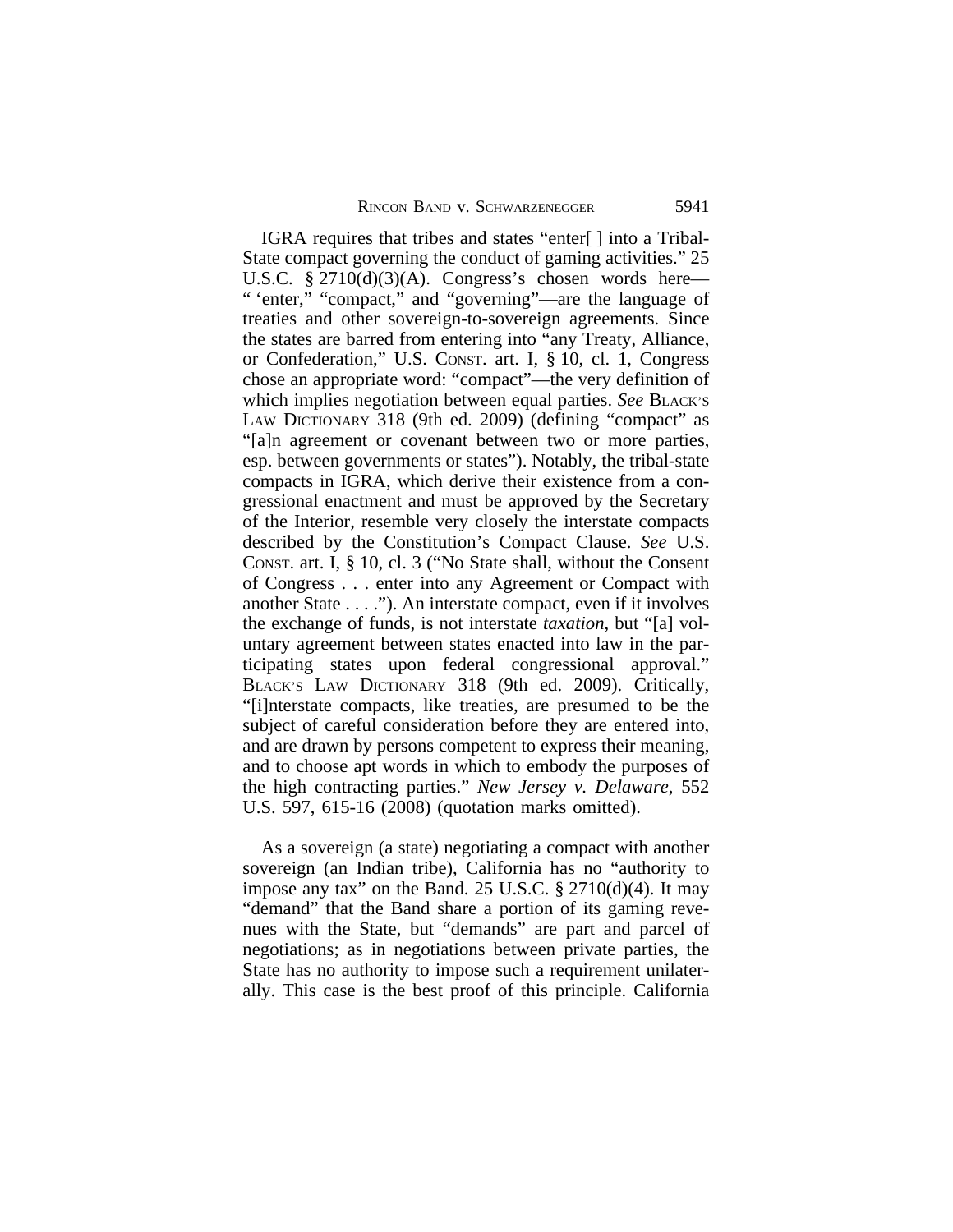can demand general revenue sharing until it is hoarse, but it will not get revenue from the Band until the Band agrees. The State's strategy is aggressive, and aggression in negotiations comes with the risk that the deal will fall through. California is running that risk. For all of its posturing and demands, California has, to date, not one penny to show for its negotiations with the Band.<sup>7</sup>

In the tribal-state compacts California has negotiated since 2003, it has secured revenue sharing from other tribes. It has not *imposed* revenue sharing, but rather obtained it through sovereign-to-sovereign negotiations. When "two equal sovereigns," S. REP. NO. 100-446, at 13, *reprinted in* 1988 U.S.C.C.A.N. 3071, 3083; *Coyote Valley II*, 331 F.3d at 1112, negotiate a percentage of gross revenue to be paid from one party to the other in exchange for other concessions, this is *revenue sharing*—even if the revenue is not earmarked for a specific fund. Revenue sharing is not a "tax," and it is certainly not "direct taxation of [a] tribe or . . . [its] lands." 25 U.S.C.  $\S 2710(d)(7)(B)(iii)(II)$ . The majority errs when it holds otherwise.

### IV

Although much of the majority opinion is devoted to hold-

<sup>&</sup>lt;sup>7</sup>I do not doubt for a moment that a tribe would regard a demand for revenue sharing with the same disdain it would the imposition of a tax. That is, a tribe may equate revenue sharing and taxation because they have the same *economic* effect on its welfare. But the *legal* difference between the two is significant, for reasons I have described above.

A simple example illustrates my point about the difference between an economic and a legal effect. Whether my landlord raises my rent by \$100 a month or the government increases my income taxes by \$100 a month, the economic impact on me is the same: I am out an additional \$100 a month. But there are legal and political consequences where government imposes additional taxes that are not found in the rent increase. No one would mistake the rent increase for a tax, even though my checkbook can't tell the difference between the two.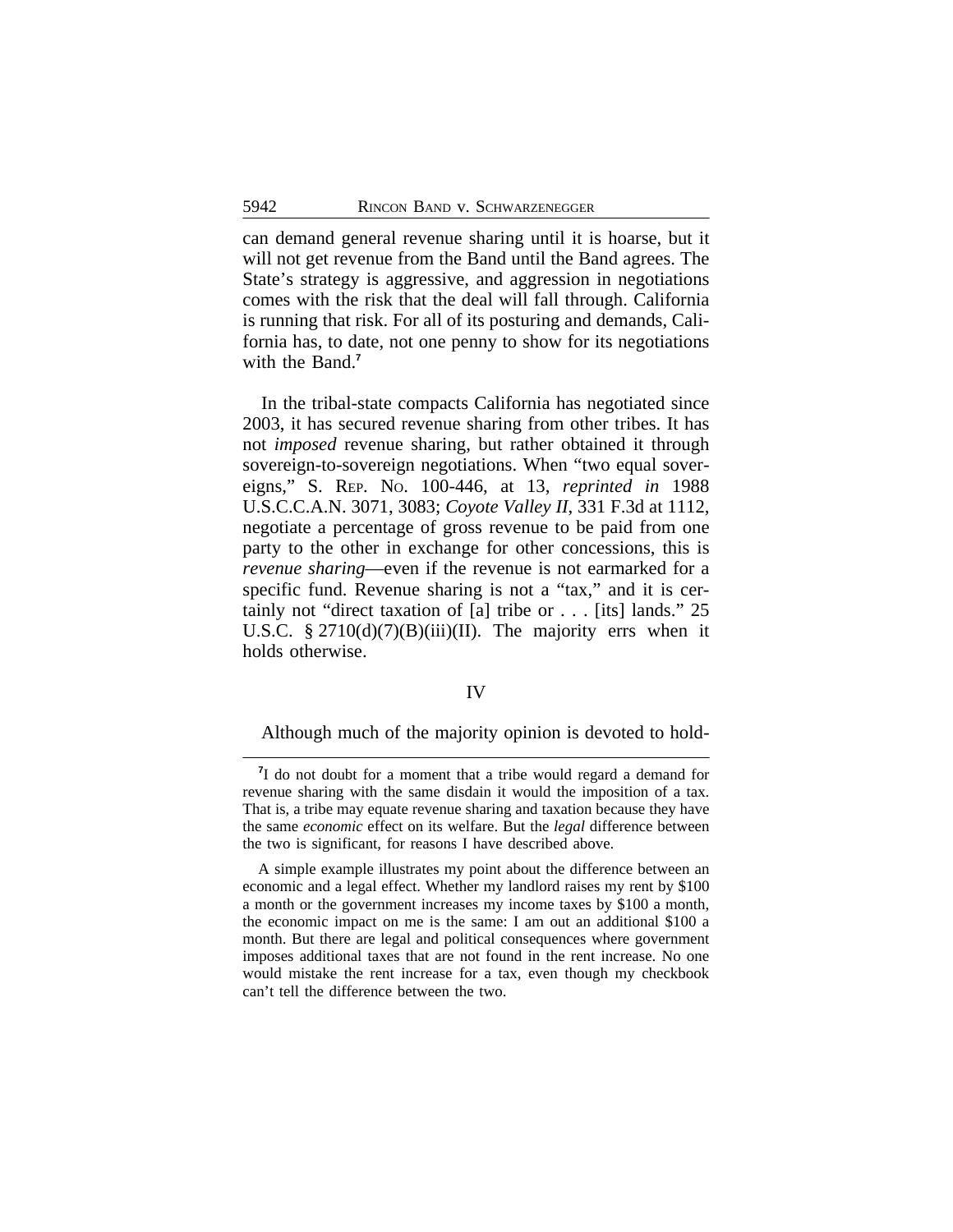ing that California's revenue sharing proposal is a tax, the majority stops short of conceding that all revenue sharing provisions are prohibited. *See* Maj. Op. at 5906 ("[W]e do not hold that no future revenue sharing is permissible . . . ."). The majority qualifies its concern so long as two conditions are satisfied: First, that the State has offered "meaningful concessions," *Coyote Valley II*, 331 F.3d at 1111, and second, that the purposes for which the State intends to use the revenue are directly related to the operation of gaming activities, *see* 25 U.S.C. § 2710(d)(3)(C) ("Any Tribal-State compact negotiated under subparagraph (A) may include provisions relating to . . . (vii) any other subjects that are directly related to the operation of gaming activities."). In my view, the majority has misread both requirements.

## A

In *Coyote Valley II*, we held that where California "offered meaningful concessions in return for its demands, it did not 'impose' [a putative tax] within the meaning of  $\S 2710(d)(4)$ ." 331 F.3d at 1111. We expressed concern that, if a state demanded revenue from a tribe without offering anything in return, then the revenue demand might constitute an "impose[d ] tax, fee, charge, or other assessment," which IGRA's compact provisions did not authorize. 25 U.S.C. § 2710(d)(4). However, we did not actually decide whether such a demand would constitute the imposition of a tax, fee, or charge, because we found that California had offered concessions in the negotiating process:

We do not hold that the State could have, *without offering anything in return*, taken the position that it would conclude a Tribal-State compact with Coyote Valley only if the tribe agreed to pay into the RSTF. Where, as here, however, a State offers meaningful concessions in return for fee demands, it does not exercise "authority to impose" anything. Instead, it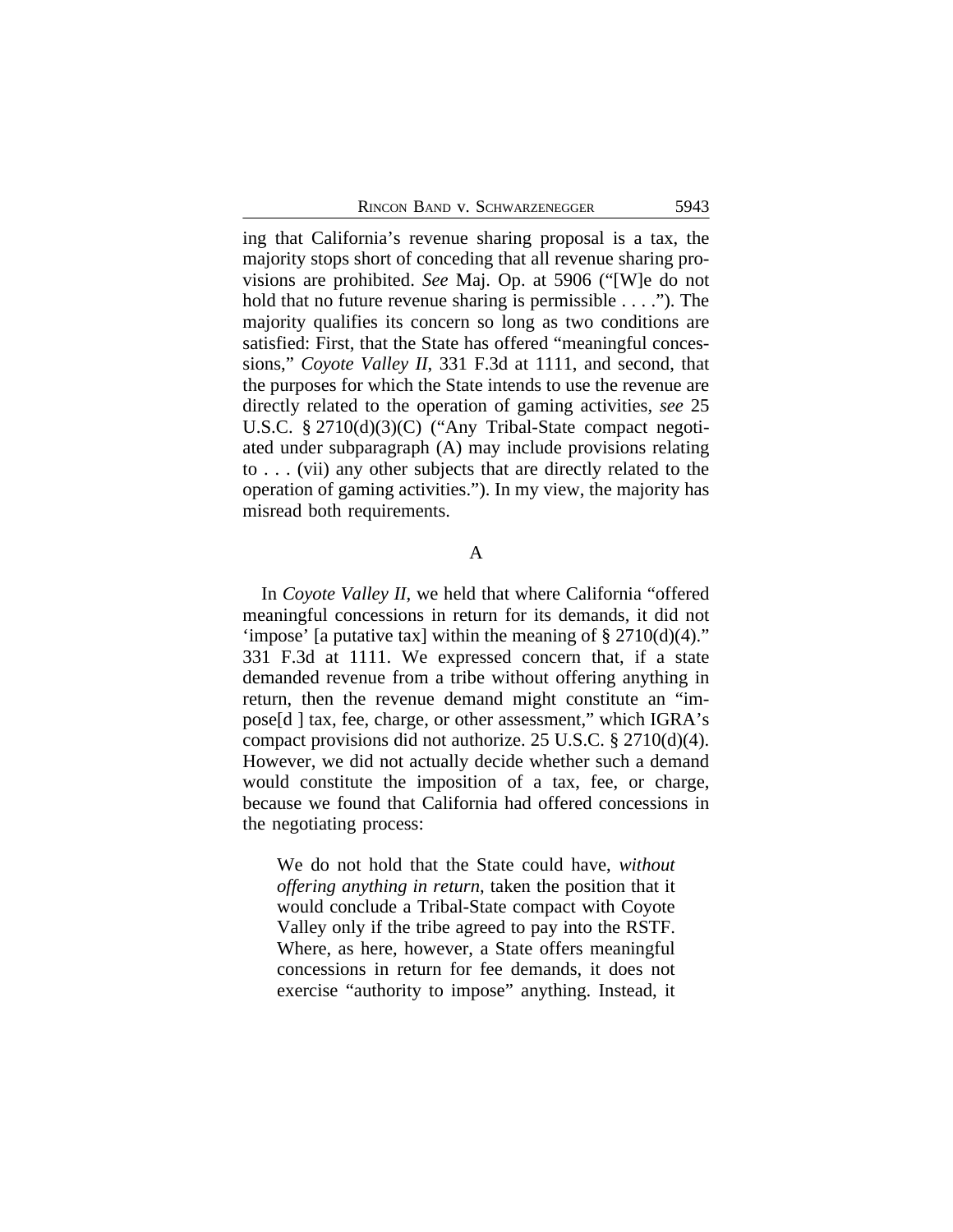exercises its authority to negotiate, which IGRA clearly permits.

*Coyote Valley II*, 331 F.3d at 1112. Similarly, in *Shoshone-Bannock Tribes*, we observed that § 2710(d)(4) was not a bar where "the parties *negotiated* a bargain permitting such payments in return for meaningful concessions from the state (such as a conferred monopoly or other benefits)." 465 F.3d at 1101. We reasoned that "[a]lthough the state did not have *authority* to exact such payments, it could bargain to receive them in exhange for a quid pro quo conferred in the compact." *Id.*

The majority goes one step beyond *Coyote Valley II* and *Shoshone-Bannock Tribes*. Unfortunately, it goes in the wrong direction. Instead of allowing the parties to work out their differences through the negotiating process, it finds that the State did not offer "meaningful concessions" to the Band because it "disagree[s] that the State makes 'meaningful concessions' whenever it offers a bundle of rights more valuable than the status quo." Maj. Op. at 5912. The majority's statement mangles the phrase "meaningful concessions": it is hard to think what concession could be *more* meaningful than "a bundle of rights more valuable than the status quo."

The majority's novel conception of "meaningful concessions" finds no support in IGRA and conflicts with our explanation of "meaningful concessions" in *Coyote Valley II*, the Department of the Interior's reading of the Act, and centuries of contracts jurisprudence as well.

A "meaningful concession" is something conceded or granted that is real to at least one of the parties and not merely nominal or illusory. Notably, this is *exactly* how we described the requisite "concessions" under  $25 \text{ U.S.C. }$  \$  $2710(d)(4)$  in *Coyote Valley II*: "If [ ] offered concessions by a State are *real*, § 2710(d)(4) does not categorically prohibit fee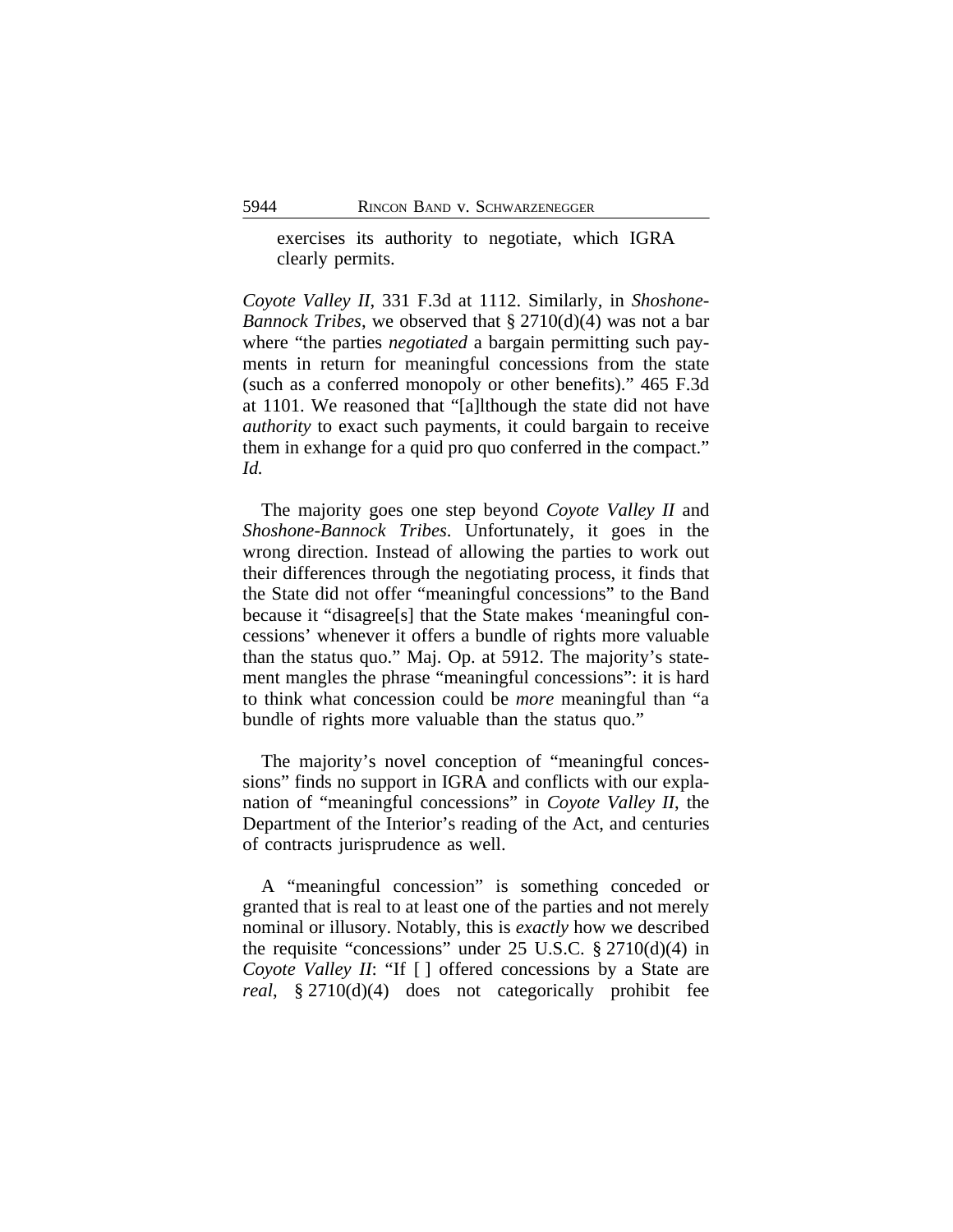demands." 331 F.3d at 1112 (emphasis added). Simply put, "meaningful" implies "non-negligible," but no more.

The Department of Interior has also interpreted "meaningful concessions" along the same line. As described in an IGRA review letter by the Principal Deputy Assistant Secretary of the Interior:

As our previous compact decision letters have stated, in order to determine whether revenue sharing violates 25 U.S.C.  $\S 2710(d)(4)$ , we first look to whether the State has offered meaningful concessions. We have traditionally viewed this concept as one where the State concedes *something* that it was otherwise not required to negotiate that provides a benefit to the Tribe, i.e. exclusivity or some other benefit.

Absentee Shawnee Tribe Oklahoma, Dept. of Interior IGRA Rev. Ltr. (Dec. 17, 2004), http://www.nigc.gov/Portals/0/ NIGC%20Uploads/readingroom/compacts/Absentee%20 Shawnee%20Tribe%20of%20Oklahoma/absenteeshawnee 121704.pdf (last visited Apr. 6, 2010) (emphasis added). DOI's interpretation of "meaningful concession[ ]" as "the State conced[ing] *something* that it was otherwise not required to negotiate" accords with the phrase's plain meaning and also falls neatly within black-letter contract law.

This understanding of "meaningful concession[ ]" dovetails nicely with one of the most venerable concepts in the common law—the doctrine of consideration. Under the common law of contracts, a court will not weigh the adequacy, in the sense of *market equivalence*, of bargained-for consideration, but will determine whether putative consideration is nominal or a "sham." *See* 4 JOSEPH M. PERILLO ET AL., CORBIN ON CONTRACTS §§ 5.14, 5.17 (2d ed. 1995). Thus, a court will make a threshold inquiry to make sure that what is exchanged is not a "pretense," but will not assign its own subjective valu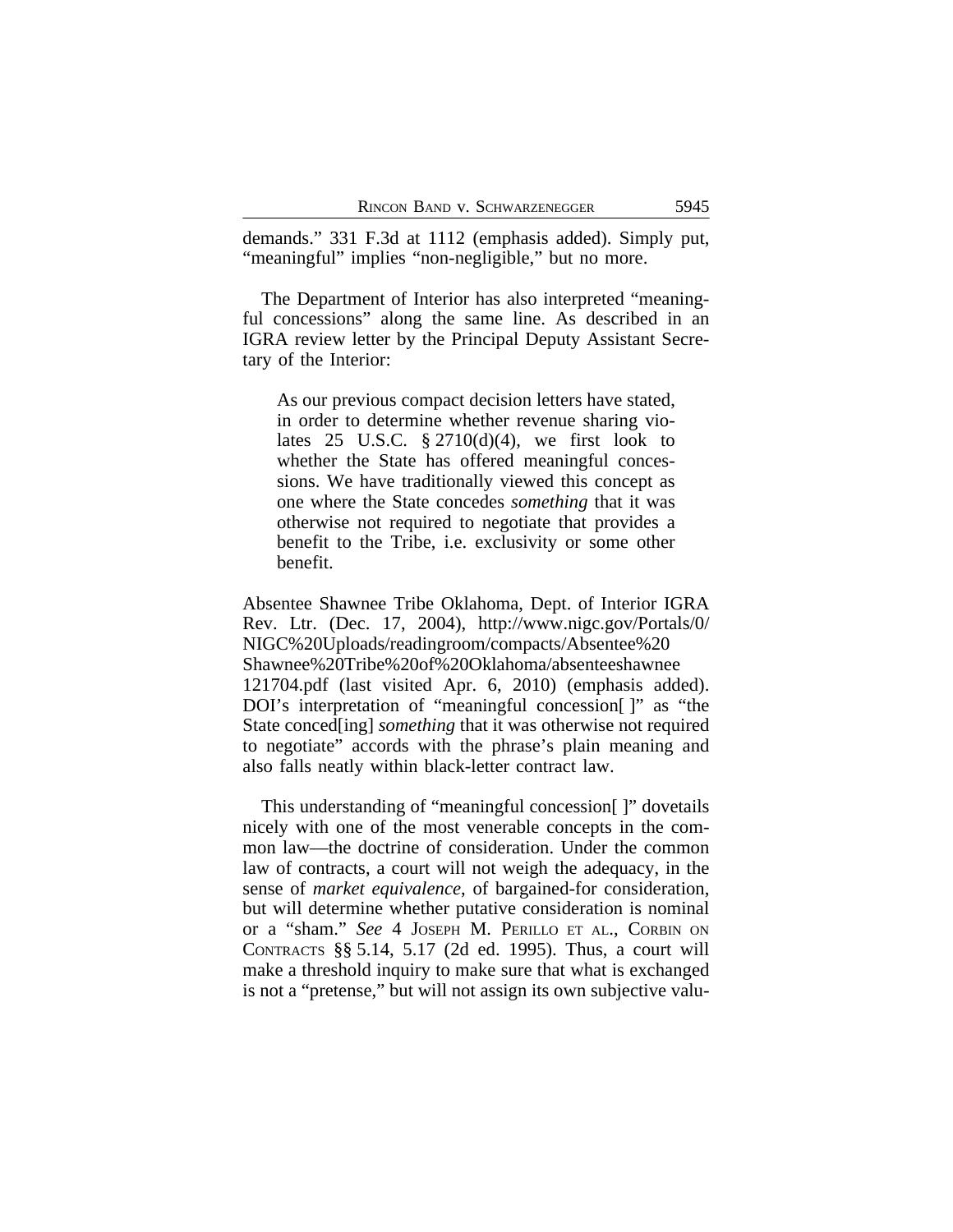ation to each side's respective concessions. In the words of a leading treatise, this approach to contract law is the very cornerstone of market exchange:

We have a free market, under our common law, for the reason that the courts have left it free. They do not require that one person shall pay as much as others may be willing to pay, or that one person shall receive as little as others may be willing to receive for a like article. The contracting parties make their own contracts, agree upon their own exchanges, and fix their own values.

### 4 CORBIN ON CONTRACTS § 5.14.

In light of our own explanation of the phrase in *Coyote Valley II*, DOI's understanding of the phrase, and black letter contract law, there can be little doubt that when we used the phrase "meaningful concessions" in *Coyote Valley II*, we were describing exactly what the majority rejects: a State makes "meaningful concessions" whenever it offers a bundle of rights more valuable than the status quo. Courts have not traditionally tipped the scales of negotiations between two well-represented parties, and there is no warrant in IGRA or in *Coyote Valley II* to do so here. *Coyote Valley II* states the applicable test as plainly as words will allow: "If . . . offered concessions by a State are *real*, § 2710(d)(4) does not categorically prohibit fee demands." 331 F.3d at 1112 (emphasis added).

B

Equally infirm is the majority's restricted reading of  $\S 2710(d)(3)(C)(vii)$  and its conception of what a state may do with the revenue it has bargained for. In the end analysis, I think that the majority has turned *Coyote Valley II* on its head. The majority now holds that "[w]hether revenue sharing is an authorized negotiation topic . . . depends on the *use* to which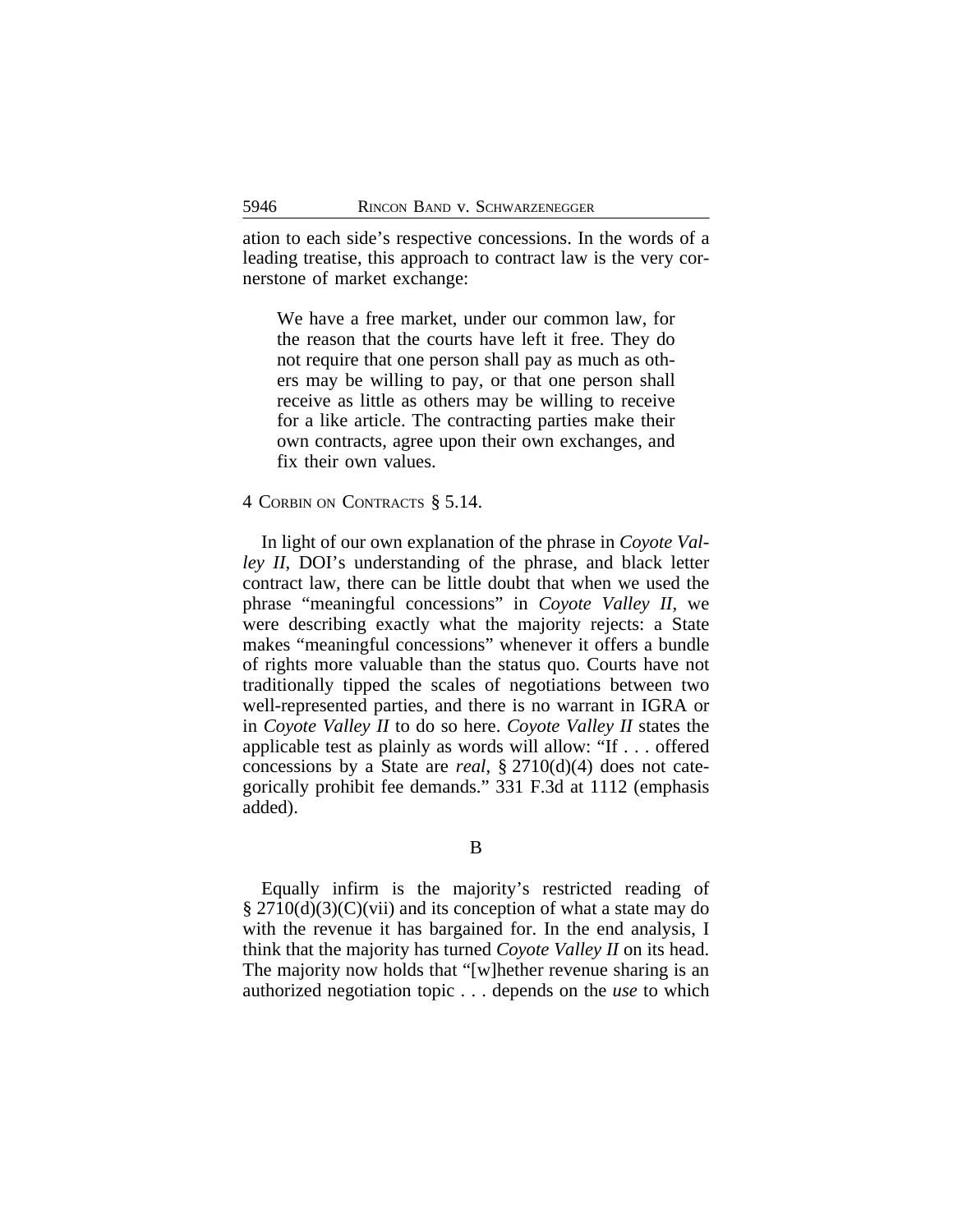the revenue will be put, not on the mere fact that the revenue derives from gaming activities." Maj. Op. at 5899. As described by the majority, the RSTF and SDF addressed "fair distribution of gaming opportunities and compensation for the negative externalities caused by gaming" and did not " 'put tribal money into the pocket of the State.' " *Id.* at 5899-90 (quoting *Coyote Valley II*, 331 F.3d at 1113). But whereas in *Coyote Valley II* we simply held that the RSTF and SDF were permissible subjects of negotiation, the majority now holds that the RSTF and SDF represented the *outer limits* of permissible negotiation. Thus, the majority answers the question we reserved in *Coyote Valley II* and holds that "general fund revenue sharing is not 'directly related to the operation of gaming activities' and is thus not an authorized subject of negotiation." Maj. Op. at 5900 (quoting 25 U.S.C. § 2710(d)(3)(C)(vii)); *see also id.* at 5910 ("[G]eneral fund revenue sharing is not a state public policy interest directly related to gaming and is not an authorized negotiation topic  $\ldots$  .").

I have two responses to the majority's analysis. First, I do not think that  $\S 2710(d)(3)(C)$  is so limited. The listing of subjects that are appropriate for State-Tribe negotiations is permissive: the compact "*may* include provisions relating to" the items on the list. 25 U.S.C.  $\S 2710(d)(3)(C)$  (emphasis added). In *United States v. Redman*, 35 F.3d 437 (9th Cir. 1994), we interpreted the phrases "may consider," "shall consider," and "should consider" in successive versions of the Sentencing Guidelines. *Id.* at 440-41. The 1989 amendment to § 5G1.3(c) of the Guidelines provided that the court "may consider" a reasonable incremental penalty to be a sentence for the instant offense, while the 1991 amendment to this section used the phrase "shall consider," and the 1992 amendment to the same section used the phrase "should consider." *Id.* We noted that "Webster defines the word 'may' as 'have permission to[,]' WEBSTER'S THIRD NEW INTERNATIONAL DICTIONARY 1396 (1986) . . .[,] '[s]hall' is defined as being 'used in laws, regulations and directives to express what is mandatory[,]' *id.* at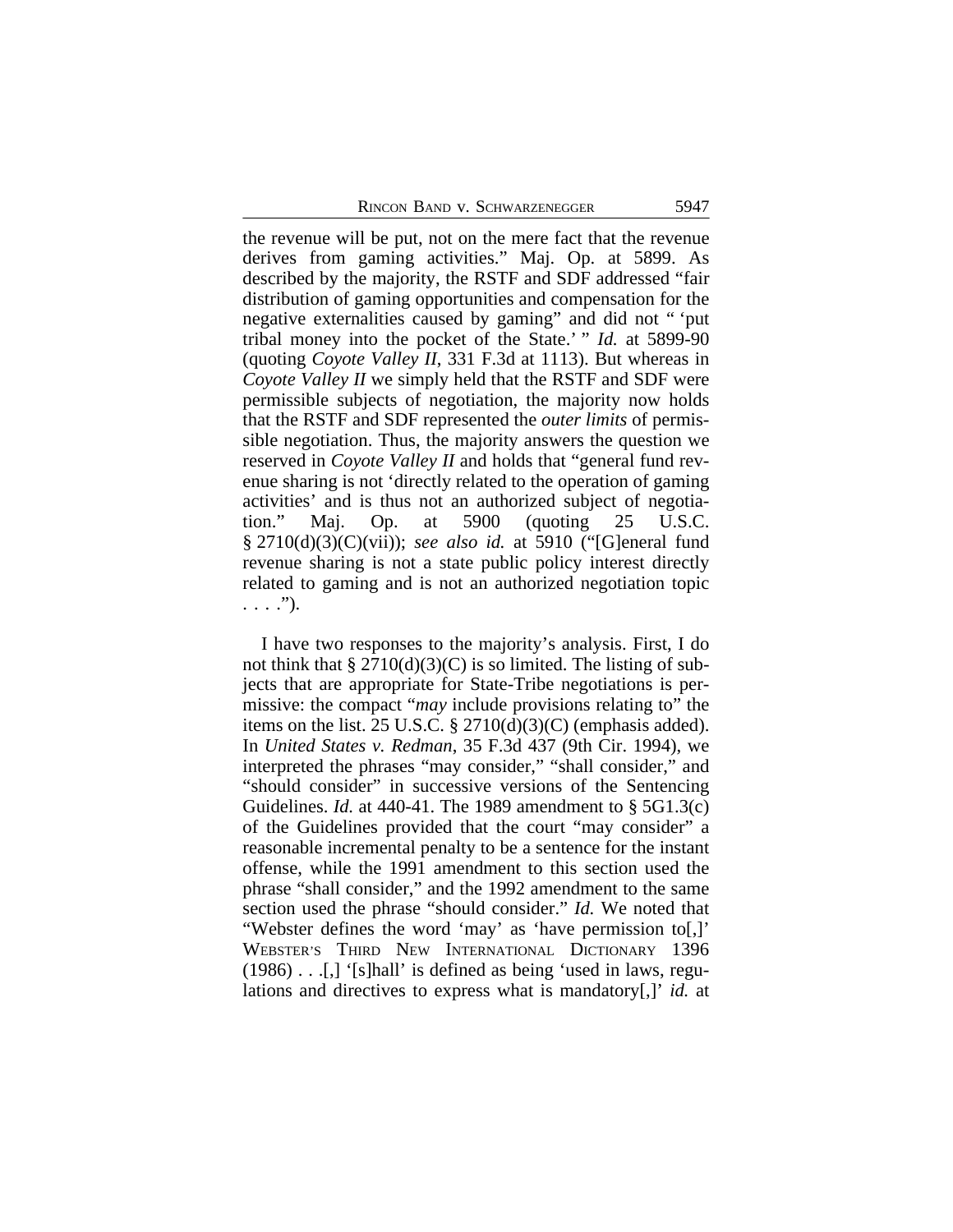2085[, and] '[s]hould' is used to express what is 'probable or expected<sup>[1,]</sup> *id.* at 2104," and reasoned:

The meaning of the current "should consider" language in § 5G1.3 can be discerned by reference to the earlier iterations of the Guideline. Under the 1989 ["may consider"] amendment, *courts had complete discretion to employ the commentary methodology or not* when deciding on a reasonable incremental penalty. The 1991 ["shall consider"] amendment stripped courts of all discretion in the matter. . . . The "should consider" language in the current version falls somewhere between the "may consider" language in the 1989 amendment and the "shall impose" mandate of the 1991 version.

*Redman*, 35 F.3d 440-441 (citations omitted). In short, we have interpreted the word "may" as Webster's Third New International Dictionary defines it: as a *grant of permission* rather than an prescriptive limitation. Section  $2710(d)(3)(C)$ , which enumerates a number of subjects which a Tribal-State compact "*may* include provisions relating to," identifies these interests as permitted subjects of negotiation, but neither explicitly nor implicitly restricts negotiations to these interests.**<sup>8</sup>**

Under section 158 of the NLRA, 29 U.S.C. § 158 *et seq.*, there is an "[o]bligation to bargain collectively," defined as "the performance of the

<sup>&</sup>lt;sup>8</sup>The majority opines that "[t]he language and structure of § 2710(d)(3)(C) suggest it is exhaustive." Maj. Op. at 5890 n.9. But the majority's analysis on this point runs contrary to our longstanding interpretation of the compact requirement's closest legal analog: the "good faith bargaining" requirement in the National Labor Relations Act. *See In re Indian Gaming Related Cases* ("*Coyote Valley I*"), 147 F. Supp. 2d 1011, 1020-21 (N.D. Cal. 2001) ("Like IGRA, the NLRA imposes a duty to bargain in good faith, but does not expressly define 'good faith.' . . . The Court does not intend to import federal case law interpreting the NLRA wholesale into its interpretation of the IGRA . . . . However, the Court considers the NLRA case law for guidance in interpreting a standard undefined by the IGRA."), *aff'd*, *Coyote Valley II*, 331 F.3d 1094.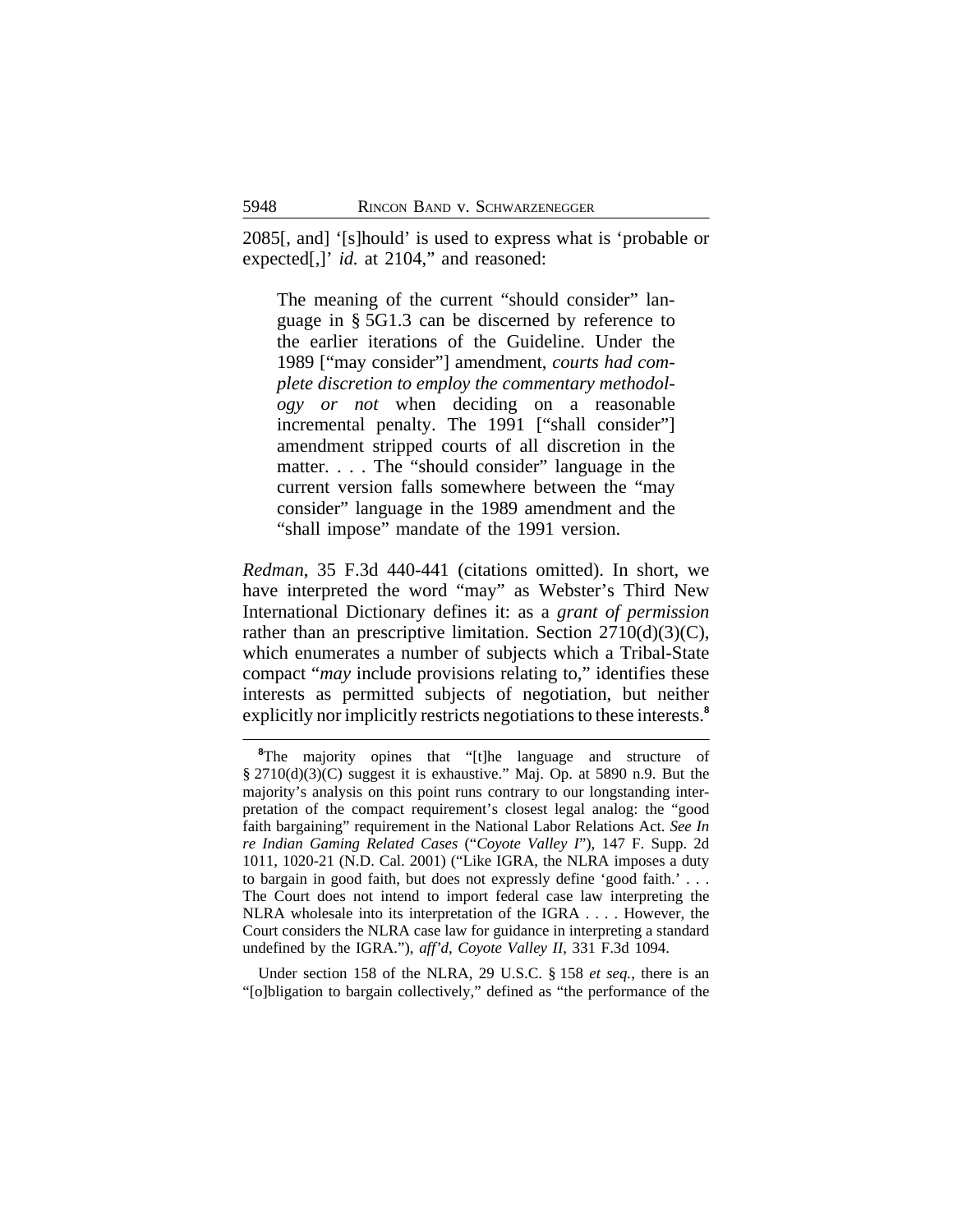*See* generally COHEN'S HANDBOOK OF FEDERAL INDIAN LAW 873 (2005 ed.) ("Tribes and states may include a wide variety of subjects in the gaming compacts. . . . More than 200 tribalstate compacts have been approved, and they are often subject to amendments, as well as new negotiations if they have sunset provisions. It is thus impossible to generalize about the content of provisions . . .").

Even if the list outlined in §  $2710(d)(3)(C)(i)$ -(vii) were exclusive—a proposition that runs contrary to the dictionary definition of "may," our interpretation of the term "may" as used in other congressional enactments, and our longstanding interpretation of § 158(d) of the NLRA—the State's revenuesharing proposal would still be an authorized subject of negotiation, as it falls within  $\S 2710(d)(3)(C)(vii)$ , a catch-all provision authorizing negotiation of "any other subjects that are directly related to the operation of gaming activities." The majority reads this clause very restrictively, explaining that

mutual obligation of the employer and the representative of the employees to meet at reasonable times and confer in good faith with respect to wages, hours, and other terms and conditions of employment . . . ." *Id.* § 158(d). The list "wages, hours, and other terms and conditions of employment" could easily be read to comprise the entirety of *permissible* subjects that could be collectively bargained; i.e., the list could be read as "exhaustive," an interpretation the majority believes is compelled by the language and structure of § 2710(d)(3)(C) in IGRA. Like the subjects in 25 U.S.C. § 2710(d)(3)(C), the subjects in 29 U.S.C. § 158(d) include a broad final clause—in IGRA, "any other subjects that are directly related to the operation of gaming activities," and in the NLRA, "other terms and conditions of employment." Yet 29 U.S.C. § 158(d) has *not* been interpreted to establish an "exhaustive" list of subjects that may be negotiated in collective bargaining. Instead, we have interpreted § 158(d) as setting out "[m]andatory subjects—'wages, hours, and other terms and conditions of employment'—[that] must be bargained collectively in good faith," *Retlaw Broad. Co. v. NLRB*, 172 F.3d 660, 665 (9th Cir. 1999), but which are not the *only* subjects subject to collective bargaining. Rather, "all other subjects are permissive subjects," which "deal with a wide range of matters deemed to fall outside the framework of mandatory terms." *Id.*(quotation marks omitted).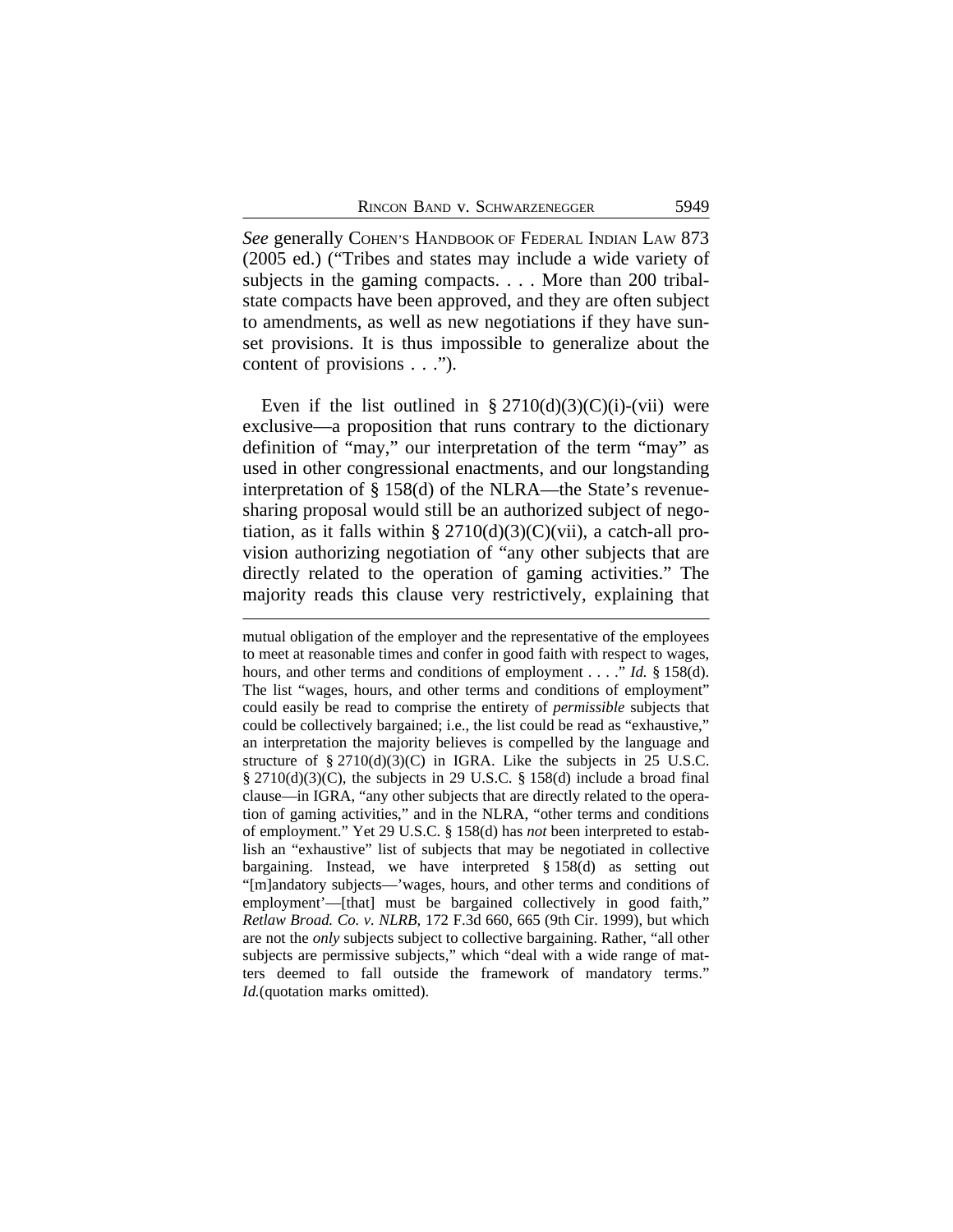"[w]hether revenue sharing is an authorized negotiation topic under § 2710(d)(3)(C)(vii) [ ] depends on the *use* to which the revenue will be put, not on the mere fact that the revenue derives from gaming activities," Maj. Op. at 5899; *see also id.* at 5890 n.9, but its reading of  $\S 2710(d)(3)(c)(vii)$  cannot be reconciled with our decision in *Coyote Valley II*.

In *Coyote Valley II*, we rejected the tribe's request "to read  $\S 2710(d)(3)(C)(vii)$  narrowly and to hold that it does not encompass a provision like the RSTF." 331 F.3d at 111. Instead, "we h[e]ld that  $\S 2710(d)(3)(C)(vii)$  authorize[d] the RSTF provision . . . . " 331 F.3d at 1111. Critically, the RSTF did not *use* revenue for gaming purposes. Rather, the RSTF distributed revenue to *non-gaming* tribes, who could use it however they saw fit; the RSTF was effectively a contribution to the non-gaming tribes' general revenue funds. The RSTF certainly used revenue for the benefit of Indian tribes, but it did *not* use revenue for any *purpose* directly related to gaming. Our express holding in *Coyote Valley II* that "the RSTF provision clearly falls within  $[\S 2710(d)(3)(C)(vii)$ 's] scope," *id.*, is irreconcilable with the "use" restriction relied on by the majority.

The majority also runs afoul of *Coyote Valley II* when it declares that "what compels a limited reading [of § 2710(d)(3)(C)(vii)] is the canon of construction obligating us to construe a statute abrogating tribal rights narrowly and most favorably towards tribal interests." Maj. Op. at 5890 n.9. This canon, which "we regard [ ] as a mere guideline and not a substantive law," *Williams v. Babbitt*, 115 F.3d 657, 663 n.5 (9th Cir. 1997) (quotation marks omitted), only applies to "ambiguous provisions," *Montana v. Blackfeet Tribe of Indians*, 471 U.S. 759, 766 (1985). Yet in *Coyote Valley II*, we held that  $\S 2710(d)(3)(C)(vii)$  "is not ambiguous and that the RSTF provision clearly falls within its scope," rejecting the tribe's argument that the RSTF provision was unauthorized under  $\S 2710(d)(3)(C)(vii)$  based on the principle that "we should interpret any ambiguities on these issues in a matter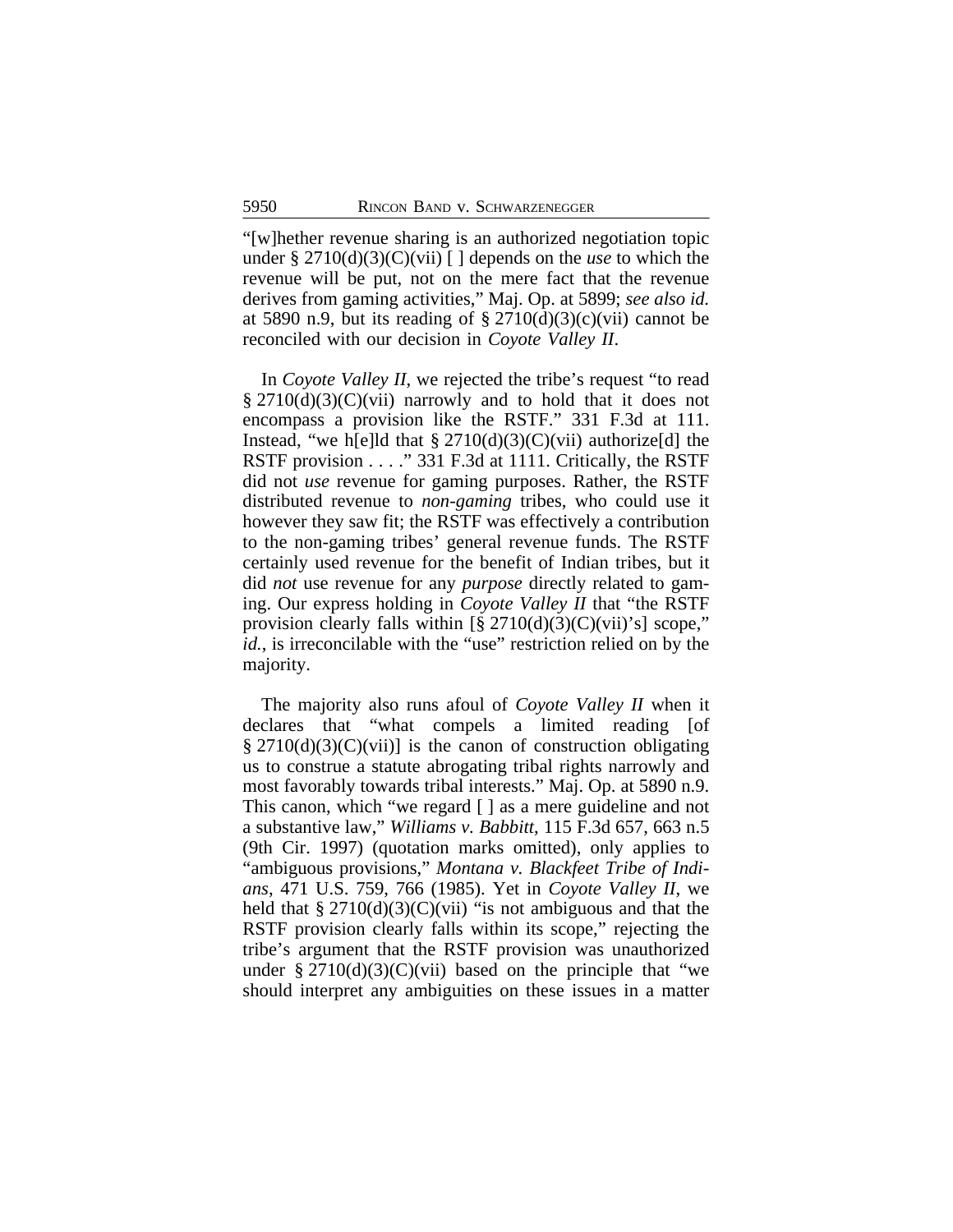that will be most favorable to tribal interests." 331 F.3d at 1111 (quotation marks omitted). Since we have expressly held that  $\S 2710(d)(3)(C)(vii)$  is not ambiguous, the canon that ambiguities in statutes should be construed in favor of Indian tribes is inapplicable. Once again, the majority is simply wrong on this point.**<sup>9</sup>**

Instead of rigidly imposing a gaming-only restriction on how negotiated revenue sharing may be used, § 2710(d)(3)(C)(vii) simply "prevent[s] compacts from being

**<sup>9</sup>**To the extent the majority relies on this canon beyond its interpretation of § 2710(d)(3)(C)(vii) (to which we have already held the canon inapplicable), even this reliance is flawed. As we explained in *Coyote Valley II* and as the Supreme Court made clear in *Seminole Tribe*, IGRA involved *two* countervailing sovereign interests—states and Indian tribes—and it granted authority to *each*. *See Coyote Valley II*, 331 F.3d at 1096 ("IGRA . . . seeks to balance the competing sovereign interests of the federal government, state governments, and Indian tribes, by giving each a role in the regulatory scheme."); *Seminole Tribe*, 517 U.S. at 58 ("[T]he Act grants the States a power that they would not otherwise have . . . ."). Although states have not traditionally had the power to regulate Indian tribes, states *have* traditionally had the power to regulate the scope of gambling within their territorial borders. As the Supreme Court has explained, "Congress should make its intention clear and manifest if it intends to pre-empt the historic powers of the States. . . . This plain statement rule is . . . an acknowledgment that the States retain substantial sovereign powers under our constitutional scheme, powers with which Congress does not readily interfere." *Gregory v. Ashcroft*, 501 U.S. 452, 461 (1991) (quotation marks and internal citation omitted); *see also, e.g., Owasso Indep. Sch. Dist. No. I-011 v. Falvo*, 534 U.S. 426, 435-36 (2002) (rejecting a proposed interpretation of the ambiguous term "education records" in the Family Education Rights and Privacy Act where it was "doubt[ful] Congress meant to intervene in this drastic fashion with traditional state functions. . . . The Congress is not likely to have mandated this result, and we do not interpret the statute to require it."). Thus, to the extent that IGRA's provisions other than §  $2710(d)(3)(C)(vii)$  are ambiguous, this is a "dueling canons" situation in which it is far from clear that the federalism canon should be shoved aside in favor of the tribal sovereignty canon. *See, e.g., Fla. Dept. of Revenue v. Piccadilly Cafeterias, Inc.*, 128 S. Ct. 2326, 2338 (2008) ("We agree with Florida that the federalism canon . . . obliges us to construe [a statutory exemption from state taxation] narrowly.").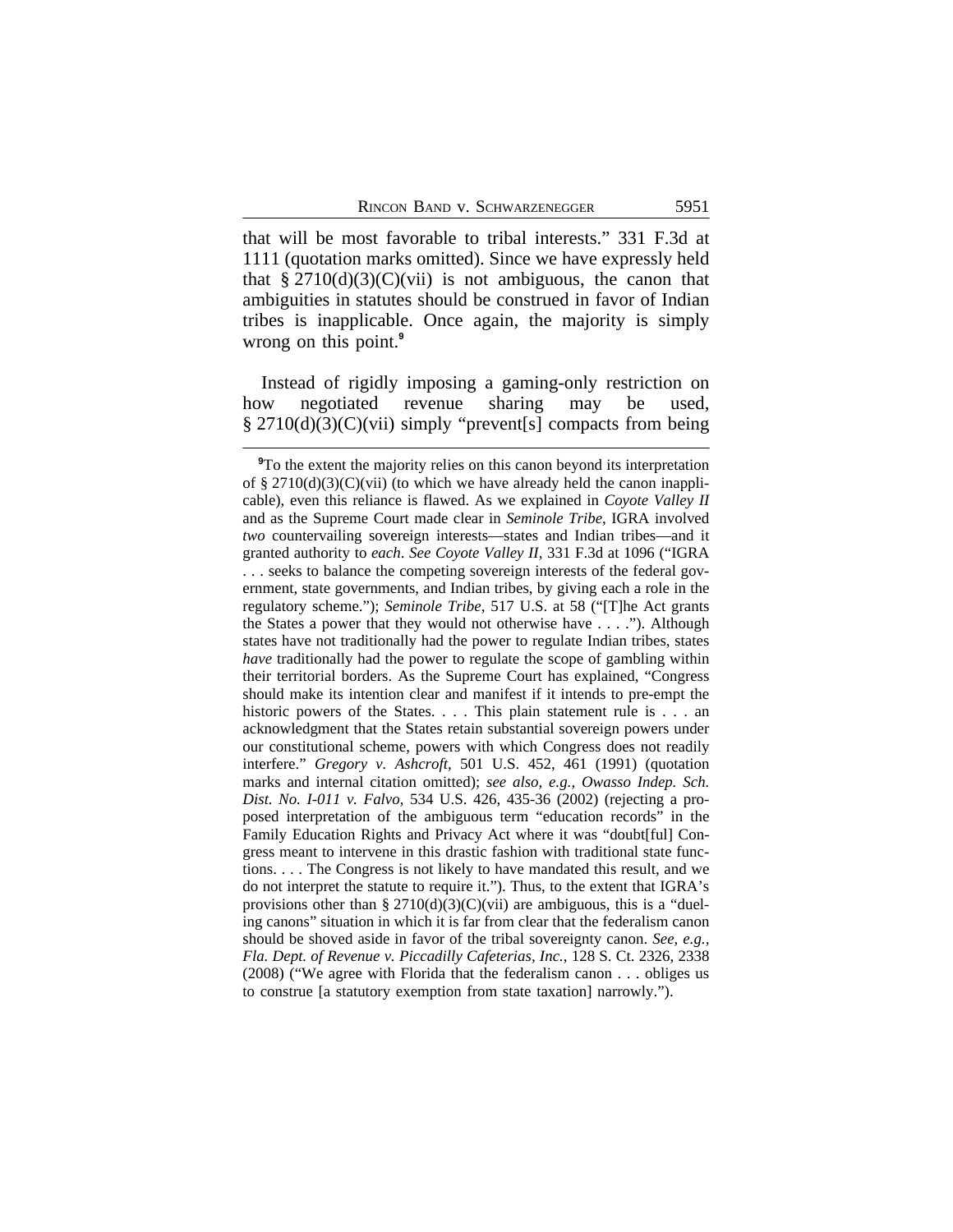used as a subterfuge for imposing State jurisdiction on tribes concerning issues unrelated to gaming." *Coyote Valley II*, 331 F.3d at 1111. As in *Coyote Valley II*, "the State has not sought to engage in such a subterfuge" here. *Id.* Tribes such as the Band are asking for something from the State—additional gaming devices—to which they are not entitled under their current compacts. California has requested a share of the revenues *generated by those devices*. This seems pretty "related to the operation of gaming activities" to me. If, for example, California had asked the Band to open a water park on tribal lands located elsewhere in the state or to make a donation to the booster club at UCLA, we might have an issue.

The majority and I would probably agree that it would have been better if Congress had made it explicit in IGRA whether general revenue sharing could be a part of compact negotiations or not. But it didn't, and that failure has generated public controversy, litigation, and a cottage industry in law review articles.**<sup>10</sup>** Unfortunately, the only consensus among academics

**<sup>10</sup>***See, e.g.*, Katie Eidson, Note, *Will States Continue to Provide Exclusivity in Tribal Gaming Compacts or Will Tribes Bust on the Hand of the State in Order to Expand Indian Gaming?*, 29 AM. INDIAN L. REV. 319, 325-39 (2004); Courtney J.A. DaCosta, Note, *When "Turnabout" Is Not "Fair Play": Tribal Immunity under the Indian Gaming Regulatory Act*, 97 GEO. L.J. 515, 542-546 (2009); Ezekiel J.N. Fletcher, *Negotiating Meaningful Concessions from States in Gaming Compacts to Further Tribal Economic Development: Satisfying the "Economic Benefits" Test*, 54 S.D. L. REV. 419, 431-39 (2009); Matthew L.M. Fletcher, *Bringing Balance to Indian Gaming*, 44 HARV. J. ON LEGIS. 39, 57-95 (2007); Eric S. Lent, Note, *Are States Beating the House?: The Validity of Tribal-State Revenue Sharing under the Indian Gaming Regulatory Act*, 91 GEO. L.J. 451, 453-74 (2003); Matthew Murphy, Note, *Betting the Rancheria: Environmental Protections as Bargaining Chips under the Indian Gaming Regulatory Act*, 36 B.C. ENVTL. AFF. L. REV. 171, 181-84 (2009); Kathryn R.L. Rand, *Caught in the Middle: How State Politics, State Law, and State Courts Constrain Tribal Influence over Indian Gaming*, 90 MARQ. L. REV. 971, 985-87 (2007); Kathryn R.L. Rand and Steven Andrew Light, *How Congress Can and Should "Fix" the Indian Gaming Regulatory Act: Recommendations for Law and Policy Reform*, 13 VA. J. SOC. POL'Y & L. 396, 462-65 (2006); Joshua L. Sohn, *The Double-Edged Sword of Indian Gaming*, 42 TULSA L. REV. 139, 150-56 (2006).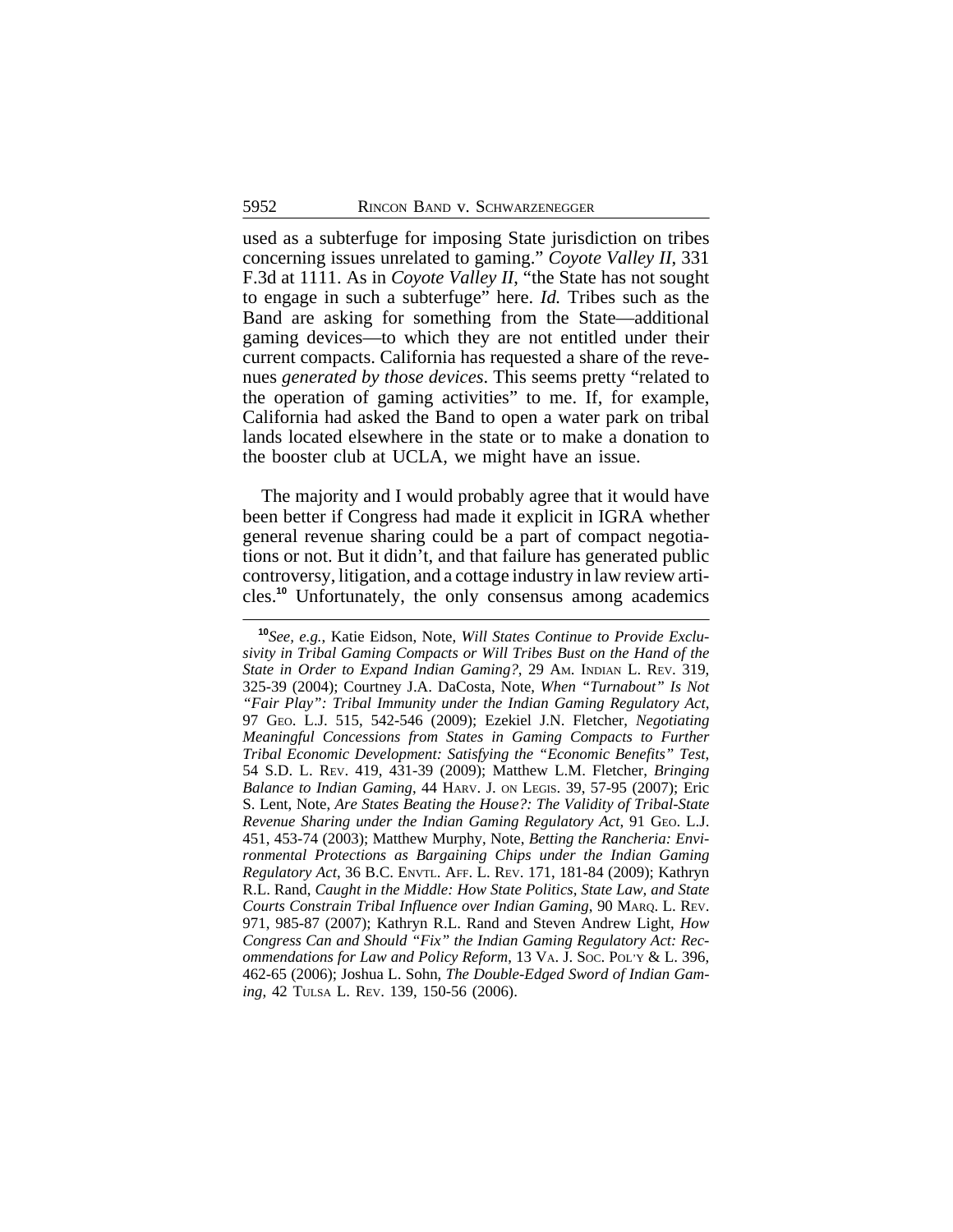appears to be that Congress should clarify the issue and address revenue sharing head-on.**<sup>11</sup>** States and tribes, however, do appear to have reached a consensus, at least in practice:

Although it is clear that states may not tax gaming activities, tribes and states have devised approaches that allow some form of revenue sharing with the states . . . . The Secretary of the Interior has approved revenue sharing arrangements on the ground that those payments are not taxes, but exchanges of cash for significant economic value conferred by the exclusive or substantially exclusive right to conduct gaming in the state . . . . Despite generating high-level publicity and debate, revenue sharing provides states and tribes with the means to consummate compacts that both sides can legitimately claim will provide substantial economic benefits to their constituents.

COHEN'S HANDBOOK OF FEDERAL INDIAN LAW 874. Perhaps the best evidence for the practice is the fact that, after twenty years of experience with IGRA, every compact negotiated in

**<sup>11</sup>**Much of the academic literature disapproves of tribal-state revenue sharing as a normative matter, but the legal consensus—particularly among professorial, as opposed to student, authors—appears to be that IGRA is simply silent on the issue of revenue sharing. Commentators have suggested that Congress clarify the issue. *See* Fletcher, 44 HARV. J. ON LEGIS. at 94 ("argu[ing] that a legislative package to ratify and authorize revenue sharing . . . [would] alleviate the major problems in IGRA . . ."); Rand and Light, 13 VA. J. Soc. Poly & L. at 462 (recommending that Congress "[a]mend IGRA to create a revenue-sharing structure that encourages cooperative tribal-state policymaking while ensuring tribes remain the primary beneficiaries of Indian gaming by creating a presumptive rebuttable cap"); *see also Wisconsin v. Ho-Chunk Nation*, 512 F.3d 921, 932 (7th Cir. 2008) ("The validity, under the IGRA, of revenuesharing agreements in tribal-state compacts has been a contentious issue. . . . [T]he legitimacy of these revenue-sharing provisions is far from a settled issue.").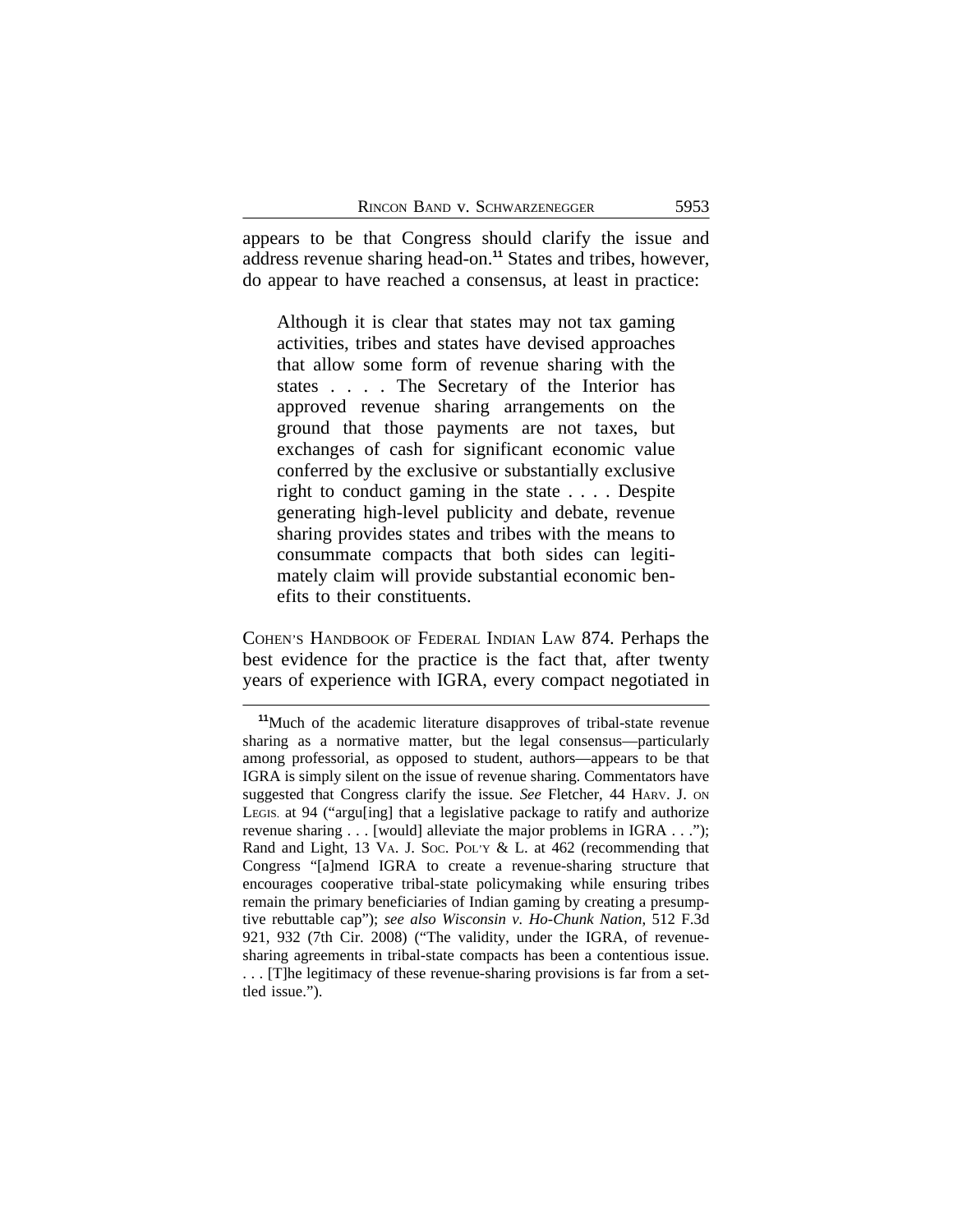recent years-including compacts in Connecticut,**<sup>12</sup>** Florida,**<sup>13</sup>** Michigan,**14** New York,**15** New Mexico,**16** Oklahoma,**17** Wiscon-

**<sup>12</sup>***See* Mashantucket Pequot Tribe Memorandum of Understanding (Apr. 30, 1993) (providing for revenue sharing of twenty-five percent of gross operating revenues from electronic gaming machines), http://www.ct.gov/ dosr/lib/dosr/Memorandum\_Of\_Understanding\_Foxwoods.pdf (last visited Apr. 6, 2010); Mohegan Tribe Memorandum of Understanding (May 17, 1994), http://www.ct.gov/dosr/lib/dosr/Memorandum\_Of\_ Understanding\_Mohegan.pdf (last visited Apr. 6, 2010) (same); *see also* http://www.ct.gov/dosr/lib/dosr/tribal\_state\_compact\_foxwoods.pdf (last visited Apr. 6, 2010) (stating that assessment pursuant to 25 U.S.C. § 2710(d)(3)(C)(iii) is to be paid into State's general fund); http:// www.ct.gov/dosr/lib/dosr/tribal\_state\_compact\_mohegan.pdf (last visited Apr. 6, 2010) (same).

**<sup>13</sup>***See* Seminole Tribe of Florida Compact Pt. XI and Exh. A (Nov. 14, 2007), http://www.flgov.com/pdfs/2007114compact\_exhibita.pdf (last visited Apr. 6, 2010) (providing for revenue sharing of between ten and twenty-five percent of the tribe's net win, and noting that "[t]he appropriation of any Payments received by the State pursuant to this Compact lies within the exclusive prerogative of the Legislature").

**<sup>14</sup>** *See, e.g.*, Match-E-Be-Nash-She-Wish Band of Pattawatomi Indians of Michigan Compact § 15-17 (May 9, 2007), http://www.michigan.gov/ documents/mgcb/Gunlake\_Compact\_276443\_7.pdf (last visited Apr. 6, 2010) (providing for eight to twelve percent of net win to be paid into Michigan Strategic Fund, a state economic development fund in no way related to gaming or its effects, providing for additional two percent revenue sharing between the tribe and affected local governments, and explaining that "[b]y entering into this agreement neither the Tribe nor the State of Michigan intend to create any new authority, nor to expand or diminish any existing authority, on the part of the State of Michigan to impose taxes upon the Tribe, its members, or any person or entity doing business with the Tribe pursuant to this Compact").

**<sup>15</sup>***See* Seneca Nation of Indians Compact § 12(b) (April 12, 2002), http://www.ncai.org/ncai/resource/agreements/ny\_gaming-seneca\_nation-4-12-2002.pdf (last visited Apr. 6, 2010) (providing for general fund revenue sharing of eighteen to twenty-five percent, depending on year).

**<sup>16</sup>***See* Tribal-State Class III Gaming Compact § 11 (2007), http://www.nmgcb.org/tribal/2007%20compact.pdf (last visited Apr. 6, 2010) (providing for payment by tribe of a percentage of gaming machine net win "to the State Treasurer for deposit into the General Fund of the State").

**<sup>17</sup>***See* Oklahoma Tribal-State Gaming Act Model Tribal Gaming Com-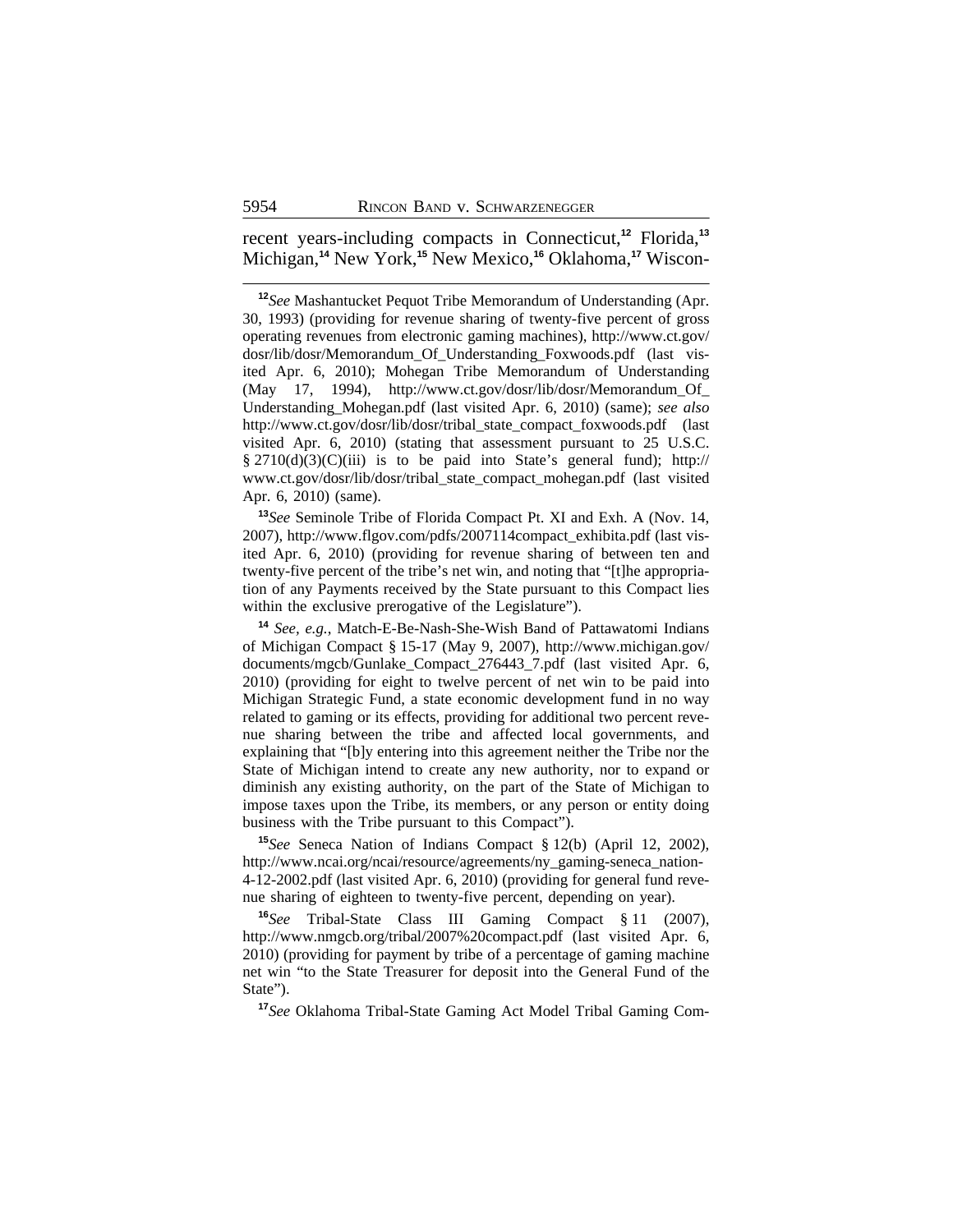sin,**18** and, of course, California—has included general revenue sharing. Equally significant, the Secretary of the Interior has sanctioned these compacts.**<sup>19</sup>** Many of the payments under

pact, 3A OKLA. STAT. § 281 Part 11 (outlining percentage of adjusted gross gaming revenues that are to be paid to the State by tribes, and providing: "Payments of such fees shall be made to the Treasurer of the State of Oklahoma. Nothing herein shall require the allocation of such fees to particular state purposes, including, but not limited to, the actual costs of performing the state's regulatory responsibilities hereunder.").

**<sup>18</sup>***See, e.g.,* Amendments to the Menominee Indian Tribe of Wisconsin Compact § 42 (Apr. 2003), http://www.doa.state.wi.us/docview.asp? docid=2147 (last visited Apr. 6, 2010) (amending tribal-state compact to provide for general fund, rather than earmarked, revenue sharing).

<sup>19</sup>The majority has erred to the extent it implies that the Eleventh Amendment prevents the Secretary from disapproving compacts he considers illegal under IGRA. *See* Maj. Op. at 5885-86 n.8. Under IGRA, the Secretary may disapprove any compact he determines "violates—(i) *any provision of this Act*, (ii) any other provision of Federal law that does not relate to jurisdiction over gaming on Indian lands, or (iii) the trust obligations of the United States to Indians." 25 U.S.C.  $\S 2710(d)(8)(B)(i)-(iii)$ (emphasis added). The Secretary, who is "charg[ed by Congress] . . . with broad responsibility for the welfare of Indian tribes," *Udall*, 366 F.2d at 672, and owes "the Indians . . . [a] duty of care and protection," *Rainbow*, 161 F. at 838, is charged by IGRA with conducting an independent review of the legality of compacts, irrespective of whether the tribes can challenge those compacts in federal court. *Cf. Knight v. United States Land Ass'n*, 142 U.S. 161 (1891) ("The Secretary [of the Interior] is the guardian of the people of the United States over the public lands. The obligations of his oath of office oblige him to see that the law is carried out  $\ldots$ .").

Moreover, as the majority itself explains, where the Secretary has had concerns about a compact but nonetheless felt the compact should not be disapproved, he has voiced these concerns explicitly. *See Pueblo of Sandia v. Babbitt*, 47 F. Supp. 2d 49, 51 (D.D.C. 1999). Yet the Secretary has approved, or deemed approved *without any cautionary language*, dozens of compacts or compact amendments providing for general revenue sharing, including all fifteen compacts calling for general revenue sharing by California tribes. *See, e.g.,* 69 Fed. Reg. 76,004 (Dec. 20, 2004) (approving compact between California and Coyote Valley Band of Pomo Indians); 72 Fed Reg. 36,717 (July 5, 2007) (approving compacts between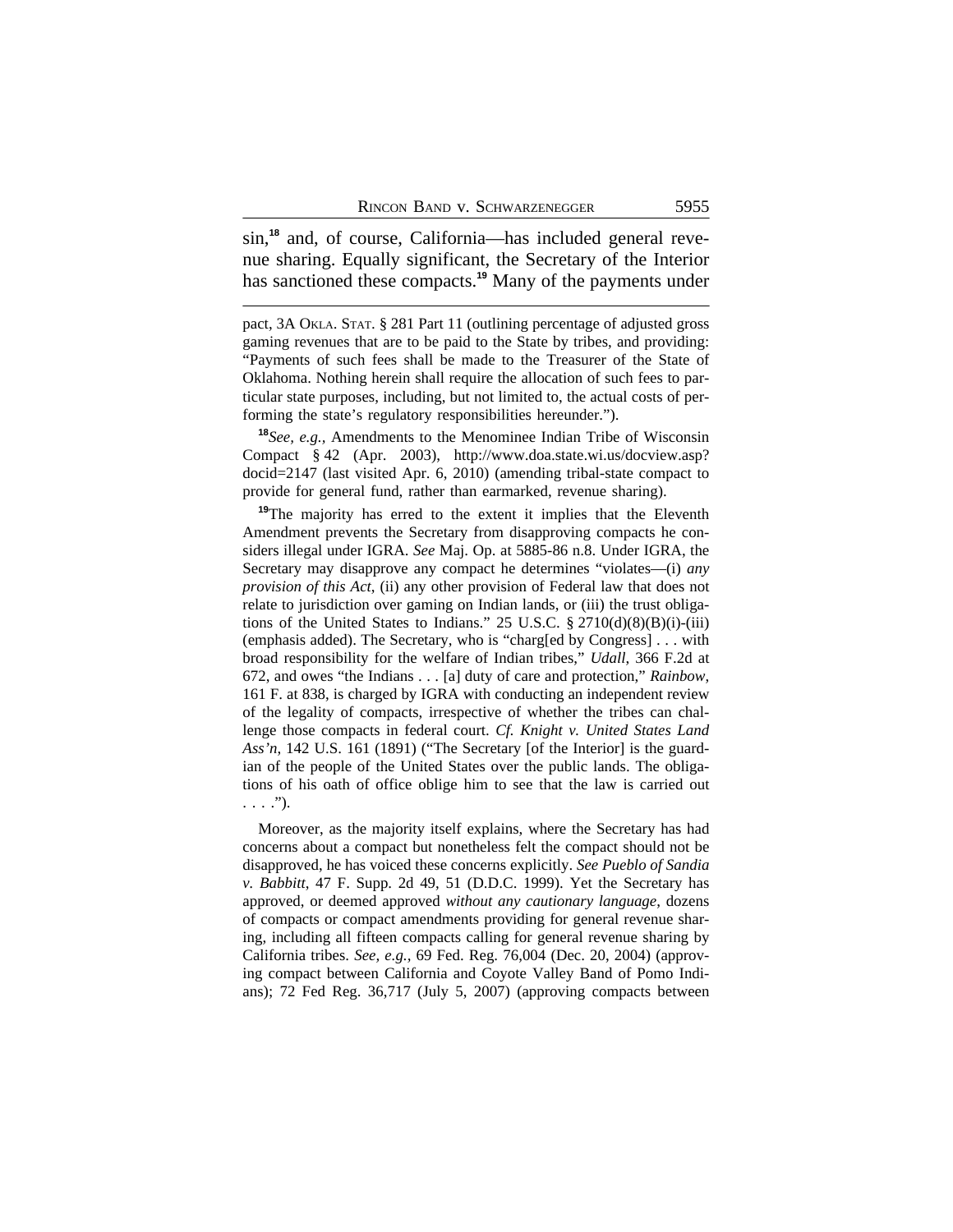these compacts are substantial. For example, Florida receives approximately \$100 million annually in general fund revenue sharing from the Seminole Tribe, Courtney J.A. DaCosta, Note, *When "Turnabout" Is Not "Fair Play": Tribal Immunity under the Indian Gaming Regulatory Act*, 97 GEO. L.J. 515, 543 (2009), while New Mexico's general fund received nearly \$63 million in revenue sharing payments between October 1, 2008 and September 30, 2009, *see* http://www.nmgcb.org/tribal/revsharing.html. In Connecticut, home to the nation's largest tribal casino and two of the largest casinos in the entire world, the Mashantucket Pequot and Mohegan tribes pay twenty-five percent of gross revenue from electronic gaming machines to the State of Connecticut's general fund. *See supra* n.9. In 2008, the last full calendar year for which revenue information is available, Connecticut received \$411,410,973 in general fund revenue under the Mashantucket Pequot and Mohegan gaming compacts,http://www.ct.gov/dosr/lib/dosr/General\_Fund\_ Revenues\_All\_Games.pdf (last visited Apr. 6, 2010), about half of which came from Connecticut's slot machine revenue sharing agreement with the tribes, http://www.ct.gov/dosr/lib/ dosr/Fosltweb.pdf (last visited Apr. 6, 2010). In the years 2003-07, Connecticut received \$387 million, \$403 million, \$418 million, \$428 million, and \$430 million, respectively in

State of New Mexico and the Pueblo of Isleta, Pueblo of Nambe, Pueblo of Picuris, Pueblo of San Felipe, Pueblo of Sandia, Pueblo of Santa Ana, Pueblo of Tesuque, Pueblo of Taos, Pueblo of Santa Clara and Ohkay Owingeh); 72 Fed. Reg. 58,333 (Oct. 15, 2007) (approving compact between New Mexico and Pueblo of Laguna); 72 Fed. Reg. 71,939-40 (Dec. 19, 2007) (deeming approved, without cautionary language, compacts between California and Morongo Band of Mission Indians, Pechanga Band of Luiseno Indians, and Agua Caliente Band of Cahuilla Indians); 73 Fed. Reg. 1229 (Jan. 7, 2008) (deeming approved compact between Florida and Seminole Tribe of Florida); 73 Fed. Reg. 3480 (Jan. 18, 2008) (approving compact between California and San Manuel Band of Mission Indians); 74 Fed. Reg. 18397 (Apr. 22, 2009) (deeming approved, without cautionary language, compact between Michigan and Match-E-Be-Nash-She-Wish Band of Pottawatomi Indians of Michigan).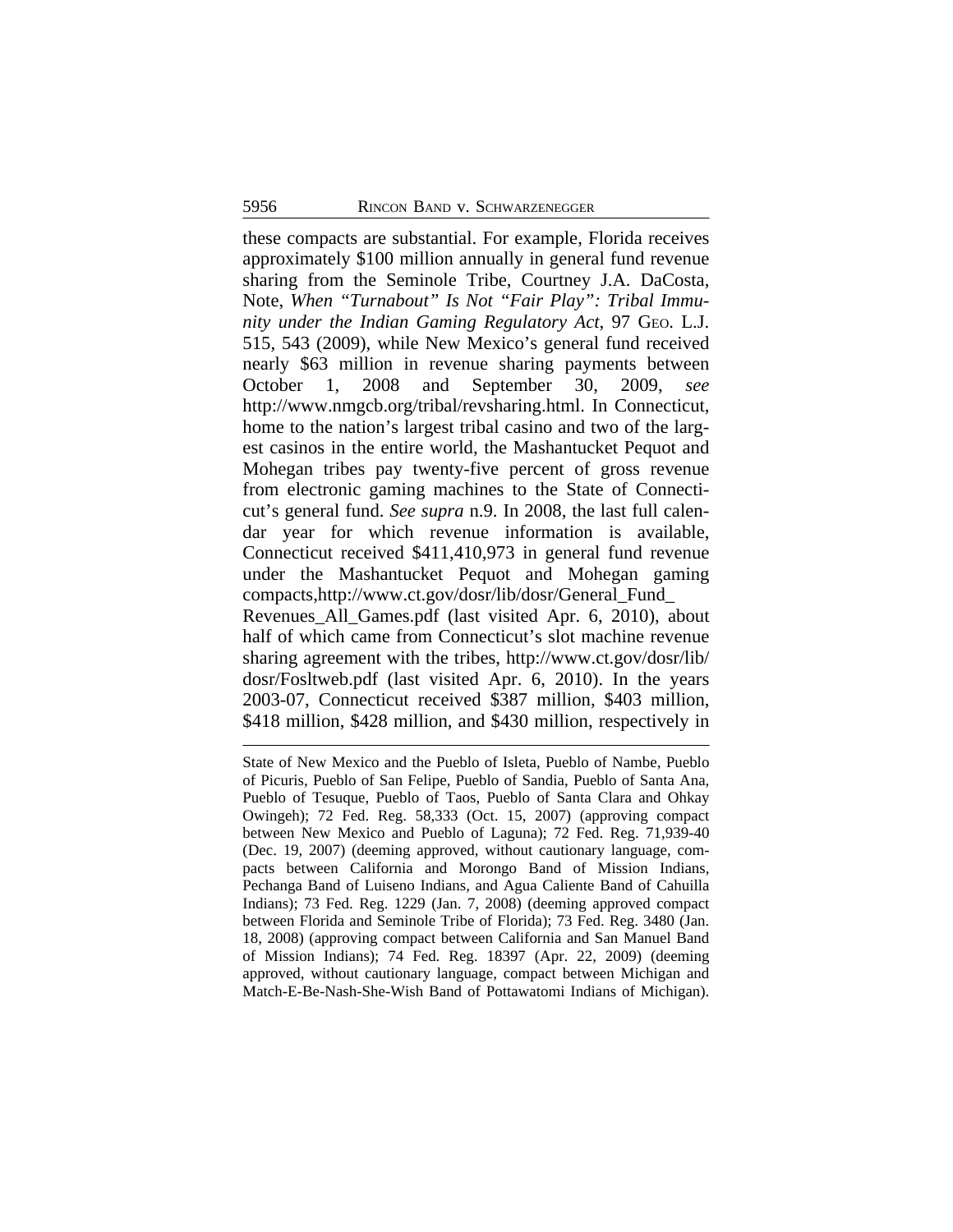general fund revenue from its tribal casinos. The Secretary of the Interior, charged with seeing to the general welfare of the tribes, has approved the revenue sharing provisions of every one these compacts, taking the "view[ that] revenue-sharing arrangements are lawful so long as the state offers the tribe separate consideration in exchange for a cut of the tribe's gaming revenues." Dacosta, 97 GEO. L.J. at 543-44; *see also* COHEN'S HANDBOOK OF FEDERAL INDIAN LAW at 876 ("The Secretary of the Interior . . . has not expressed concern over how the revenues are used by a state, so long as the exclusivity provides 'substantial economic benefit' to the tribe.").

V

From its flawed premises—that negotiated revenue sharing is a direct tax and that any state demands for revenue sharing must be accompanied by substantial concessions and a promise to use the revenues for gaming-related purposes only—the majority proceeds to consider whether the State has failed to negotiate with the Band in good faith. The majority concludes that it has. Among the majority's concerns with the State's demands, one stands above all others: in the majority's view, "the financial benefit to Rincon from the amendments proposed would be negligible: Rincon stood to gain only about \$2 million in additional revenues compared to the State's expected \$38 million." Maj. Op. at 5908; *see also id.* at 5903 ("We [ ] find particularly persuasive the fact that the revenue sharing demanded in this case would result in \$38 million in additional net revenue to the State compared to \$2 million for the tribe."); *id.* at 5885.

"IGRA's legislative history . . . makes clear that the good faith inquiry is nuanced and fact-specific, and is not amenable to bright-line rules." *Coyote Valley II*, 331 F.3d at 1113. "The terms of each compact may vary extensively depending on the type of gaming, the location, the previous relationship of the tribe and State, etc." S. REP. NO. 100-446, at 14 (1988), *reprinted in* 1988 U.S.C.C.A.N. 3071, 3084. Even if the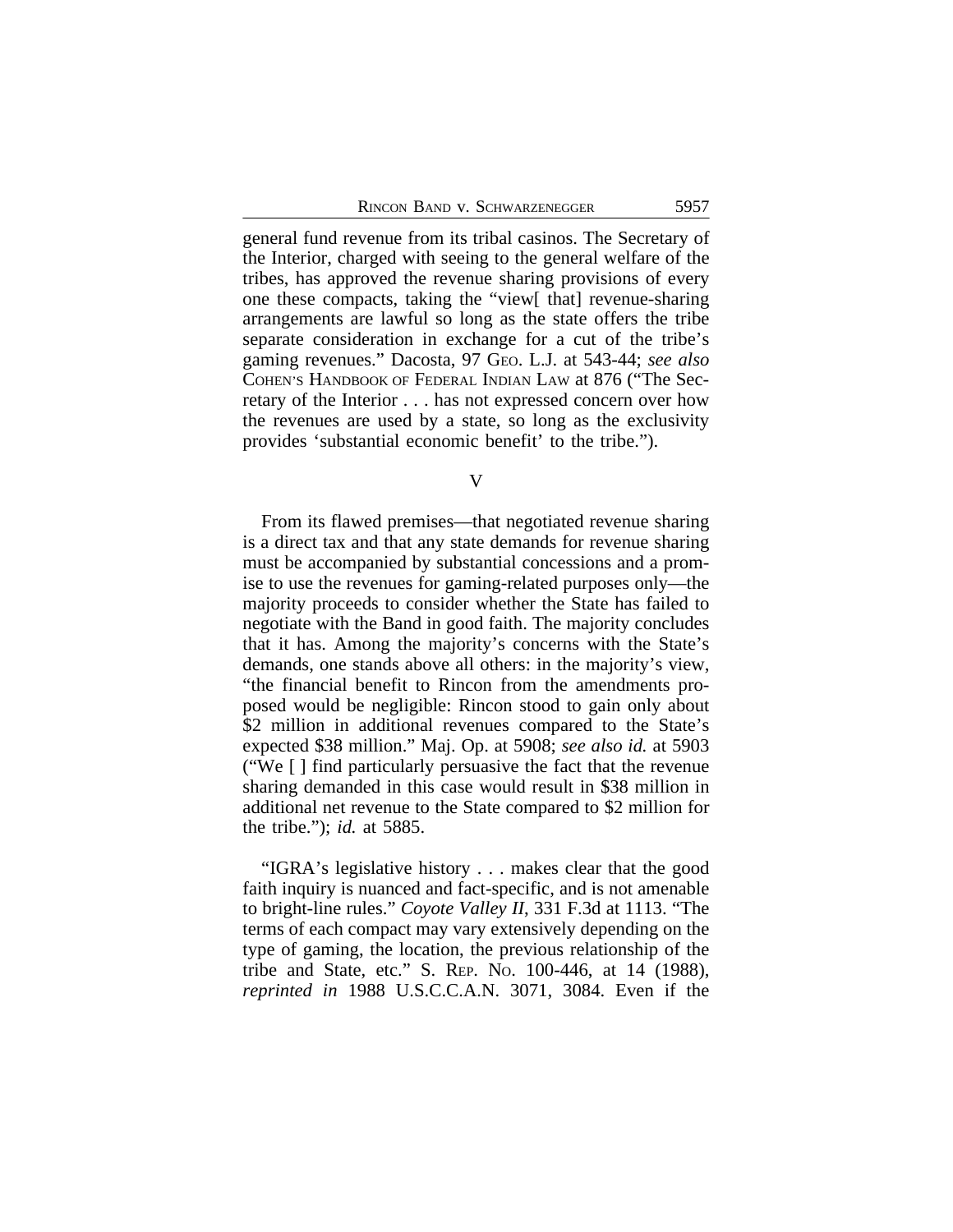State's demand for revenue sharing could be construed as a demand for direct taxation, I think the majority's concerns are misplaced and the State has not negotiated in bad faith. The State has taken a hardline position, one that the Band does not like, but that does not make it a *bad faith* negotiating position. *See, e.g., Wis. Elec. Power Co. v. Union Pac. R.R. Co.*, 557 F.3d 504, 510 (7th Cir. 2009) ("A duty of good faith does not mean that a party vested with a clear right is obligated to exercise that right to its own detriment for the purpose of benefiting another party to the contract."); *NLRB. v. Truitt Mfg. Co.*, 351 U.S. 149, 154-55 (Frankfurter, J., concurring in part and dissenting in part) (" 'Good faith' means more than merely going through the motions of negotiating; it is inconsistent with a predetermined resolve not to budge from an initial position. But it is not necessarily incompatible with stubbornness or even with what to an outsider may seem unreasonableness. . . . The previous relations of the parties, antecedent events explaining behavior at the bargaining table, and the course of negotiations constitute the raw facts for reaching such a determination.").

For reasons I explain below, the way in which California authorized Indian gaming creates a bilateral monopoly that gives both parties an economic incentive to take hardline positions—positions that are perfectly consistent with the obligation to negotiate in good faith. I then explain why the State's demands are reasonable and its concessions meaningful. Because I do not think it is our place to interfere in these negotiations absent bad faith, I would let the parties work it out (or not).

## A

In California, unlike other states, Indian tribes' territorial exclusivity is enshrined in the state Constitution. California prohibits all entities other than Indian tribes from operating Nevada-style gaming within its borders. Thus, when the State negotiates a class III gaming compact with a tribe, it is negoti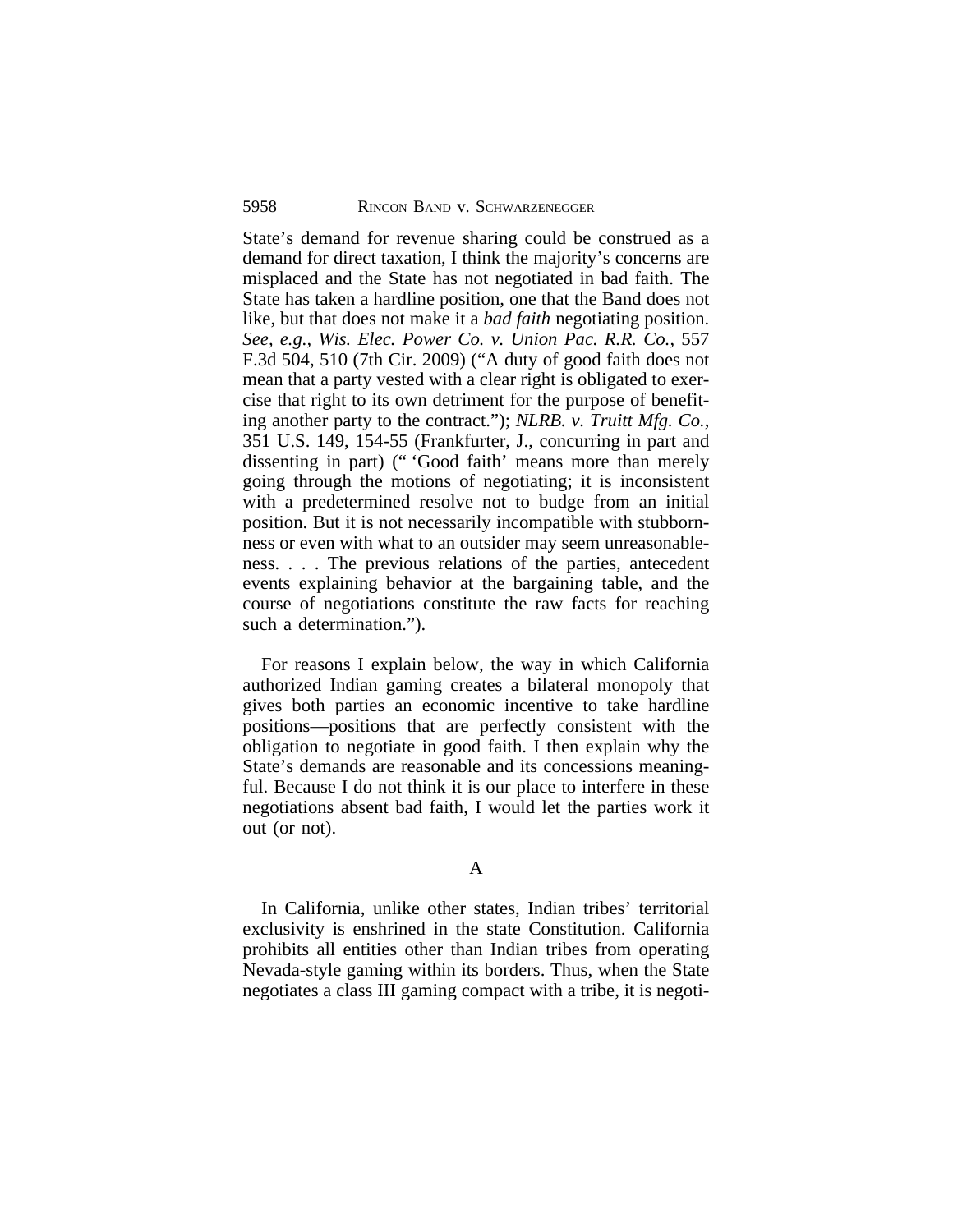ating with the only entity legally authorized to offer such gaming in California. The State, for its part, has the sole right to authorize the operation of additional gaming machines by the tribes. The negotiation of a new compact between the State and the Band therefore presents a classic bilateral monopoly, where "two [parties] . . . bargain over some thing of value only with each other [and] neither can rely on competition to determine the price of the thing." *In re Hoskins*, 102 F.3d 311, 315 (7th Cir. 1996), *abrogated on other grounds by Assocs. Commercial Corp. v. Rash*, 520 U.S. 953 (1997); *see generally* BLACK'S LAW DICTIONARY 1098 (9th ed. 2009) (defining "bilateral monopoly" as "[a] hypothetical market condition in which there is only one buyer and one seller, resulting in transactional delays because either party can hold out for a better deal without fearing that the other party will turn to a third party").

The Band enjoys such a monopoly position. Although it can only offer class III gaming pursuant to a Tribal-State compact, *see* CAL. CONST. art. 4, § 19(f), and can only increase its number of gaming devices pursuant to a new or amended compact, at the same time, the Band is the only entity that can offer class III gaming in its immediate territory under the California Constitution. By law, the State has monopoly power over the authorization of gaming machines; equally by law, the Band is the only entity that can be authorized to offer these machines.

Here, the "thing of value" over which the State and the Band are bargaining is the revenue from additional class III gaming devices at Harrah's Rincon. According to the State's economic expert, 900 new devices would bring in an additional \$40 million in gaming revenue. The "price" being negotiated here is the proportion of new gaming revenue the Band will pay to the State in exchange for these additional devices and an extension of its compact. What economists call the "bargaining range" in a bilateral monopoly can be ascertained by determining the "corner solutions"—i.e., the situa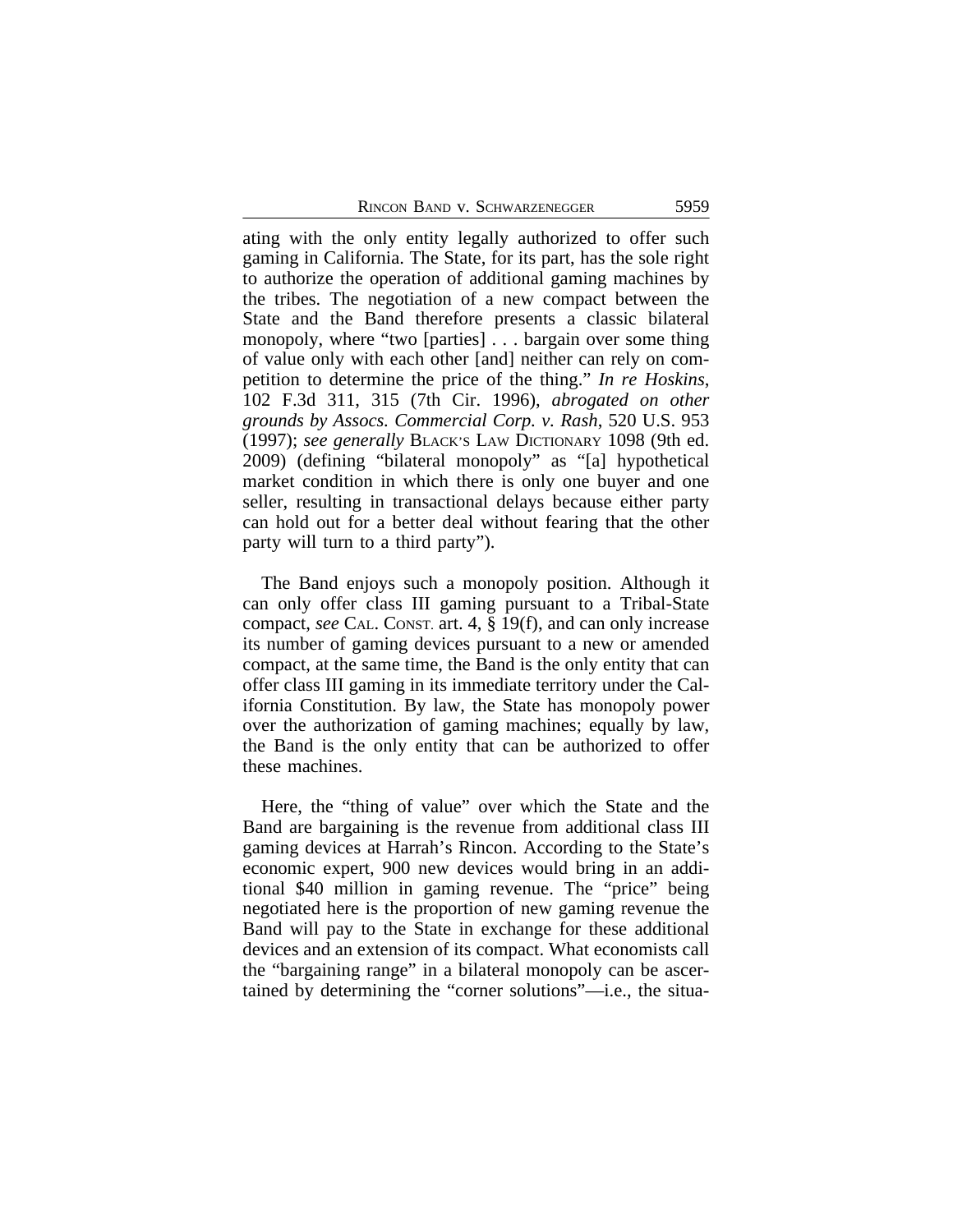tions in which one party is an unmitigated winner and the other an unmitigated loser. *See generally Walgreen Co. v. Sara Creek Prop. Co.*, 966 F.2d 273, 278 (7th Cir. 1992) (noting that in such situations "[n]egotiations would be unlikely to break down completely, given such a bargaining range, but they might well be protracted and costly"). Here, the corner solutions are as follows. At one extreme, the State offers the Band some number of additional gaming devices, but the Band pays 100 percent of new revenues to the State. The State is an unmitigated winner; the Band an unmitigated loser. Assuming the Band realizes \$40 million in revenues from 900 new machines, this would result in \$40 million for the State, and \$0 for the Band. At the other extreme, the State offers the Band some number of additional gaming devices, but the Band pays *no more to the State than it does under the current compact*; the State gains nothing at all from this transaction, while the Band gains 100% of new revenue. The Band is an unmitigated winner; the State an unmitigated loser. Assuming \$40 million in revenues from 900 new machines, this would result in \$40 million for the Band, and \$0 for the State.

These corner solutions determine the bargaining range in negotiations between the State and the Band for a new compact allowing the Band to operate additional class III gaming devices. Assuming \$40 million in new revenues, the bargaining range is anywhere between: (1) \$0.01 for the State and \$39,999,999 for the Band; and (2) \$39,999,999.99 for the State and \$0.01 for the Band. Given the vagaries and transaction costs involved in bilateral monopoly, "[t]here is no way to predict where in the bargaining range the bargain w[ill] be struck," *In re Hoskins*, 102 F.3d at 316, but "*at any price between those figures . . . both parties would be better off*," *Walgreen Co.*, 966 F.2d at 276 (emphasis added). The reason for this "any price" principle is because here, there exists another possible "corner solution" besides the two described above: the Band refuses to share revenues and the State refuses to authorize new gaming devices, and *neither party gains any additional revenue*. Under the circumstances of the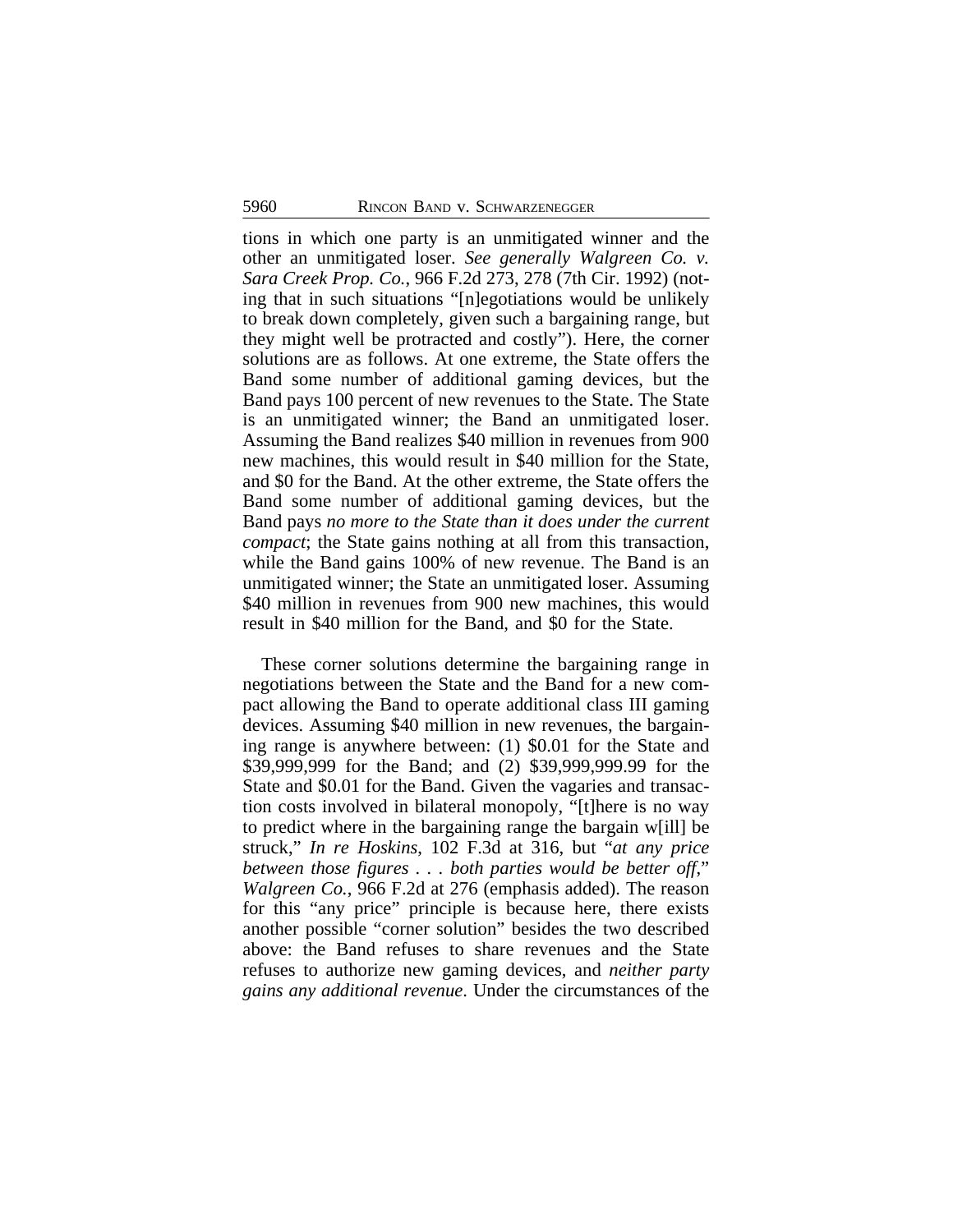bilateral monopoly at issue here, any compact offer falling within the "bargaining range"—which includes the State's offers in this case—cannot be seen as made in "bad faith," since the Band would be offered real net gains in the millions of dollars annually under even the most parsimonious State offer.

Despite the raw economics of the situation, the majority holds that "a state may not take a 'hard line' position in IGRA negotiations when it results in a 'take it or leave it offer' to the tribe . . . ." Maj. Op. at 5909. What the majority has failed to appreciate is that the State and the Band are in precisely the same position. If the State wants additional revenue (or any additional intangible benefits from Harrah's Rincon's expanded operations), and the Band refuses to budge, the State must take or leave the Band's offer. The State has no other options available to it.

B

Even negotiating within the framework of a bilateral monopoly, the State's offer is not one-sided. The State argues that it has offered three "meaningful concessions" to the Band: (1) territorial exclusivity, (2) an extension of the compact term, and (3) authorization for additional devices. Although I agree with the majority that the State's offer of territorial exclusivity is not a meaningful concession in light of Proposition 1A, there is no question that the State has offered a "real" concession to the Band by offering to extend the compact term and to increase the allowed number of class III gaming devices the Band can operate. I will address each in turn.

1

As an initial matter, I agree with the majority that the State's "offer" of territorial exclusivity is not a "meaningful concession" within the meaning of *Coyote Valley II*. *See* Maj.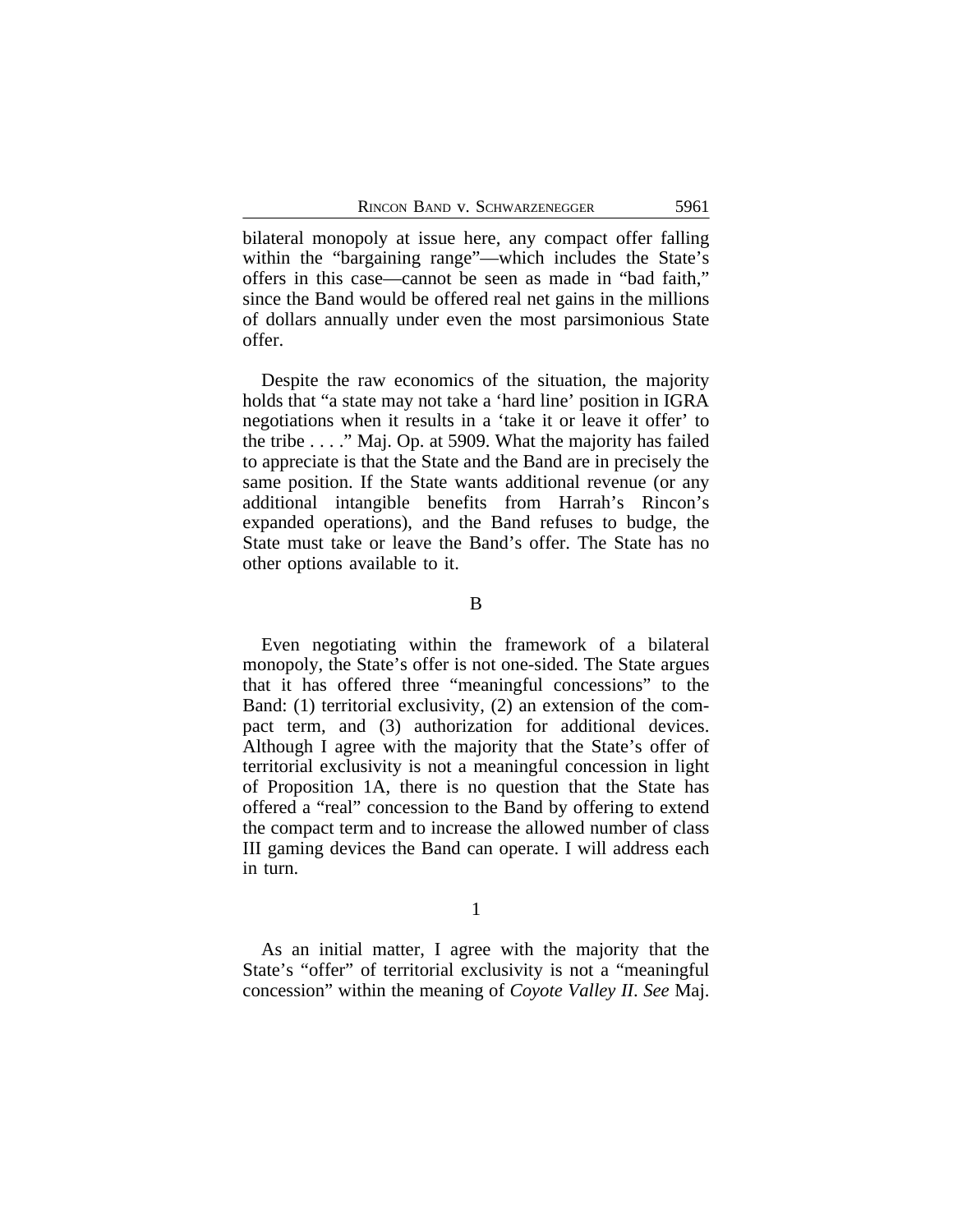Op. at 5906-09. The California Constitution already guarantees tribal exclusivity against private gaming interests, and under the Band's current compact, as modified by Addendum A, the Band retains the right to terminate its compact or to continue under the compact with reduced revenue sharing requirements "[i]n the event the exclusive right of Indian tribes to operate Gaming Devices in California is abrogated . . . ." The "revised and expanded" exclusivity provision provides no meaningful protection beyond that afforded by the Band's current compact, and thus cannot serve as consideration for an amended compact. In other words, it is not a "real" concession, *see Coyote Valley II*, 331 F.3d at 1112, but an illusory one.

2

The State's other offered concessions, however, are unquestionably "real." First, the State's offer to extend the expiration date of the Band's compact to 2045 is quite meaningful. The Band's current compact, which expires on December 31, 2020 (or June 30, 2022 if a party requests negotiations for an extension), contains no right to automatic renewal. Under the Supreme Court's decision in *Seminole Tribe v. Florida*, 517 U.S. 44 (1996), a tribe cannot sue a state in federal court under 25 U.S.C. § 2710(d)(7) *et seq.* absent an express waiver of sovereign immunity by the state. The current compact between California and the Band contains a limited waiver from the State of its sovereign immunity. *See* 1999 Compact § 9.4 *et seq.*, http://www.cgcc.ca.gov/enabling/ tsc.pdf (last visited Apr. 6, 2010). Once the compact expires, *the State will not longer be subject to suit by the Band* to enforce any of IGRA's requirements, including its good faith negotiation requirement. *See Seminole Band*, 517 U.S. at 72. Thus, by offering to extend the Band's compact until 2045, the State is offering to subject itself to IGRA's requirements with respect to negotiations with the Band for an additional twenty-five years. To my mind, the State's promise to extend the compact and waive its sovereign immunity for another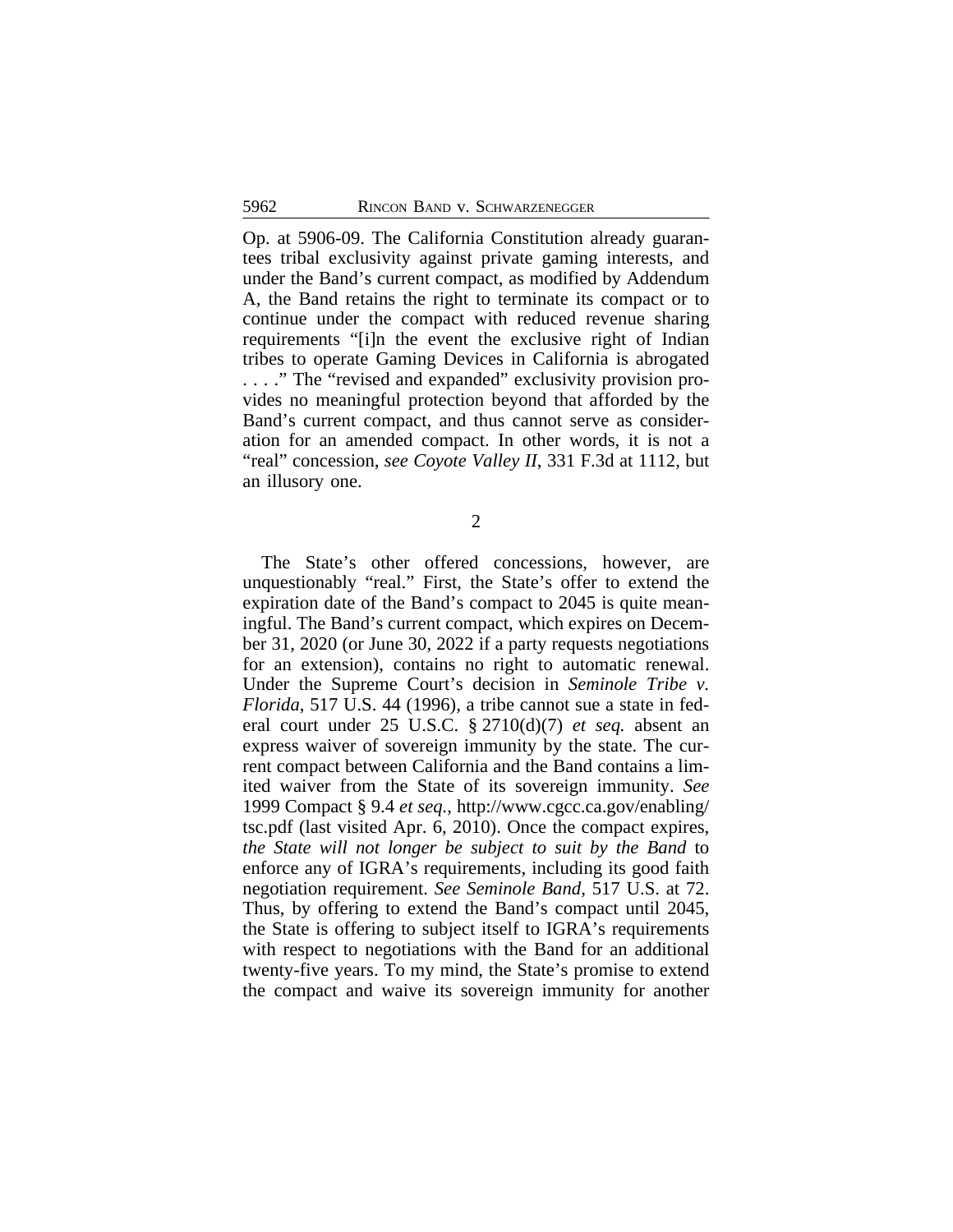twenty-five years is a substantial concession. Without it, the Band has a casino resort until 2020, but not beyond.

3

Even more "meaningful" is the State's offer to increase the number of gaming devices the Band may operate from 1600 to 2500 devices. Under the California Constitution, "[t]he Legislature has no power to authorize, and shall prohibit, casinos of the type currently operating in Nevada and New Jersey"—i.e., establishments offering Class III gaming. CAL. CONST. art. 4, § 19(e). California's Constitution provides a *limited* exception to this prohibition with respect to federally recognized Indian tribes on Indian lands: "the Governor is authorized to negotiate and conclude compacts, subject to ratification by the Legislature, for the operation of slot machines and for the conduct of lottery games and banking and percentage card games by federally recognized Indian tribes on Indian lands in California in accordance with federal law," and "slot machines, lottery games, and banking and percentage card games are . . . permitted to be conducted and operated on tribal lands *subject to those compacts*." *Id.* art. 4, § 19(f) (emphasis added). Thus, although the California Constitution allows Indian tribes to operate slot machines, banked card games, and similar activities, it does not provide blanket authorization for their operation; the Constitution explicitly requires that casino-style gaming be operated "subject to [a] compact[ ]" between the Governor and the Tribe.

Critically, since the very inception of Indian gaming compacts in California, the State has negotiated, *in gaming compacts*, limits on the scope of class III gaming, including the number of gaming devices that a tribe can operate. *See* 1999 Model Tribal-State Gaming Compact § 4.3.1 ("The Tribe may operate no more Gaming Devices than the larger of the following: (a) A number of terminals equal to the number of Gaming Devices operated by the Tribe on September 1, 1999; or (b) Three hundred fifty (350) Gaming Devices."),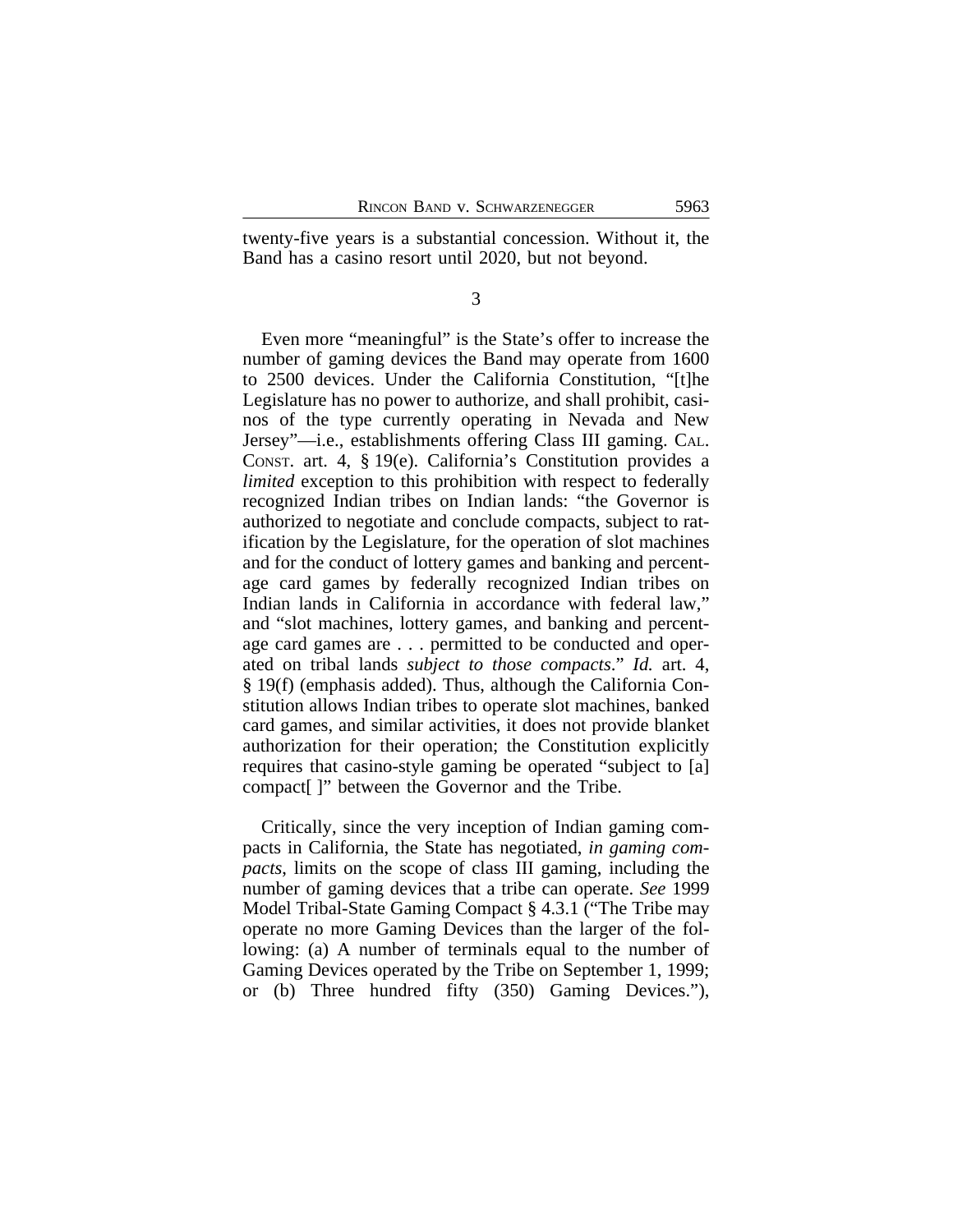http://www.cgcc.ca.gov/enabling/tsc.pdf (last visited Apr. 6, 2010).**<sup>20</sup>** As the majority itself concedes, *see* Maj. Op. at 5909-10 & n.20, device licensing is a proper subject for negotiation under IGRA, *see* 25 U.S.C. § 2710(d)(3)(C)(vi). Since tribal exclusivity is already written into the California Constitution, the number of authorized gaming devices is, at this point, *the single most important issue* subject to negotiation in Tribal-State compacts in California.**<sup>21</sup>**

When the State offered to allow the Band to operate a greater number of machines, it was not only offering a "real" or "meaningful" concession, it was offering a concession on

<sup>&</sup>lt;sup>20</sup>The Band operates its casino subject to a compact effectively identical to this 1999 Model Compact. *See* http://www.cgcc.ca.gov/Tribal/ 1999%20Compact%20Tribes%20Gaming%20and%20Non-Gaming% 20list.pdf (last visited Apr. 6, 2010).

**<sup>21</sup>**The majority relies on a DOI letter to the Forest County Potawatomi Community of Wisconsin for the proposition that negotiations over the number of gaming devices cannot serve as adequate consideration for revenue sharing. Maj. Op. at 5910-11. Yet this letter, and the views expressed therein, are irrelevant here. In the letter, the Assistant Secretary of Indian Affairs explains that "[w]e have not, nor are we disposed to, authorize revenue-sharing payments in exchange for compact terms *that are routinely negotiated by the parties as part of the regulation of gaming activities*, such as duration, number of gaming devices, hour of operation, and wager limits." Maj. Op. at 5911 (emphasis added). However, in Wisconsin, unlike in California, the number of gaming devices a tribe may operate has *not* been limited by compact, but has been subject only to reporting requirements and tribal self-regulation. *See, e.g.,* Bad River Band of the Lake Superior Tribe of Chippewa Indians Gaming Compact  $\S XV(C)(3)$ , http://www.doa.state.wi.us/docview.asp?docid=2127 (last visited Apr. 6, 2010); Amendments to the Bad River Band of the Lake Superior Tribe of Chippewa Indians Gaming Compact § 7, http://www.doa.state.wi.us/ docview.asp?docid=2129 (last visited Apr. 6, 2010). Since a Wisconsin tribe could already increase the number of devices it operated without a compact amendment, the DOI opined that an offer to increase the number of allowed devices was not a meaningful concession by the State of Wisconsin. This is in stark contrast to California, where the number of allowed gaming devices has *always* been set by compact, and therefore is not now, and *never has been*, "routinely negotiated by the parties as part of the regulation of gaming activities."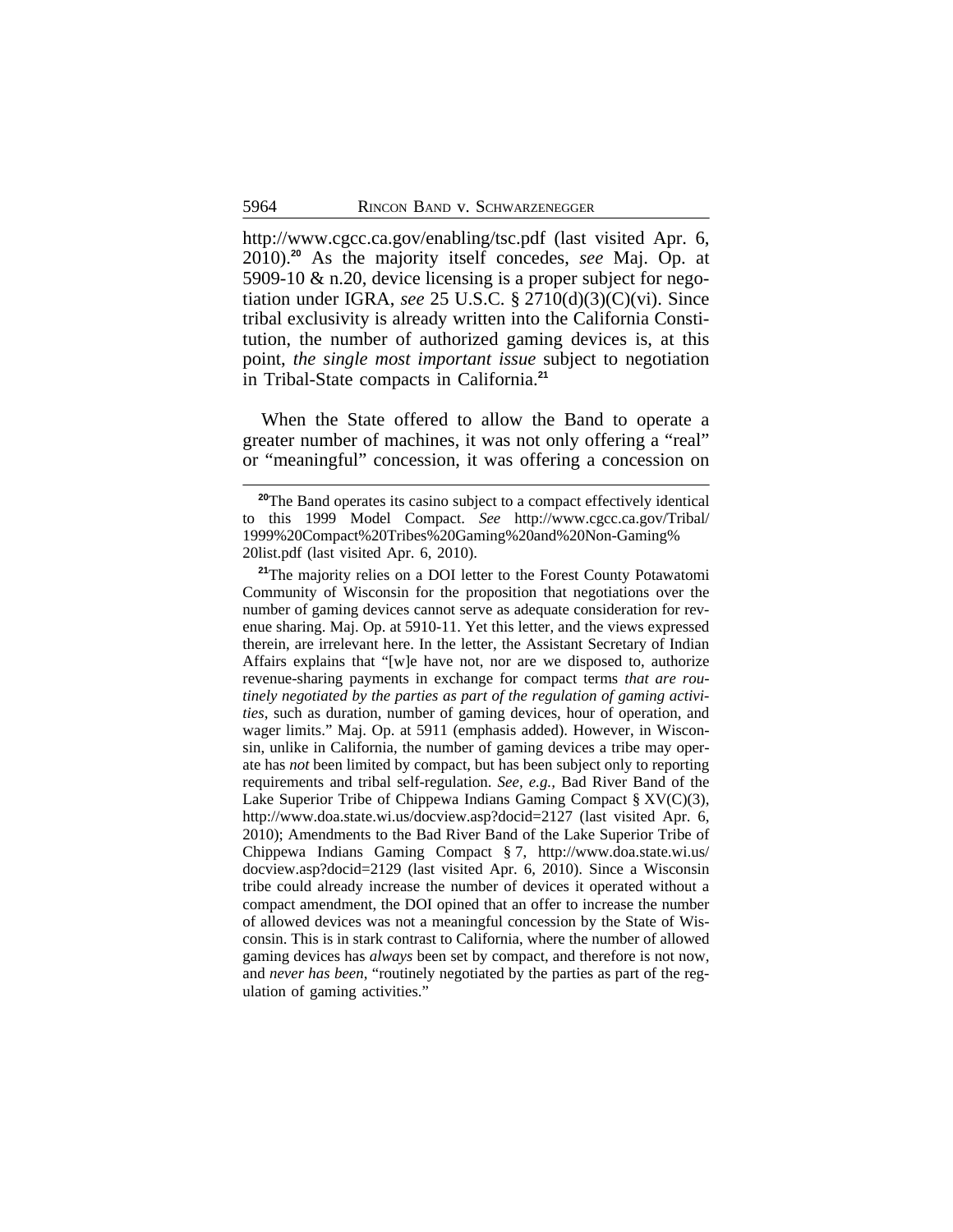the single most "meaningful" subject over which it retained control. Under our decision in *Coyote Valley II*, this means that the State did not violate  $\S 2710(d)(4)$  in connection with the proposed compact. *See* 331 F.3d at 1112. Since "offered concessions by [the] State [we]re real,  $\S 2710(d)(4)$  d[id] not categorically prohibit [the] fee demands" in this case. *Id.*

 $\overline{C}$ 

Next, I wish to address why, in light of these concessions, the disparity between the revenue sharing demanded by the State and the profits to be realized by the Band is not as great as the majority portrays it to be and why it is not, therefore, evidence of bad faith negotiations. When the Band entered into its original compact in 1999, it was operating less than two hundred gaming devices. As a consequence, the Band was exempt from making revenue payments into the SDF. In fact, the Band does not now make (and never has made) any SDF payments under its current compact.**<sup>22</sup>** In stark contrast to every tribe that has negotiated, or renegotiated, a compact with California since 1999, the Band shares no revenue with the State. But this will likely change in 2020. Without a doubt, the Band's sweetheart deal with respect to revenue sharing will not last past its current compact: every compact negotiated in California since 1999 includes either SDF or general fund revenue sharing.**23** Thus, any compact negotiation between the Band and the State—whether it be for an amended compact today or for a wholly new compact a decade from now—will inevitably include a State demand for revenue sharing of some sort; to do otherwise would put the Band in a preferred position *vis-a-vis* the other tribes in California.

**<sup>22</sup>***See* List of SDF Paying Tribes, http://www.cgcc.ca.gov/Tribal/2008/ SDF%20Paying%20Tribes%20for%20Website%202008.pdf (enumerating twenty-one tribes making SDF payments under their current compacts (last visited Apr. 6, 2010), of which the Band is not one).

**<sup>23</sup>***See generally* Tribal-State Gaming Compacts, http://www.cgcc.ca. gov/compacts.asp (last visited Apr. 6, 2010).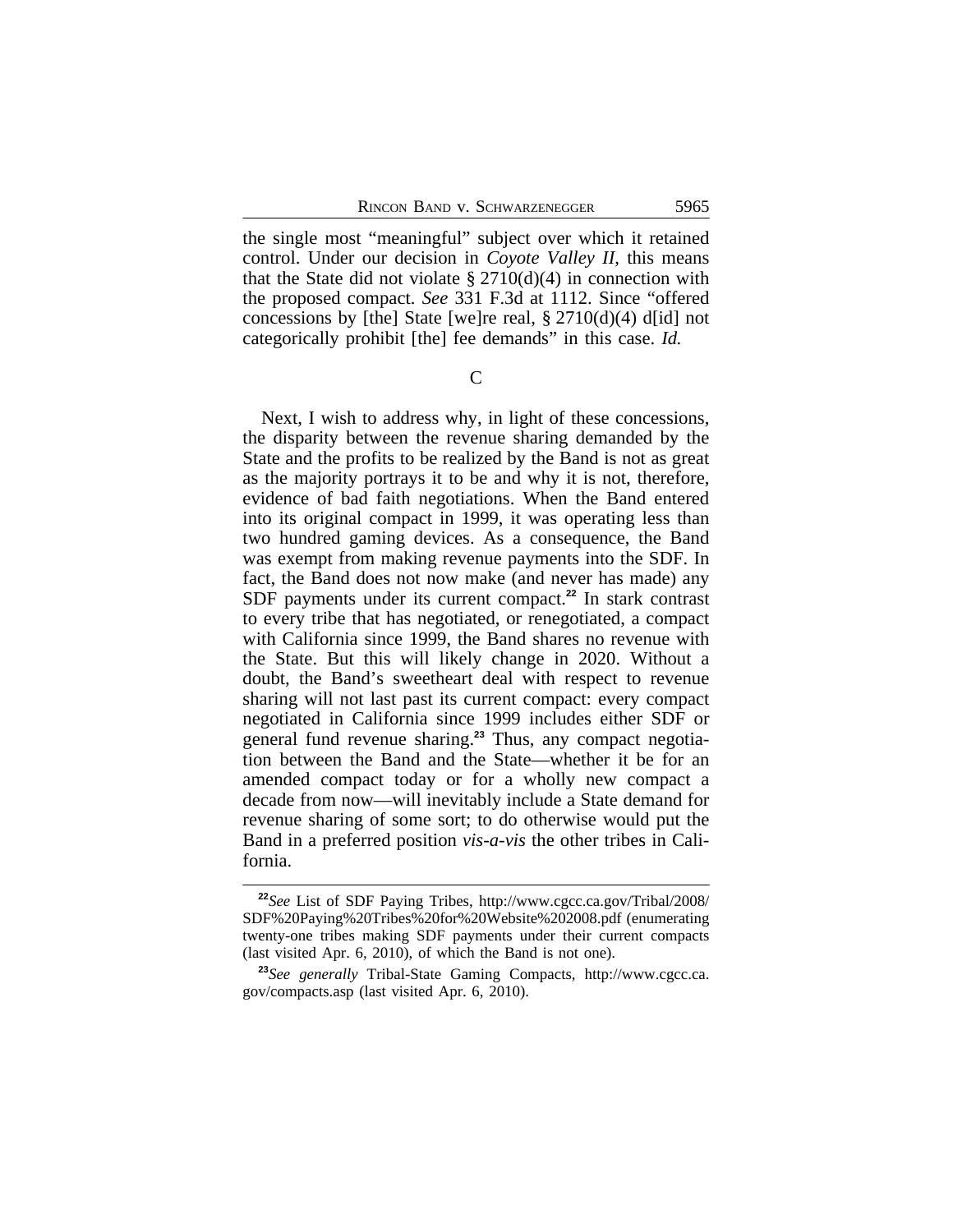In *Coyote Valley II*, we approved of the SDF revenue sharing provisions in compacts negotiated by the Davis Administration. We recognized that "the contributions tribes must make to the SDF are significant," but concluded that, in light of the State's concession of exclusivity, it was not "inimical to the purpose or design of IGRA for the State . . . to ask for a reasonable share of tribal gaming revenues." 331 F.3d at 1114-15. Here, the majority declares that the State's revenue sharing proposals in the negotiations with the Band differ so vastly from the "reasonable share of tribal revenues" paid under the SDF provision by the *Coyote Valley II* tribes that the State's bad faith is conclusively established:

[T]he calculations presented by the State's *own* expert reveal that the financial benefit to Rincon from the amendments proposed would be negligible: Rincon stood to gain only about \$2 million in additional revenues compared to the State's expected \$38 million. Thus, in stark contrast to *Coyote Valley II*, the relative value of the demand versus the concession here strongly suggests the State was improperly using its authority over compact negotiations to impose, rather than negotiate for, a fee. Under IGRA and *Coyote Valley II*, that is bad faith.

Maj. Op. at 5908-09 (citation omitted).

The majority's analysis on this point could not diverge any more sharply from the reality of what we deemed to be a "reasonable share of tribal gaming revenues" in *Coyote Valley II*. 331 F.3d at 1115. Under the SDF formula—and using the same economic model used to calculate the majority's \$38 million-\$2 million split—the Band would be required to pay \$35.8 million to the state, and would keep approximately \$4 million in net revenues.**<sup>24</sup>** There is simply no logical basis for

<sup>&</sup>lt;sup>24</sup>These calculations are based on the State's expert testimony referred to in the majority opinion. Using a net win of \$369 per day per machine for 2,500 machines gives the following payments to the State: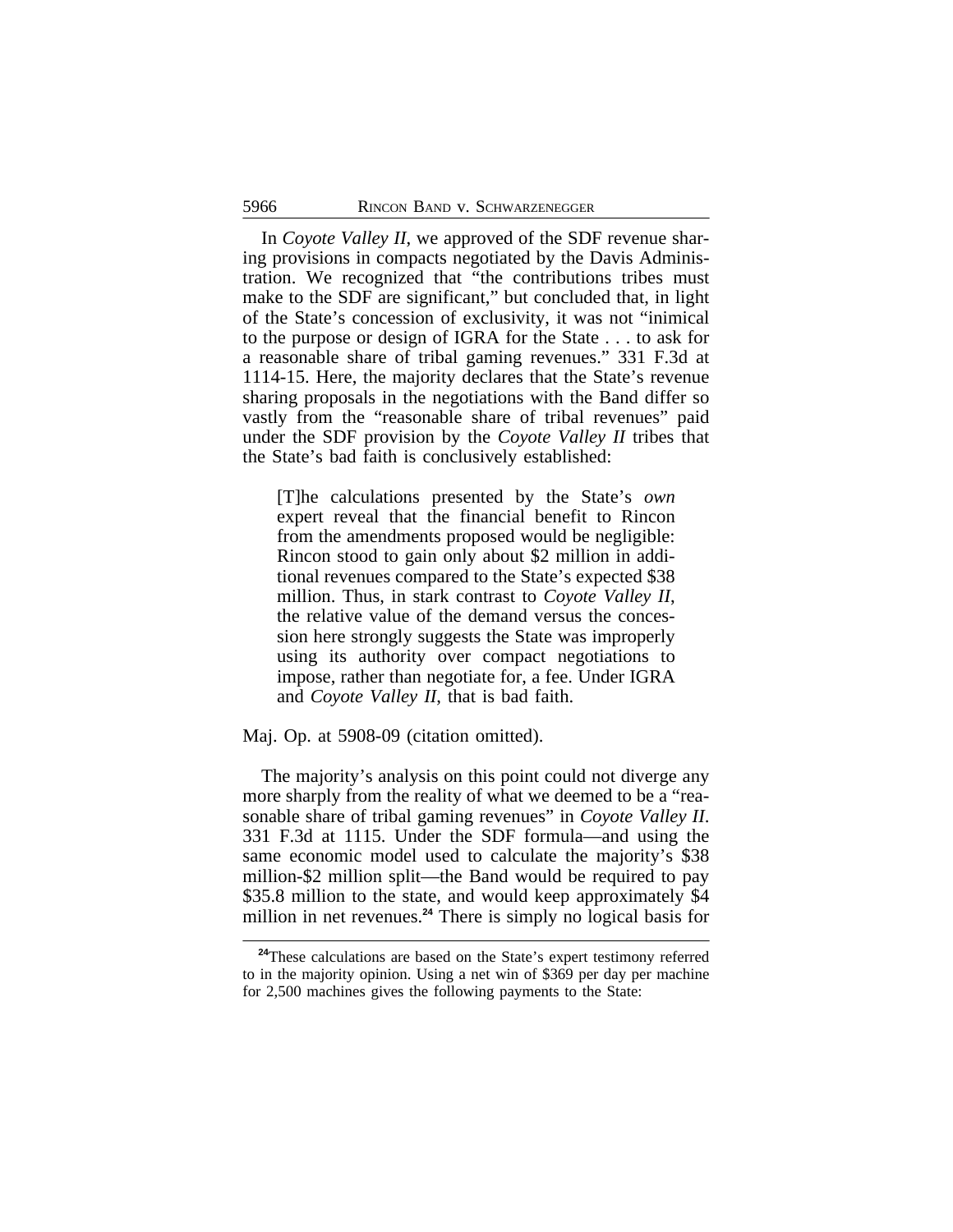simultaneously deeming a formula leading to a \$36 million-\$4 million split in net revenues "a reasonable share," and a formula leading to a \$38 million-\$2 million split in net revenues so substantively and objectively unreasonable as to constitute "bad faith." I do not see how the majority's analysis can be reconciled with *Coyote Valley II*.

Furthermore, although the Band is not required to make SDF payments under its current compact,**<sup>25</sup>** once the Band's current compact expires in 2020, the State will certainly insist on revenue sharing at a level at least equal to the SDF level required of other tribes and already approved by this court in *Coyote Valley II*. Thus, come 2020, the Band will likely be faced with the following choice: negotiate a new compact with the State that will include at least SDF-level revenue sharing, or cease class III gaming. The State's offer here, however, not only extends the Band's compact until 2045, but allows the Band to make *more money* now and over the next decade leading up to 2020. The State has offered a ten-year revenue stream of \$2 million annual payments *to which the Band would not otherwise be entitled*; after ten years has passed, the Band will be able to conduct class III gaming under a revenue sharing agreement similar to that which the

(2) Under the SDF structure we deemed to be "a reasonable share of tribal revenues" in *Coyote Valley II*:

\$369/day 365 days (0.07 300 machines + 0.10 500 machines + 0.13 1500 machines) =  $$35.8$  million

<sup>25</sup>Tribes that did not operate 200 or more gaming devices as of September 1, 1999 were not required to contribute to the SDF under the 1999 Compact. The Band was not operating 200 or more devices as of September 1, 1999 and is therefore exempt from SDF payments under its current compact.

<sup>(1)</sup> Under the State's 10 percent/15 percent revenue sharing proposal deemed to be "bad faith" by the majority:

<sup>(0.10 2005</sup> Gross Revenues of \$197 million) + (0.15 \$369/day 365 days 900 machines)  $= $37.9$  million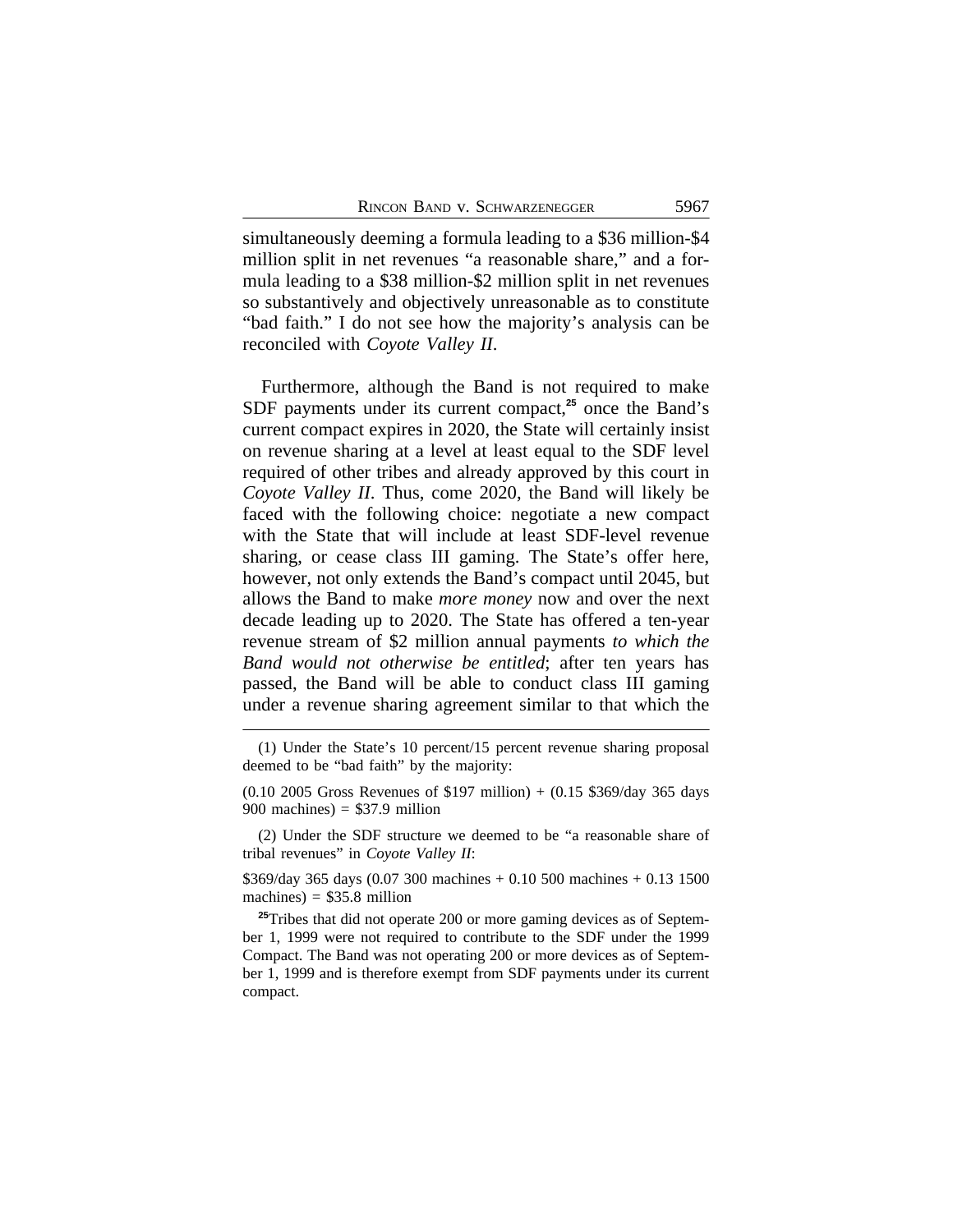State would no doubt insist upon in negotiating a new compact. In sheer monetary terms, the State is offering concessions with a net present value of approximately \$19.5 million.**<sup>26</sup>** If this is not "meaningful," I'm not sure what is.

Nothing that I have said here is an endorsement of the State's terms. I don't know whether the State's offer is a "good" one or not. The point is not whether the State's offer is "good" or "bad." We are not the Band's advisors or guardians ad litem. The Band has been well represented in this proceeding, and I am sure it has been well advised throughout these negotiations as well. All we have to decide is whether the State has negotiated in good faith, not whether it has made the Band a good offer. I would hold that these terms have been offered in good faith.

D

Finally, there is abundant real-world evidence that the State's offers were not made in bad faith: specifically, numerous tribes in California (none of whom are barred by the Eleventh Amendment from suing California in federal court) have *agreed* to compact terms effectively identical to those offered by the State. Fifteen tribes currently contribute gaming revenue to the State's General Fund, *see* http://www.cgcc.ca.gov/ Tribal/2009/GF%20Paying%20Tribes%20for%20Website %2003-04-09.pdf (last visited Apr. 6, 2010), all pursuant to compacts negotiated or renegotiated since 2003, http://www.cgcc.ca.gov/compacts.asp (last visited Apr. 6, 2010). Notably, eleven of the tribes that currently contribute class III gaming revenues to the State's general fund are 1999 Compact tribes (like the Band) who now contribute to the

<sup>&</sup>lt;sup>26</sup>This net present value calculation assumes the federal funds discount rate remains at a near-record low 0.50. If the rate were to rise to a more normal level—averaging, say, 2.25 over the next decade—the net present value of the bargained-for income stream would decrease to \$17.7 million, still a "meaningful" sum.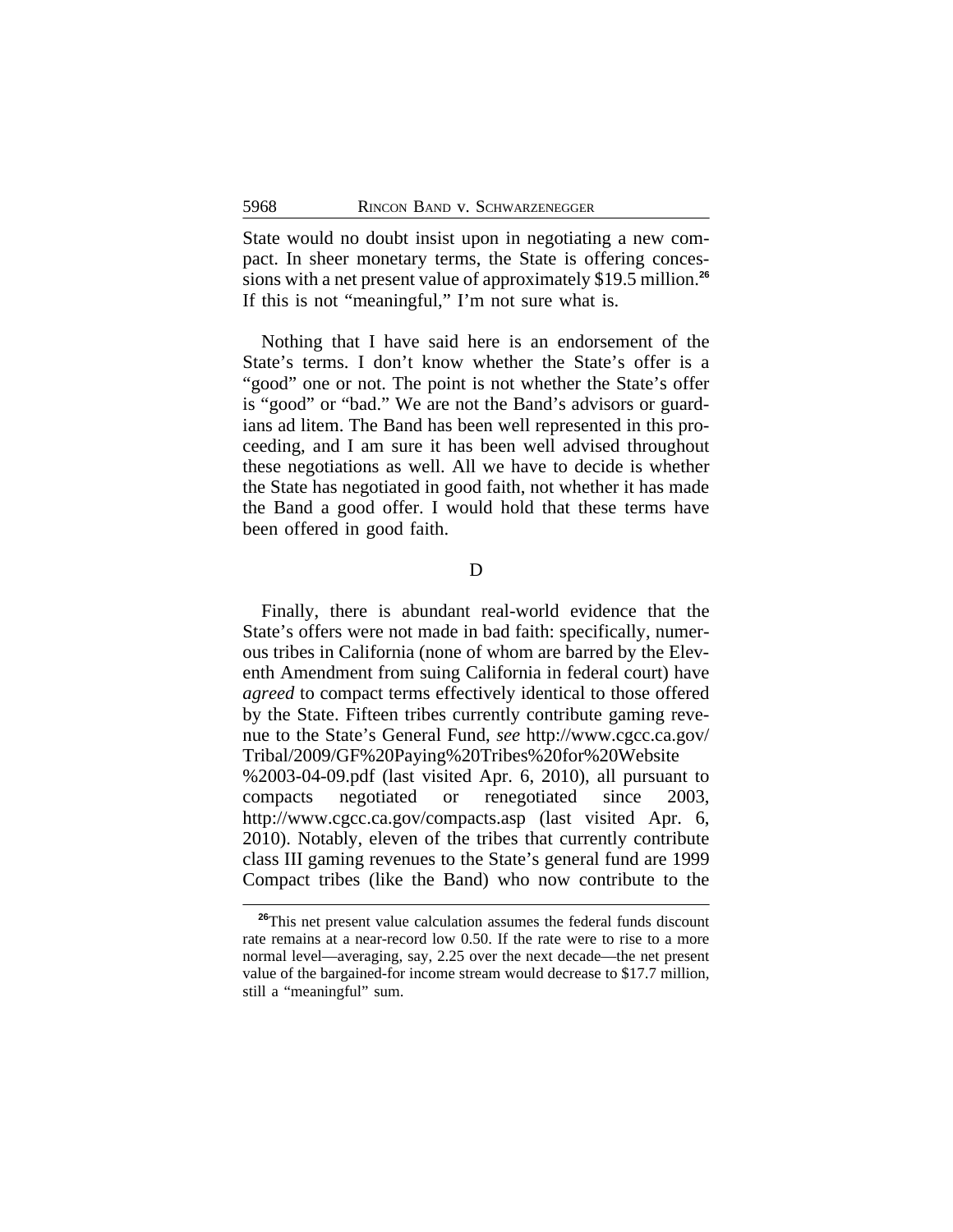State's general fund pursuant to *renegotiated* compacts that allowed these tribes to operate additional devices in exchange for general fund revenue sharing. *Id.*; *see, e.g.,* Shingle Springs Band of Miwok Indians Compact § 4.3.1, http://www.cgcc.ca.gov/compacts/Shingle%20Springs%20 Compact.pdf (last visited Apr. 6, 2010) (amending 1999 Compact to increase allowed devices to 5,000 and providing for general fund revenue sharing of 20% for first \$200 million in net win and 25% for net win exceeding \$200 million). And whatever questions these compacts may have raised for the Secretary of the Interior, the Secretary ultimately accepted the negotiations and declined to disapprove all of the compacts and their amendments.

In other words, the State has regularly proposed, the tribes have regularly accepted, and the Secretary has regularly approved contract terms similar to those proposed by the State in this case. Although it is true, as the majority posits, that the fact that numerous tribes have agreed to general fund revenue sharing would not insulate such revenue sharing from IGRA's substantive requirements, it defies logic to hold, as does the majority, that a contract proposal readily agreed to by a dozen other tribes was so outrageously one-sided that it could only have been made in "bad faith." *See* Maj. Op. at 5892, 5914-15; *see also Wis. Elec. Power Co.*, 557 F.3d at 510 ("the duty of good faith does not require your putting one of your customers ahead of the others"). Yet this is what 25 U.S.C. § 2710(d)(7)(B)(iii) requires for court intervention. The provision does not prohibit "hard bargaining" within the negotiating range of the Tribal-State compact bilateral monopoly, but is instead concerned solely with "bad faith" based on an "inquiry [that] is nuanced and fact-specific, and is not amenable to bright-line rules," *Coyote Valley II*, 331 F.3d at 1113, and which takes into account "the previous relationship of the tribe and State," S. REP. NO. 100-446, at 14 (1988), *reprinted in* 1988 U.S.C.C.A.N. 3071, 3084. The negotiations at issue here, even though inconclusive, have been well within those parameters.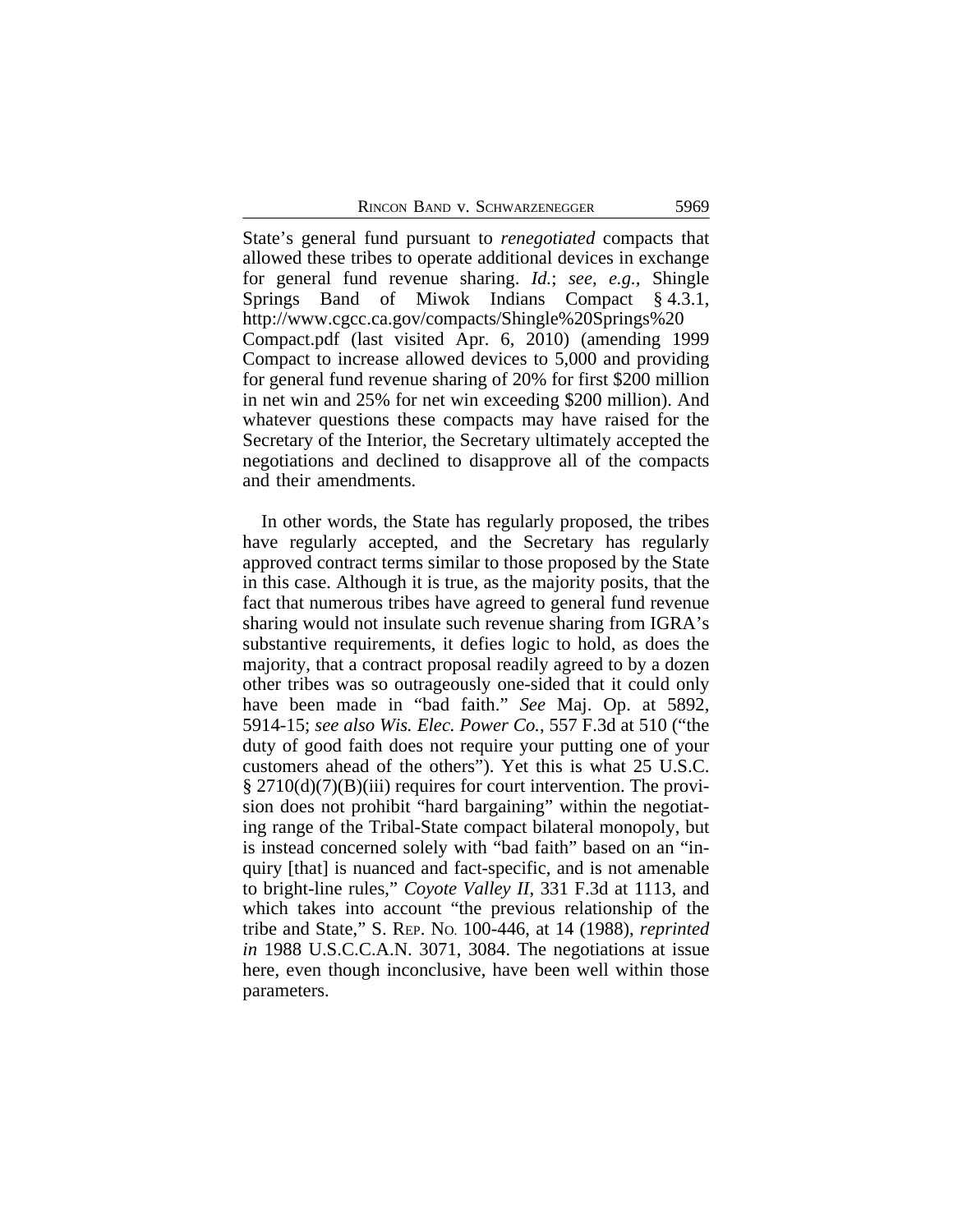As we explained in *Coyote Valley II*:

Congress did not intend to allow States to invoke their economic interests as a justification for excluding Indian tribes from class III gaming; nor did Congress intend to permit States to use the compact requirement as a justification for the protection of other State-licensed gaming enterprises from free market competition with Indian tribes. By the same token, however, Congress also did not intend to require that States ignore their economic interests when engaged in compact negotiations. *See* [S. REP. NO. 100-446, at 2, *reprinted in* 1988 U.S.C.C.A.N. 3071, 3071] ("An objective inherent in any government regulatory scheme is to achieve a fair balancing of competitive economic interests."). Indeed,  $§$  2710(d)(7)(B)(iii)(I) expressly provides that we may take into account the "financial integrity" of the State and "adverse economic impacts on the State's existing gaming activities" when deciding whether the State has acted in bad faith, and IGRA's legislative history explains that a State's governmental interests with respect to class III gaming on Indian lands include its economic interest in raising revenue for its citizens.

331 F.3d at 1115 (quotation marks, brackets, ellipses, and internal citation omitted).

## VI

The majority's legal errors carry grave—and widespread practical repercussions. The majority's decision will call into question Tribal-State gaming compacts not just in cashstrapped California, where no fewer than fifteen Tribal-State compacts provide for general fund revenue sharing, *see* http:// www.cgcc.ca.gov/Tribal/2009/GF%20Paying%20Tribes% 20for%20Website%2003-04-09.pdf (last visited Apr. 6,